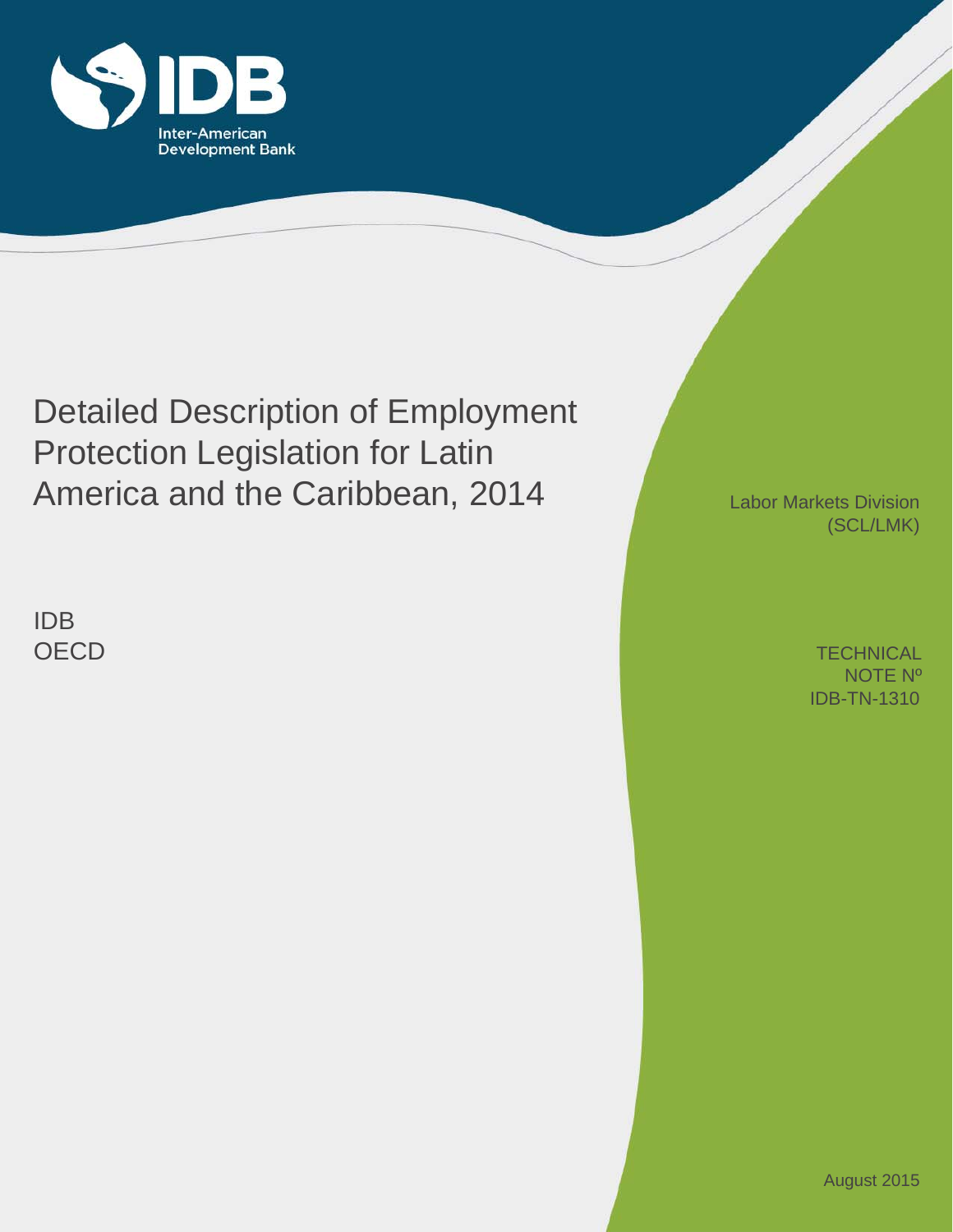# Detailed Description of Employment Protection Legislation for Latin America and the Caribbean, 2014

IDB **OECD** 

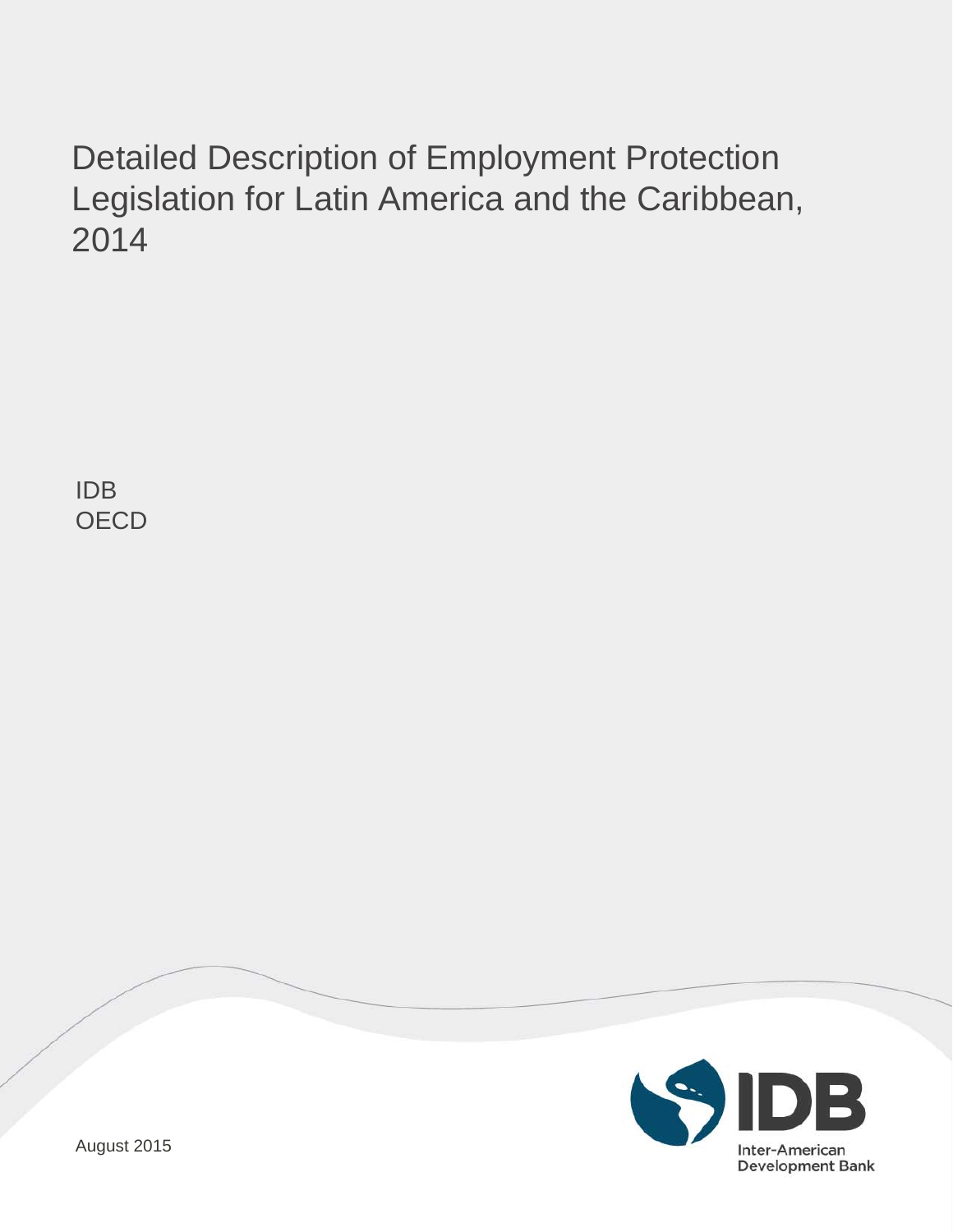Cataloging-in-Publication data provided by the Inter-American Development Bank Felipe Herrera Library

Detailed description of employment protection legislation for Latin America and the Caribbean, 2014 / Inter-American Development Bank, Organization for Economic Cooperation and Development.

p. cm. — (IDB Technical Note ; 1310)

1. Labor contract-Latin America. 2. Labor contract-Caribbean Area. 3. Employees-Dismissal of-Law and legislation-Latin America. 4. Employees-Dismissal of-Law and legislation-Caribbean Area. 5. Severance pay-Law and legislation-Latin America. 6. Severance pay-Law and legislation-Caribbean Area. I. Inter-American Development Bank. Labor Markets Division. II. Organization for Economic Cooperation and Development. III. Series.

IDB-TN-1310

#### http://www.iadb.org

Copyright © 2015 Inter-American Development Bank. This work is licensed under a Creative Commons IGO 3.0 Attribution-NonCommercial-NoDerivatives (CC-IGO BY-NC-ND 3.0 IGO) license (http://creativecommons.org/licenses/by-nc-nd/3.0/igo/ legalcode) and may be reproduced with attribution to the IDB and for any non-commercial purpose. No derivative work is allowed.

Any dispute related to the use of the works of the IDB that cannot be settled amicably shall be submitted to arbitration pursuant to the UNCITRAL rules. The use of the IDB's name for any purpose other than for attribution, and the use of IDB's logo shall be subject to a separate written license agreement between the IDB and the user and is not authorized as part of this CC-IGO license.

Note that link provided above includes additional terms and conditions of the license.

The opinions expressed in this publication are those of the authors and do not necessarily reflect the views of the Inter-American Development Bank, its Board of Directors, or the countries they represent.

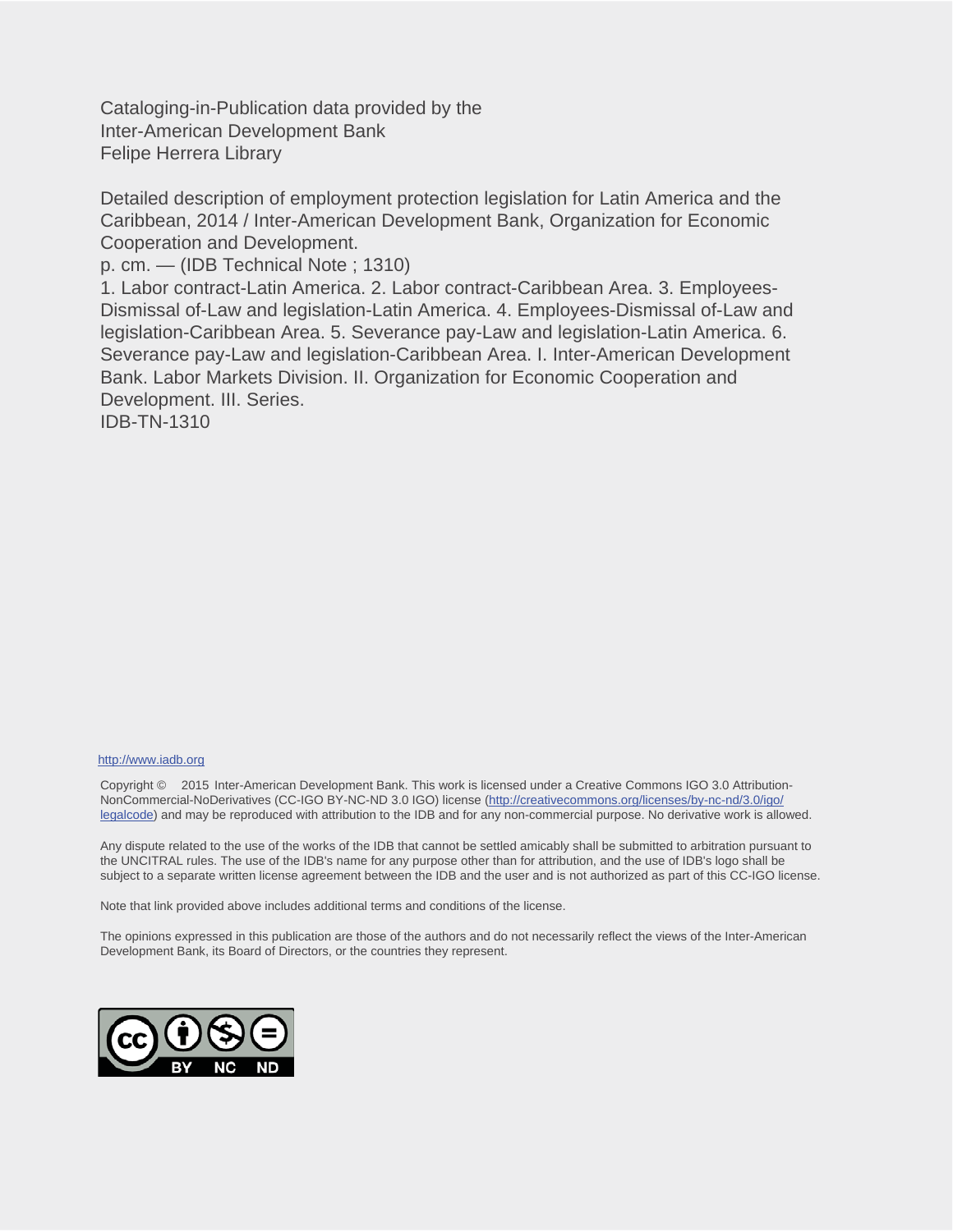



## **DETAILED DESCRIPTION OF EMPLOYMENT PROTECTION LEGISLATION FOR LATIN AMERICA AND THE CARIBBEAN, 2014**

## **TECHNICAL NOTE**

### INTER-AMERICAN DEVELOPMENT BANK

## ORGANIZATION FOR ECONOMIC COOPERATION AND DEVELOPMENT

**August 2015**

#### **Summary**

The Employment Protection Legislation (EPL) methodology developed by the Organization for Economic Cooperation and Development (OECD) measures the degree of stringency of employment protection legislation of OECD and G20 countries, to determine, amongst others, its labour market impacts. The Inter-American Development Bank (IDB), in collaboration with the OECD, has applied this methodology to Latin American and Caribbean (LAC) countries. This document presents detailed description of employment protection legislation for 21 countries in the region as of December 31s, 2013. Brazil was prepared by OECD as part of the 2013 update; information corresponds to 2012. Chile and Mexico were prepared by OECD as part of the 2013 update.

#### **Keywords**

Labor regulations, dismissal, severance pay, collective dismissal, temporary contracts, temporary-work-agency

#### **JEL codes**

K31, M50, Y10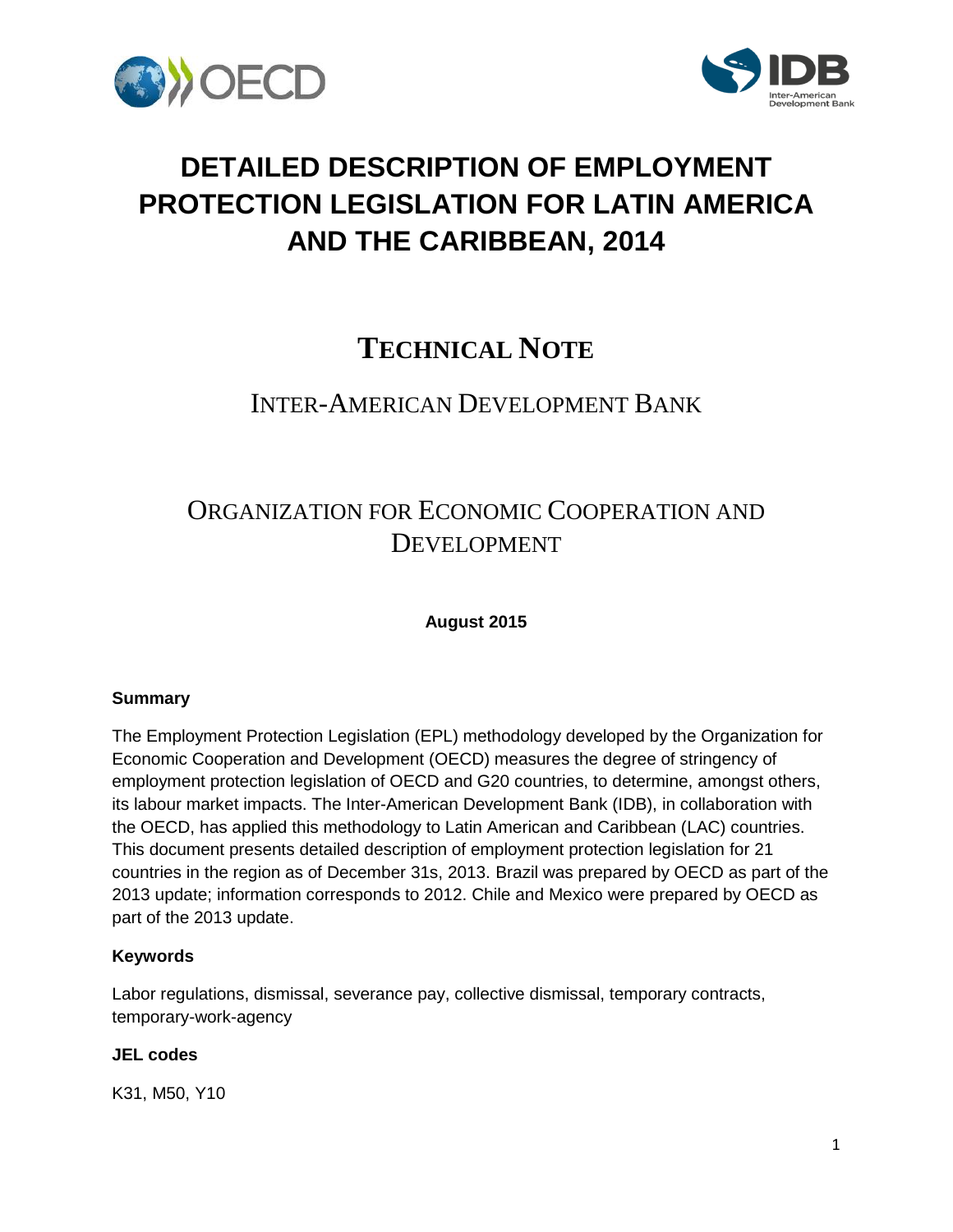



### **TABLE OF CONTENTS**

\* Brazil was prepared by OECD as part of the 2013 update. Information corresponds to 2012.

<span id="page-4-0"></span>\*\* Chile and Mexico were prepared by OECD as part of the 2013 update.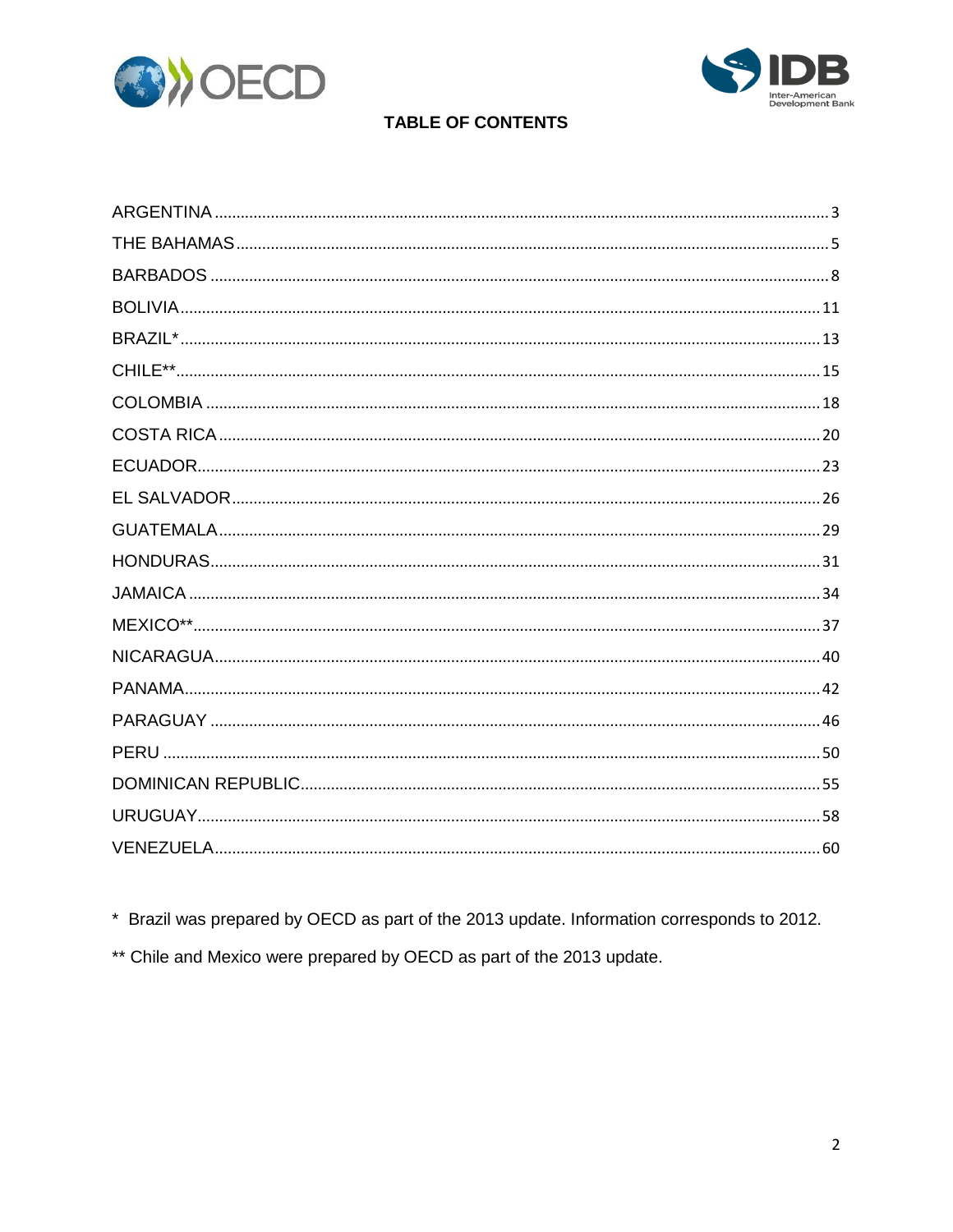



#### **ARGENTINA**

|                                                                                                                        | Regulations in force on 11 November 2013                                                                                                                                                                                                                                                                                                                                                                                                                                                                                                                                                                                                                                                                                                                                                            |
|------------------------------------------------------------------------------------------------------------------------|-----------------------------------------------------------------------------------------------------------------------------------------------------------------------------------------------------------------------------------------------------------------------------------------------------------------------------------------------------------------------------------------------------------------------------------------------------------------------------------------------------------------------------------------------------------------------------------------------------------------------------------------------------------------------------------------------------------------------------------------------------------------------------------------------------|
| Item 1: Notification procedures in the<br>case of individual dismissal of a<br>worker with a regular contract          | A written notification is required (Article 231 and 235 of the Labour Contract Law -hereinafter LCT).<br>If the employee is dismissed for just cause, the reason has to be indicated in the notification letter.<br>The employer is not allowed to change the reason for dismissal, if the case is summoned at Court<br>(article 242 LCT). Just cause is a serious breach of the labour contract (gross misconduct or<br>offence).                                                                                                                                                                                                                                                                                                                                                                  |
| Item 2 Delay involved before notice<br>can start                                                                       | Notice starts the day after the notification its receipt by the employee (Article 233 of the LCT).<br>Calculation for EPL indicators: 1 day                                                                                                                                                                                                                                                                                                                                                                                                                                                                                                                                                                                                                                                         |
| Item 3 Length of notice period at<br>different tenure durations (a)                                                    | 15 d: Probationary period.<br>a)<br>b)<br>1 m $<$ 5 y.<br>2 m > 5 y.<br>C)                                                                                                                                                                                                                                                                                                                                                                                                                                                                                                                                                                                                                                                                                                                          |
| Item 4 Severance pay at different<br>tenure durations (a)                                                              | Severance payment for employees dismissed without just cause is equivalent to one monthly<br>salary per each year of service, or fraction of year exceeding 3 months (Article 245 LCT).<br>Severance payment for employees dismissed for redundancy is equivalent to half of the payment<br>of article 245 (Article 247 LCT). These reduced severance payment also applies in case of force<br>majeure, death of the employer or the employee or bankruptcy of the company (without fault of the<br>employer).<br>Calculation for EPL indicators: average of dismissal without just cause and redundancy.                                                                                                                                                                                           |
| Item 5 Definition of unfair dismissal<br>(b)                                                                           | Prohibited grounds for dismissal are discrimination (sex, race, religion, political affiliation, social<br>condition) maternity, wedding, trade union representative, during an accident of professional<br>disease. In these cases, an additional indemnity must be paid.<br>Employers can dismiss employees without justified cause (sin justa causa) provided the prior<br>notice is respected and severance indemnity is paid (Article 245 LCT).<br>Therefore, dismissal is considered unfair when a just cause can't be alleged and proved by the<br>employer.<br>Also employers can dismiss in case of redundancy and force majeure. In case of redundancy the<br>rule first in first out must be observed.<br>Calculation for EPL indicators: average without reason (0) and redundancy (1). |
| Item 6 Length of trial period (c)                                                                                      | The first 3 months are of probationary period (Article 92 bis LCT). During this period, the employer<br>can dismiss the employee without just cause, with 15 (fifteen) days prior notice, and without<br>payment of any severance indemnity.                                                                                                                                                                                                                                                                                                                                                                                                                                                                                                                                                        |
| Item 7 Compensation following unfair<br>dismissal (d)                                                                  | Compensation is equivalent severance pay in case of dismissal without cause (article 245 of the<br>LCT).<br>Additional compensations must be paid in case of maternity, wedding, union affiliation, accident or<br>professional disease. In most cases, the additional compensation amounts to 1 year of<br>remunerations (plus the general severance indemnity).<br>Calculation for EPL indicators: Compensation - average severance: 5 months.                                                                                                                                                                                                                                                                                                                                                    |
| Item 8 Reinstatement option for the<br>employee following unfair dismissal<br>(b)                                      | Reinstatement proceeds when: 1) a union representative or a worker on union leave is dismissed,<br>if the employer did not claim the judicial procedure of exclusion of the union tuition, 2) a worker is<br>dismissed on discriminatory grounds.<br>Calculation for EPL indicators: cases of discrimination and of dismissal on prohibited grounds are<br>not taken into account for EPL indicators. Therefore, there is no scope for reinstatement.                                                                                                                                                                                                                                                                                                                                               |
| Item 9 Maximum time period after<br>dismissal notification up to which an<br>unfair dismissal claim can be made<br>(e) | 2 years after dismissal (Article 256 LCT).                                                                                                                                                                                                                                                                                                                                                                                                                                                                                                                                                                                                                                                                                                                                                          |
| Item 10 Valid cases for use of<br>standard fixed term contracts                                                        | Fixed term contracts are permitted if the term of duration is agreed between the parties or if the<br>task to be performed is of limited duration (Article 90 LCT). A written agreement stating the<br>duration of the FTC is required.<br>Calculation for EPL indicators: average 1 and 2: 1.5                                                                                                                                                                                                                                                                                                                                                                                                                                                                                                     |
| Item 11 Maximum number of<br>successive standard FTCs (initial<br>contract plus renewals and/or<br>prolongations)      | No specific limitation within the maximum duration (5 years). However, according to article 90 LCT,<br>if more than one renewal is made, it would most likely to be considered as a contract of indefinite<br>duration.<br>Calculation for EPL indicators: initial contract plus one renewal. 2                                                                                                                                                                                                                                                                                                                                                                                                                                                                                                     |
| Item 12 Maximum cumulated duration<br>of successive standard FTCs                                                      | The maximum cumulated duration of standard FTC is of 5 (five) years (Article 93 LCT).                                                                                                                                                                                                                                                                                                                                                                                                                                                                                                                                                                                                                                                                                                               |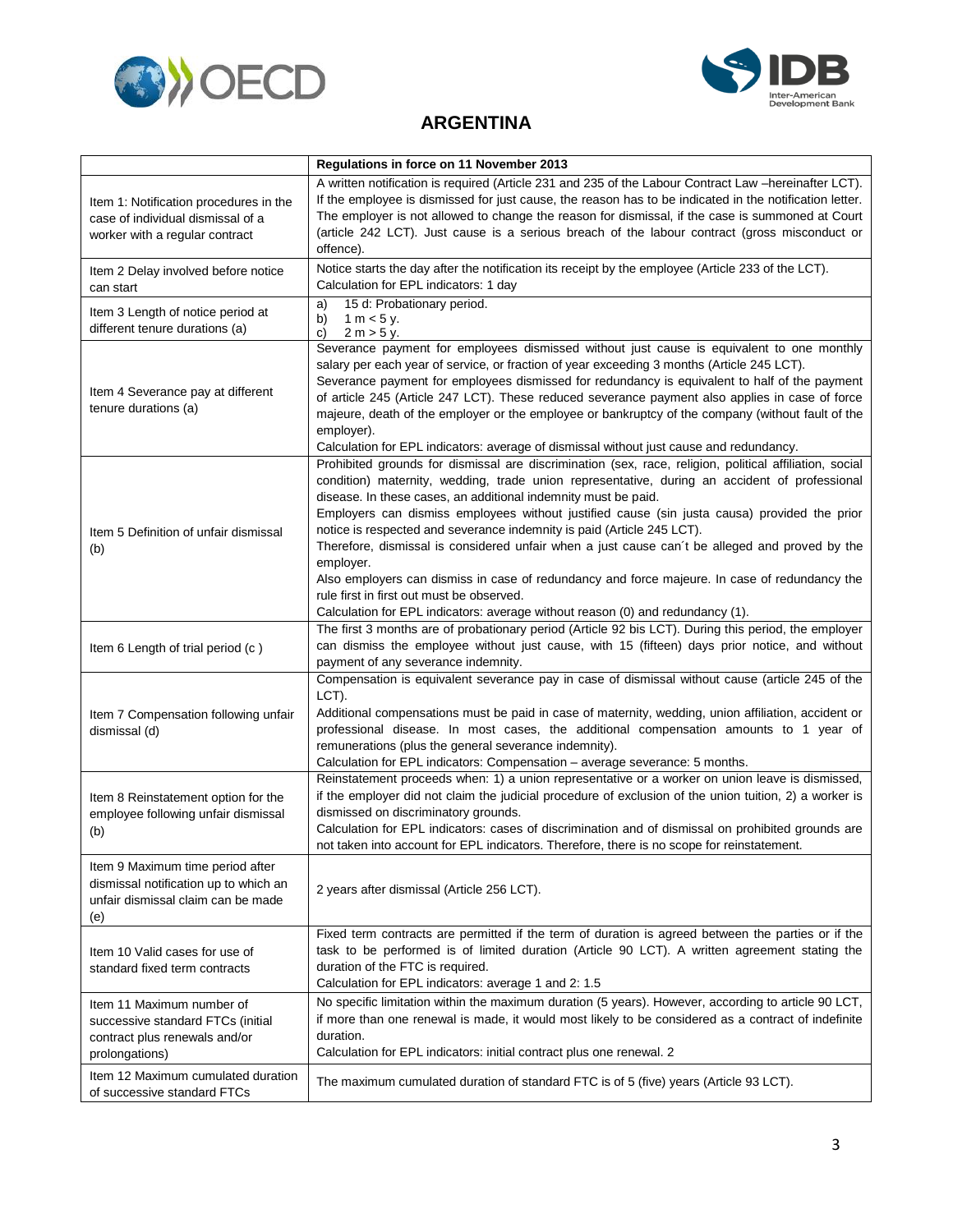



| Item 13 Types of work for which<br>temporary work agency (TWA)<br>employment is legal                        | TWA employment is allowed only for objective reasons. These circumstances are:<br>$\left( \begin{matrix} 1 \end{matrix} \right)$<br>Absence of permanent employees of the user firm.<br>Suspensions or vacation leave of employees of the user firm.<br>2)<br>Increase of the activity of the user firm, which requires, on an occasional and extraordinary<br>3)<br>period, of additional employees.<br>When the user firm needs to organize or participate in congresses, conferences, fairs,<br>4)<br>exhibitions.<br>When an immediate execution of activities is required in order to avoid accidents or to repair<br>5)<br>equipment, machines or buildings of the user firm, only if such activities can't be performed by<br>dependent employees of the user firm.<br>When, due to extraordinary and temporary situations, the user firm needs to perform tasks<br>6)<br>that are not of its current and core business |
|--------------------------------------------------------------------------------------------------------------|--------------------------------------------------------------------------------------------------------------------------------------------------------------------------------------------------------------------------------------------------------------------------------------------------------------------------------------------------------------------------------------------------------------------------------------------------------------------------------------------------------------------------------------------------------------------------------------------------------------------------------------------------------------------------------------------------------------------------------------------------------------------------------------------------------------------------------------------------------------------------------------------------------------------------------|
| Item 14 Are there restrictions on the<br>number of renewals and/or<br>prolongations of TWA contracts? (f)    | No specific restrictions for assignments and contracts. However, in both cases, limited to the<br>duration of the temporary and extraordinary situation (see item 13).<br>They are ruled by provisions of collective agreements of each sector or economic activity.                                                                                                                                                                                                                                                                                                                                                                                                                                                                                                                                                                                                                                                           |
| Item 15 Maximum cumulated duration<br>of TWA contracts (f)                                                   | No specific restrictions. However in both cases, they are limited to the duration of the temporary<br>and extraordinary situation.                                                                                                                                                                                                                                                                                                                                                                                                                                                                                                                                                                                                                                                                                                                                                                                             |
| Item 16 Does the set-up of a TWA<br>require authorisation or reporting<br>obligations?                       | Yes. The set-up of a TWA requires administrative authorisation from the Labour Ministry and<br>reporting obligations.                                                                                                                                                                                                                                                                                                                                                                                                                                                                                                                                                                                                                                                                                                                                                                                                          |
| Item 17 Do regulations ensure equal<br>treatment of regular workers and<br>agency workers at the user firm?  | Yes. The principle of equal treatment applies by law.                                                                                                                                                                                                                                                                                                                                                                                                                                                                                                                                                                                                                                                                                                                                                                                                                                                                          |
| Item 18 Definition of collective<br>dismissal (b)                                                            | For purposes of the law, a collective dismissal occurs when the employee plans to dismiss: 1)<br>more than 15% of its workers in companies of less than 400 employees; 2) more than 10% in<br>companies between 400 and 1000 workers; 3) more than 5% in companies of more than 1000<br>employees.                                                                                                                                                                                                                                                                                                                                                                                                                                                                                                                                                                                                                             |
| Item 19 Additional notification<br>requirements (compared to Item 1) in<br>cases of collective dismissal (g) | Negotiations with unions before the Labour Ministry.                                                                                                                                                                                                                                                                                                                                                                                                                                                                                                                                                                                                                                                                                                                                                                                                                                                                           |
| Item 20 Additional delays involved<br>(compared to Item 2) in cases of<br>collective dismissal (h)           | The delay depends on the duration of the mandatory administrative proceeding. A preventive<br>administrative procedure has to be filed by the employer or the union before the Labour Ministry.<br>The Ministry will summon the parties to a hearing to attempt an agreement, within 2 days. If no<br>agreement is reached within 5 days, a new period of 10 days for negotiations will be tempted by<br>the authority. If the employer and the union arrive to an agreement, the Labour Ministry, after<br>analyzing its content, may homologate or reject such agreement within 10 days. If the parties do<br>not agree, the procedure will come to an end.                                                                                                                                                                                                                                                                  |
| Item 21 Other special costs to<br>employers in case of collective<br>dismissals (i)                          | Companies with more than 50 employees must propose a compensation plan. Proposing a<br>severance indemnity is advisable (although not mandatory).<br>Calculation for EPL indicators: 0.5                                                                                                                                                                                                                                                                                                                                                                                                                                                                                                                                                                                                                                                                                                                                       |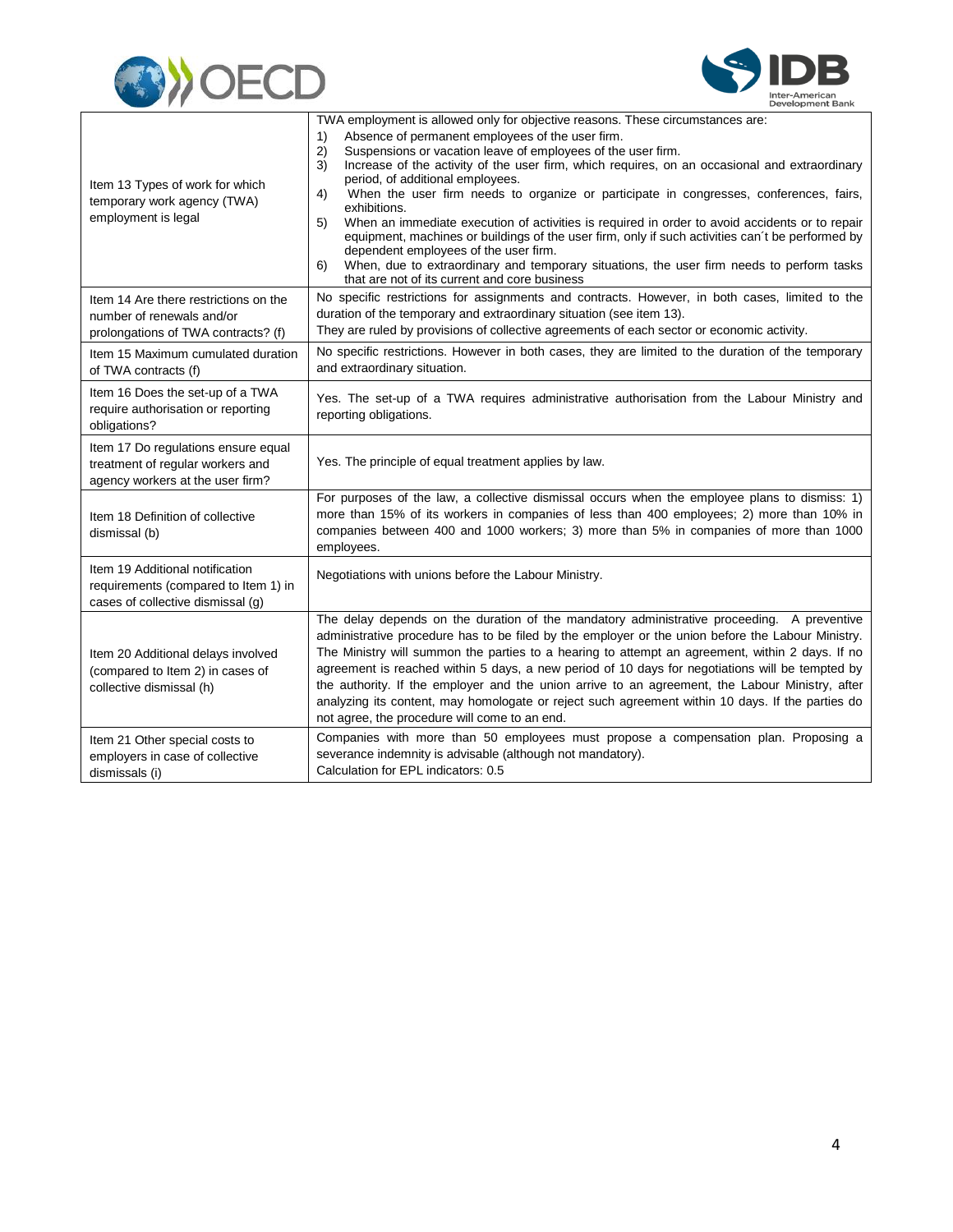<span id="page-7-0"></span>



### **THE BAHAMAS**

|                                                                                                               | Regulations in force on 31 December 2013                                                                                                                                                                                                                                                                                                                                                                                                                                               |
|---------------------------------------------------------------------------------------------------------------|----------------------------------------------------------------------------------------------------------------------------------------------------------------------------------------------------------------------------------------------------------------------------------------------------------------------------------------------------------------------------------------------------------------------------------------------------------------------------------------|
| Item 1: Notification procedures in the<br>case of individual dismissal of a worker<br>with a regular contract | Individual termination: Notice of dismissal may be given orally or in writing to the employee or sent to<br>his usual or last-known residence or sent by prepaid registered post addressed to him at that place<br>(Section 30 of the Employment Act -hereinafter EA)<br>Redundancy: According to Section 32 of the Code of the Industrial relations Practice in the Industrial<br>Relations Act Chapter 321 (hereinafter IRA), if redundancy becomes necessary, consultation with the |
|                                                                                                               | Labour Ministry and trade union should take place.                                                                                                                                                                                                                                                                                                                                                                                                                                     |
|                                                                                                               | Calculations (for EPL indicators): Average: 0 for individual termination, 2 for redundancy                                                                                                                                                                                                                                                                                                                                                                                             |
|                                                                                                               | Individual termination: No delays involved. The notice must be communicated to the employee orally                                                                                                                                                                                                                                                                                                                                                                                     |
| Item 2 Delay involved before notice can                                                                       | or in written.                                                                                                                                                                                                                                                                                                                                                                                                                                                                         |
| start                                                                                                         | Redundancy: warning procedure (Section 32 IRA, Collective agreements)<br>Calculation for (EPL indicators): Average: 1 day for individual termination, 6 days warning procedure<br>for redundancy.                                                                                                                                                                                                                                                                                      |
|                                                                                                               | Length of notice varies:                                                                                                                                                                                                                                                                                                                                                                                                                                                               |
|                                                                                                               | Dismissal due to redundancy:                                                                                                                                                                                                                                                                                                                                                                                                                                                           |
|                                                                                                               | When an employee -of at least 1 year tenure- is dismissed because of redundancy, the following<br>notice periods must be observed (section26 EA):                                                                                                                                                                                                                                                                                                                                      |
|                                                                                                               | 2 w or 2 w basic pay in lieu of notice > 12 m<br>a)                                                                                                                                                                                                                                                                                                                                                                                                                                    |
|                                                                                                               | 1 m or 1 m basic pay in lieu of notice for supervisory or managerial position.<br>b)<br>Dismissal due to other causes                                                                                                                                                                                                                                                                                                                                                                  |
| Item 3 Length of notice period at                                                                             | When an employment agreement is terminated by the employer, the following minimum notice periods                                                                                                                                                                                                                                                                                                                                                                                       |
| different tenure durations (a)                                                                                | must be observed (section 29 EA):                                                                                                                                                                                                                                                                                                                                                                                                                                                      |
|                                                                                                               | 1 w or 1 w pay in lieu of notice $> 6$ m $< 12$ m<br>a)                                                                                                                                                                                                                                                                                                                                                                                                                                |
|                                                                                                               | 2 w or 2 w pay in lieu of notice $> 12$ m<br>b)                                                                                                                                                                                                                                                                                                                                                                                                                                        |
|                                                                                                               | 1 m or 1 m pay in lieu of notice for supervisory or managerial position.<br>C)<br>Calculation (for EPL indicators): Average of supervisors and other employees (averaging redundancy                                                                                                                                                                                                                                                                                                   |
|                                                                                                               | and other causes for each of them): 9 months tenure $(0 + 0 + 1 w + 1 m)/4$ : 0.3 months; 4 years tenure                                                                                                                                                                                                                                                                                                                                                                               |
|                                                                                                               | $(2 w + 1 m + 2 w + 1 m)/4$ : 0.7 months; 20 years tenure $(2 w + 1 m + 2 w + 1 m)/4$ : 0.7 months                                                                                                                                                                                                                                                                                                                                                                                     |
|                                                                                                               | No severance pay in case of dismissal with justified reason, which occurs when the employee                                                                                                                                                                                                                                                                                                                                                                                            |
|                                                                                                               | has committed a fundamental breach of his contract or has acted in a manner repugnant to the                                                                                                                                                                                                                                                                                                                                                                                           |
|                                                                                                               | fundamental interests of the employer - gross misconduct- (section 31 EA: summary                                                                                                                                                                                                                                                                                                                                                                                                      |
|                                                                                                               | dismissal).                                                                                                                                                                                                                                                                                                                                                                                                                                                                            |
|                                                                                                               | Redundancy:                                                                                                                                                                                                                                                                                                                                                                                                                                                                            |
|                                                                                                               | Employer who dismisses an employee, of at least 1 year tenure, must pay (Section26 EA):                                                                                                                                                                                                                                                                                                                                                                                                |
|                                                                                                               | 2 w (or a part thereof on a pro rata basis) for each year up to 24 weeks.<br>a)<br>1 m (or a part thereof on a pro rata basis) for each year up to 48 weeks for supervisory or<br>C)                                                                                                                                                                                                                                                                                                   |
| Item 4 Severance pay at different tenure                                                                      | managerial positions.                                                                                                                                                                                                                                                                                                                                                                                                                                                                  |
| durations (a)                                                                                                 | Personal grounds and others:                                                                                                                                                                                                                                                                                                                                                                                                                                                           |
|                                                                                                               | Employer must pay the following severance payments (section 29 EA):                                                                                                                                                                                                                                                                                                                                                                                                                    |
|                                                                                                               | 1 w (or a part thereof on a pro rata basis $> 6$ m < 12 m.<br>a)                                                                                                                                                                                                                                                                                                                                                                                                                       |
|                                                                                                               | 2 w (or a part thereof on a pro rata basis) for each year up to 24w > 12 months.<br>b)                                                                                                                                                                                                                                                                                                                                                                                                 |
|                                                                                                               | 1 m (or a part thereof on a pro rata basis) for each year up 48 w for supervisory or managerial<br>C)<br>positions.                                                                                                                                                                                                                                                                                                                                                                    |
|                                                                                                               | Calculation (for EPL indicators): Average of supervisors and other employees (averaging redundancy                                                                                                                                                                                                                                                                                                                                                                                     |
|                                                                                                               | and personal grounds): 9 months $(0 + 0 + 1w + 1m)/4$ : 0.3 months; 4 years tenure $(8w + 4m + 8w + 4)$                                                                                                                                                                                                                                                                                                                                                                                |
|                                                                                                               | m)/4: 2.92 months; 20 years tenure: (24w+48w+24w+48w)/4: 8.30 months.                                                                                                                                                                                                                                                                                                                                                                                                                  |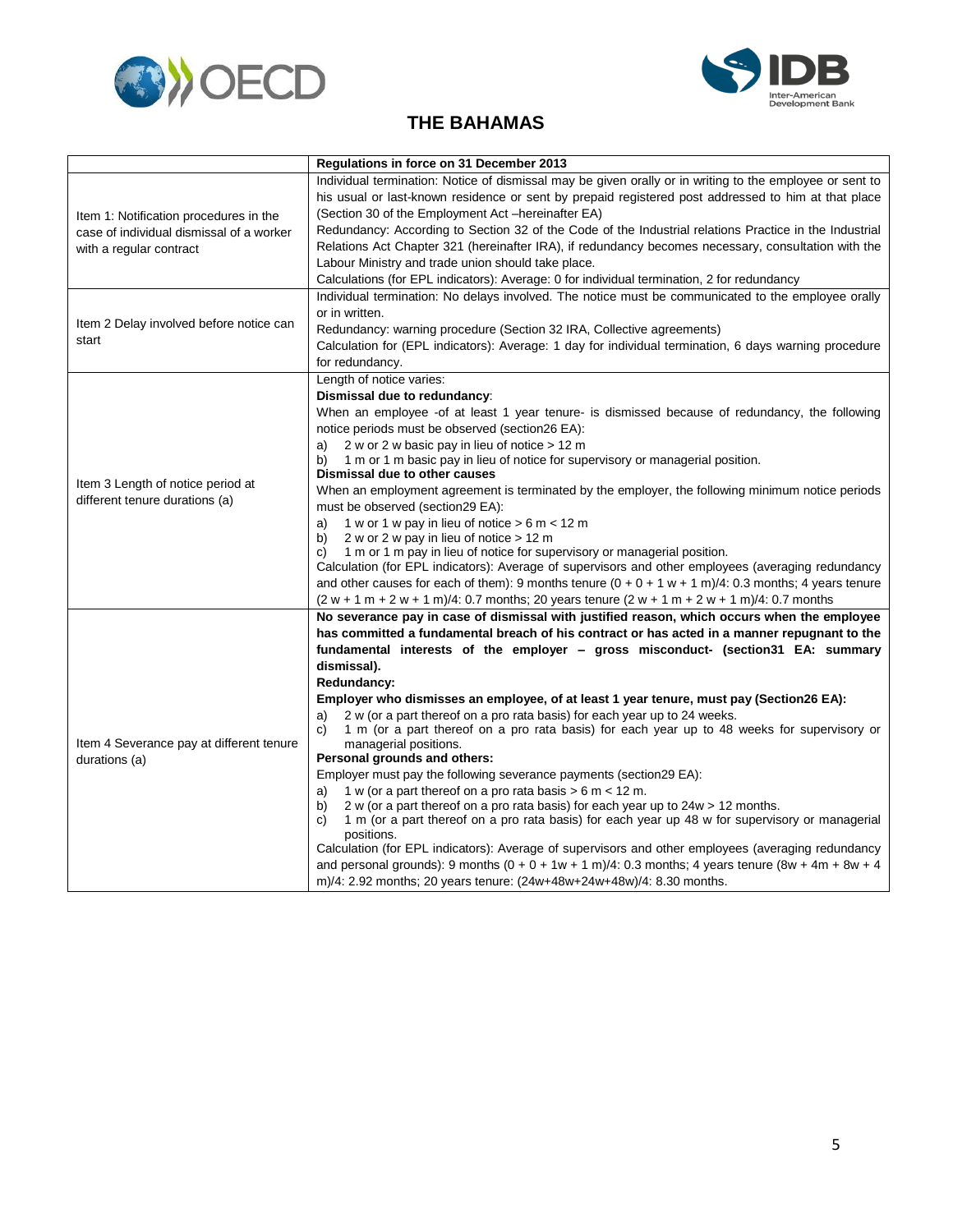



| Item 5 Definition of unfair dismissal (b)                                                                           | Fair dismissal (called "Summary dismissal"): Section 31 and 32 EA provides a list of justified grounds<br>for summary dismissals which relate mainly to the worker's gross misconduct (theft, fraudulent<br>offenses, dishonesty, gross insubordination or insolence, gross indecency, breach of confidentiality,<br>gross negligence, incompetence, gross misconduct). In these cases the employer may dismiss without<br>pay or notice.<br>Termination of employment with notice: Section29 EA allows the employer to terminate the<br>employment agreement without cause provided prior notice is respected and severance indemnity is<br>paid.<br>Redundancy: Section26 EA allows the employer to dismiss the employee because of redundancy<br>provided prior notice is respected and severance indemnity is paid. However re-training and transfer to<br>other work must be attempted prior to dismissal (Section 31 IRA and collective agreements).<br>Unfair dismissal: Articles 36, 37, 38 and 40 EA provide a list of circumstances in which dismissal is<br>regarded as unfair:<br>Dismissal related to trade union membership: the dismissal of an employee is regarded as<br>a)<br>having been unfair if the reason for it or the principal reason was that the employee:<br>Was, or proposed to become, a member of an independent trade union;<br>٠<br>Had taken, or proposed to take, part at any appropriate time in the activities of an<br>independent trade union;<br>Was not a member of any trade union, or of a particular trade union, or of a particular trade<br>union, or of one of a number of a particular trade union, or had refused or proposed to refuse<br>to become or remain a member.<br><b>Dismissal on ground of redundancy:</b> the dismissal is regarded as unfair if<br>b)<br>The reason for which the employee was selected in comparison to other employees who<br>٠<br>held the same position, was an inadmissible reason,<br>The selection of the employee for dismissal was in contravention of a customary<br>arrangement or agreed procedure relating to redundancy and there was no special reason<br>justifying a breach of such arrangement or procedure.<br>Dismissal on ground of pregnancy: dismissal is regarded as unfair if the reason or principal<br>C)<br>reason for dismissal is that the employee is pregnant or is for any other reason connected with<br>pregnancy.<br>Dismissal in connection with a lockout, strike or other industrial action: the dismissal is<br>d)<br>regarded as unfair where at the date of dismissal<br>The employer was conducting or instituting a lockout; or<br>The employee was taking part in a lawful industrial action.<br>Calculation (for EPL indicators): 2: personal dismissal is possible without significant restrictions but<br>transfer or training must be attempted before economic dismissal (Source: on how to value this cases: |
|---------------------------------------------------------------------------------------------------------------------|------------------------------------------------------------------------------------------------------------------------------------------------------------------------------------------------------------------------------------------------------------------------------------------------------------------------------------------------------------------------------------------------------------------------------------------------------------------------------------------------------------------------------------------------------------------------------------------------------------------------------------------------------------------------------------------------------------------------------------------------------------------------------------------------------------------------------------------------------------------------------------------------------------------------------------------------------------------------------------------------------------------------------------------------------------------------------------------------------------------------------------------------------------------------------------------------------------------------------------------------------------------------------------------------------------------------------------------------------------------------------------------------------------------------------------------------------------------------------------------------------------------------------------------------------------------------------------------------------------------------------------------------------------------------------------------------------------------------------------------------------------------------------------------------------------------------------------------------------------------------------------------------------------------------------------------------------------------------------------------------------------------------------------------------------------------------------------------------------------------------------------------------------------------------------------------------------------------------------------------------------------------------------------------------------------------------------------------------------------------------------------------------------------------------------------------------------------------------------------------------------------------------------------------------------------------------------------------------------------------------------------------------------------------------------------------------------------------------------------------------------------------------------------------------------------------------------------------------------------------------------------------------------------------------------------------------|
|                                                                                                                     | OECD).                                                                                                                                                                                                                                                                                                                                                                                                                                                                                                                                                                                                                                                                                                                                                                                                                                                                                                                                                                                                                                                                                                                                                                                                                                                                                                                                                                                                                                                                                                                                                                                                                                                                                                                                                                                                                                                                                                                                                                                                                                                                                                                                                                                                                                                                                                                                                                                                                                                                                                                                                                                                                                                                                                                                                                                                                                                                                                                                         |
| Item 6 Length of trial period (c)                                                                                   | No statutory regulation in the EA. Certain collective agreements stipulate a 12 months probationary<br>period (Industrial Agreement College of Bahamas & Union of Tertiary Educators).                                                                                                                                                                                                                                                                                                                                                                                                                                                                                                                                                                                                                                                                                                                                                                                                                                                                                                                                                                                                                                                                                                                                                                                                                                                                                                                                                                                                                                                                                                                                                                                                                                                                                                                                                                                                                                                                                                                                                                                                                                                                                                                                                                                                                                                                                                                                                                                                                                                                                                                                                                                                                                                                                                                                                         |
| Item 7 Compensation following unfair<br>dismissal (d)                                                               | Compensation following unfair dismissal (Section 42 EA): The Tribunal can order the<br>reinstatement or re-engagement, should they find that the grounds for a claim for unfair dismissal are<br>proved. If the terms of the order are not complied with, the Tribunal will order an award of<br>compensation for unfair dismissal composed of:<br>basic award: 3 w per year of work<br>1)<br>2)<br>compensatory award: Determined by the Tribunal considering the loss of benefits and<br>expenses incurred by the dismissed employee.<br>The ceiling to compensation of 18 months in general; 24 months for supervisory or managerial<br>positions (Section 48 EA).<br>Calculation (for EPL indicators): Formula: average of workers with supervisory and non-supervisory<br>positions (for each, average of min and max award – severance payment in Item 4): (13.84m+21m)/2 -<br>$8.30m = 9.12$ months.                                                                                                                                                                                                                                                                                                                                                                                                                                                                                                                                                                                                                                                                                                                                                                                                                                                                                                                                                                                                                                                                                                                                                                                                                                                                                                                                                                                                                                                                                                                                                                                                                                                                                                                                                                                                                                                                                                                                                                                                                                    |
|                                                                                                                     | Under EA the Tribunal may order reinstatement option if the grounds for unfair dismissal are proved.<br>This option applies to:                                                                                                                                                                                                                                                                                                                                                                                                                                                                                                                                                                                                                                                                                                                                                                                                                                                                                                                                                                                                                                                                                                                                                                                                                                                                                                                                                                                                                                                                                                                                                                                                                                                                                                                                                                                                                                                                                                                                                                                                                                                                                                                                                                                                                                                                                                                                                                                                                                                                                                                                                                                                                                                                                                                                                                                                                |
| Item 8 Reinstatement option for the<br>employee following unfair dismissal (b)                                      | Dismissal related to trade union membership<br>$\bullet$<br>Dismissal on ground of redundancy under the circumstances stated in Item 5<br>٠<br>Dismissal on ground of pregnancy<br>$\bullet$<br>Dismissal in connection with a lockout, strike or other industrial action<br>$\bullet$                                                                                                                                                                                                                                                                                                                                                                                                                                                                                                                                                                                                                                                                                                                                                                                                                                                                                                                                                                                                                                                                                                                                                                                                                                                                                                                                                                                                                                                                                                                                                                                                                                                                                                                                                                                                                                                                                                                                                                                                                                                                                                                                                                                                                                                                                                                                                                                                                                                                                                                                                                                                                                                         |
| Item 9 Maximum time period after<br>dismissal notification up to which an<br>unfair dismissal claim can be made (e) | 12 months (Section 68 (2) IRA.                                                                                                                                                                                                                                                                                                                                                                                                                                                                                                                                                                                                                                                                                                                                                                                                                                                                                                                                                                                                                                                                                                                                                                                                                                                                                                                                                                                                                                                                                                                                                                                                                                                                                                                                                                                                                                                                                                                                                                                                                                                                                                                                                                                                                                                                                                                                                                                                                                                                                                                                                                                                                                                                                                                                                                                                                                                                                                                 |
| Item 10 Valid cases for use of standard<br>fixed term contracts                                                     | General. EA does not contain any restriction on the use of fixed-term contracts.                                                                                                                                                                                                                                                                                                                                                                                                                                                                                                                                                                                                                                                                                                                                                                                                                                                                                                                                                                                                                                                                                                                                                                                                                                                                                                                                                                                                                                                                                                                                                                                                                                                                                                                                                                                                                                                                                                                                                                                                                                                                                                                                                                                                                                                                                                                                                                                                                                                                                                                                                                                                                                                                                                                                                                                                                                                               |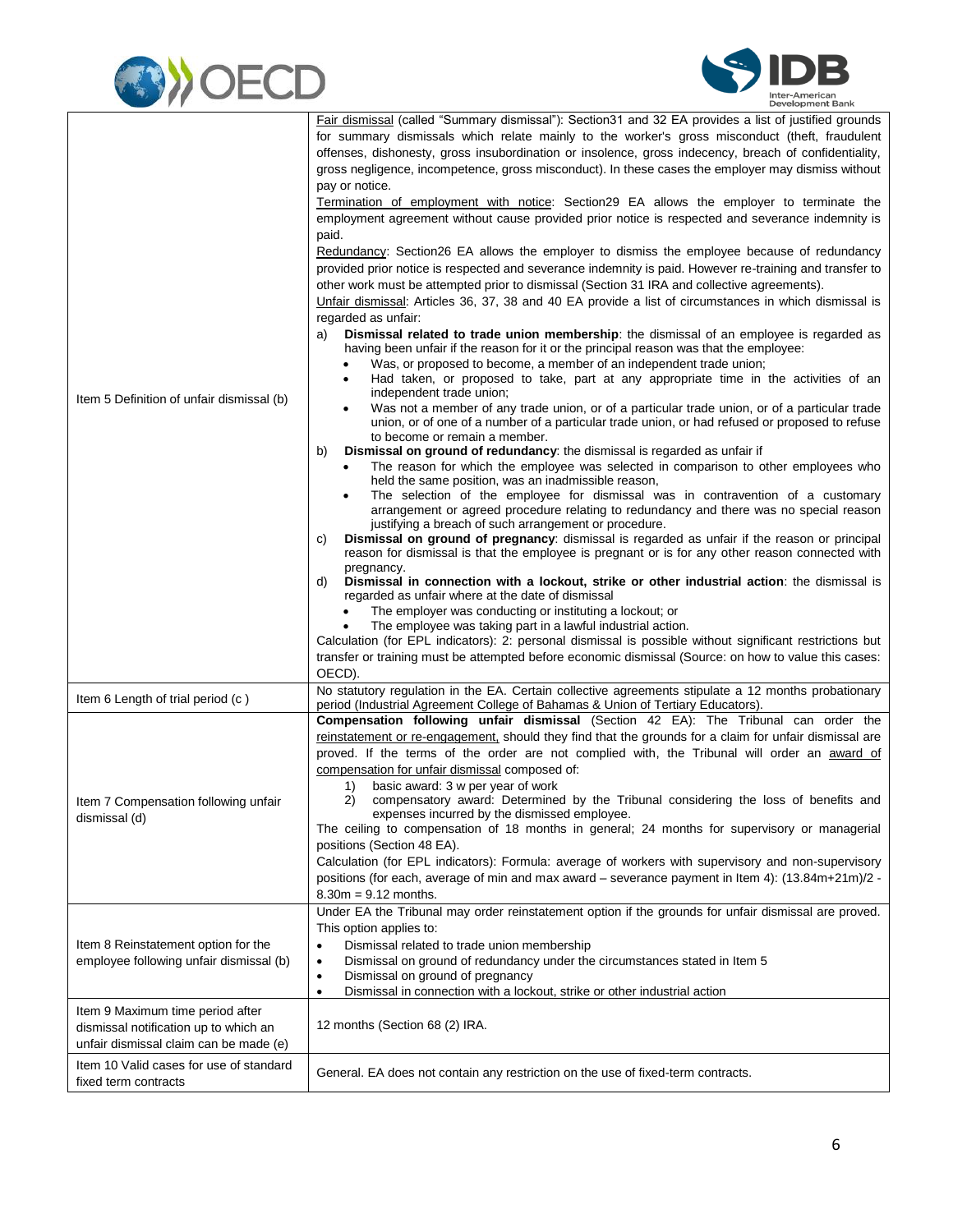



| Item 11 Maximum number of successive<br>standard FTCs (initial contract plus<br>renewals and/or prolongations) | No limit.                                                                                                                                                                                                                                                                                                                                                                                                                                                                                                                                                                                                                                                                                                                                                                   |
|----------------------------------------------------------------------------------------------------------------|-----------------------------------------------------------------------------------------------------------------------------------------------------------------------------------------------------------------------------------------------------------------------------------------------------------------------------------------------------------------------------------------------------------------------------------------------------------------------------------------------------------------------------------------------------------------------------------------------------------------------------------------------------------------------------------------------------------------------------------------------------------------------------|
| Item 12 Maximum cumulated duration of<br>successive standard FTCs                                              | No limit.                                                                                                                                                                                                                                                                                                                                                                                                                                                                                                                                                                                                                                                                                                                                                                   |
| Item 13 Types of work for which<br>temporary work agency (TWA)<br>employment is legal                          | No statutory regulation.                                                                                                                                                                                                                                                                                                                                                                                                                                                                                                                                                                                                                                                                                                                                                    |
| Item 14 Are there restrictions on the<br>number of renewals and/or<br>prolongations of TWA contracts? (f)      | No statutory regulation. No limit                                                                                                                                                                                                                                                                                                                                                                                                                                                                                                                                                                                                                                                                                                                                           |
| Item 15 Maximum cumulated duration of<br>TWA contracts (f)                                                     | No statutory regulation. No limit                                                                                                                                                                                                                                                                                                                                                                                                                                                                                                                                                                                                                                                                                                                                           |
| Item 16 Does the set-up of a TWA<br>require authorisation or reporting<br>obligations?                         | No statutory regulation.                                                                                                                                                                                                                                                                                                                                                                                                                                                                                                                                                                                                                                                                                                                                                    |
| Item 17 Do regulations ensure equal<br>treatment of regular workers and<br>agency workers at the user firm?    | No statutory regulation.                                                                                                                                                                                                                                                                                                                                                                                                                                                                                                                                                                                                                                                                                                                                                    |
| Item 18 Definition of collective dismissal<br>(b)                                                              | No statutory definition of collective dismissal. Although certain collective agreements contain<br>provisions regarding the number of employees involved and the procedures to be followed, they<br>correspond to the public sector (which is actually no being considered for EPL purposes).<br>IRA establishes a procedure by which if redundancy becomes necessary, consultation with trade<br>unions and Labour Ministry should take place to: a) give warning to employees, b) introduce schemes<br>for voluntary redundancy and c) select the employees to be dismissed. However, IRA does not<br>establish the number of employees involved.<br>Calculation (for EPL indicators): 0 (as collective agreements of the public sector do not count for EPL<br>purposes) |
| Item 19 Additional notification<br>requirements (compared to Item 1) in<br>cases of collective dismissal (q)   | IRA requires communications with Labour Ministry and trade unions if redundancy becomes<br>necessary.<br>Calculation (for EPL indicators): 0 as redundancy was already considered in Item 1.                                                                                                                                                                                                                                                                                                                                                                                                                                                                                                                                                                                |
| Item 20 Additional delays involved<br>(compared to Item 2) in cases of<br>collective dismissal (h)             | No statutory regulation.                                                                                                                                                                                                                                                                                                                                                                                                                                                                                                                                                                                                                                                                                                                                                    |
| Item 21 Other special costs to<br>employers in case of collective<br>dismissals (i)                            | No special costs involved.                                                                                                                                                                                                                                                                                                                                                                                                                                                                                                                                                                                                                                                                                                                                                  |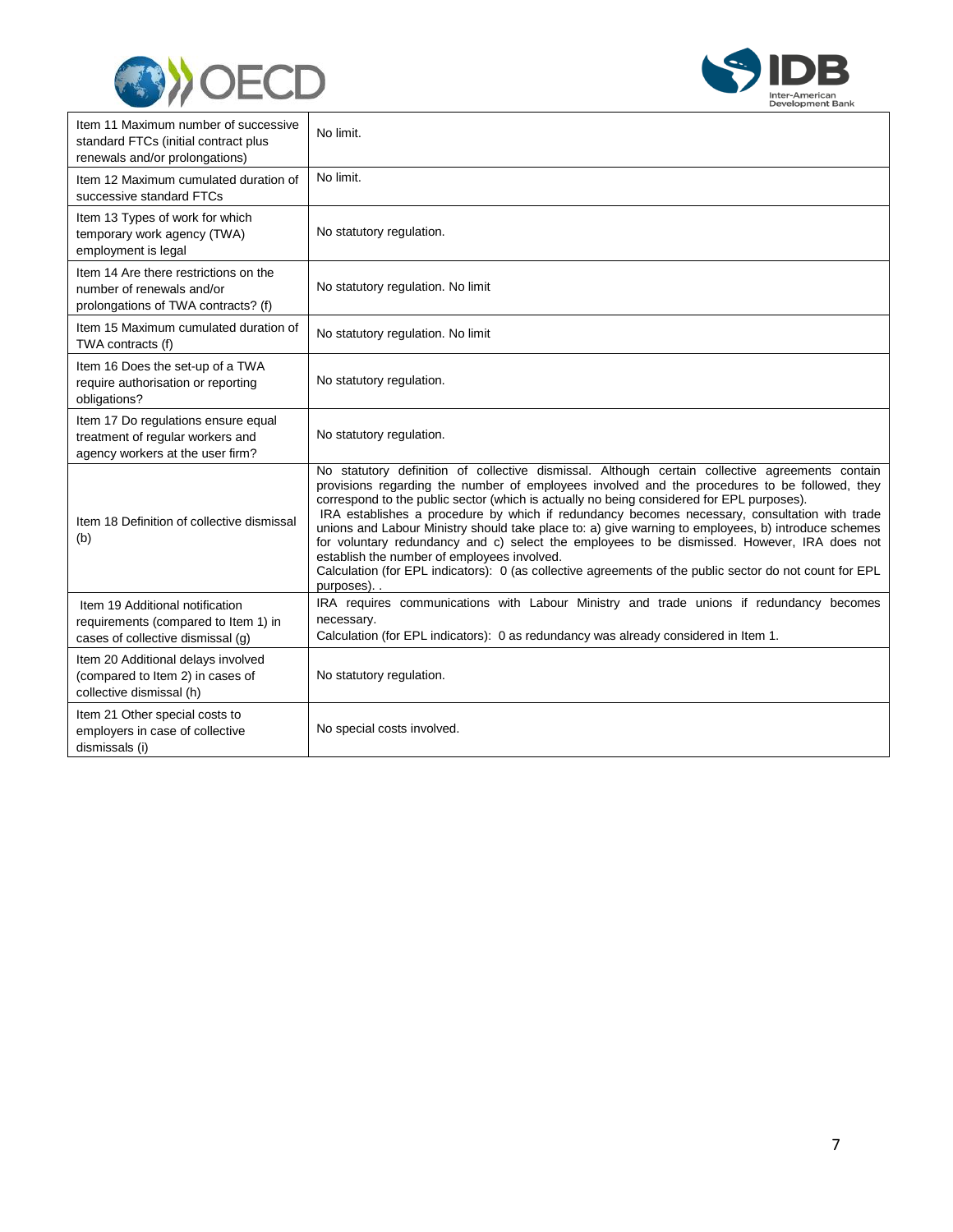<span id="page-10-0"></span>



#### **BARBADOS**

|                                                                                                               | Regulations in force on 31 December 2013                                                                                                                                                                                                                                                                                                                                                                                                                                                                                                                                                                                                                                                                                                                                                                                                                                                                                                                                                                                                                                                                                                                                                                                                                                                                                                                                                                                                                                                                                                                                                                                                                                                                                                                                                                                                                                                                                                                                                                                                                                                                                                                                                                                                                                                                                        |
|---------------------------------------------------------------------------------------------------------------|---------------------------------------------------------------------------------------------------------------------------------------------------------------------------------------------------------------------------------------------------------------------------------------------------------------------------------------------------------------------------------------------------------------------------------------------------------------------------------------------------------------------------------------------------------------------------------------------------------------------------------------------------------------------------------------------------------------------------------------------------------------------------------------------------------------------------------------------------------------------------------------------------------------------------------------------------------------------------------------------------------------------------------------------------------------------------------------------------------------------------------------------------------------------------------------------------------------------------------------------------------------------------------------------------------------------------------------------------------------------------------------------------------------------------------------------------------------------------------------------------------------------------------------------------------------------------------------------------------------------------------------------------------------------------------------------------------------------------------------------------------------------------------------------------------------------------------------------------------------------------------------------------------------------------------------------------------------------------------------------------------------------------------------------------------------------------------------------------------------------------------------------------------------------------------------------------------------------------------------------------------------------------------------------------------------------------------|
| Item 1: Notification procedures in the<br>case of individual dismissal of a worker<br>with a regular contract | Individual termination: Employees with 1 year's continuous service have the right to receive, upon<br>request a written statement of the reasons of their dismissals (Section 22 and 23(2) of the<br>Employment Rights Act -hereinafter ERA).                                                                                                                                                                                                                                                                                                                                                                                                                                                                                                                                                                                                                                                                                                                                                                                                                                                                                                                                                                                                                                                                                                                                                                                                                                                                                                                                                                                                                                                                                                                                                                                                                                                                                                                                                                                                                                                                                                                                                                                                                                                                                   |
| Item 2 Delay involved before notice can<br>start                                                              | Written or oral notification.<br>Calculation (for EPL indicators): 1 day when dismissal can be notified orally or the notice can be<br>directly handed to the employee.                                                                                                                                                                                                                                                                                                                                                                                                                                                                                                                                                                                                                                                                                                                                                                                                                                                                                                                                                                                                                                                                                                                                                                                                                                                                                                                                                                                                                                                                                                                                                                                                                                                                                                                                                                                                                                                                                                                                                                                                                                                                                                                                                         |
| Item 3 Length of notice period at<br>different tenure durations (a)                                           | All workers: Recent enactment of ERA (2012) established notice periods prior to dismissal for all<br>workers. Length of notice varies depending on years of service and frequency wages are paid. They<br>apply to employees with at least 1 year of continuous service (ERA Section 22):<br>Hourly, daily or weekly paid (Section 22 (1)):<br>1w <sub>5</sub><br>d)<br>e)<br>2w, >2y < 5y<br>f)<br>4w, > 5y < 10y<br>6w, > 10y < 15y<br>g)<br>h)<br>10w, > 15y<br>Fortnightly paid (Section 22 (2))<br>2 w, 5y<br>d)<br>e)<br>4w,>5y<10y<br>f)<br>6w, > 10y < 15y<br>10w, > 15y<br>g)<br><b>Monthly paid (Section 22 (3)):</b><br>1m, < 10y<br>a)<br>1 $\frac{1}{2}$ m, > 10 < 15y<br>b)<br>$2\frac{1}{2}$ m, $>15y$<br>C)<br><b>Redundancy:</b> Under Severance Payment Act (SPA), notice period varies according to length of<br>service and applies to workers with at least 2 years tenure.<br>Not less than 2w, > 2y < 5y<br>a)<br>Not less than 4w,>5y<br>b)<br>Before the enactment of ERA, applying case law, the statutory periods under SPA were enlarged by<br>the importation of common law principles of reasonable notice applicable in cases of long service<br>employees made redundant or wrongfully dismissed. From the decisions of the Supreme Court of<br>Justice (June Clarke vs. American Life Insurance Company. Civil Appeal N° 33 of 1998; Sandra Agard<br>vs. Caribbean Data Services LTD. Magisterial Appeal N° 12 of 2000), a notice period of approximately<br>3 months was considered reasonable. The Labour Ministry understands that for notice period the<br>applicable legislation is that of ERA. However, in their opinion the court has the final decision on this<br>matter. Certain doctrine's interpretation is that for severance payment, the applicable notice period is<br>that of SPA (Sections 20) and court cases decisions. As there is no case law since the enactment of<br>ERA, for the purposes of EPL indicators, a 3 month period of notice under SPA for employees with 20<br>years tenure, was considered for redundancy cases.<br>Calculation (for EPL indicators): average of redundancy and personal reasons (monthly-paid workers):<br>9 months tenure: 0; 4 years tenure (1m + 0.46m)/2: 0.73 months. 20 years tenure (2 $\frac{1}{2}$ m + 3m)/2:<br>2.75 months |
| Item 4 Severance pay at different tenure<br>durations (a)                                                     | Legally required for employees with 2 years tenure dismissed for: redundancy, lay off/ kept on short-<br>time and natural disaster (Section 3 (1) Severance Payments Act -hereinafter SVA). The amount of<br>severance payment is:<br>2.5 weeks' basic pay for each such year up to 10 years<br>$\bullet$<br>3 weeks' basic pay for each such year by which the employment exceeds 10 years but<br>does not exceed 20 years, and<br>3.5 weeks' basic pay for each such year by which the employment exceeds 20 years<br>but does not exceed 33 years.<br>Other cases: no severance payment<br>Calculation (for EPL indicators): (average of redundancy and other cases (no severance pay): 9<br>months tenure: 0; 4 years tenure: 5w; 20 years tenure: 27.5w                                                                                                                                                                                                                                                                                                                                                                                                                                                                                                                                                                                                                                                                                                                                                                                                                                                                                                                                                                                                                                                                                                                                                                                                                                                                                                                                                                                                                                                                                                                                                                    |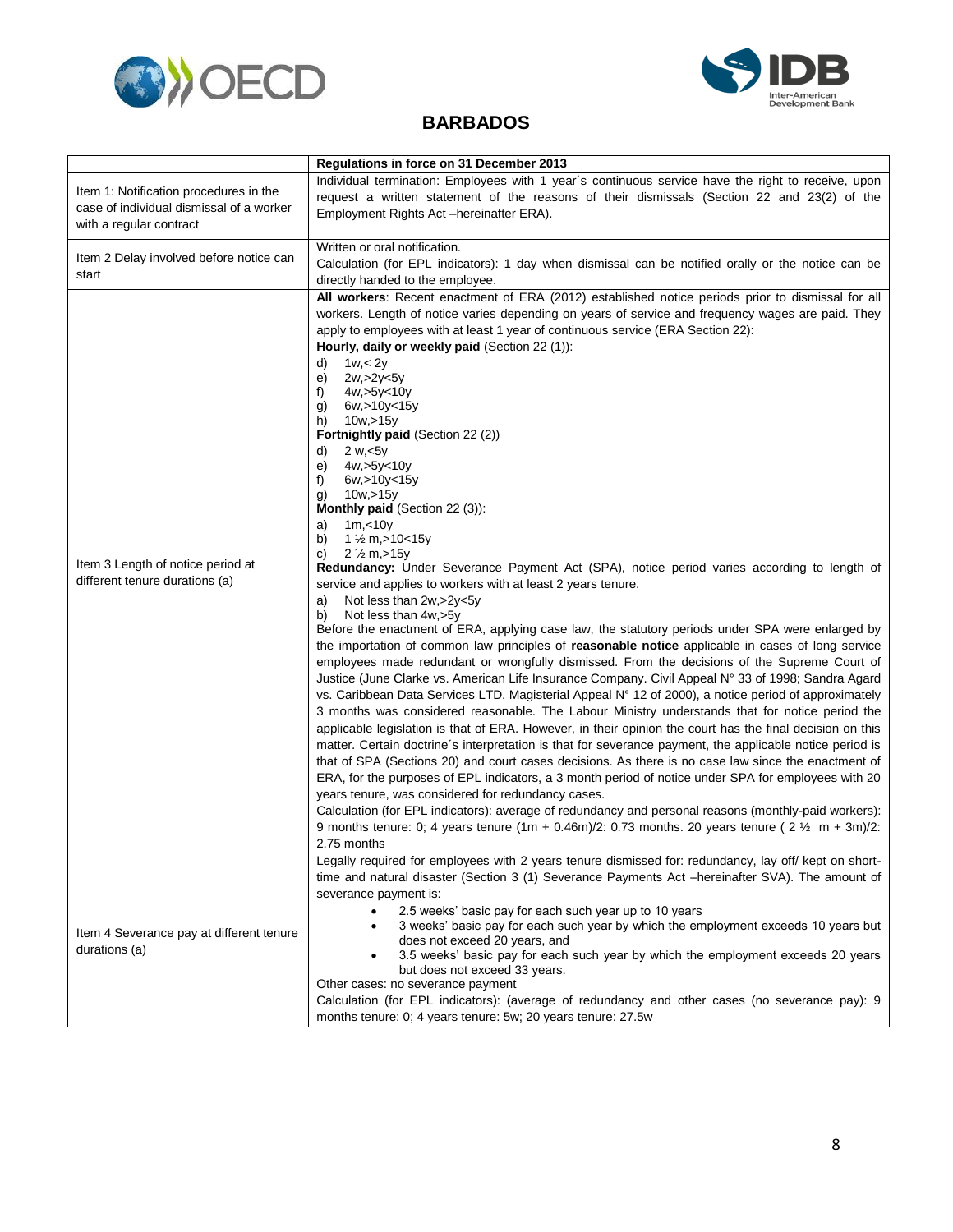



|                                                                                                                     | Fair dismissal: Dismissal related to the capability or conduct of the employee, because of redundancy,                                                                                                                                                                                                                                                                                                                                                                                                                                                                                                                                                                                                                                                                                                                                                                                                                                                                                                                                                                                                                                                                                                                                                                                                                                                                                                                                                                                                                                                                         |
|---------------------------------------------------------------------------------------------------------------------|--------------------------------------------------------------------------------------------------------------------------------------------------------------------------------------------------------------------------------------------------------------------------------------------------------------------------------------------------------------------------------------------------------------------------------------------------------------------------------------------------------------------------------------------------------------------------------------------------------------------------------------------------------------------------------------------------------------------------------------------------------------------------------------------------------------------------------------------------------------------------------------------------------------------------------------------------------------------------------------------------------------------------------------------------------------------------------------------------------------------------------------------------------------------------------------------------------------------------------------------------------------------------------------------------------------------------------------------------------------------------------------------------------------------------------------------------------------------------------------------------------------------------------------------------------------------------------|
|                                                                                                                     | because continued employment would be illegal or some other substantial reason of a kind (Section<br>29 ERA).                                                                                                                                                                                                                                                                                                                                                                                                                                                                                                                                                                                                                                                                                                                                                                                                                                                                                                                                                                                                                                                                                                                                                                                                                                                                                                                                                                                                                                                                  |
|                                                                                                                     | Unfair dismissal: Dismissal related to a range of reasons including: absence as a result of                                                                                                                                                                                                                                                                                                                                                                                                                                                                                                                                                                                                                                                                                                                                                                                                                                                                                                                                                                                                                                                                                                                                                                                                                                                                                                                                                                                                                                                                                    |
| Item 5 Definition of unfair dismissal (b)                                                                           | occupational disease or work-related accident, filing a complaint against the employer, employee                                                                                                                                                                                                                                                                                                                                                                                                                                                                                                                                                                                                                                                                                                                                                                                                                                                                                                                                                                                                                                                                                                                                                                                                                                                                                                                                                                                                                                                                               |
|                                                                                                                     | suffering AIDS or life-threatening disease, refusal to carry out an unlawful instruction, trade union                                                                                                                                                                                                                                                                                                                                                                                                                                                                                                                                                                                                                                                                                                                                                                                                                                                                                                                                                                                                                                                                                                                                                                                                                                                                                                                                                                                                                                                                          |
|                                                                                                                     | representative or membership, pregnancy or maternity, race, colour, gender religion or political                                                                                                                                                                                                                                                                                                                                                                                                                                                                                                                                                                                                                                                                                                                                                                                                                                                                                                                                                                                                                                                                                                                                                                                                                                                                                                                                                                                                                                                                               |
|                                                                                                                     | opinion, amongst other similar reasons (Section 30 ERA).<br>No statutory regulation. Claims for unfair dismissal are not possible until 1 year's service has been                                                                                                                                                                                                                                                                                                                                                                                                                                                                                                                                                                                                                                                                                                                                                                                                                                                                                                                                                                                                                                                                                                                                                                                                                                                                                                                                                                                                              |
| Item 6 Length of trial period (c)                                                                                   | completed (Section 27(3) ERA).                                                                                                                                                                                                                                                                                                                                                                                                                                                                                                                                                                                                                                                                                                                                                                                                                                                                                                                                                                                                                                                                                                                                                                                                                                                                                                                                                                                                                                                                                                                                                 |
| Item 7 Compensation following unfair<br>dismissal (d)                                                               | Compensation following unfair dismissal: If the Tribunal finds that the grounds for a claim for unfair<br>dismissal are well founded, the Tribunal can order the reinstatement or re-engagement of the<br>employee (Section 33 (2) ERA). If the orders are unfeasible (because the employee does not wish to<br>be reinstated or re-engaged or because it is not practicable for the employer to comply with the order)<br>the Tribunal will order an award of compensation for unfair dismissal composed of:<br><b>Basic award:</b><br>1)<br>5 w < 2y<br>2 1/2 w for each year from 2y to less than 10y<br>3 w for each year from 10y to less than 20y<br>3 1/2 w for each year from 20y to less than 33y<br>The amount of the basic award has to be reduced by the amount of any severance payment paid<br>by the employer under the SPA or any payment made by the employer, whether in pursuance of<br>the SPA or otherwise, on the ground that the dismissal was by reason of redundancy (Fifth<br>Schedule, ERA)<br><b>Additional amount</b> determined by Tribunal considering the benefits lost by the employee<br>2)<br>because of dismissal.<br><b>Extra amount</b> if dismissal was for reason specified in Section 30 (1) (c) ERA (mainly<br>3)<br>prohibited grounds) an amount up to 52 week's wages can be ordered.<br>Calculation (for EPL indicators): Formula (maximum compensation + average compensation)/2 -<br>average severance payment: 14,5m.<br>Explanation: Typical compensation at 20 years tenure, worker 35 years of age at start of employment, |
|                                                                                                                     | court case takes 6 months: (maximum: basic award (52.5w); additional amount 6 month's salary<br>(24w); extra amount (52w) plus average)/2 minus average severance payment (27,5w).                                                                                                                                                                                                                                                                                                                                                                                                                                                                                                                                                                                                                                                                                                                                                                                                                                                                                                                                                                                                                                                                                                                                                                                                                                                                                                                                                                                             |
| Item 8 Reinstatement option for the<br>employee following unfair dismissal (b)                                      | Yes, if an employee makes a complaint to the Tribunal on the grounds of unfair dismissal, the Tribunal<br>can make an order of reinstatement or re-engagement on a comparable position. If the order is not<br>feasible (because employee does not wish to be reinstated or re-engaged or it is impracticable for the<br>employer, the Tribunal may make an award of compensation for unfair dismissal. Since ERA was<br>recently enacted, there is no case law available at present to check the frequency or percentage of<br>cases where a reinstatement or re-engagement order is actually applied.                                                                                                                                                                                                                                                                                                                                                                                                                                                                                                                                                                                                                                                                                                                                                                                                                                                                                                                                                                        |
| Item 9 Maximum time period after<br>dismissal notification up to which an<br>unfair dismissal claim can be made (e) | Within 3 months of the employee's effective date of termination or within such further period as the<br>Tribunal considers reasonable if they believe it was not reasonably practicable for the employee to<br>made the complaint within such 3 months period (Section 32 (2) ERA).                                                                                                                                                                                                                                                                                                                                                                                                                                                                                                                                                                                                                                                                                                                                                                                                                                                                                                                                                                                                                                                                                                                                                                                                                                                                                            |
| Item 10 Valid cases for use of standard<br>fixed term contracts                                                     | No restrictions.                                                                                                                                                                                                                                                                                                                                                                                                                                                                                                                                                                                                                                                                                                                                                                                                                                                                                                                                                                                                                                                                                                                                                                                                                                                                                                                                                                                                                                                                                                                                                               |
| Item 11 Maximum number of successive<br>standard FTCs (initial contract plus<br>renewals and/or prolongations)      | No limit. Section 26 (1) (b) states that an employee is considered to be dismissed if the FTC is not<br>renewed at the end of the expiry term, implying that workers will then be entitled to protection against<br>unfair termination and redundancy pay (but not advance notice) in the same way as permanent<br>workers.                                                                                                                                                                                                                                                                                                                                                                                                                                                                                                                                                                                                                                                                                                                                                                                                                                                                                                                                                                                                                                                                                                                                                                                                                                                    |
| Item 12 Maximum cumulated duration of<br>successive standard FTCs                                                   | No limit.                                                                                                                                                                                                                                                                                                                                                                                                                                                                                                                                                                                                                                                                                                                                                                                                                                                                                                                                                                                                                                                                                                                                                                                                                                                                                                                                                                                                                                                                                                                                                                      |
| Item 13 Types of work for which<br>temporary work agency (TWA)<br>employment is legal                               | General. No statutory regulation.                                                                                                                                                                                                                                                                                                                                                                                                                                                                                                                                                                                                                                                                                                                                                                                                                                                                                                                                                                                                                                                                                                                                                                                                                                                                                                                                                                                                                                                                                                                                              |
| Item 14 Are there restrictions on the<br>number of renewals and/or<br>prolongations of TWA contracts? (f)           | No limit.                                                                                                                                                                                                                                                                                                                                                                                                                                                                                                                                                                                                                                                                                                                                                                                                                                                                                                                                                                                                                                                                                                                                                                                                                                                                                                                                                                                                                                                                                                                                                                      |
| Item 15 Maximum cumulated duration of<br>TWA contracts (f)                                                          | No statutory regulation. No limit.                                                                                                                                                                                                                                                                                                                                                                                                                                                                                                                                                                                                                                                                                                                                                                                                                                                                                                                                                                                                                                                                                                                                                                                                                                                                                                                                                                                                                                                                                                                                             |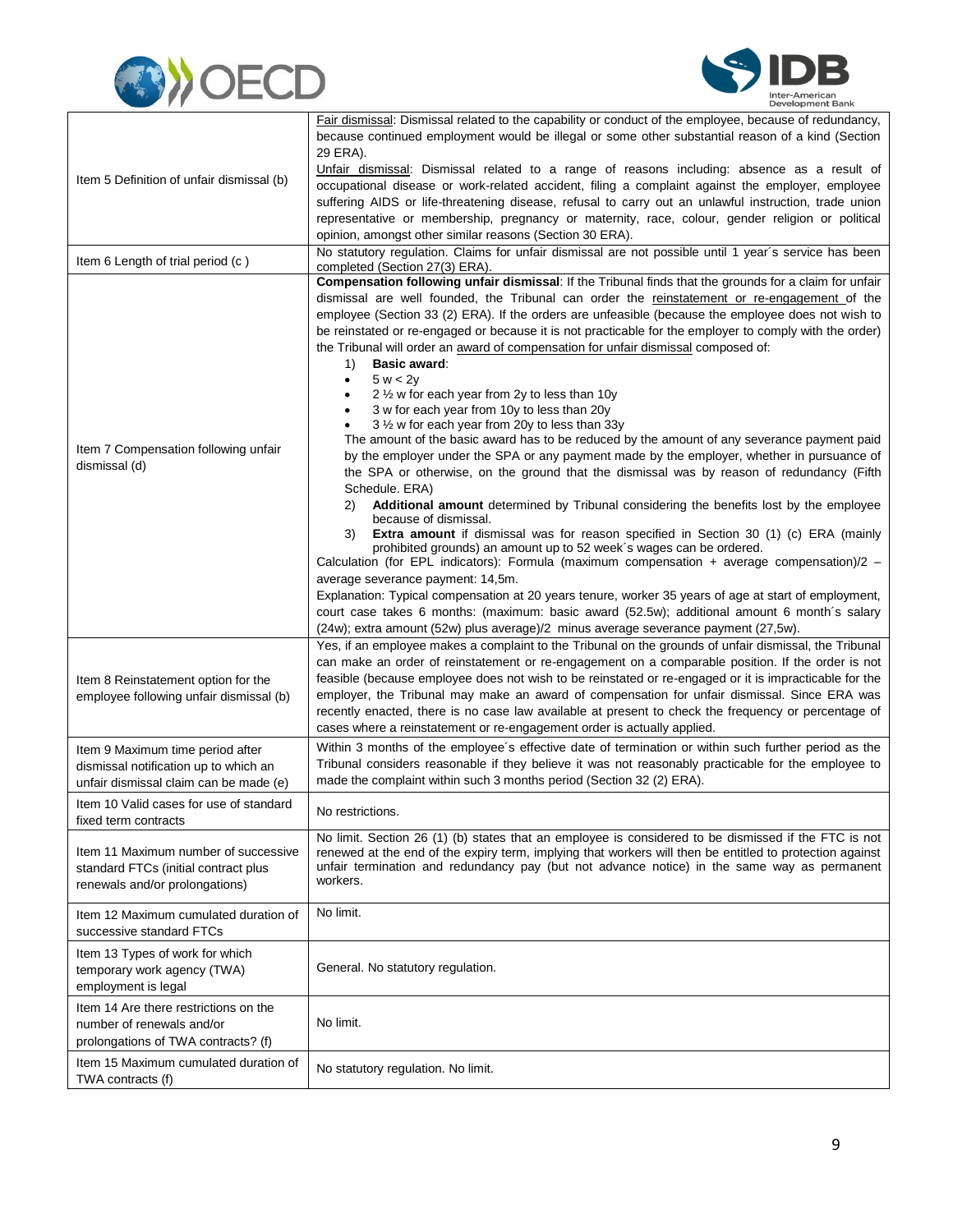



| Item 16 Does the set-up of a TWA<br>require authorisation or reporting<br>obligations?                       | No statutory regulation.                                                                                                                                                                                                                                                                                                                                                                                                                                   |
|--------------------------------------------------------------------------------------------------------------|------------------------------------------------------------------------------------------------------------------------------------------------------------------------------------------------------------------------------------------------------------------------------------------------------------------------------------------------------------------------------------------------------------------------------------------------------------|
| Item 17 Do regulations ensure equal<br>treatment of regular workers and<br>agency workers at the user firm?  | No statutory regulation.                                                                                                                                                                                                                                                                                                                                                                                                                                   |
| Item 18 Definition of collective dismissal<br>(b)                                                            | Redudancies affecting at least 10% of the workforce (Section 31 (4) ERA).                                                                                                                                                                                                                                                                                                                                                                                  |
| Item 19 Additional notification<br>requirements (compared to Item 1) in<br>cases of collective dismissal (q) | Additional notification requirements are necessary: 1) Consultantions with the affected employees or<br>their representantives; b) Written statement to the employee or the trade union and the Chief Labour<br>Officer.                                                                                                                                                                                                                                   |
| Item 20 Additional delays involved<br>(compared to Item 2) in cases of<br>collective dismissal (h)           | Consultations with the affected workers or their representatives shall commerce no later than 6 weeks<br>before any of the affected employees is dismissed and shall be completed within a reasonable time<br>(Section 31 (6)). The written statement must be delivered before dismissals take place.<br>Calculation (for EPL indicators): 42 days (minus item 2 and item 3 -assuming -for length of notice<br>period-employee's 4 years tenure): 12 days. |
| Item 21 Other special costs to<br>employers in case of collective<br>dismissals (i)                          | Severance pay: no special regulations for collective dismissal. Section 40 ERA provides, within 6<br>months of the collective dismissal, for priority in recruitment of employees who were made redundant<br>provided they met performance standards during their employment (However priority in re-hiring is not<br>taken into account for calculating EPL indicators).                                                                                  |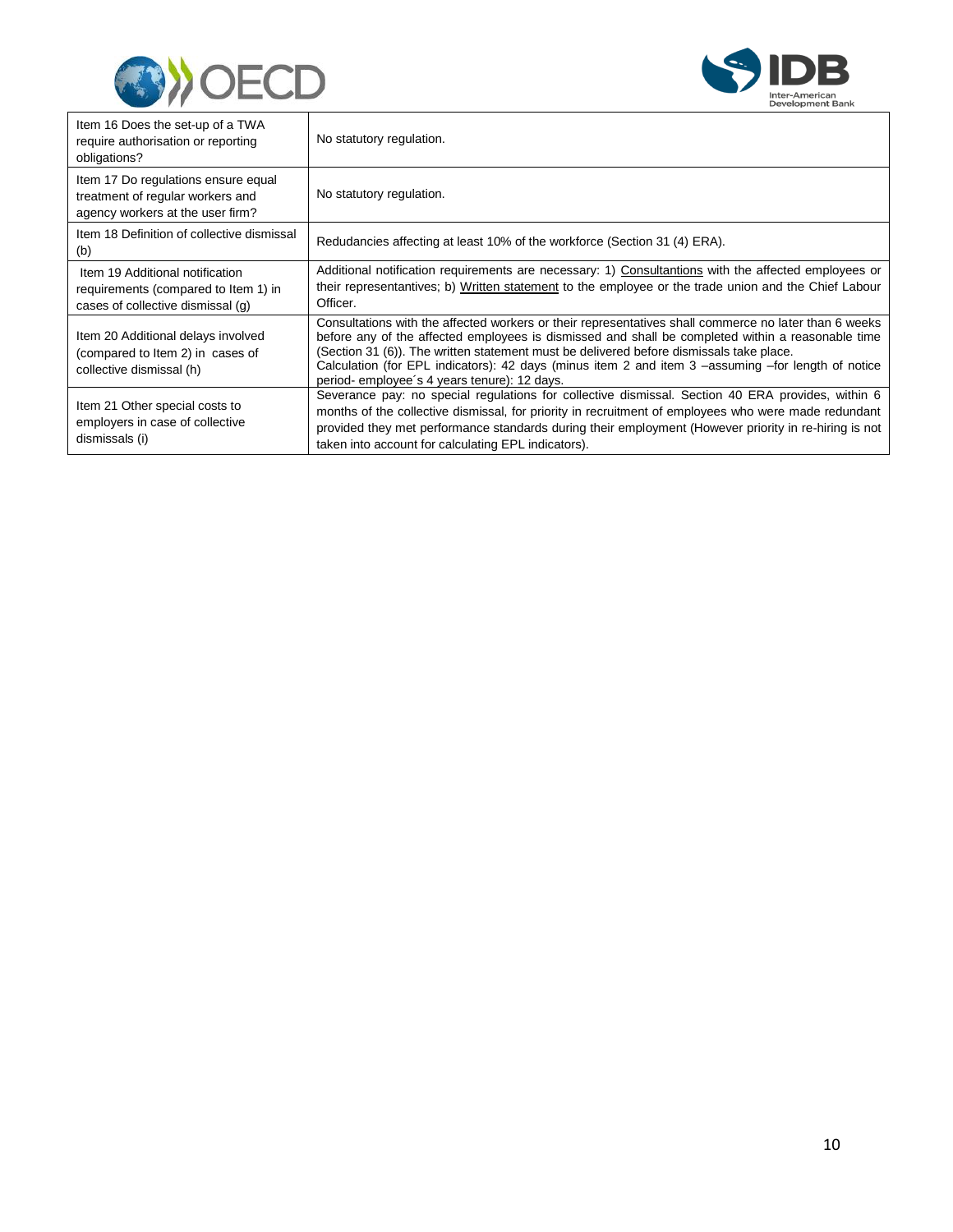<span id="page-13-0"></span>



#### **BOLIVIA**

| Items                                                                                                         | Regulations in force on 31 December 2013                                                                                                                                                                                                                                                                                                                                                                                                                                                                                                                                                                                                                                                                                                                                                                                                                                                                                                                                                                                                                                                                                                                                             |
|---------------------------------------------------------------------------------------------------------------|--------------------------------------------------------------------------------------------------------------------------------------------------------------------------------------------------------------------------------------------------------------------------------------------------------------------------------------------------------------------------------------------------------------------------------------------------------------------------------------------------------------------------------------------------------------------------------------------------------------------------------------------------------------------------------------------------------------------------------------------------------------------------------------------------------------------------------------------------------------------------------------------------------------------------------------------------------------------------------------------------------------------------------------------------------------------------------------------------------------------------------------------------------------------------------------|
| Item 1: Notification procedures in the case<br>of individual dismissal of a worker with a<br>regular contract | No specific notification procedure is required in case of dismissal with just cause or without just cause,<br>but the reasons for dismissal must be communicated to the employee in all cases as its absence<br>implies the acknowledgement of lack of just cause (article 12 and 16 General Labour Law -GLL).<br>Calculations (for EPL indicators): 1                                                                                                                                                                                                                                                                                                                                                                                                                                                                                                                                                                                                                                                                                                                                                                                                                               |
| Item 2 Delay involved before notice can<br>start                                                              | Warning procedures are advisable in case of dismissal with just cause (Case Law. Sala Social y<br>Administrativa Expediente: 10/2012-S).<br>Dismissal without just cause is unfair, thus it is considered in Items 5, 7 and 8.<br>Calculations (for EPL indicators): dismissal with cause 7 days                                                                                                                                                                                                                                                                                                                                                                                                                                                                                                                                                                                                                                                                                                                                                                                                                                                                                     |
| Item 3 Length of notice period at different<br>tenure durations (a)                                           | The GLL (article 12) mandates employers to provide workers an advance notice of their dismissal. The<br>length of notice period varies for blue-collar workers (obreros) and white-collar (empleados).<br><b>Blue-collars</b><br>1)<br>7d > 1m<br>a)<br>15d > 6m<br>b)<br>1m > 1y<br>C)<br>White-collars<br>2)<br>90d > 3m<br>If an employer dismisses an employee without prior notice, termination is considered in Spanish<br>"despido intempestivo" being the employee entitle to the payment of "desahucio", which amounts to pay<br>in lieu of notice. For white-collars: 3 months' salary.<br>Calculation (for EPL indicators): average of blue collar and white collar: 9 months tenure: 52.5 days; 4<br>years tenure: 60 days; 20 years tenure: 60 days                                                                                                                                                                                                                                                                                                                                                                                                                     |
| Item 4 Severance pay at different tenure<br>durations (a)                                                     | Dismissal with just cause: No severance pay (called Indemnity for length of service) in case of dismissal<br>with justified cause ("justa causa"), which essentially corresponds to employee's misconduct (article 16<br>GLL and article 10 Supreme Decree N° 28699).<br>Dismissal without just cause: considered in Item 7: Compensation for unfair dismissal. Employee can<br>opt between reinstatement or severance payment (equivalent to 1 monthly salary per each year of<br>service and in proportion per fraction of year).                                                                                                                                                                                                                                                                                                                                                                                                                                                                                                                                                                                                                                                  |
| Item 5 Definition of unfair dismissal (b)                                                                     | Fair dismissal: Article 16 GLL provides an exhaustive list of reasons for dismissal with justified cause,<br>which are related to employee's conduct: 1) intentional damage to firm's machinery, products or<br>merchandise; 2) disclosure of firm's industrial secrets, 3) non-compliance with industrial hygiene and<br>safety rules, 4) failure to comply, totally or partially with firm's internal rules, 5) abuse of trust of theft.<br>Employee's capability is not a just cause for dismissal.<br>Unfair dismissal: when no justified cause is alleged or when the employee challenges the just cause<br>alleged by the employer. Employee con opt between reinstatement plus back pay or severance<br>payment plus pay in lieu of notice.<br>Upon dismissal, the employer and employee must file a form called in Spanish "Finiquito" before the<br>Labour Ministry. The employer is obliged to pay, within 15 days of dismissal, the amounts<br>corresponding to severance payment (if applicable) plus other labour benefits owed to the employee. If<br>the employer fails to comply with this obligation, a fine of 30% is imposed (article 9 Supreme Decree<br>28699). |
| Item 6 Length of trial period (c)                                                                             | 3 months (Article 13 GLL).                                                                                                                                                                                                                                                                                                                                                                                                                                                                                                                                                                                                                                                                                                                                                                                                                                                                                                                                                                                                                                                                                                                                                           |
| pltem 7 Compensation following unfair<br>dismissal (d)                                                        | In case of unfair dismissal (dismissal without just cause "sin justa causa"), which occurs when no just<br>cause (article 16 GLL) is alleged by the employer or when the just cause is challenged by the employee<br>before the Labour Ministry (or at Court), the latest can opt between reinstatement plus back pay or the<br>payment of severance indemnity plus pay in lieu of notice (article 10 Supreme Decree N° 28699).<br>Severance pay for unjustified dismissal ("sin justa causa") is equivalent to 1 monthly salary per each<br>year of service and in proportion per fraction of year (article 13 GLL, articles 9 and 10 Supreme Decree<br>28699 of May, 1 <sup>st</sup> 2006 and articles 1 and 2 Supreme Decree N° 110 of May, 1 <sup>st</sup> 2009).<br>Calculation (for EPL indicators at 20 years tenure): (20 months' salary plus pay in lieu of notice 3<br>months for white collar – notice period counted in Item 3): 20 months                                                                                                                                                                                                                               |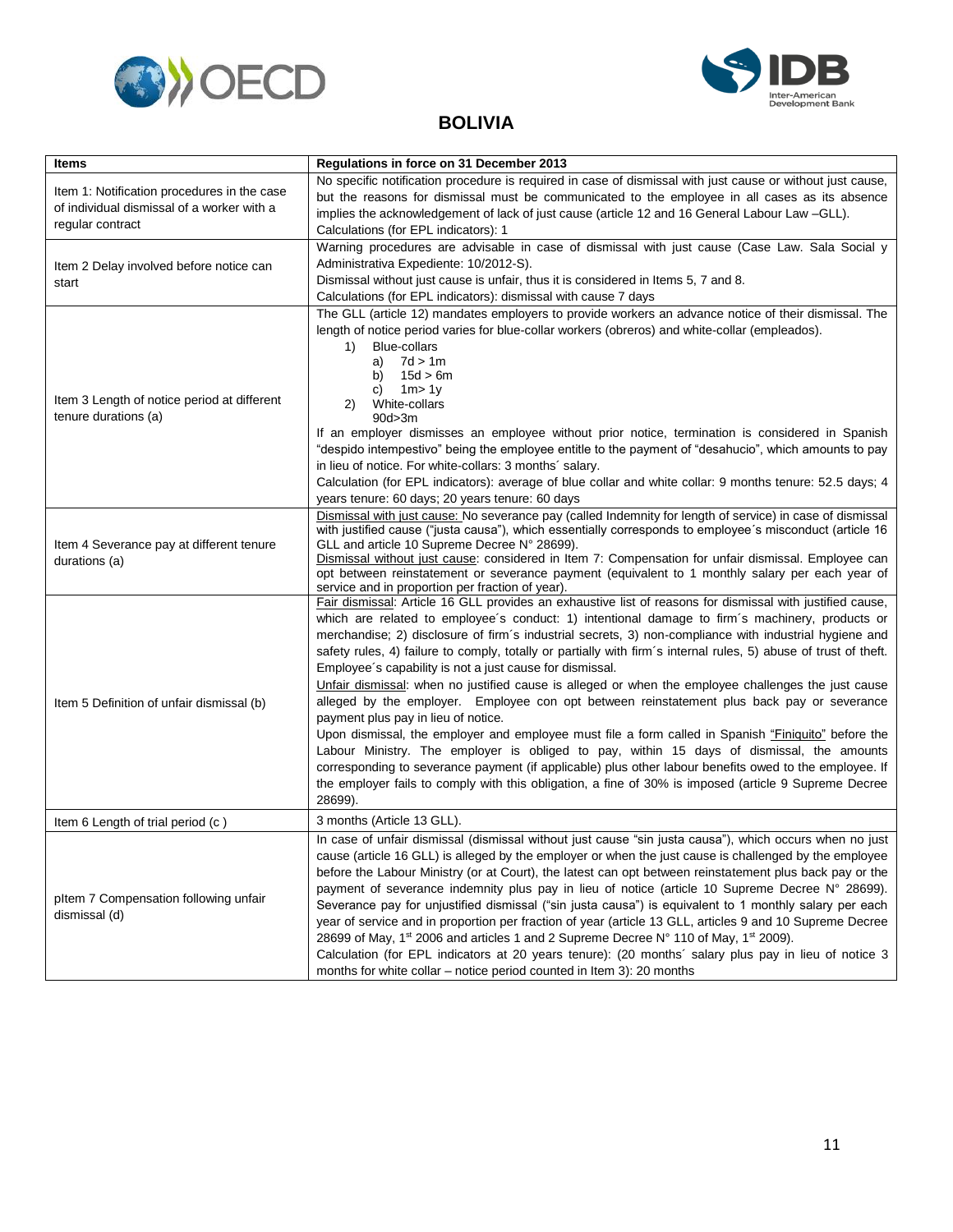



| Item 8 Reinstatement option for the<br>employee following unfair dismissal (b)                                      | Under Bolivian Constitution (articles 48 and 49), employees enjoy job stability. Reinstatement option is<br>always available (article 10 Supreme Decree 28699). Upon unfair dismissal, employees can opt<br>between reinstatement (plus back pay) or severance indemnity (plus pay in lieu of notice), article 10<br>and 11 Supreme Decree 28699. If the employee opts for reinstatement, he can request the Labour<br>Authority to issue a reinstatement order -provided unjustified dismissal is proved-. If the employer fails<br>to comply with the order a fine will be imposed. In such case, the employee can claim the compliance<br>with reinstatement order before the Labour Court (submitting the document issued by the Labour<br>Ministry which proves that dismissal was unfair), article 10 III Supreme Decree N° 28699.<br>Reinstatement is also available for certain categories of workers which have special protection as<br>pregnant women or on maternity leave, recent fathers (Supreme Decree N° 12 of 2009) |
|---------------------------------------------------------------------------------------------------------------------|---------------------------------------------------------------------------------------------------------------------------------------------------------------------------------------------------------------------------------------------------------------------------------------------------------------------------------------------------------------------------------------------------------------------------------------------------------------------------------------------------------------------------------------------------------------------------------------------------------------------------------------------------------------------------------------------------------------------------------------------------------------------------------------------------------------------------------------------------------------------------------------------------------------------------------------------------------------------------------------------------------------------------------------|
| Item 9 Maximum time period after dismissal<br>notification up to which an unfair dismissal<br>claim can be made (e) | Labour claims do not prescribe (article 48 IV Constitution). The Constitution in force as of February,<br>2009 modified article 120 GLL. The latest stated a time limit of 2 years.                                                                                                                                                                                                                                                                                                                                                                                                                                                                                                                                                                                                                                                                                                                                                                                                                                                   |
| Item 10 Valid cases for use of standard<br>fixed term contracts                                                     | FTCs are permitted when the nature of the service or the tasks is itself of limited duration (Ministerial<br>Resolution Nº 283/62 of June, 13 <sup>th</sup> 1962). FTCs are prohibited for permanent tasks (Decree Law N°<br>16.187, article 2).                                                                                                                                                                                                                                                                                                                                                                                                                                                                                                                                                                                                                                                                                                                                                                                      |
| Item 11 Maximum number of successive<br>standard FTCs (initial contract plus<br>renewals and/or prolongations)      | Only initial contract plus one renewal is admitted (Ministerial Resolution $N^{\circ}$ 283/62 of June, 13 <sup>th</sup> 1962<br>and Decree Law N° 16.187, article 2).<br>Calculation (for EPL indicators): 2 (initial contract plus 1 renewal).                                                                                                                                                                                                                                                                                                                                                                                                                                                                                                                                                                                                                                                                                                                                                                                       |
| Item 12 Maximum cumulated duration of<br>successive standard FTCs                                                   | FTC must not exceed 1 year. Same time limit applies to renewal (Ministerial Resolution Nº 283/62 of<br>June, 13 <sup>th</sup> 1962).<br>Calculation (for EPL indicators): 24 months                                                                                                                                                                                                                                                                                                                                                                                                                                                                                                                                                                                                                                                                                                                                                                                                                                                   |
| Item 13 Types of work for which temporary<br>work agency (TWA) employment is legal                                  | Regulations refer to the broader category of outsourcing. Supreme Decree N° 521 of May 26 <sup>th</sup> 2010<br>prohibits the use of outsourcing, subcontracting, engagement, externalization of operations and other<br>similar contractual agreements to develop the permanent and core activities of the counterparty (also<br>Ministerial Resolution 108 of 2010). Failure to comply determines that both companies are jointly liable<br>for the labour and social security benefits of the employees of the user firm.<br>Moreover, the law considers an infringement subject to penalties, the following activities:<br>The usage of these figures to simulate non labour relationships<br>1)<br>The recruitment and provision of labour force using the above mentioned figures to avoid<br>2)<br>complying with labour and social security regulations (article 2 Supreme Decree N° 521)<br>These types of agreements are permitted for non core activities (article 3 Supreme Decree N° 521).                               |
| Item 14 Are there restrictions on the number<br>of renewals and/or prolongations of TWA<br>contracts? (f)           | No specific regulation.<br>FTC rules apply to FTCs between the agency and the worker.<br>If assignments are of fixed-term, the duration of assignments and contracts typically coincide.                                                                                                                                                                                                                                                                                                                                                                                                                                                                                                                                                                                                                                                                                                                                                                                                                                              |
| Item 15 Maximum cumulated duration of<br>TWA contracts (f)                                                          | No specific regulation. However FTC rules apply to agreements with user firms.<br>FTC rules apply to FTCs between the agency and the worker. Applying this rule, the assumption of a<br>time limit of 24 months - for FTC- was considered. See Item 12                                                                                                                                                                                                                                                                                                                                                                                                                                                                                                                                                                                                                                                                                                                                                                                |
| Item 16 Does the set-up of a TWA require<br>authorisation or reporting obligations?                                 | No specific authorization or reporting requirements (other than those which correspond to every<br>employer).                                                                                                                                                                                                                                                                                                                                                                                                                                                                                                                                                                                                                                                                                                                                                                                                                                                                                                                         |
| Item 17 Do regulations ensure equal<br>treatment of regular workers and agency<br>workers at the user firm?         | No specific regulation.<br>However Supreme Decree N° 521, article 5 states that employees, ex- employees, who developed<br>permanent and core activities of the user firm using the figures referred to in Item 13 (outsourcing,<br>subcontracting, etc), can request the Labour Ministry to enforce their labour and social security rights.                                                                                                                                                                                                                                                                                                                                                                                                                                                                                                                                                                                                                                                                                         |
| Item 18 Definition of collective dismissal (b)                                                                      | No statutory definition of colective dismissals. However there are certain situations that determine the<br>termination of all the empoyment agreements such as: cessation of business due to bankrupcy,<br>liquidation procedure, death of the employer (articles 14 and 15 GLL).                                                                                                                                                                                                                                                                                                                                                                                                                                                                                                                                                                                                                                                                                                                                                    |
| Item 19 Additional notification requirements<br>(compared to Item 1) in cases of collective<br>dismissal (g)        | No addtional requirements.                                                                                                                                                                                                                                                                                                                                                                                                                                                                                                                                                                                                                                                                                                                                                                                                                                                                                                                                                                                                            |
| Item 20 Additional delays involved<br>(compared to Item 2) in cases of collective<br>dismissal (h)                  | No additional requirements.                                                                                                                                                                                                                                                                                                                                                                                                                                                                                                                                                                                                                                                                                                                                                                                                                                                                                                                                                                                                           |
| Item 21 Other special costs to employers in<br>case of collective dismissals (i)                                    | No additional costs involved.<br>Half of severance payment must be paid (articles 14 and 15 GLL).                                                                                                                                                                                                                                                                                                                                                                                                                                                                                                                                                                                                                                                                                                                                                                                                                                                                                                                                     |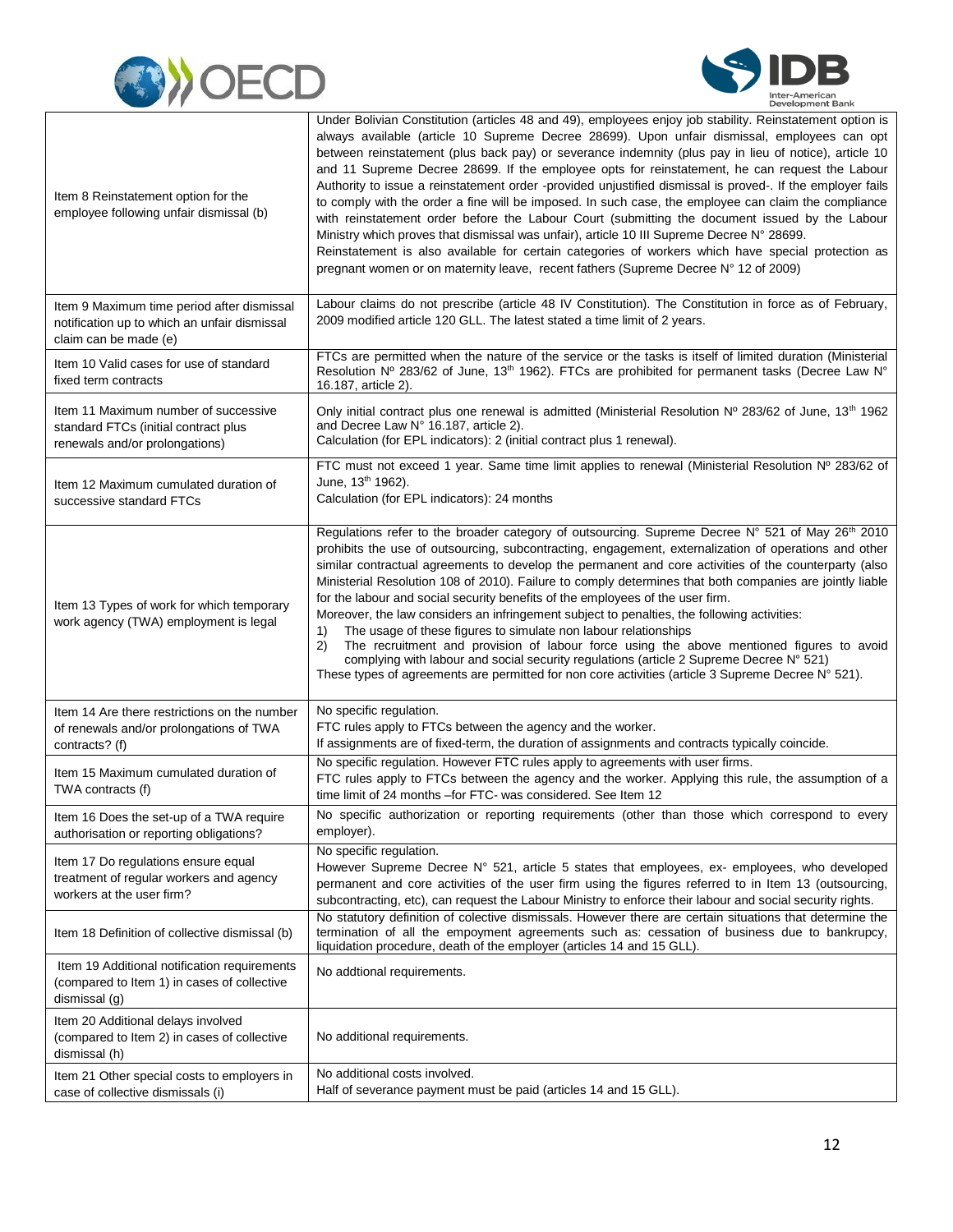<span id="page-15-0"></span>



#### **BRAZIL\***

|                                                                                                                     | Regulations in force on 1 January 2012                                                                                                                                                                                                                                                                                                                                                                                                                                                                                                                                                                                                                                                                                                                                                                                                                                                                                                                                                                                                                                                                                                                                                                                                                                                                                                                                                                                                                                                                                                                                                                                |
|---------------------------------------------------------------------------------------------------------------------|-----------------------------------------------------------------------------------------------------------------------------------------------------------------------------------------------------------------------------------------------------------------------------------------------------------------------------------------------------------------------------------------------------------------------------------------------------------------------------------------------------------------------------------------------------------------------------------------------------------------------------------------------------------------------------------------------------------------------------------------------------------------------------------------------------------------------------------------------------------------------------------------------------------------------------------------------------------------------------------------------------------------------------------------------------------------------------------------------------------------------------------------------------------------------------------------------------------------------------------------------------------------------------------------------------------------------------------------------------------------------------------------------------------------------------------------------------------------------------------------------------------------------------------------------------------------------------------------------------------------------|
| Item 1: Notification procedures in the case<br>of individual dismissal of a worker with a<br>regular contract       | Oral or written notification in the case of misconduct. In the case of dismissal for any other reason (sem<br>justa causa), no prescribed procedure but notice must be certain and is generally written.                                                                                                                                                                                                                                                                                                                                                                                                                                                                                                                                                                                                                                                                                                                                                                                                                                                                                                                                                                                                                                                                                                                                                                                                                                                                                                                                                                                                              |
| Item 2 Delay involved before notice can<br>start                                                                    | Once notice is given, termination becomes effective upon expiration of the respective period of notice. If<br>the employer reconsiders the dismissal before the end of the notice period, the worker may accept or<br>reject that decision. If the worker accepts reconsideration or continues to work after the notice period<br>expires, the employment contract will remain valid as if no notice had been given.                                                                                                                                                                                                                                                                                                                                                                                                                                                                                                                                                                                                                                                                                                                                                                                                                                                                                                                                                                                                                                                                                                                                                                                                  |
| Item 3 Length of notice period at different<br>tenure durations (a)                                                 | Advanced notice of 8 days, if weekly paid and less than one year of job tenure in the case of dismissal<br>without justified reason (sem justa causa). Advance notice of at least 30 days for workers either paid<br>monthly or twice a month or with at least one year of job tenure in the case of dismissal without justified<br>reason. This is increased by three days per year of service until a maximum of 90 days (Law 12.506 of<br>October 13, 2011; art 487 of the Consolidation of Labour Laws). Calculations (for EPL indicators): 9<br>months tenure: 0.75 month; 4 years: 1.4 months 20 years: 3 months                                                                                                                                                                                                                                                                                                                                                                                                                                                                                                                                                                                                                                                                                                                                                                                                                                                                                                                                                                                                |
| Item 4 Severance pay at different tenure<br>durations (a)                                                           | No severance pay in the case of dismissal with justified reason (com justa causa), which essentially<br>corresponds to employee's misconduct. However, the employer deposits 8% of the worker's monthly<br>earnings into a saving account in the worker's name in the Fundo de Garantia po Tempo de Servico<br>(FGTS), which can be accessed by the worker, inter alia, in the case of dismissal not due to misconduct<br>(sem justa causa). Moreover, in this case, private-sector workers are also entitled to an indemnity<br>(multa) of 40% of the total amount deposited in their name in the FGTS. The indemnity is paid over and<br>above the deposits in the worker's FGTS account during the employment contract. In addition,<br>employers must pay as social contributions 10% of the total amount deposited in the FGTS (Decree<br>3914, 11-09-2001). Note that this applies only as of the fourth month of the employment contract, the<br>first three months being considered as a probationary period. Calculation (for EPL indicators):<br>40%*8%*number of months of employment                                                                                                                                                                                                                                                                                                                                                                                                                                                                                                                      |
| Item 5 Definition of unfair dismissal (b)                                                                           | The following cases constitute ground for dismissal with justified reason (com justa causa): i) dishonest<br>acts; ii) immoral conduct or misbehaviour; iii) regular conduct of business by the worker for his own or<br>another person's account, without the employer's permission, in competition with or to the detriment of<br>the employer; iv) criminal conviction, unless the sentence has been suspended; v) slothfulness or<br>negligence; vi) habitual or on-the-job drunkenness; vii) breach of company secrecy; viii) breach of<br>discipline or insubordination; ix) abandonment of the job; x) physical or verbal aggression in the<br>workplace against any person, except in selfdefence or in defence of third parties; xi) physical or verbal<br>aggression against the employer or a superior, except in self-defence or in defence of third parties; xii)<br>habitual gambling. Acts prejudicial to national security, if proven in administrative proceedings, also<br>constitute grounds for fair dismissal. However, employers can always dismiss workers with no justified<br>reason (sem justa causa) provided that advance notice is respected and severance payments are<br>observed, except in cases of discrimination and of those categories of employees enjoying job stability<br>(i.e. pregnant women, member of a trade union board and workers' representatives on the Internal<br>Accident Prevention Commission (CIPA)). In the case of dismissal of workers hired before 1979 who<br>have not opted for the FGTS system, courts might order full compensation or reinstatement |
| Item 6 Length of trial period (c)                                                                                   | 3 months                                                                                                                                                                                                                                                                                                                                                                                                                                                                                                                                                                                                                                                                                                                                                                                                                                                                                                                                                                                                                                                                                                                                                                                                                                                                                                                                                                                                                                                                                                                                                                                                              |
| Item 7 Compensation following unfair<br>dismissal (d)                                                               | In the case of dismissal not due to misconduct (sem justa causa), only prescribed notice and<br>indemnities are due. However in the case of dismissal of workers hired before 1979 who have not opted<br>for the FGTS system, if no reinstatement is ordered, prescribed compensation is entirely paid by the<br>employer                                                                                                                                                                                                                                                                                                                                                                                                                                                                                                                                                                                                                                                                                                                                                                                                                                                                                                                                                                                                                                                                                                                                                                                                                                                                                             |
| Item 8 Reinstatement option for the<br>employee following unfair dismissal (b)                                      | The indemnity paid through the FGTS is usually the only remedy. However reinstatement is available in<br>the case of dismissal of workers hired before 1979 who have not opted for the FGTS system. If a<br>serious offence is not duly established, they shall be reinstated or be awarded compensation if the<br>Court declares that reinstatement is not advisable. The same rules apply to those categories of<br>employees enjoying job stability (i.e. pregnant women, member of a trade union board and workers'<br>representatives on the Internal Accident Prevention Commission (CIPA)). If serious reasons for<br>dismissal are not recognized by the Labour Court, they have the right to be reinstated. Calculation (for<br>EPL indicators): 0.5 since reinstatement is still possible for workers hired before 1979 who have not<br>opted for the FGTS system.                                                                                                                                                                                                                                                                                                                                                                                                                                                                                                                                                                                                                                                                                                                                          |
| Item 9 Maximum time period after dismissal<br>notification up to which an unfair dismissal<br>claim can be made (e) | Maximum time period after dismissal notification up to which a claim concerning dismissal can be made<br>is 24 months (Constitution, Art. 7 XXIX)                                                                                                                                                                                                                                                                                                                                                                                                                                                                                                                                                                                                                                                                                                                                                                                                                                                                                                                                                                                                                                                                                                                                                                                                                                                                                                                                                                                                                                                                     |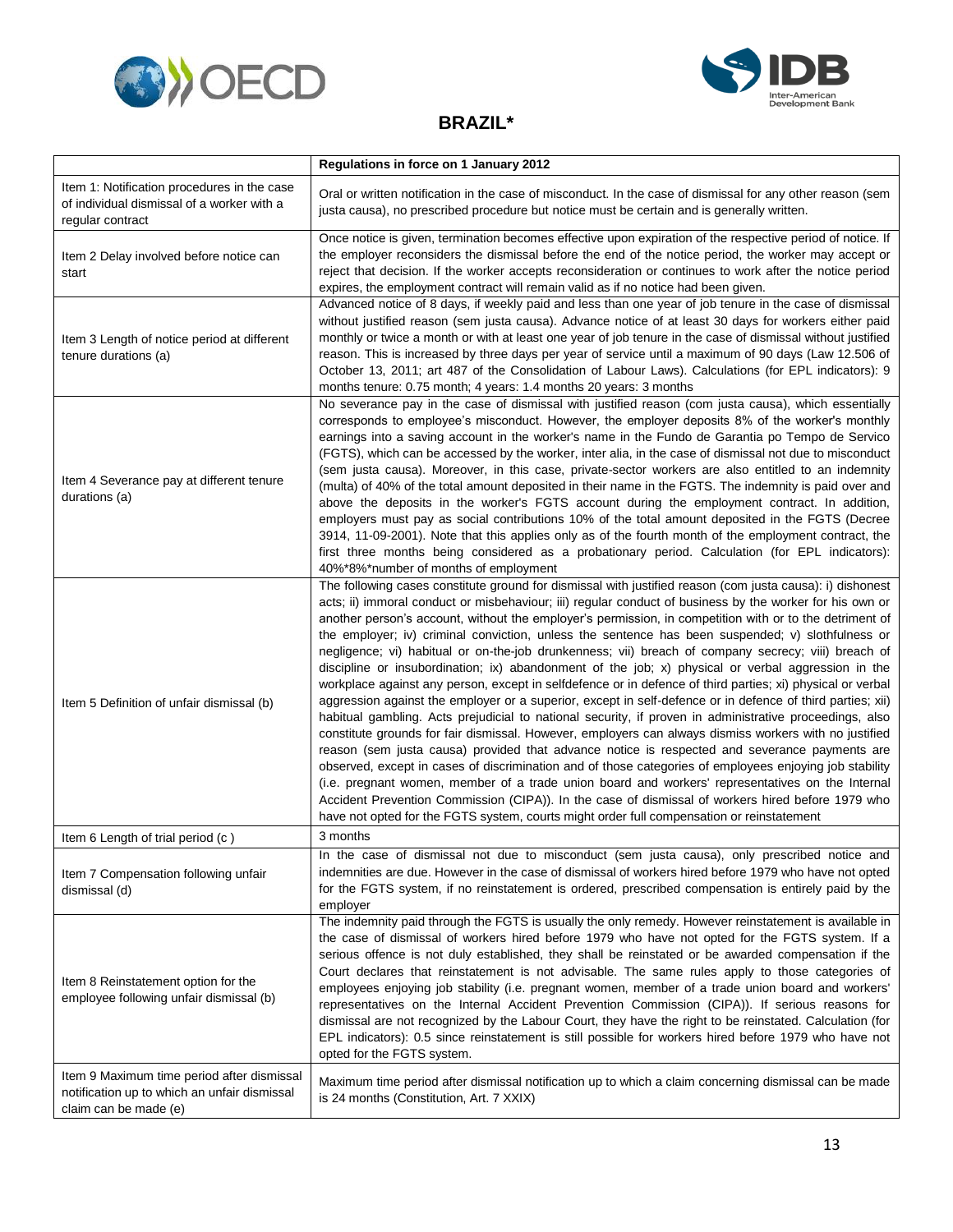



| Item 10 Valid cases for use of standard<br>fixed term contracts                                                | A contract for a specified period is a contract in which duration is fixed in advance or which depends<br>upon the performance of specified services or on the occurrence of a particular event, the approximate<br>date of which can be foreseen. Contracts for a specified period are valid only if they govern services<br>whose nature or transitional character justifies the fixing of their duration in advance, transitional<br>activities carried out by the undertaking, and contracts of a probationary nature (Art. 443 Consolidated<br>Labour Law)                                                                   |
|----------------------------------------------------------------------------------------------------------------|-----------------------------------------------------------------------------------------------------------------------------------------------------------------------------------------------------------------------------------------------------------------------------------------------------------------------------------------------------------------------------------------------------------------------------------------------------------------------------------------------------------------------------------------------------------------------------------------------------------------------------------|
| Item 11 Maximum number of successive<br>standard FTCs (initial contract plus<br>renewals and/or prolongations) | May be extended once.                                                                                                                                                                                                                                                                                                                                                                                                                                                                                                                                                                                                             |
| Item 12 Maximum cumulated duration of<br>successive standard FTCs                                              | Not exceeding 2 years.                                                                                                                                                                                                                                                                                                                                                                                                                                                                                                                                                                                                            |
| Item 13 Types of work for which temporary<br>work agency (TWA) employment is legal                             | Work in urban areas to meet a temporary or seasonal need for regular and permanent employees, or to<br>cope with an extraordinary workload increase.                                                                                                                                                                                                                                                                                                                                                                                                                                                                              |
| Item 14 Are there restrictions on the<br>number of renewals and/or prolongations of<br>TWA contracts? (f)      | No, within the 3 month limit unless authorised by the Ministry of Labour and Employment.                                                                                                                                                                                                                                                                                                                                                                                                                                                                                                                                          |
| Item 15 Maximum cumulated duration of<br>TWA contracts (f)                                                     | 3 months unless authorised by the Ministry of Labour and Employment.                                                                                                                                                                                                                                                                                                                                                                                                                                                                                                                                                              |
| Item 16 Does the set-up of a TWA require<br>authorisation or reporting obligations?                            | A temporary work agency must be registered with the Ministry of Labour and Employment. The agency<br>must comply with any requests for information made by the Ministry.                                                                                                                                                                                                                                                                                                                                                                                                                                                          |
| Item 17 Do regulations ensure equal<br>treatment of regular workers and agency<br>workers at the user firm?    | A TWA worker must receive the same pay as a worker doing the same work for the user firm. There is<br>no explicit requirement for equal treatment on working conditions, but a number of minimum working<br>conditions for TWA workers are set out in legislation. Case Law also goes beyond working conditions<br>set in legislation in imposing equal treatment (e.g. in the case of pregnancy)                                                                                                                                                                                                                                 |
| Item 18 Definition of collective dismissal (b)                                                                 | No legal provision is established in statutory law. However, in a recent decision, the Superior Labour<br>Court established that negotiations among social partners must precede a mass dismissal (see<br>Superior Labour Court decision TST-RODC-30900-12.2009.5.15.0000). This doctrine seems to have<br>been retained in recent courts' rulings (see for example Superior Labour Court decision TST-RO-173-<br>02.2011.5.15.0000). Calculation (for EPL indicators): since no definition of mass dismissal exists but<br>court rulings concern only cases with many dismissal, the implied threshold is likely to be above 50. |
| Item 19 Additional notification requirements<br>(compared to Item 1) in cases of collective<br>dismissal (g)   | No legal provision is established in statutory law. The matter may be covered by collective bargaining.<br>However, in a recent decision, the Superior Labour Court established that negotiations among social<br>partners must precede a mass dismissal (see Item 18).                                                                                                                                                                                                                                                                                                                                                           |
| Item 20 Additional delays involved<br>(compared to Item 2) in cases of collective<br>dismissal (h)             | No legal provision is established in statutory law. The matter may be covered by collective bargaining.<br>However, in a recent decision, the Superior Labour Court established that negotiations among social<br>partners must precede a mass dismissal (see Item 18). No available information on how long these<br>consultations should last                                                                                                                                                                                                                                                                                   |
| Item 21 Other special costs to employers in<br>case of collective dismissals (i)                               | No legal provisions exist. The matter may be covered by collective bargaining.                                                                                                                                                                                                                                                                                                                                                                                                                                                                                                                                                    |

\* Brazil was prepared by OECD as part of the 2013 update. Information corresponds to 2012.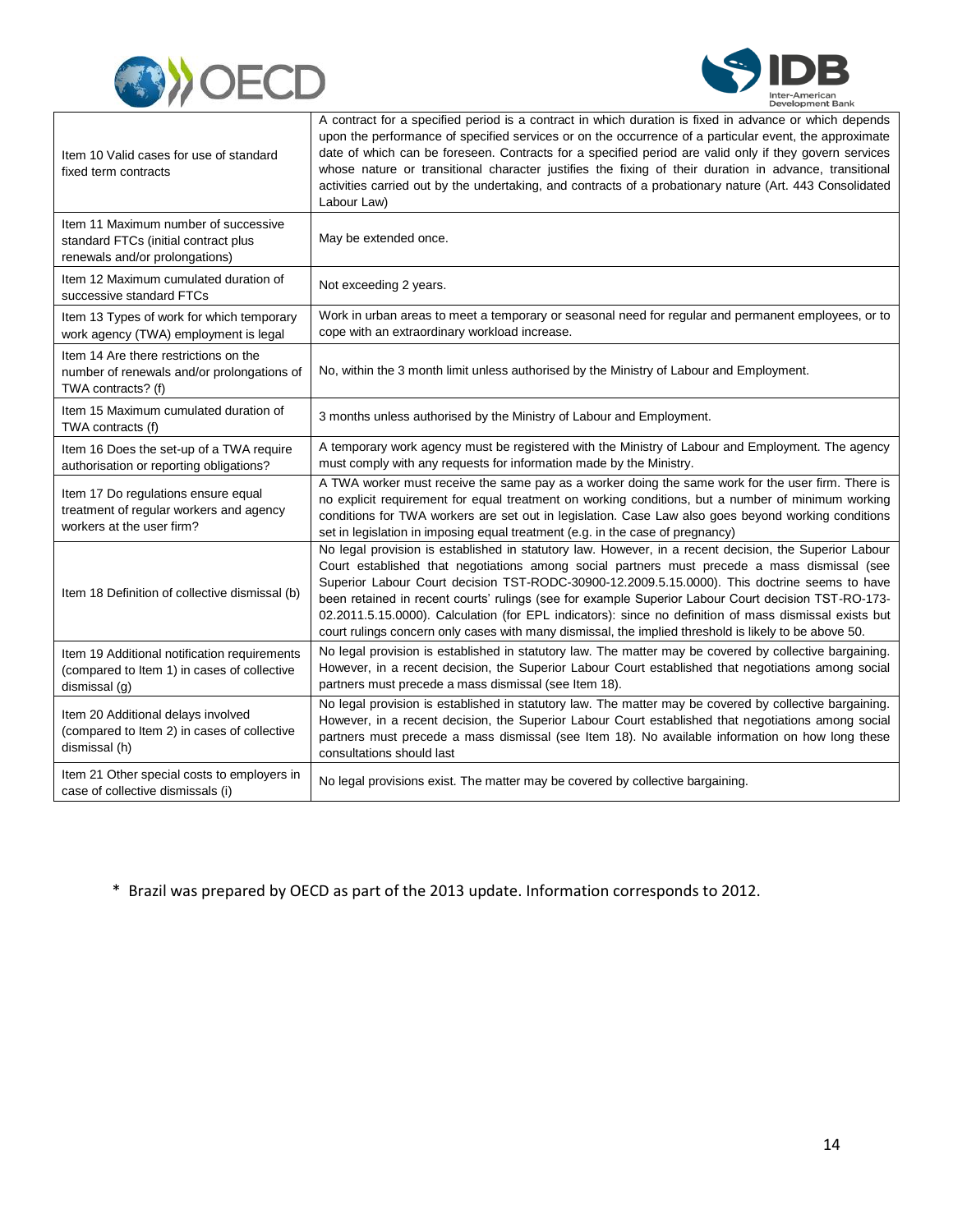



**CHILE\*\***

<span id="page-17-0"></span>

|                                                                                                               | Regulations in force on 1 January 2013                                                                     |
|---------------------------------------------------------------------------------------------------------------|------------------------------------------------------------------------------------------------------------|
| Item 1: Notification procedures in the case<br>of individual dismissal of a worker with a<br>regular contract | A written dismissal letter is always mandatory. This letter must state the legal cause of termination      |
|                                                                                                               | and the facts supporting such cause.                                                                       |
|                                                                                                               | This letter must be either handed directly to the employee or sent as registered letter to the             |
|                                                                                                               | employee's domicile.                                                                                       |
|                                                                                                               | A copy of such letter must be sent to the competent Labor Inspection within 3 working days as of the       |
|                                                                                                               | date of termination.                                                                                       |
|                                                                                                               | The notification letter must be either handed directly to the employee or sent as registered letter to the |
| Item 2 Delay involved before notice can                                                                       | employee's domicile, within within 3 working days as of the date of termination.                           |
| start                                                                                                         | Calculation (for EPL indicators): average of 1 day for verbal notice and 3 days for registered letter      |
|                                                                                                               | The employee must be given a 30-day notice, or payment in lieu of notice of one month's salary. The        |
|                                                                                                               | last monthly salary on which the payment in lieu of prior notice is based has a statutory cap of 90        |
| Item 3 Length of notice period at different                                                                   | "monetary indexed units" (At the end of 2012, about US\$ 4,280 - this unit is adjusted daily to inflation  |
| tenure durations (a)                                                                                          | by the Chilean government. At the end of 2012 1 monetary indexed unit is equivalent to                     |
|                                                                                                               | approximately US\$48), except if modified by the parties by mutual agreement.                              |
|                                                                                                               | Employees with at least one year of continuous service shall receive severance pay equivalent to 30        |
|                                                                                                               | days of employee's last monthly salary per year of service and fraction higher than six months.            |
|                                                                                                               | Notwithstanding the latter, this severance is subject to two statutory limits:                             |
|                                                                                                               | a.- The last monthly salary on which the severance pay is based is capped at 90 "monetary indexed          |
|                                                                                                               | units" (currently US\$ 4,280 approx.).                                                                     |
| Item 4 Severance pay at different tenure                                                                      | b.- The seniority is capped at 330 days (11 years). However, this limit is not applicable to employees     |
| durations (a)                                                                                                 | hired before August 14th, 1981.                                                                            |
|                                                                                                               | These caps may be modified by the parties by mutual agreement. However, the employer's                     |
|                                                                                                               | contribution to the worker's individual unemployment insurance saving account, plus the yield of this      |
|                                                                                                               | account minus all applicable fees, may be deducted from the severance pay. In practice, this implies       |
|                                                                                                               | a deduction of 20% from severance payments due in the case of dismissal.                                   |
|                                                                                                               | The Labor Code permits an employer to dismiss an employee without fault. According to the position         |
|                                                                                                               | held by the employee, the understanding of "termination without fault" could be tailored under two         |
|                                                                                                               | venues: (i) for business necessities or economic redundancy ("necesidades de la empresa") and (ii)         |
|                                                                                                               | dismissal at will ("desahucio escrito del empleador").                                                     |
|                                                                                                               | Firstly, dismissal based on business necessities or economic redundancy is generally applicable to         |
|                                                                                                               | employees in general. It does not mean that the employer is entitled to determine them at his sole         |
|                                                                                                               | discretion, but means that the dismissal must be justified by financial or economic circumstances that     |
|                                                                                                               | make the termination of the employee's contract unavoidable. Furthermore, court practice tends to be       |
|                                                                                                               | more restrictive since courts usually require that the economic justification be based on objective        |
| Item 5 Definition of unfair dismissal (b)                                                                     | situations that cannot be attributed to the responsibility of the employer and meet a general situation    |
|                                                                                                               | of crisis for the whole company and not for a branch alone.                                                |
|                                                                                                               | Secondly, dismissal at will is only applicable to employees who bear at least general authority            |
|                                                                                                               | management, such as managers, assistant managers, attorneys and agents, as well as domestic                |
|                                                                                                               | workers. This reason requires the mere written notice of termination.                                      |
|                                                                                                               | The termination letter plays a key role in determining whether a dismissal is or not wrongful. In this     |
|                                                                                                               | regard, the employer is strictly bound by the statements made in the termination letter since, in the      |
|                                                                                                               | case the employee challenges the termination before a court for wrongful dismissal, the employer has       |
|                                                                                                               | the burden of proof of the veracity of the facts stated in the termination letter, not being allowed to    |
|                                                                                                               | claim any different facts supporting his/her dismissal decision.                                           |
| Item 6 Length of trial period (c)                                                                             | No trial period is admitted in legislation (except for domestic workers).                                  |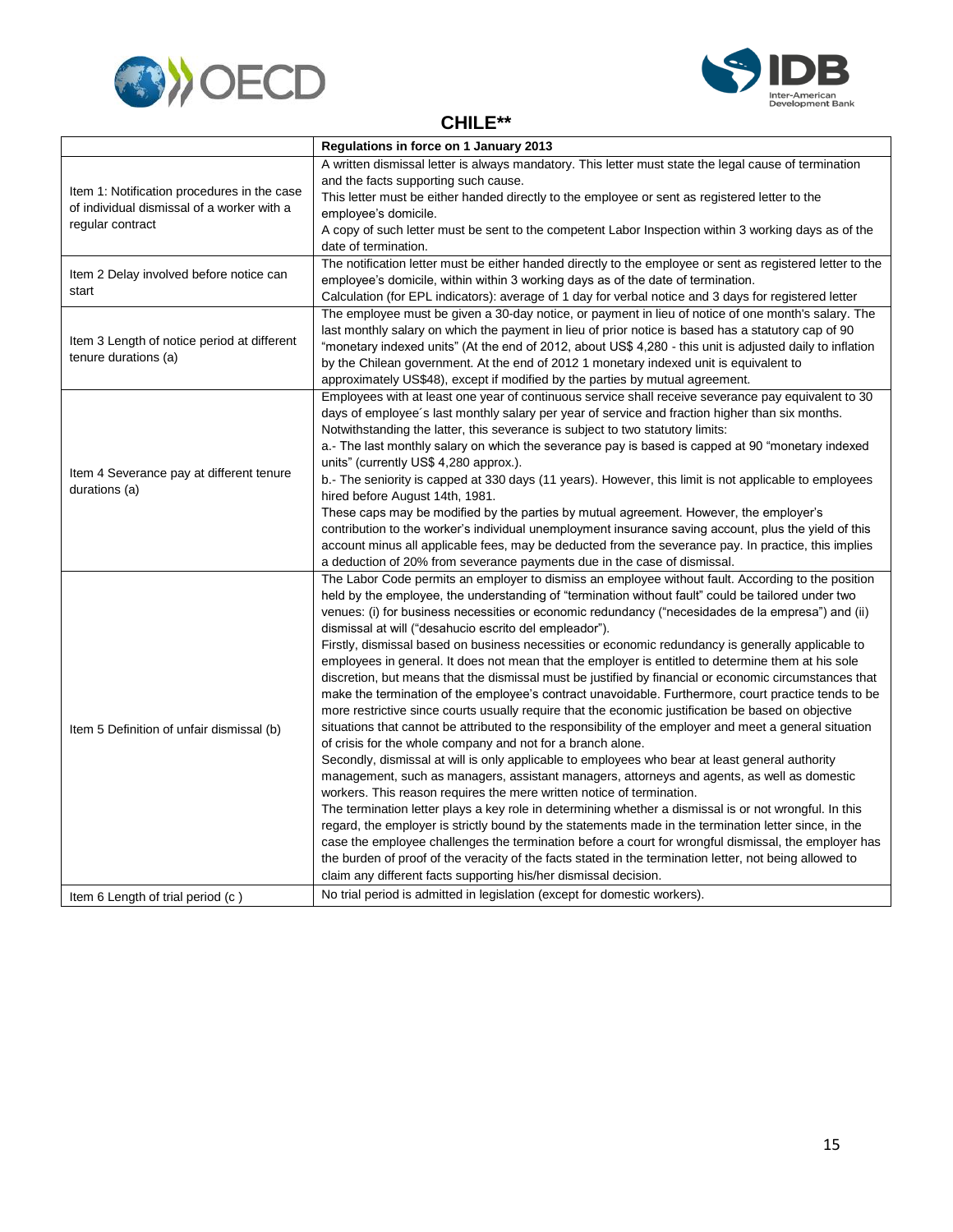



|                                                                                                                     | In the event of wrongful dismissal of permanent regular workers, the current legal framework                                                                                                                                                                                                                                                                                                                                                                                                                                                                                                                                                                                                                                                                                                                                                                                                                                                                                                                                                                                                                                                                                                                                                                                                                                                                                                                                                                                                                                                                                                                                                                                                     |
|---------------------------------------------------------------------------------------------------------------------|--------------------------------------------------------------------------------------------------------------------------------------------------------------------------------------------------------------------------------------------------------------------------------------------------------------------------------------------------------------------------------------------------------------------------------------------------------------------------------------------------------------------------------------------------------------------------------------------------------------------------------------------------------------------------------------------------------------------------------------------------------------------------------------------------------------------------------------------------------------------------------------------------------------------------------------------------------------------------------------------------------------------------------------------------------------------------------------------------------------------------------------------------------------------------------------------------------------------------------------------------------------------------------------------------------------------------------------------------------------------------------------------------------------------------------------------------------------------------------------------------------------------------------------------------------------------------------------------------------------------------------------------------------------------------------------------------|
| Item 7 Compensation following unfair<br>dismissal (d)                                                               | envisages two options in challenging such dismissal:<br>1.- If the dismissal was based by the employer on economic reasons and this was eventually<br>wrongful, the additional compensation the Court can award is a 30%-surcharge over the employee's<br>severance pay.<br>2.- If the dismissal was not based on any cause, or was based by the employer on reasons other than<br>economic reasons or redundancy (e.g., employee's serious breach of the obligations) and this was<br>eventually wrongful, the employee is entitled to a payment in lieu of notice of one monthly salary.<br>Also, the employee is entitled to his/her severance pay, including an additional surcharge varying<br>from 50% to 100% over the employee's severance pay.<br>Higher compensation is possible if termination is in fact based on discriminatory grounds.<br>Calculation (for EPL indicators): Typical compensation at 20 years of tenure: average of 65% x 11<br>months' severance $pay = 7.2$ months.                                                                                                                                                                                                                                                                                                                                                                                                                                                                                                                                                                                                                                                                                              |
| Item 8 Reinstatement option for the<br>employee following unfair dismissal (b)                                      | Reinstatement is available to permanent employees who were dismissed without fault while being<br>under medical leave. It also applies to employees who have dismissal protection privilege ("fuero").<br>Dismissal protection privilege is granted by law to those employees in situations that may imply a<br>vulnerable condition for keeping their employment (e.g. pregnancy, maternity leave, union<br>representation). This privilege means that employer is prevented from dismissing permanent<br>employees bearing such capacity without prior judicial authorization based on employee's fault.<br>Moreover, the Labour Protection Procedure sets forth the prohibition of termination based o<br>discriminatory grounds (eg. union activity, social extraction, sex).<br>In general, if dismissal is deemed as "seriously discriminatory" by the Court, the employee may<br>choose between either compensation or reinstatement. Similarly, in case of wrongful dismissal based<br>on anti-union practices of employees who do not have dismissal protection privilege in virtue of union<br>activity (e.g. union representatives, employees involved in collective bargaining), the employee may<br>choose between either compensation or his/her reinstatement.<br>In case of wrongful dismissal based on anti-union practices of employees who have dismissal<br>protection privilege in virtue of union activity (e.g. union representatives, employees involved in<br>collective bargaining), reinstatement is the only available remedy.<br>All these alternatives allow employees to claim the amounts the employee did not receive during the<br>period of undue separation. |
| Item 9 Maximum time period after<br>dismissal notification up to which an unfair<br>dismissal claim can be made (e) | Employees may lodge a complaint for wrongful dismissal before Labour Courts within 60 working<br>days as of the date of effective termination.<br>If a complaint for wrongful dismissal has been filed before the Labour Inspection prior to the<br>jurisdictional stage, the 60 working days will be increased by the time the complaint is pending before<br>the Labour Inspection. However, this latter increase may not exceed 30 working days.                                                                                                                                                                                                                                                                                                                                                                                                                                                                                                                                                                                                                                                                                                                                                                                                                                                                                                                                                                                                                                                                                                                                                                                                                                              |
| Item 10 Valid cases for use of standard<br>fixed term contracts                                                     | No restrictions.                                                                                                                                                                                                                                                                                                                                                                                                                                                                                                                                                                                                                                                                                                                                                                                                                                                                                                                                                                                                                                                                                                                                                                                                                                                                                                                                                                                                                                                                                                                                                                                                                                                                                 |
| Item 11 Maximum number of successive<br>standard FTCs (initial contract plus<br>renewals and/or prolongations)      | A second renewal of a fixed term contract will be taken to be a contract of indefinite length.                                                                                                                                                                                                                                                                                                                                                                                                                                                                                                                                                                                                                                                                                                                                                                                                                                                                                                                                                                                                                                                                                                                                                                                                                                                                                                                                                                                                                                                                                                                                                                                                   |
| Item 12 Maximum cumulated duration of<br>successive standard FTCs                                                   | The duration of a fixed term contract may not exceed one year (two years for managers or persons<br>with a professional or technical degree bestowed upon by a University certified by the State.). A<br>worker who has been employed intermittently under more than two fixed-term contracts for 12 out of a<br>continuous period of 15 months is presumed to be hired under a contract of indefinite length.<br>Exceptions apply for arts and show business employment contracts as well as professional football<br>players and direct assistance staff.<br>Calculation (for EPL indicators): average of the two situations mentioned above                                                                                                                                                                                                                                                                                                                                                                                                                                                                                                                                                                                                                                                                                                                                                                                                                                                                                                                                                                                                                                                   |
| Item 13 Types of work for which temporary<br>work agency (TWA) employment is legal                                  | TWA workers can be employed in the following circumstances: (i) to replace workers on leave; (ii) for<br>extraordinary events e.g. exhibitions, conferences; (iii) for new projects or expansion into new<br>markets; (iv) when starting a new business; (v) to cover occasional increases in workload; (vi) for<br>urgent and precise work requiring immediate performance without delay (e.g. conducting repairs).<br>TWA employment is illegal in certain circumstances. This means the TWA may not place employees<br>at the user firm in the following circumstances: (i) to perform positions entailing the representation of<br>the user firm, such as managers, assistant managers; (ii) to substitute employees of a user firm who<br>have gone legally strike within a collective bargaining process; and (iii) to place the employee at the<br>disposal of a third TWA.                                                                                                                                                                                                                                                                                                                                                                                                                                                                                                                                                                                                                                                                                                                                                                                                               |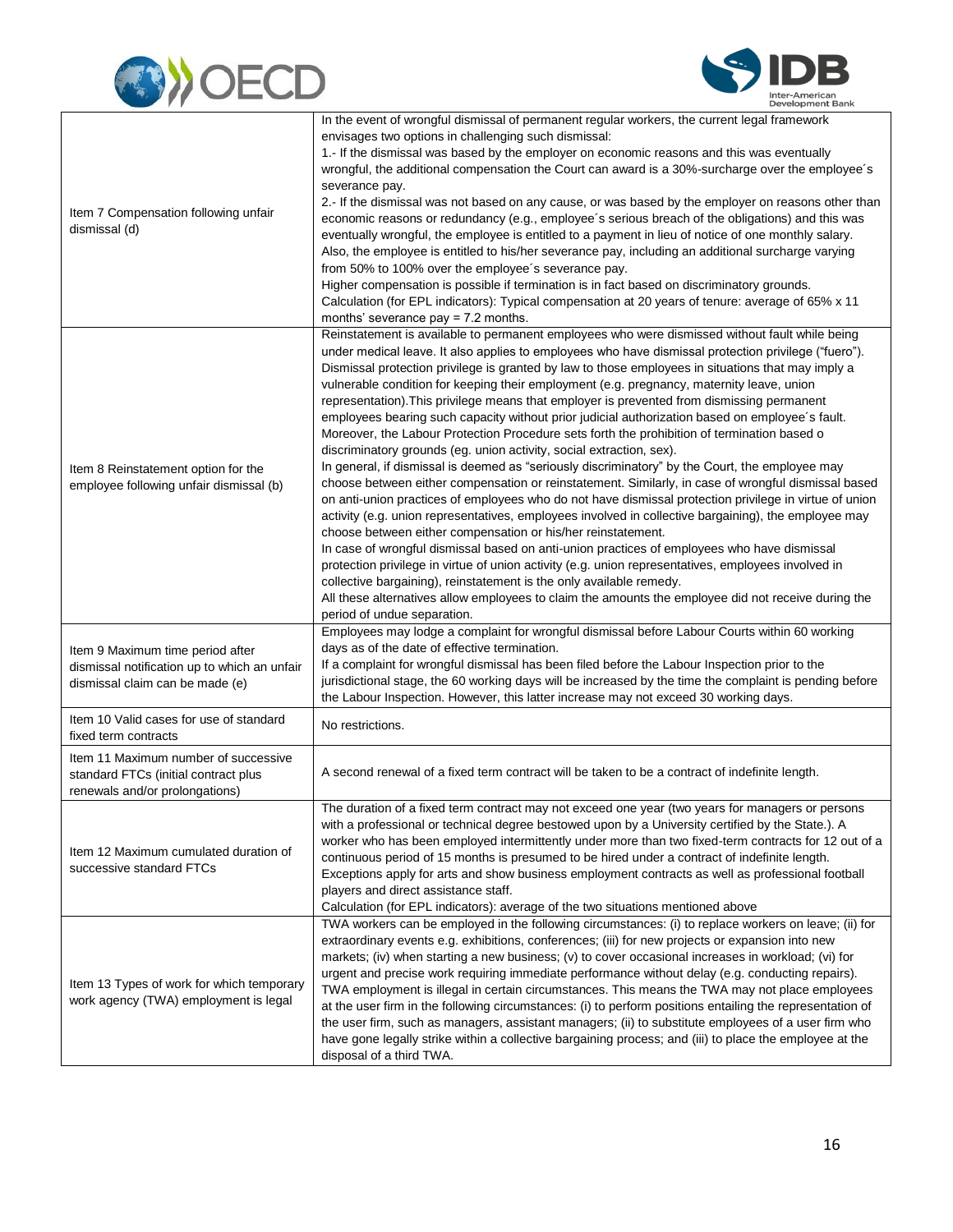



| Item 14 Are there restrictions on the<br>number of renewals and/or prolongations<br>of TWA contracts? (f)    | No restrictions within the maximum term of cumulated duration as specified in answer to Item 15<br>below. Additionally, numerous assignments at the user firm of the same TWA employee aimed at<br>hiding a permanent labour relationship with the user firm are illegal. In this case, the user firm shall be<br>considered the employer                                                                                                                                                                                                                                                                                                                                                                                                                                                                                               |
|--------------------------------------------------------------------------------------------------------------|-----------------------------------------------------------------------------------------------------------------------------------------------------------------------------------------------------------------------------------------------------------------------------------------------------------------------------------------------------------------------------------------------------------------------------------------------------------------------------------------------------------------------------------------------------------------------------------------------------------------------------------------------------------------------------------------------------------------------------------------------------------------------------------------------------------------------------------------|
| Item 15 Maximum cumulated duration of<br>TWA contracts (f)                                                   | TWA assignments for extraordinary events or to cover occasional increases in workload have a<br>maximum duration of 90 days. TWA assignments for new businesses or projects have a maximum<br>duration of 180 days. TWA assignments to (i) replace employees on leave and (ii) for urgent and<br>precise work requiring immediate performance at the user firm can last as long these situations truly<br>exist.<br>Calculation (for EPL indicators): average of 3 months and 6 months = $4.5$ months                                                                                                                                                                                                                                                                                                                                   |
| Item 16 Does the set-up of a TWA require<br>authorisation or reporting obligations?                          | No prior authorization is required. However, TWA can operate only if they are enrolled in a special<br>registry run by the Labor Directorate and pay a money deposit guarantee. Hence, if no registration<br>exists, no operation is allowed.<br>This registration is conditional and exposed to cancellation by the labor authority upon the following<br>situations:<br>a.- When the TWA has an ownership relationship with the user firm;<br>b.- When the TWA commits repeated and serious labor offences. This will be understood in the case<br>of (i) 3 or more labor infringements within one year or (ii) infringements having significant impact<br>against the protection of child labor, maternity and remunerations.<br>The Labor Directorate may take the autonomous initiative to verify the existence of these offences. |
| Item 17 Do regulations ensure equal<br>treatment of regular workers and agency<br>workers at the user firm?  | No requirement for equal treatment.                                                                                                                                                                                                                                                                                                                                                                                                                                                                                                                                                                                                                                                                                                                                                                                                     |
| Item 18 Definition of collective dismissal<br>(b)                                                            | No requirements in legislation.                                                                                                                                                                                                                                                                                                                                                                                                                                                                                                                                                                                                                                                                                                                                                                                                         |
| Item 19 Additional notification<br>requirements (compared to Item 1) in<br>cases of collective dismissal (g) | No requirements in legislation.                                                                                                                                                                                                                                                                                                                                                                                                                                                                                                                                                                                                                                                                                                                                                                                                         |
| Item 20 Additional delays involved<br>(compared to Item 2) in cases of collective<br>dismissal (h)           | No requirements in legislation.                                                                                                                                                                                                                                                                                                                                                                                                                                                                                                                                                                                                                                                                                                                                                                                                         |
| Item 21 Other special costs to employers<br>in case of collective dismissals (i)                             | No requirements in legislation.                                                                                                                                                                                                                                                                                                                                                                                                                                                                                                                                                                                                                                                                                                                                                                                                         |

\* Chile was prepared by OECD as part of the 2013 update.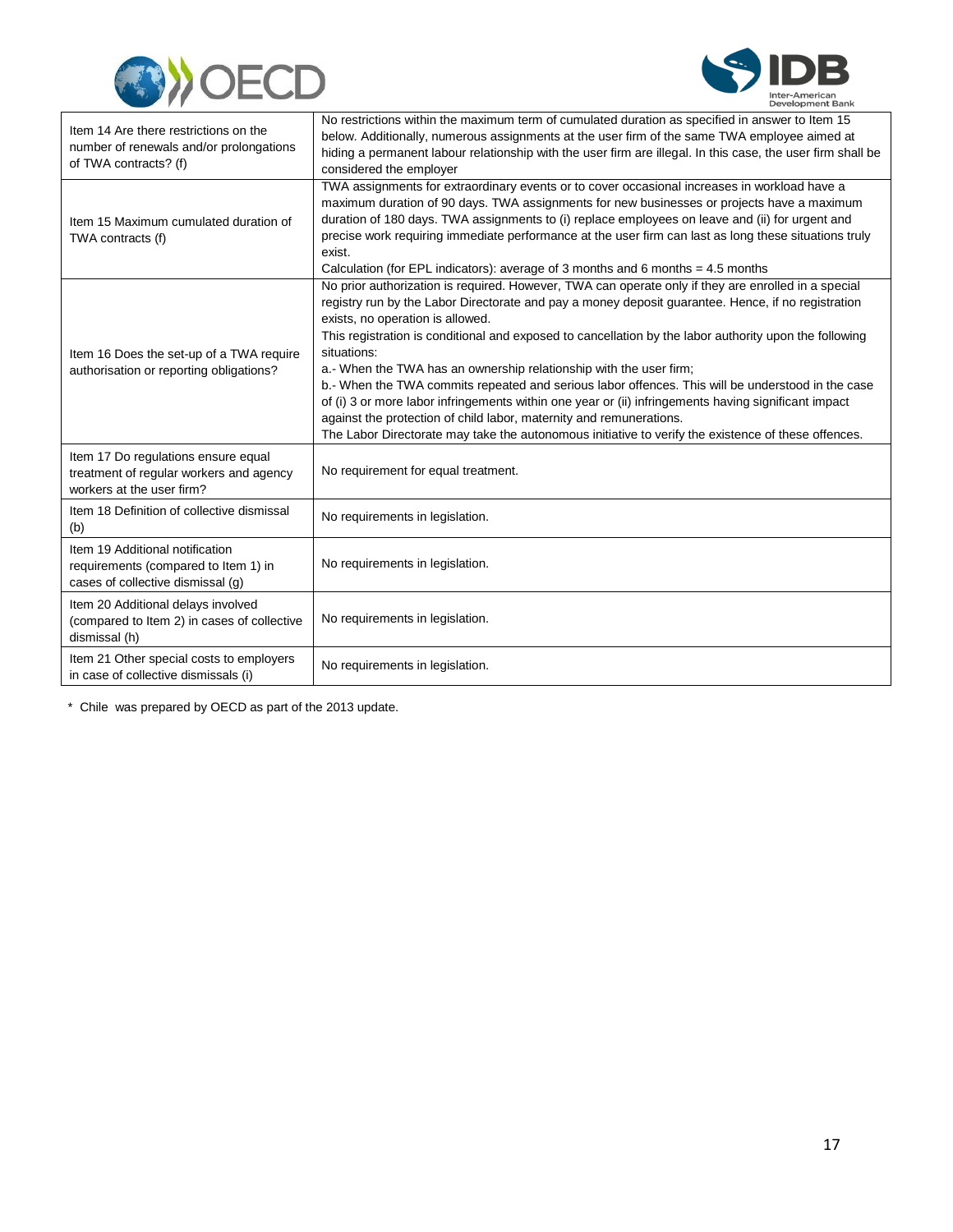<span id="page-20-0"></span>



### **COLOMBIA**

| <b>Items</b>                                                                                                  | Regulations in force on 31 December 2013                                                                                                                                                                                                                                                                                                                                                                                                                                                                                                                                                                                                                                                                                                                                                                                                                                                                                                                                                                                                                                                                                                                                                                                                                                                                                                                                                                                                                                                                                                                                                                                                                                                            |
|---------------------------------------------------------------------------------------------------------------|-----------------------------------------------------------------------------------------------------------------------------------------------------------------------------------------------------------------------------------------------------------------------------------------------------------------------------------------------------------------------------------------------------------------------------------------------------------------------------------------------------------------------------------------------------------------------------------------------------------------------------------------------------------------------------------------------------------------------------------------------------------------------------------------------------------------------------------------------------------------------------------------------------------------------------------------------------------------------------------------------------------------------------------------------------------------------------------------------------------------------------------------------------------------------------------------------------------------------------------------------------------------------------------------------------------------------------------------------------------------------------------------------------------------------------------------------------------------------------------------------------------------------------------------------------------------------------------------------------------------------------------------------------------------------------------------------------|
| Item 1: Notification procedures in the case<br>of individual dismissal of a worker with a<br>regular contract | No specific notification procedure is required in case of dismissal with justified cause or without justified<br>cause (Articles 62 and 64 of the Labour Code –hereinafter CST), but the reasons for dismissal must be<br>communicated to the employee the termination date (article 66 CST).<br>However a prior 15 day notice is required only in certain specific situations of dismissal with justified<br>cause related to employee' misconduct or low performance (Article 62 CST numerals 9 to 15).<br>Therefore a statement must be supplied to the employee in all cases as its absence implies the<br>acknowledgement of lack of just cause.<br>Calculations (for EPL indicators): 1                                                                                                                                                                                                                                                                                                                                                                                                                                                                                                                                                                                                                                                                                                                                                                                                                                                                                                                                                                                                       |
| Item 2 Delay involved before notice can<br>start                                                              | All workers: No delays involved. The notice can be given the date of termination.<br>Prior notice in case of employee's misconduct or low performance, are considered in Item 3.<br>Calculations (for EPL indicators): 1 day                                                                                                                                                                                                                                                                                                                                                                                                                                                                                                                                                                                                                                                                                                                                                                                                                                                                                                                                                                                                                                                                                                                                                                                                                                                                                                                                                                                                                                                                        |
| Item 3 Length of notice period at different<br>tenure durations (a)                                           | General basis: No notice period. Notification of dismissal can be given the date of termination (Article<br>66 CST). However in the following cases, related to employee' misconduct or low performance, a 15<br>days prior notice is required (Article 62 numerals 9 to 15). These cases are: a) poor performance; b)<br>systematic failure to comply with the legal or conventional obligations; c) addiction of the worker that<br>disturbs the discipline of the company; c) breach of the safety and health recommendations prescribed<br>by the employer's doctors or by the authorities to prevent illnesses or accidents; d) ineptitude to<br>perform the given task; e) chronic or contagious disease, not of a professional nature.<br>Calculation (for EPL indicators: (average of 0 days to 15 days regardless tenure duration) 7.5 days.                                                                                                                                                                                                                                                                                                                                                                                                                                                                                                                                                                                                                                                                                                                                                                                                                                               |
| Item 4 Severance pay at different tenure<br>durations (a)                                                     | No severance pay in the case of dismissal with justified reason ("justa causa"), which essentially<br>corresponds to employee's misconduct or poor performance, as stated in Item 5 (Article 62 CST).<br>Severance pay for unfair dismissal ("sin justa causa") varies depending on the employee's monthly<br>salary (Article 64 CST):<br>Remuneration lower than 10 (ten) minimum legal monthly salaries (MLMS):<br>a)<br>30 d < 1 v<br>1)<br>2)<br>20 d (in addition to the 30 d of numeral 1), for each subsequent year and in proportion<br>per fraction of year.<br>b)<br>Remuneration in excess of 10 (ten) MLMS:<br>20 d < 1 y<br>1)<br>15 d (in addition to the 20 d of numeral 1), for each subsequent year and in proportion<br>2)<br>per fraction of year.<br>Calculation (for EPL indicators): (averages just cause and without just cause -in this case using higher<br>values-): 9 months tenure: 0.5 months; 4 years tenure: 1.5 months; 20 years tenure: 6,83 months                                                                                                                                                                                                                                                                                                                                                                                                                                                                                                                                                                                                                                                                                                                |
| Item 5 Definition of unfair dismissal (b)                                                                     | Fair dismissal: Article 62 CST provides an exhaustive list of reasons for dismissal with justified cause,<br>which are related to employee's conduct or capacity: 1) dishonest acts related to the submission of<br>false certificates to obtain a position in the company, 2) acts of violence, serious breaches of discipline,<br>insults and disrespect addressed to the employer, member of his family, representatives, senior staff or<br>other workers, whether they take place inside or outside the workplace; 3) deliberate damage to<br>buildings, plant, works, machinery, instruments, documents, raw materials and other goods belonging<br>to the enterprise, 4) disclosure of confidential information or trade secrets to third parties, 5) poor<br>performance; 6) systematic failure to comply with the legal or conventional obligations; 7) criminal<br>conviction, unless the sentence has been suspended, 8) addiction of the worker that disturbs the<br>discipline of the company; 9) breach of the safety and health recommendations prescribed by the<br>employer's doctors or by the authorities to prevent illnesses or accidents; 10) ineptitude to perform the<br>given task; 11) chronic or contagious disease, not of a professional nature. In these cases, no<br>severance payment is due.<br>However, the employer can always dismiss employee's without justified reason provided severance<br>indemnity is paid.<br>Unfair dismissal: when no justified cause can be alleged and proved by the employer, or when the<br>employee terminates the employment agreement due to the employer's misconduct $-$ constructive<br>dismissal (Articles 62 and 64 CST). |
| Item 6 Length of trial period (c)                                                                             | 2 months (Article 78 CST). The trial period must be expressed in written.                                                                                                                                                                                                                                                                                                                                                                                                                                                                                                                                                                                                                                                                                                                                                                                                                                                                                                                                                                                                                                                                                                                                                                                                                                                                                                                                                                                                                                                                                                                                                                                                                           |
| Item 7 Compensation following unfair<br>dismissal (d)                                                         | In case of unfair dismissal only prescribed severance payments are due. However, if the employer can't<br>prove at Court a just cause for dismissal, he will be condemned to pay severance indemnity.<br>Calculation (for EPL indicators at 20 years tenure): average: 6.83 months                                                                                                                                                                                                                                                                                                                                                                                                                                                                                                                                                                                                                                                                                                                                                                                                                                                                                                                                                                                                                                                                                                                                                                                                                                                                                                                                                                                                                  |
| Item 8 Reinstatement option for the<br>employee following unfair dismissal (b)                                | There is no reinstatement option for the employee following unfair dismissal.                                                                                                                                                                                                                                                                                                                                                                                                                                                                                                                                                                                                                                                                                                                                                                                                                                                                                                                                                                                                                                                                                                                                                                                                                                                                                                                                                                                                                                                                                                                                                                                                                       |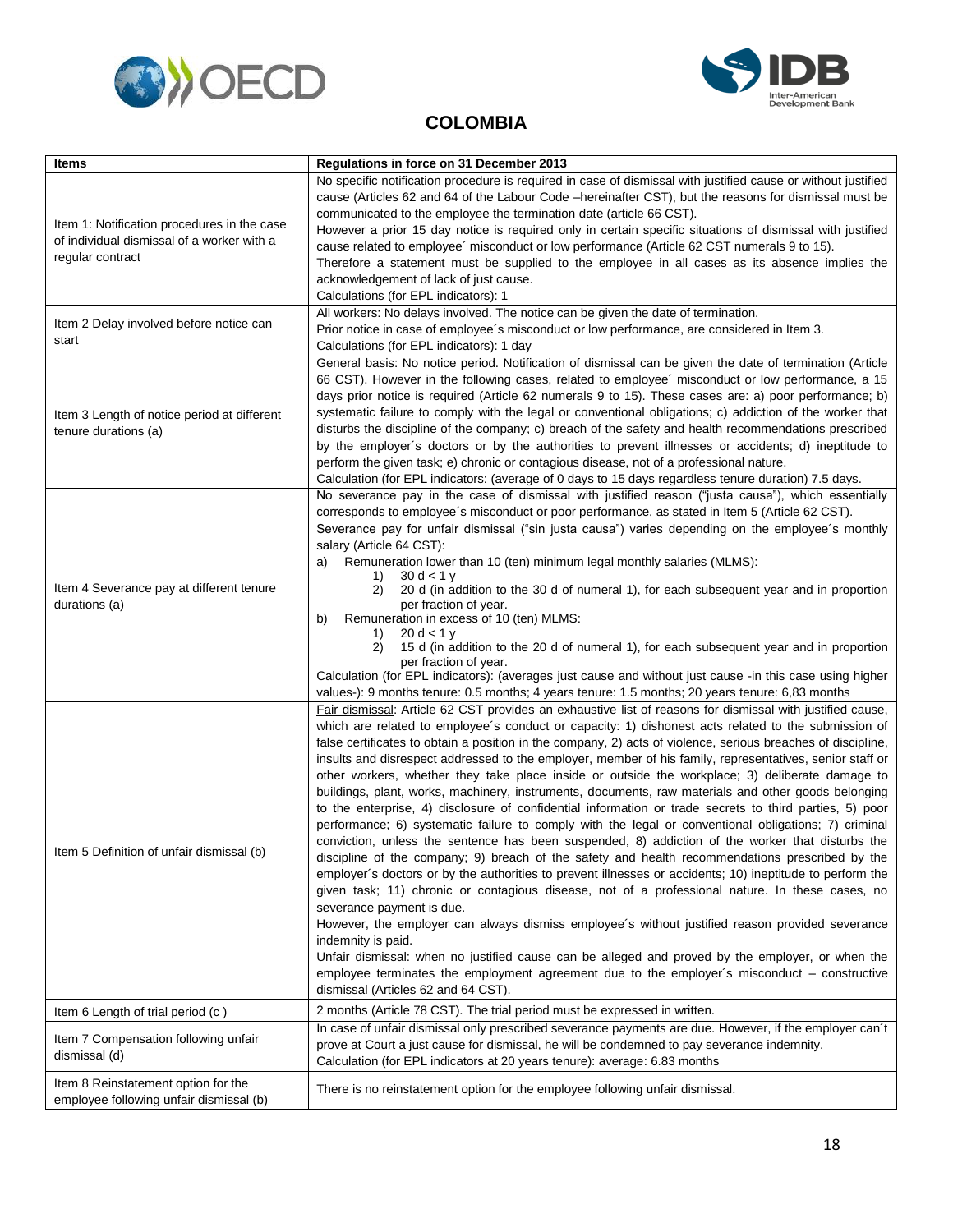



| Item 9 Maximum time period after dismissal<br>notification up to which an unfair dismissal<br>claim can be made (e) | 3 years (Article 488 CST).                                                                                                                                                                                                                                                                                                                                                                                                                                                                                                                                                                            |
|---------------------------------------------------------------------------------------------------------------------|-------------------------------------------------------------------------------------------------------------------------------------------------------------------------------------------------------------------------------------------------------------------------------------------------------------------------------------------------------------------------------------------------------------------------------------------------------------------------------------------------------------------------------------------------------------------------------------------------------|
| Item 10 Valid cases for use of standard<br>fixed term contracts                                                     | No restrictions on the use of standard fixed-term contracts, other than written version and maximum<br>duration of 3 years (Articles 45 and 46 CST).                                                                                                                                                                                                                                                                                                                                                                                                                                                  |
| Item 11 Maximum number of successive<br>standard FTCs (initial contract plus<br>renewals and/or prolongations)      | No limitation.<br>Standard FTC can be renewed indefinitely (Article 46 CST). In effect, there are no limitations on the<br>number of successive standard FTCs. Although the maximum duration of a FTC is of 3 years, they can<br>be renewed indefinitely.                                                                                                                                                                                                                                                                                                                                             |
| Item 12 Maximum cumulated duration of<br>successive standard FTCs                                                   | No limitation.<br>As stated, although the maximum duration of a FTC is of 3 years, they can be renewed indefinitely.<br>Therefore, there is no limit on the maximum cumulated duration of successive FTCs.                                                                                                                                                                                                                                                                                                                                                                                            |
| Item 13 Types of work for which temporary<br>work agency (TWA) employment is legal                                  | According to article 77 of Law 50 of 1990, TWA employment is legal:<br>For services required on occasional, accidental or transitory basis as stated in article 6 CST.<br>1)<br>To replace workers of the user firm which are on vacation, maternity or sickness leave.<br>2)<br>3)<br>To attend an increase in production, transport, sales of goods, stationary periods of harvest and in<br>the provision of services.<br>Law 50 of 1990 prohibits use of TWA to replace workers on strike at the User firm.                                                                                       |
| Item 14 Are there restrictions on the number<br>of renewals and/or prolongations of TWA<br>contracts? (f)           | Assignments: Yes.<br>1)<br>For services required on occasional, accidental or transitory basis: 30 days (article 6 CST)<br>2)<br>Replacements: limited to the period to cover the particular event<br>3)<br>Production increases and services: for a term of 6 months renewable for another period of 6<br>months.<br>Calculation (for EPL indicators): Yes                                                                                                                                                                                                                                           |
| Item 15 Maximum cumulated duration of<br>TWA contracts (f)                                                          | Assignments: Yes<br>1)<br>For services required on occasional, accidental or transitory basis: 30 days<br>To cover replacements: the time is given to cover the particular event<br>2)<br>Production increases and services: 6 (six) months renewable for another period of 6 (six) months.<br>3)<br>Total 12 months<br>Calculation (for EPL indicators): (average of 1 month and 12 months): 6.5 months.                                                                                                                                                                                             |
| Item 16 Does the set-up of a TWA require<br>authorisation or reporting obligations?                                 | Authorization, registration and periodic statistics reporting obligations to the Labour Ministry (Articles 84<br>and 88 of Law 50 of 1990 and Decree 4369).                                                                                                                                                                                                                                                                                                                                                                                                                                           |
| Item 17 Do regulations ensure equal<br>treatment of regular workers and agency<br>workers at the user firm?         | Yes. Article 79 of Law 50 of 1990 requires equal treatment of regular workers and agency workers at<br>the user firm.                                                                                                                                                                                                                                                                                                                                                                                                                                                                                 |
| Item 18 Definition of collective dismissal (b)                                                                      | Labour Ministry considers that a collective dismissal occurs when it affects (Article 67 Law 50 of 1990):<br>In a company betweeen 10 and 50 employees: 30% of its workers;<br>a)<br>b)<br>In a company of more than 50 employees and up to 100: 20% of its workers;<br>In a company of more than 100 employees and up to 200: 15% of its workers;<br>C)<br>d)<br>In a company of more than 200 employees and up to 500: 9% of its workers;<br>e)<br>In a company of more than 500 employees and up to 1000: 7% of its workers;<br>f)<br>In a company of more than 1000 employees: 5% of its workers. |
| Item 19 Additional notification requirements<br>(compared to Item 1) in cases of collective<br>dismissal (g)        | Yes. In case of collective dismissals, the employer is obliged to obtain a prior authorization from the<br>Labour Ministry. Simultaneosly, the employer has to notify its workers in written.                                                                                                                                                                                                                                                                                                                                                                                                         |
| Item 20 Additional delays involved<br>(compared to Item 2) in cases of collective<br>dismissal (h)                  | The additional days of delay are those of the duration of the administrative procedure required to obtain<br>the authorization from the Labour Ministry. According to article 67 of Law N° 50 of 1990, the Labour<br>Ministry is obliged to issue its decision in a period of 2 months.<br>Calculation (for EPL indicators): 2 months minus notice period Item 3: 52.5 days.                                                                                                                                                                                                                          |
| Item 21 Other special costs to employers in<br>case of collective dismissals (i)                                    | No special costs involved.<br>According to article 67 of Law $N^{\circ}$ 50 of 1990, there are no other special costs than the payment of the<br>severance indemnity (that applies for dismissal without justified cause). Notwithstanding, if the assets of<br>the employer are below one thousand (1.000) MLMS, the severance payment can be reduced to 50%.                                                                                                                                                                                                                                        |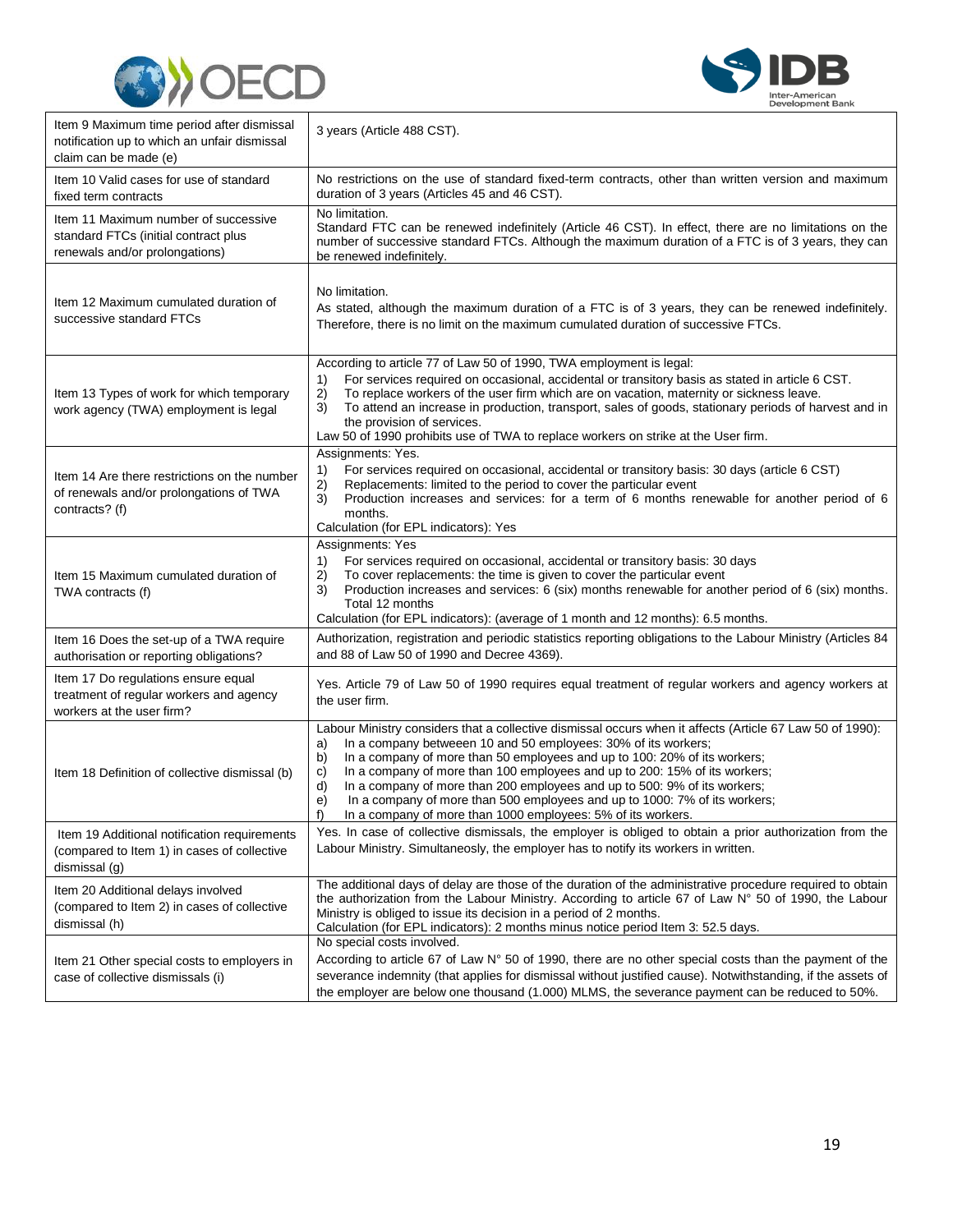<span id="page-22-0"></span>



### **COSTA RICA**

| <b>Items</b>                                                                                                  | Regulations in force on 31 December 2013                                                                                                                                                                                                                                                                                                                                                                                                                                                                                                                                                                                                                                                                                                                                                                                                                                                                                                                                                                                                                                                                                                                                                                                                                                                                                                                                                                                      |
|---------------------------------------------------------------------------------------------------------------|-------------------------------------------------------------------------------------------------------------------------------------------------------------------------------------------------------------------------------------------------------------------------------------------------------------------------------------------------------------------------------------------------------------------------------------------------------------------------------------------------------------------------------------------------------------------------------------------------------------------------------------------------------------------------------------------------------------------------------------------------------------------------------------------------------------------------------------------------------------------------------------------------------------------------------------------------------------------------------------------------------------------------------------------------------------------------------------------------------------------------------------------------------------------------------------------------------------------------------------------------------------------------------------------------------------------------------------------------------------------------------------------------------------------------------|
| Item 1: Notification procedures in the case<br>of individual dismissal of a worker with a<br>regular contract | Individual termination: Dismissal without cause a written notification must be given to the employee,<br>article 28 Labour Code (hereinafter LC).<br>Dismissal with cause (essentially worker mis-conduct, see item 5): written notification indicating the<br>cause for dismissal is advisable because if the employee challenges it at Court, the written notice is a<br>key proof for the employer, article 82 LC.<br>According to article 35 LC, in all cases, the employee being terminated has the right to request a written<br>document indicating the termination and the reasons for such.<br>Calculation (for EPL indicators):1                                                                                                                                                                                                                                                                                                                                                                                                                                                                                                                                                                                                                                                                                                                                                                                    |
| Item 2 Delay involved before notice can<br>start                                                              | For dismissal with or without cause: written notification is required.<br>Calculation (for EPL indicators): 1 day                                                                                                                                                                                                                                                                                                                                                                                                                                                                                                                                                                                                                                                                                                                                                                                                                                                                                                                                                                                                                                                                                                                                                                                                                                                                                                             |
| Item 3 Length of notice period at different<br>tenure durations (a)                                           | Dismissal with cause: written notification is advisable to prove just cause (article 82 LC). However there<br>is no prior period established by LC.<br>Dismissal without cause: The following notice periods must be given (article 28 LC):<br>a) $7 d > 3 m$ up to 6 m<br>$15 d > 6 m$ up to 1y<br>b)<br>30 d > 1v<br>C)<br>Calculation (for EPL indicators): dismissal with cause and without cause: 9 months tenure: 15 days, 4<br>years tenure: 30 days, 20 years tenure: 30 days.                                                                                                                                                                                                                                                                                                                                                                                                                                                                                                                                                                                                                                                                                                                                                                                                                                                                                                                                        |
| Item 4 Severance pay at different tenure<br>durations (a)                                                     | Dismissal with cause: No severance pay (articles 81 and 82 LC).<br>Dismissal without cause: Severance payment ("auxilio de cesantía) varies according to different tenure<br>durations (article 29 LC):<br>> 3m < 6m: 7 days' salary<br>a)<br>b) $6m < 1y$ : 14 days salary<br>From 1y onwards, the following table applies:<br>C)<br>• Year 1: 19.5 d<br>• Year 2: 20 d per year or fraction in excess of 6 months<br>• Year 3: 20.5 d per year or fraction in excess of 6 months<br>• Year 4: 21 d per year or fraction in excess of 6 months<br>• Year 5: 21.24 d per year or fraction in excess of 6 months<br>• Year 6: 21.5 d per year or fraction in excess of 6 months<br>• Year 7: 22 d per year or fraction in excess of 6 months<br>• Year 8: 22 d per year or fraction in excess of 6 months<br>• Year 9: 22 d per year or fraction in excess of 6 months<br>• Year 10: 21.5 d per year or fraction in excess of 6 months<br>• Year 11: 21 d per year or fraction in excess of 6 months<br>• Year 12: 20.5 d per year or fraction in excess of 6 months<br>• Year 13 and onwards: 20 d per year or fraction in excess of 6 months<br>Ceiling: last 8 years of the labour relationship.<br>Calculation (for EPL indicators): dismissal without cause: 9 months tenure: 14 days; 4 years tenure: 84<br>days; 20 years tenure: 160 days. (For calculation purposes 7 days (1 week) is equivalent to 0,23<br>months). |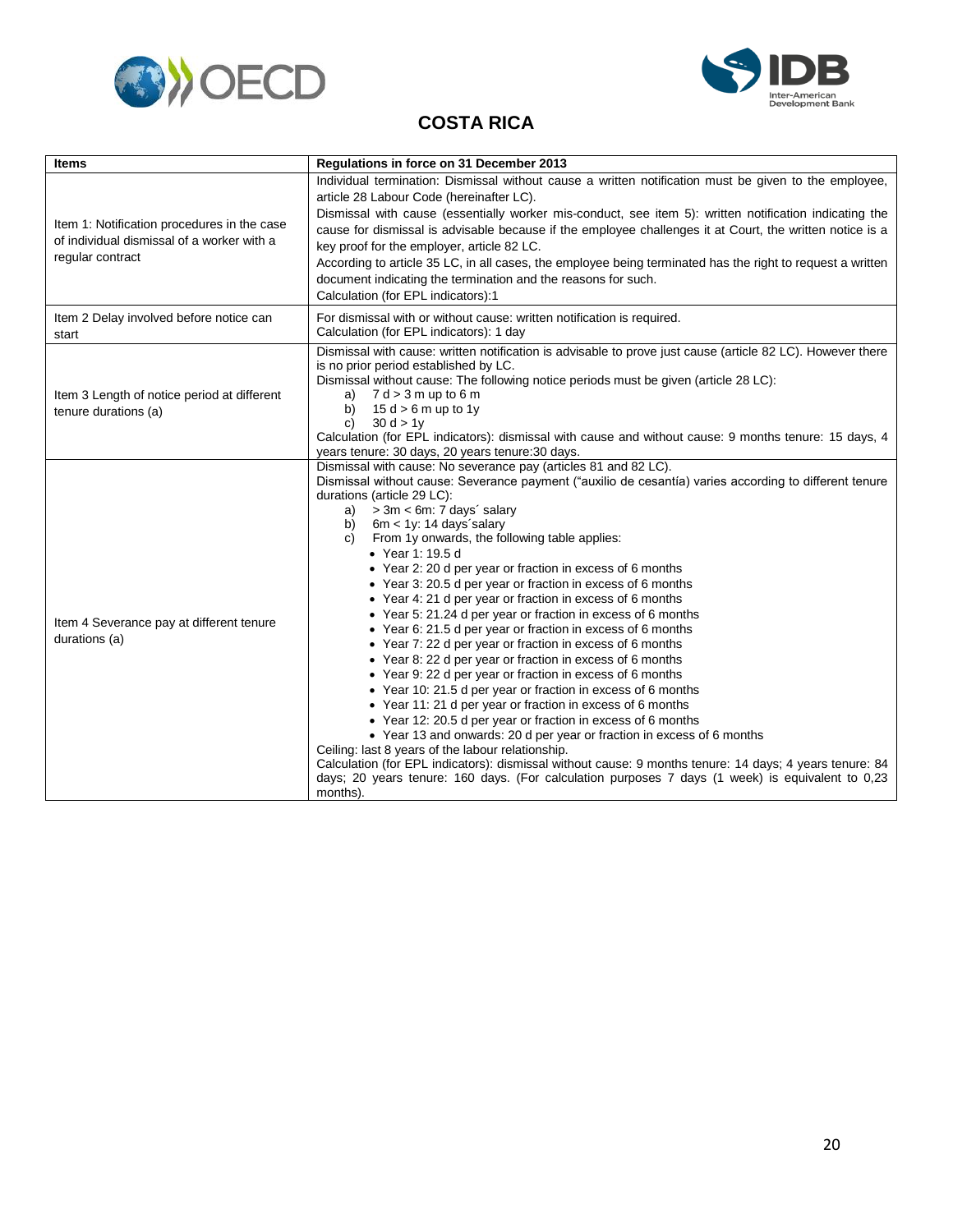



| Item 5 Definition of unfair dismissal (b)                                                                           | Under Costa Rica's LC, the employer can always dismiss an employee without cause povided prior<br>notice is respected (article 28 LC) and severance payment (auxilio de cesantía) is paid (article 29 LC).<br>Thus dimissal on <b>personal grounds</b> and <b>redundancy</b> is always possible.<br>Fair dismissal ("Dismissal with just cause"): Article 81 LC sets out just causes for dismissal which are<br>related mainly to workers conduct and -in some cases- to workers capacity (letters h and j). Just causes<br>are: a) If the employee commits inmoral acts during the execution of tasks or has incurred in slander,<br>insults and other mistreatments against the employer, b) If the employee commits any of the<br>aforementioned acts against one of his fellow co-workers, causing an alteration of the discipline at the<br>workplace that determines the suspension of the activities, c) If during non working hours the employee<br>commits any of the aforementioned acts against the employer, representative of the company.d) If the<br>employee willingly causes material losses to the machinery, constructions, equipment, raw materials,<br>products and any other objects related to their works, e) If the employee reveals manufacturing secrets<br>or exposes confidential matters to the detriment of the company. f) If the employee carelessly or<br>recklessly jeopardizes the security of the workshop, workplace or of the people inside them. g) If the<br>employee does not attend work during two consecutive days or two days in one same month without<br>the due authorization from the employer, h) If the employee, manifestly and repeatedly, refuses to<br>adopt preventive measures or follow the establish procedures to avoid accidents or illnesses; or if the<br>employee fails to comply with the orders of the employer or his representatives in order to achieve the<br>highest efficency an performance of work, i) If the employee violates provisions of article 72 letters a, b,<br>c, d and e LC, j) if, when the contract was concluded, the worker deceived the employer by means of<br>false recommendation letters or certificates of qualifications that the employee does not poses and the<br>employer acknowledges the incapacity during the execution of the contract, k) If the employee has<br>been sentenced to prison by irrevocable judgment, I) if the employee commits serious breaches of his<br>obligations under the labour agreement.<br>Unfair dismissal ("Dismissal without cause"): according to articles 29, 81, 82 and 83 LC, unjustified<br>dismissal occurs when no just cause is alleged or proved at court and when the employee terminates<br>the employment agreement due to the employer's misconduct (constructive dismissal). |
|---------------------------------------------------------------------------------------------------------------------|-----------------------------------------------------------------------------------------------------------------------------------------------------------------------------------------------------------------------------------------------------------------------------------------------------------------------------------------------------------------------------------------------------------------------------------------------------------------------------------------------------------------------------------------------------------------------------------------------------------------------------------------------------------------------------------------------------------------------------------------------------------------------------------------------------------------------------------------------------------------------------------------------------------------------------------------------------------------------------------------------------------------------------------------------------------------------------------------------------------------------------------------------------------------------------------------------------------------------------------------------------------------------------------------------------------------------------------------------------------------------------------------------------------------------------------------------------------------------------------------------------------------------------------------------------------------------------------------------------------------------------------------------------------------------------------------------------------------------------------------------------------------------------------------------------------------------------------------------------------------------------------------------------------------------------------------------------------------------------------------------------------------------------------------------------------------------------------------------------------------------------------------------------------------------------------------------------------------------------------------------------------------------------------------------------------------------------------------------------------------------------------------------------------------------------------------------------------------------------------------------------------------------------------------------------------------------------------------------------------------------------------------------------------------------------------------------------------------------------------------------------------------------------------------------------------------------------------|
| Item 6 Length of trial period (c)                                                                                   | LC does not establish explicity a trial period, except for domestic workers. However, it should be noted<br>that an employee has no right to prior notice (or payment in lieu of notice) or severance payment<br>(auxilio de cesantía) unless he has been employed for a period of at least 3 months (articles 28, 80 and<br>102 LC).                                                                                                                                                                                                                                                                                                                                                                                                                                                                                                                                                                                                                                                                                                                                                                                                                                                                                                                                                                                                                                                                                                                                                                                                                                                                                                                                                                                                                                                                                                                                                                                                                                                                                                                                                                                                                                                                                                                                                                                                                                                                                                                                                                                                                                                                                                                                                                                                                                                                                             |
| pltem 7 Compensation following unfair<br>dismissal (d)                                                              | In case of unfair dismissal (article 29), the court will require the employer to pay the employee: 1) notice<br>period, 2) severance payment (auxilio de cesantía), 3) back pay as from the date of the claim until<br>court's decision (article 82 LC), (if the employee challenges the just cause for dismissal at court).<br>Calculation (for EPL indicators): 20 years' tenure employee: back pay (6 months' salary) plus pay in lieu<br>of notice (30 days' salary).                                                                                                                                                                                                                                                                                                                                                                                                                                                                                                                                                                                                                                                                                                                                                                                                                                                                                                                                                                                                                                                                                                                                                                                                                                                                                                                                                                                                                                                                                                                                                                                                                                                                                                                                                                                                                                                                                                                                                                                                                                                                                                                                                                                                                                                                                                                                                         |
| Item 8 Reinstatement option for the<br>employee following unfair dismissal (b)                                      | No reinstatament option following unfair dismissal (for EPL purposes).<br>Reinstatement is only allowed in case discrimination (race, sex, religion, age) article 624 LC and on<br>pohibited grounds such as pregnant employees (articles 94 and 94 bis LC) or members of a trade union<br>(articles 367 and 368). These situations are not considered for EPL purposes.                                                                                                                                                                                                                                                                                                                                                                                                                                                                                                                                                                                                                                                                                                                                                                                                                                                                                                                                                                                                                                                                                                                                                                                                                                                                                                                                                                                                                                                                                                                                                                                                                                                                                                                                                                                                                                                                                                                                                                                                                                                                                                                                                                                                                                                                                                                                                                                                                                                          |
| Item 9 Maximum time period after dismissal<br>notification up to which an unfair dismissal<br>claim can be made (e) | The maximum time period to claim for unfair dismissal if of 1 year (article 602 LC).                                                                                                                                                                                                                                                                                                                                                                                                                                                                                                                                                                                                                                                                                                                                                                                                                                                                                                                                                                                                                                                                                                                                                                                                                                                                                                                                                                                                                                                                                                                                                                                                                                                                                                                                                                                                                                                                                                                                                                                                                                                                                                                                                                                                                                                                                                                                                                                                                                                                                                                                                                                                                                                                                                                                              |
| Item 10 Valid cases for use of standard<br>fixed term contracts                                                     | FTC are permitted only to provide a service or perform a work which in its nature is of limited duration<br>(articles 26 and 31LC).                                                                                                                                                                                                                                                                                                                                                                                                                                                                                                                                                                                                                                                                                                                                                                                                                                                                                                                                                                                                                                                                                                                                                                                                                                                                                                                                                                                                                                                                                                                                                                                                                                                                                                                                                                                                                                                                                                                                                                                                                                                                                                                                                                                                                                                                                                                                                                                                                                                                                                                                                                                                                                                                                               |
| Item 11 Maximum number of successive<br>standard FTCs (initial contract plus<br>renewals and/or prolongations)      | General rule: The total duration of FTC cannot exceed 1 year. When the employee continues to render<br>services, of the same nature, bevond the date of termination, the contract shall be considered of<br>indefinite duration (article 27 LC).<br>Special case: For services that require special technical preparation, the duration can be up to 5 years<br>(article $27$ LC).<br>Article 27 LC states that FTC can be renewed. However the law does not specify the maximum number<br>of renewals or prolongations.<br>According to doctrine renewals are permitted only if the service is of limited duration. Renewals (as<br>initial contract) are not permitted to perform services of a permanent nature. Thus FTCs are the<br>exception.<br>Calculation (for EPL indicators): Although LC allows renewals, as FTC are the exception, the assigned<br>value is 2 (initial contract plus one renewal).                                                                                                                                                                                                                                                                                                                                                                                                                                                                                                                                                                                                                                                                                                                                                                                                                                                                                                                                                                                                                                                                                                                                                                                                                                                                                                                                                                                                                                                                                                                                                                                                                                                                                                                                                                                                                                                                                                                   |
| Item 12 Maximum cumulated duration of<br>successive standard FTCs                                                   | Although limit is regulated for initial contract (1 year/5 years), renewals follow the same limit.<br>Calculation (for EPL indicators): average of general rule and special case: 72 months                                                                                                                                                                                                                                                                                                                                                                                                                                                                                                                                                                                                                                                                                                                                                                                                                                                                                                                                                                                                                                                                                                                                                                                                                                                                                                                                                                                                                                                                                                                                                                                                                                                                                                                                                                                                                                                                                                                                                                                                                                                                                                                                                                                                                                                                                                                                                                                                                                                                                                                                                                                                                                       |
| Item 13 Types of work for which temporary<br>work agency (TWA) employment is legal                                  | No statutory provisions in LC, except for definition of "Intermediario" as the person who engages the<br>services of others to execute a work on behalf of an employer- beneficiary of the services. In such case<br>both companies are jointly liable of labour and social security obligations (article 3 LC). However Case<br>Law (Sentencia Sala Segunda de la Corte N° 830. 1/10/2004/ Sentencia Sala Segunda de la Corte N°<br>863. 16/06/2010) defines TWA (citing doctrine) as the agencies which provide workers to satisfy<br>temporary needs of the user firm (i.e meet short term requirements of the market, substitute a worker<br>or cover a temporary vacancy during a selection process).                                                                                                                                                                                                                                                                                                                                                                                                                                                                                                                                                                                                                                                                                                                                                                                                                                                                                                                                                                                                                                                                                                                                                                                                                                                                                                                                                                                                                                                                                                                                                                                                                                                                                                                                                                                                                                                                                                                                                                                                                                                                                                                        |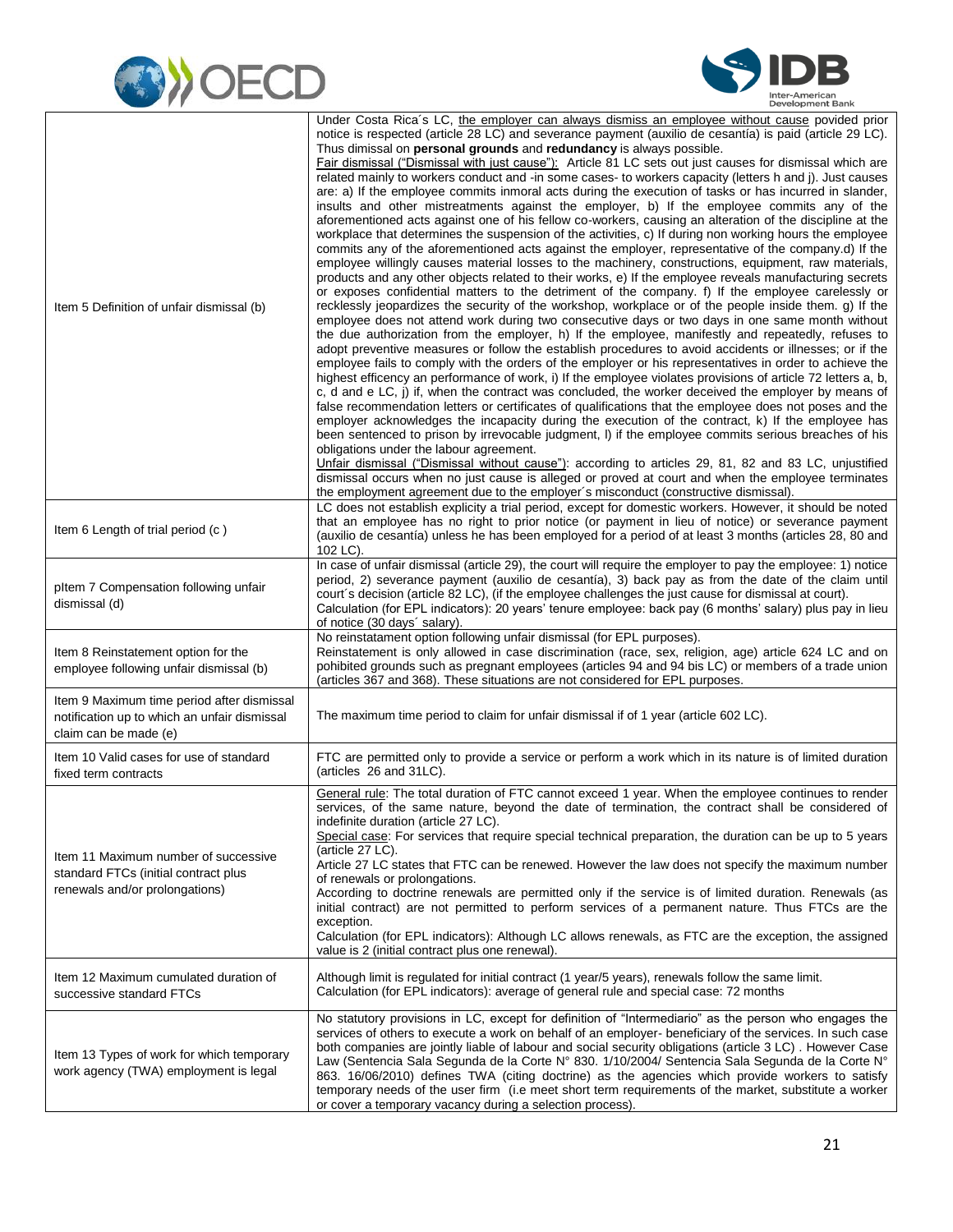



| Item 14 Are there restrictions on the number<br>of renewals and/or prolongations of TWA<br>contracts? (f)    | No statutory regulation.<br>FTC rules apply to FTCs between the agency and the worker.<br>If assignments are of fixed-term, the duration of assignments and contracts typically coincide.                                                                                                                                                                                                                               |
|--------------------------------------------------------------------------------------------------------------|-------------------------------------------------------------------------------------------------------------------------------------------------------------------------------------------------------------------------------------------------------------------------------------------------------------------------------------------------------------------------------------------------------------------------|
| Item 15 Maximum cumulated duration of<br>TWA contracts (f)                                                   | No statutory regulation.<br>FTC rules apply to FTCs between the agency and the worker. Applying this rule and considering that<br>case law defines TWA as those agencies which provide workers for temporary services, the assumption<br>of a time limit of 24 months/10years - for FTC- was considered. See Item 12                                                                                                    |
| Item 16 Does the set-up of a TWA require<br>authorisation or reporting obligations?                          | No special statutory regulation.                                                                                                                                                                                                                                                                                                                                                                                        |
| Item 17 Do regulations ensure equal<br>treatment of regular workers and agency<br>workers at the user firm?  | No statutory regulation.                                                                                                                                                                                                                                                                                                                                                                                                |
| Item 18 Definition of collective dismissal (b)                                                               | No statutory definition of collective dismissal. However there are certain situations that determine the<br>termination of all the employment agreements (article 85 LC): Fortuity or force majeure, insolvency,<br>bankrupcy, liquidation procedures, death of the employer which determine the total closure of the<br>business or final cease of the operations.                                                     |
| Item 19 Additional notification requirements<br>(compared to Item 1) in cases of collective<br>dismissal (g) | Since collective dismissals are not regulated as such by the Costa Rican labour law, the termination of<br>the employment agreements must be addressed individually and employers must give prior notice (or<br>pay in lieu of notice) and pay severance indemnity. Thus there are no additional requirements on top on<br>those requirements applying to individual dismissals.<br>Calculation (for EPL indicators): 0 |
| Item 20 Additional delays involved<br>(compared to Item 2) in cases of collective<br>dismissal (h)           | No additional delays involved.<br>Calculation (for EPL indicators): 0                                                                                                                                                                                                                                                                                                                                                   |
| Item 21 Other special costs to employers in<br>case of collective dismissals (i)                             | No special costs involved other than those required for individual termination (article 85 LC).<br>Calculation (for EPL indicators): 0                                                                                                                                                                                                                                                                                  |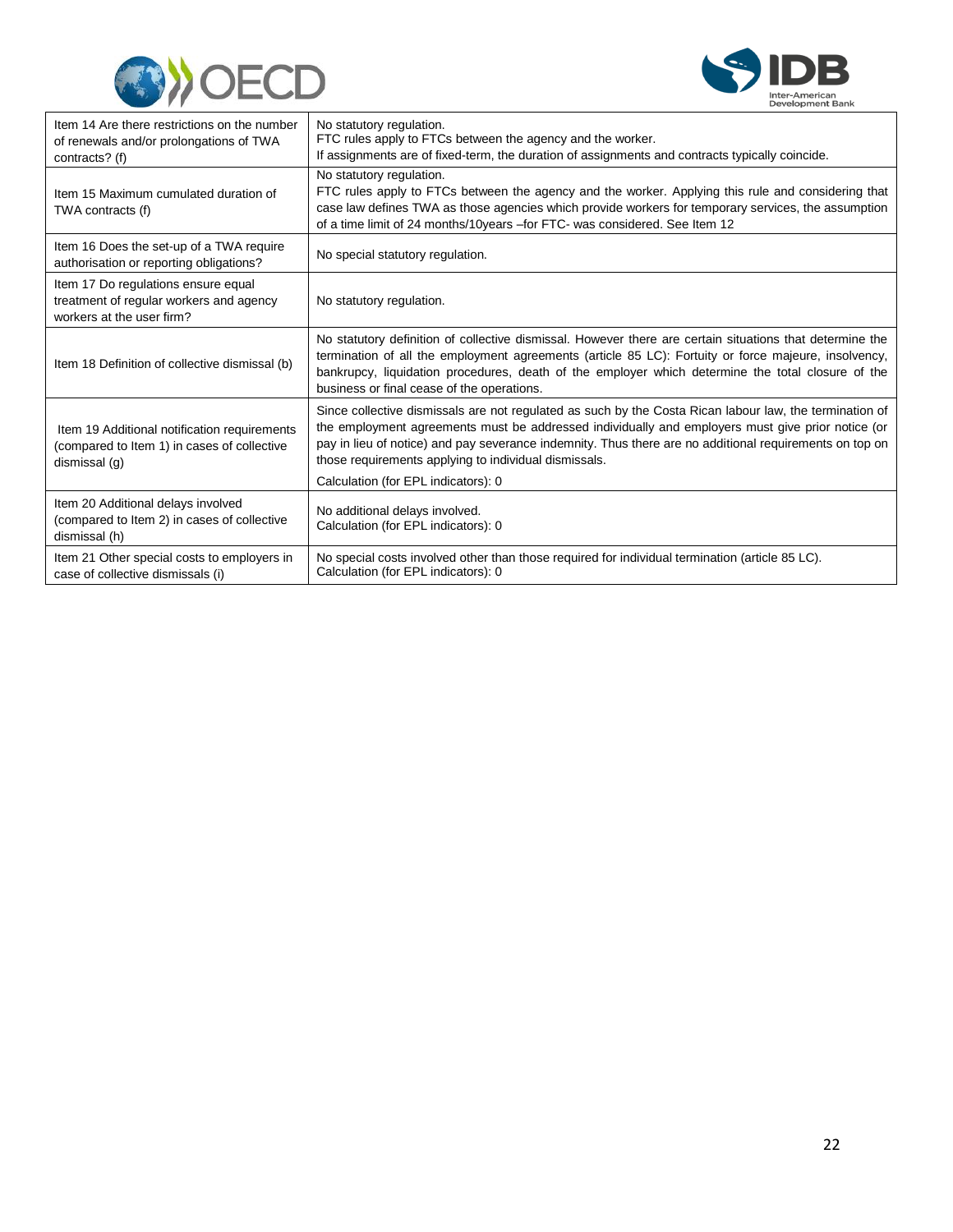<span id="page-25-0"></span>



#### **ECUADOR**

| <b>Items</b>                                                                                                  | Regulations in force on 31 December 2013                                                                                                                                                                                                                                                                                                                                                                                                                                                                                                                                                                                                                                                                                                                                                                                                                                                                                                                                                                                                                                                                                                                                                                                                                                                                                                                                                                                                                                                                                                                                                                                                                                                                                                                                                                                                                                                                                                                                                          |
|---------------------------------------------------------------------------------------------------------------|---------------------------------------------------------------------------------------------------------------------------------------------------------------------------------------------------------------------------------------------------------------------------------------------------------------------------------------------------------------------------------------------------------------------------------------------------------------------------------------------------------------------------------------------------------------------------------------------------------------------------------------------------------------------------------------------------------------------------------------------------------------------------------------------------------------------------------------------------------------------------------------------------------------------------------------------------------------------------------------------------------------------------------------------------------------------------------------------------------------------------------------------------------------------------------------------------------------------------------------------------------------------------------------------------------------------------------------------------------------------------------------------------------------------------------------------------------------------------------------------------------------------------------------------------------------------------------------------------------------------------------------------------------------------------------------------------------------------------------------------------------------------------------------------------------------------------------------------------------------------------------------------------------------------------------------------------------------------------------------------------|
| Item 1: Notification procedures in the case<br>of individual dismissal of a worker with a<br>regular contract | According to article 169 of the Labour Code (LC), employment agreements may terminate, amongst<br>other causes, by the following:<br>1) Just cause for dismissal alleged by the employer, prior approval by the Labour Inspector ("visto<br>bueno"). The notification procedure is as follows: The employer has to file a petition before the Labour<br>Inspector. The latest will qualify the request for prior approval and notify the worker within 24 hours. The<br>employee has 2 days to oppose to the petition. After such period, the Labour Inspector will determine a<br>date to follow an investigation at the workplace, after which the final resolution, granting or rejecting, the<br>prior approval ("visto bueno") will be issued (articles 172, 545 number 5, 621, 622 LC, information from<br>website of Ministry of Labour Relations). At the request of the employer, the Labour Inspector can<br>proceed to suspend the labour relationship, if the former deposits the amount of one monthly salary. If<br>the Labour Inspector rejects the prior approval, such amount will be given to the employee. In addition<br>an order of reinstatement will be issued. Failure to comply with said order, determines the payment of<br>indemnities corresponding to unfair dismissal ("despido intempestivo").<br>2) Just cause alleged by the employee, when the employer breaches the employment agreement. Prior<br>approval ("visto bueno") by the Labour Inspector is also needed (article 173).<br>3) Unjustified dismissal ("despido intempestivo"): when no cause is alleged by the employer and no<br>prior notification is given (article 188 LC).<br>4) Desahucio: when either party terminates the employment agreement without alleging a cause. The<br>party who decides to terminate must request the Labour Inspector to notify the other party of such<br>situation. Within 24 hours, the Labour Inspector must proceed to notify the termination (articles 184, |
|                                                                                                               | 545 number 5 and 624 LC). For employers, desahucio only applies if the employee is engaged in a<br>fixed term contract. Not considered for EPL purposes.<br>Economic reasons: considered in Item 18 and 19.<br>Calculation (for EPL indicators): Only dismissal without just cause ("despido intempestivo") was<br>considered: 0.<br>(When dismissal with just cause relates principally to employee's misconduct, it is not considered in the                                                                                                                                                                                                                                                                                                                                                                                                                                                                                                                                                                                                                                                                                                                                                                                                                                                                                                                                                                                                                                                                                                                                                                                                                                                                                                                                                                                                                                                                                                                                                    |
|                                                                                                               | averaging for EPL purposes)                                                                                                                                                                                                                                                                                                                                                                                                                                                                                                                                                                                                                                                                                                                                                                                                                                                                                                                                                                                                                                                                                                                                                                                                                                                                                                                                                                                                                                                                                                                                                                                                                                                                                                                                                                                                                                                                                                                                                                       |
| Item 2 Delay involved before notice can<br>start                                                              | Delays are those of the procedures that must be followed for dismissal with just cause ("visto bueno")<br>and without just cause ("despido intempestivo"). For dismissal with just cause, the prior approval<br>procedure ("visto bueno") takes approximately 15 days. However as dismissal with just cause relates<br>mainly to employee's misconduct, it is not considered in the averaging for EPL purposes.<br>Calculation (for EPL indicators): 1 day for dismissal without just cause.                                                                                                                                                                                                                                                                                                                                                                                                                                                                                                                                                                                                                                                                                                                                                                                                                                                                                                                                                                                                                                                                                                                                                                                                                                                                                                                                                                                                                                                                                                      |
| Item 3 Length of notice period at different<br>tenure durations (a)                                           | Personal grounds: For dismissal with just cause and without just cause ("despido intempestivo"): no<br>statutory length of notice period. Notification was considered in Items 1 and 2. However Art. 14 LC<br>establishes that no worker can be dismissed if he/she has less than one year of tenure. In practice, this<br>implies a "notice period" of 3 months at 9 months of tenure.<br>Redundancy: article 193 establishes a 30 prior notice for the termination of all employment agreements<br>due to final closure of the company. Considered in Items 19 and 20.                                                                                                                                                                                                                                                                                                                                                                                                                                                                                                                                                                                                                                                                                                                                                                                                                                                                                                                                                                                                                                                                                                                                                                                                                                                                                                                                                                                                                          |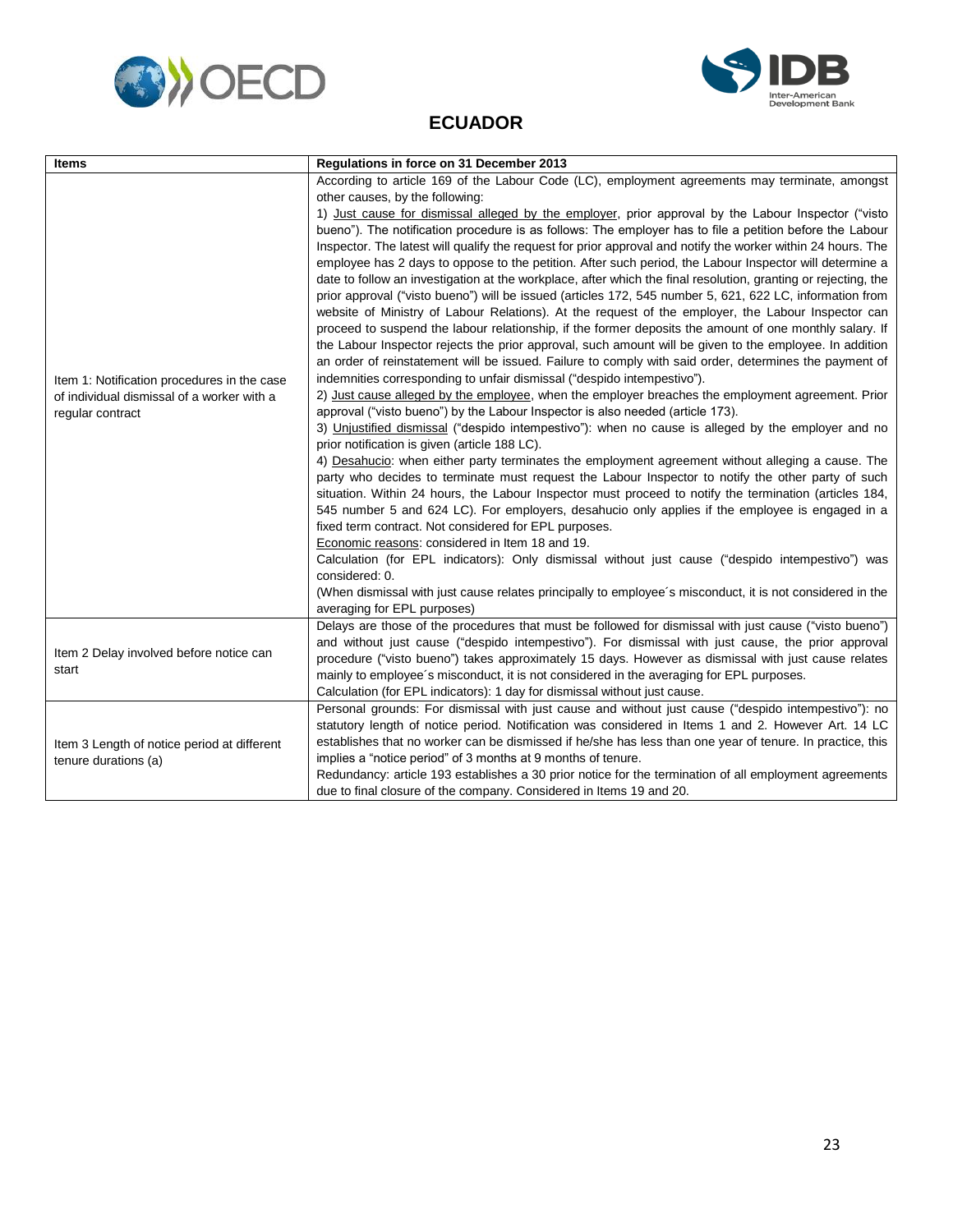



| Item 4 Severance pay at different tenure<br>durations (a)                                                           | Dismissal with just cause: relates principally with employee's misconduct (lack of capacity as a just<br>cause for dismissal is only considered if the employer proves that the employee shows a manifest<br>professional inaptitude). No severance payment.<br>Unjustified dismissal: In case of dismissal without just cause ("despido intempestivo"), the employer is                                                                                                                                                                                                                                                                                                                                                                                                                                                                                                                                                                                                                                                                                                                                                                                                                                                                                                                                                                                                                                                          |
|---------------------------------------------------------------------------------------------------------------------|-----------------------------------------------------------------------------------------------------------------------------------------------------------------------------------------------------------------------------------------------------------------------------------------------------------------------------------------------------------------------------------------------------------------------------------------------------------------------------------------------------------------------------------------------------------------------------------------------------------------------------------------------------------------------------------------------------------------------------------------------------------------------------------------------------------------------------------------------------------------------------------------------------------------------------------------------------------------------------------------------------------------------------------------------------------------------------------------------------------------------------------------------------------------------------------------------------------------------------------------------------------------------------------------------------------------------------------------------------------------------------------------------------------------------------------|
|                                                                                                                     | obliged to pay severance payment in accordance to length of service (article 188 LC) plus bonus for<br>desahucio:<br>Severance (article 188 LC):                                                                                                                                                                                                                                                                                                                                                                                                                                                                                                                                                                                                                                                                                                                                                                                                                                                                                                                                                                                                                                                                                                                                                                                                                                                                                  |
|                                                                                                                     | $<$ 3 y: 3m<br>$\bullet$<br>>3 y: 1m salary per each year of service with a ceiling of 25m. Fraction of year is considered<br>a complete year for the purposes of the calculation.<br>Bonus for "desahucio": amounts to 25% of last monthly remuneration per year of service (articles 188                                                                                                                                                                                                                                                                                                                                                                                                                                                                                                                                                                                                                                                                                                                                                                                                                                                                                                                                                                                                                                                                                                                                        |
|                                                                                                                     | and 185 LC).<br>If dismissal is for an alleged just cause but prior approval ("visto bueno") is denied, then the amount of<br>one monthly salary deposited by the employer is given to the employee, in addition to severance pay<br>and bonus for desahucio. This situation only applies if the employer requests the suspension of the                                                                                                                                                                                                                                                                                                                                                                                                                                                                                                                                                                                                                                                                                                                                                                                                                                                                                                                                                                                                                                                                                          |
|                                                                                                                     | employee during the prior approval ("visto bueno") procedure.<br>Redundancy:                                                                                                                                                                                                                                                                                                                                                                                                                                                                                                                                                                                                                                                                                                                                                                                                                                                                                                                                                                                                                                                                                                                                                                                                                                                                                                                                                      |
| Item 5 Definition of unfair dismissal (b)                                                                           | In case of final business closure which determines the termination of all employment agreements, the<br>employer is obliged to pay severance indemnity for unjustified dismissal (despido intempestivo) plus<br>bonus for desahucio (articles 193, 185 and 188 LC). Considered in Items 18 to 21 as collective<br>dismissals.                                                                                                                                                                                                                                                                                                                                                                                                                                                                                                                                                                                                                                                                                                                                                                                                                                                                                                                                                                                                                                                                                                     |
|                                                                                                                     | Calculation (for EPL indicators): dismissal without just cause: 9 months tenure: 3 months; 4 years<br>tenure: 5 months; 20 years tenure: 25 months. (Severance payment and bonus for desahucio were<br>considered in the calculation). No averages were taken as dismissal with just cause relates principally<br>to employee's misconduct.                                                                                                                                                                                                                                                                                                                                                                                                                                                                                                                                                                                                                                                                                                                                                                                                                                                                                                                                                                                                                                                                                       |
|                                                                                                                     | Fair dismissal: Articles 172 and 310 LC provide a limited list of just causes for dismissal which relate<br>mainly to worker's misconduct and manifest professional inaptitude. In these cases, the employer can<br>terminate the labour contract, prior approval ("visto bueno") from the Labour Inspector (article 172 and<br>183 LC). If approved, no severance payment is due: 1) Repeated and unjustified lateness, absence or<br>abandonment of the job for more than 3 consecutive days within a period of 1 month, 2) Indiscipline or<br>gross infringement of employer's internal rules ("Reglamento interno") duly approved by the authority,<br>3) Immoral behaviour, 4) Gross disrespectful acts against the employer, relatives or representatives, 5)<br>Manifest professional inaptitude for the required task or position, 6) Unjustified denunciation against the<br>employer of its obligations before the Social Insurance, 7) Failure to comply with safety, preventive and<br>hygienic measures required by law, rules or by the competent authority; or with medical prescriptions,<br>8) Reveal of manufacturing secrets or communications to the detriment of the employer, 9) Deceive the<br>employer by means of false letters of recommendation or certificates when the contract was concluded.<br>Unjustified dismissal ("despido intempestivo"): when the employer dismisses without just cause and |
|                                                                                                                     | with no prior notice (article 188 LC) or when the employee decides to terminate the agreement due to<br>the employer's breach of its obligations (article 173 LC). Thus employers can dismiss workers with no<br>justified cause provided severance payment and bonus for desahucio are paid.                                                                                                                                                                                                                                                                                                                                                                                                                                                                                                                                                                                                                                                                                                                                                                                                                                                                                                                                                                                                                                                                                                                                     |
| Item 6 Length of trial period (c)                                                                                   | Trial period is of a maximum of 90 days (Article 15 LC).                                                                                                                                                                                                                                                                                                                                                                                                                                                                                                                                                                                                                                                                                                                                                                                                                                                                                                                                                                                                                                                                                                                                                                                                                                                                                                                                                                          |
| pltem 7 Compensation following unfair<br>dismissal (d)                                                              | In case of unjustified dismissal, severance payment and bonus for desahucio should be paid by the<br>employer. If the employee claims before Court, he will receive the stated payments. Thus there is no<br>additional compensation following unfair dismissal.<br>Calculation (for EPL indicators): 0 month                                                                                                                                                                                                                                                                                                                                                                                                                                                                                                                                                                                                                                                                                                                                                                                                                                                                                                                                                                                                                                                                                                                     |
| Item 8 Reinstatement option for the<br>employee following unfair dismissal (b)                                      | Although job stability applies for employees during the first year of employment (article 14 LC), it is not<br>treated as reinstatement (employer can always wait for the expiration of the period).<br>In case of dismissal with just cause, if the Labour Inspector rejects the request for prior approval ("visto<br>bueno") and the labour relationship was suspended, an order of reinstatement will be issued. However,<br>if the employer does not comply with the order, the remedy is the payment of indemnities corresponding<br>to unfair dismissal ("despido intempestivo"), article 622 LC. For EPL purposes, if the employer can<br>reject an order of reinstatement by paying severance indemnity, the situation is not considered.<br>Calculation (for EPL indicators): 0.                                                                                                                                                                                                                                                                                                                                                                                                                                                                                                                                                                                                                                        |
| Item 9 Maximum time period after dismissal<br>notification up to which an unfair dismissal<br>claim can be made (e) | The maximum time period to claim for unfair dismissal is of 3 years (Article 635 LC).                                                                                                                                                                                                                                                                                                                                                                                                                                                                                                                                                                                                                                                                                                                                                                                                                                                                                                                                                                                                                                                                                                                                                                                                                                                                                                                                             |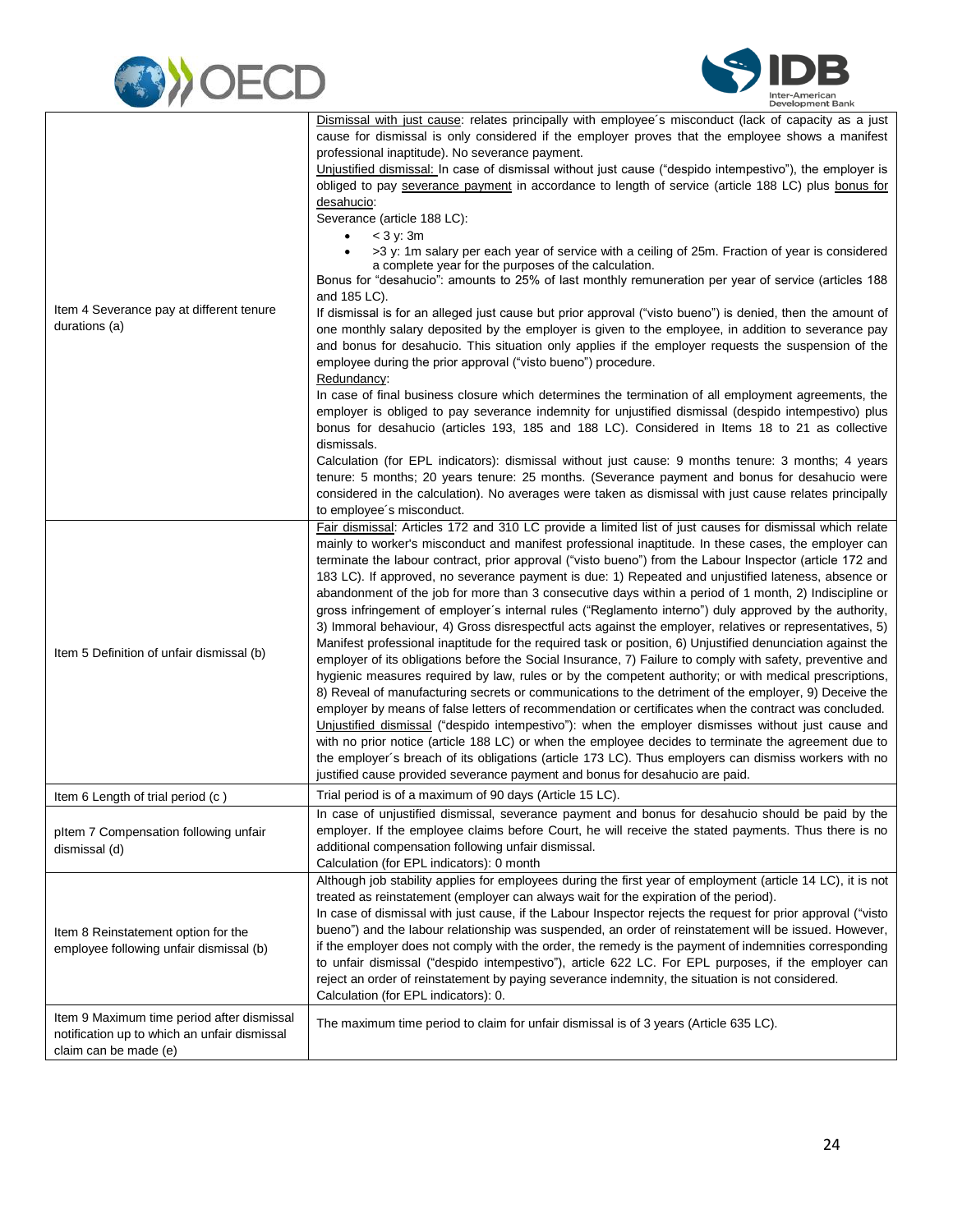



| Item 10 Valid cases for use of standard<br>fixed term contracts                                                | Classification of FTC include (article 11 LC): 1) Fixed term contracts for permanent activities, however<br>limited in time, from a minimum of 1 year to a maximum of 2 years (article 11c, 14 and 184), 2)<br>seasonal contracts for cyclic and discontinuous activities, repeated each season (article 11c and 17) –<br>however not a fixed term contract if repeated each season, as the worker is entitle to severance<br>payment if not hired for the next season, 3) eventual contracts to: a) replace a worker on vacation,<br>illness, maternity leave or b) to attend an increase on demand of goods and services limited to 6<br>months within a period of 1 year (article 17 LC), 4) On call contracts to attend extraordinary non-core<br>activities of the employer, limited to 30 days within a period of 1 year (article 17 LC), 5) Contracts for<br>specific work or service, which in its nature is of limited duration (article 16 LC).<br>Thus FTC are allowed for: a) permanent activities with the time limit of 2 years, b) objective or material<br>reasons or to perform a task or work which in itself is of limited duration, c) special needs of the<br>employer, .<br>Calculation (for EPL indicators): 3 |
|----------------------------------------------------------------------------------------------------------------|---------------------------------------------------------------------------------------------------------------------------------------------------------------------------------------------------------------------------------------------------------------------------------------------------------------------------------------------------------------------------------------------------------------------------------------------------------------------------------------------------------------------------------------------------------------------------------------------------------------------------------------------------------------------------------------------------------------------------------------------------------------------------------------------------------------------------------------------------------------------------------------------------------------------------------------------------------------------------------------------------------------------------------------------------------------------------------------------------------------------------------------------------------------------------------------------------------------------------------------|
| Item 11 Maximum number of successive<br>standard FTCs (initial contract plus<br>renewals and/or prolongations) | FTC cannot exceed 2 years. Renewals and prolongations are not permitted (article 184 LC).<br>Calculation (for EPL indicators): 1 (initial contract)                                                                                                                                                                                                                                                                                                                                                                                                                                                                                                                                                                                                                                                                                                                                                                                                                                                                                                                                                                                                                                                                                   |
| Item 12 Maximum cumulated duration of<br>successive standard FTCs                                              | 24 months (article 184 LC)                                                                                                                                                                                                                                                                                                                                                                                                                                                                                                                                                                                                                                                                                                                                                                                                                                                                                                                                                                                                                                                                                                                                                                                                            |
| Item 13 Types of work for which temporary<br>work agency (TWA) employment is legal                             | Article 327 of the Constitution and Legislative Decree N° 8 of 2008 state that labour relationships shall<br>be bilateral and direct. All forms of job insecurity and instability are forbidden, such as labour<br>intermediation and outsourcing of the employer's core and permanent activities, hiring by the hour, or<br>any other that may affect the rights of workers, either individually or collectively. Default on obligations,<br>fraud, deceit and embezzlement in labour affairs shall be penalized and sanctioned by law.<br>Legislative Decree N° 8 only permits the provision of complementary services by companies authorized<br>by the Ministry of Labour, such as vigilance, security, messenger, cleaning.<br>This type of work does not fall under the definition of TWA.                                                                                                                                                                                                                                                                                                                                                                                                                                      |
| Item 14 Are there restrictions on the number<br>of renewals and/or prolongations of TWA<br>contracts? (f)      | TWA employment is illegal (article 327 Constitution, Legislative Decree N°8)                                                                                                                                                                                                                                                                                                                                                                                                                                                                                                                                                                                                                                                                                                                                                                                                                                                                                                                                                                                                                                                                                                                                                          |
| Item 15 Maximum cumulated duration of<br>TWA contracts (f)                                                     | TWA employment is illegal (article 327 Constitution, Legislative Decree N°8)                                                                                                                                                                                                                                                                                                                                                                                                                                                                                                                                                                                                                                                                                                                                                                                                                                                                                                                                                                                                                                                                                                                                                          |
| Item 16 Does the set-up of a TWA require<br>authorisation or reporting obligations?                            | TWA employment is illegal (article 327 Constitution, Legislative Decree N°8)                                                                                                                                                                                                                                                                                                                                                                                                                                                                                                                                                                                                                                                                                                                                                                                                                                                                                                                                                                                                                                                                                                                                                          |
| Item 17 Do regulations ensure equal<br>treatment of regular workers and agency<br>workers at the user firm?    | TWA employment is illegal (article 327 Constitution, Legislative Decree N°8)                                                                                                                                                                                                                                                                                                                                                                                                                                                                                                                                                                                                                                                                                                                                                                                                                                                                                                                                                                                                                                                                                                                                                          |
| Item 18 Definition of collective dismissal (b)                                                                 | No statutory definition of collective dismissal for economic reasons. However, final business closure<br>determines the termination of all employment agreements (article 193 LC). Employer is obliged to pay<br>severance indemnity (article 188 LC) plus bonus for desahucio (article 185) and follow the procedure<br>described in Item 20.<br>Calculation (for EPL indicators): average of business closure (4) and other types of redundancy, where<br>that can be treated as simple despidos intempestivos (0): 2                                                                                                                                                                                                                                                                                                                                                                                                                                                                                                                                                                                                                                                                                                               |
| Item 19 Additional notification requirements<br>(compared to Item 1) in cases of collective<br>dismissal (g)   | No additional notification requirements.<br>Calculation (for EPL indicators): 0                                                                                                                                                                                                                                                                                                                                                                                                                                                                                                                                                                                                                                                                                                                                                                                                                                                                                                                                                                                                                                                                                                                                                       |
| Item 20 Additional delays involved<br>(compared to Item 2) in cases of collective<br>dismissal (h)             | In case of collective dismissals due to final closure of the business a 30 day prior notice must be given<br>to the employees (article 193 LC).<br>Calculation (for EPL indicators): average of business closure (30 days) and despido intempestivo (1<br>day) minus 1 day for item 2 ("despido intempestivo"): 14.5 days.                                                                                                                                                                                                                                                                                                                                                                                                                                                                                                                                                                                                                                                                                                                                                                                                                                                                                                            |
| Item 21 Other special costs to employers in<br>case of collective dismissals (i)                               | No additional costs involved other than the ones applicable to individual termination (severance<br>payment plus bonus for "desahucio").<br>According to article 193, employer is obliged to re-hire workers if business opens within 1 year (not<br>considered for EPL calculations).<br>Calculation (for EPL indicators): there are no additional restrictions: 0                                                                                                                                                                                                                                                                                                                                                                                                                                                                                                                                                                                                                                                                                                                                                                                                                                                                   |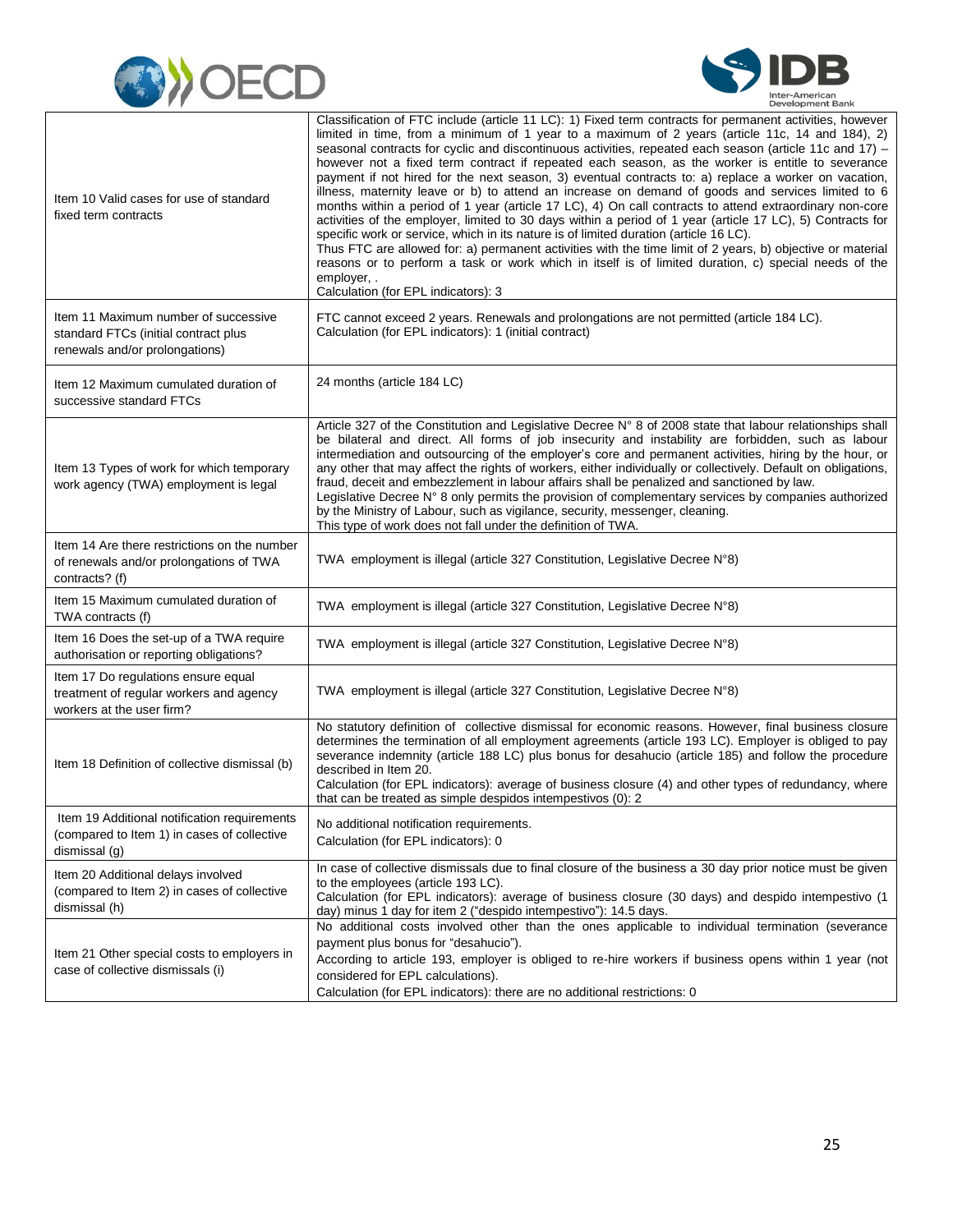



#### **EL SALVADOR**

<span id="page-28-0"></span>

| <b>Items</b>                                                                                                  | Regulations in force on 31 December 2013                                                                                                                                                                                                                                                                                                                                                                                                                                                                                                                                                                                                                                                                                                                                                                                                                                                                                                                                                                                                                                                                                                                                                                                                                                                                                                                                                                                                                                                                                                                                                                                                                                                                                                                  |
|---------------------------------------------------------------------------------------------------------------|-----------------------------------------------------------------------------------------------------------------------------------------------------------------------------------------------------------------------------------------------------------------------------------------------------------------------------------------------------------------------------------------------------------------------------------------------------------------------------------------------------------------------------------------------------------------------------------------------------------------------------------------------------------------------------------------------------------------------------------------------------------------------------------------------------------------------------------------------------------------------------------------------------------------------------------------------------------------------------------------------------------------------------------------------------------------------------------------------------------------------------------------------------------------------------------------------------------------------------------------------------------------------------------------------------------------------------------------------------------------------------------------------------------------------------------------------------------------------------------------------------------------------------------------------------------------------------------------------------------------------------------------------------------------------------------------------------------------------------------------------------------|
| Item 1: Notification procedures in the<br>case of individual dismissal of a worker<br>with a regular contract | No specific form is required. Dismissal must be notified to the employee by the employer or his<br>representative (Article 55 of the Labour Code – hereinafter LC-). The communication made by a<br>person different from the employer or his representative is null and void, unless a written notification<br>signed by the employer or his representative is provided to the employee. Upon request of the<br>employee, the employer must issue a certificate which must include the reasons for termination.<br>Economic reasons: considered in Item 18 and 19.<br>Calculation (for EPL indicators): 1                                                                                                                                                                                                                                                                                                                                                                                                                                                                                                                                                                                                                                                                                                                                                                                                                                                                                                                                                                                                                                                                                                                                                |
| Item 2 Delay involved before notice can<br>start                                                              | No delays involved. The notice must be communicated to the employee<br>Calculation (for EPL indicators): 1 day                                                                                                                                                                                                                                                                                                                                                                                                                                                                                                                                                                                                                                                                                                                                                                                                                                                                                                                                                                                                                                                                                                                                                                                                                                                                                                                                                                                                                                                                                                                                                                                                                                            |
| Item 3 Length of notice period at<br>different tenure durations (a)                                           | There are no notice periods to be observed in the event of dismissal.                                                                                                                                                                                                                                                                                                                                                                                                                                                                                                                                                                                                                                                                                                                                                                                                                                                                                                                                                                                                                                                                                                                                                                                                                                                                                                                                                                                                                                                                                                                                                                                                                                                                                     |
| Item 4 Severance pay at different tenure<br>durations (a)                                                     | No severance payment in case of dismissal with justified reason, which essentially corresponds to<br>employee's misconduct (or capacity for employees in supervising positions).<br>Redundancy:<br>No severance pay in case of dismissal due to:<br>closure of all or part of the undertaking or establishment, or final reduction of the activities,<br>a)<br>resulting from the unprofitably of the business and authorized by the competent labour judge.<br>business closure caused by the exhaustion of the substance exploited by the extractive industry<br>b)<br>and authorized by the labour judge.<br>Any dismissal for economic reasons which do not fall within the limited categories specified above will<br>be treated as a 'de facto dismissal' and will therefore entail payment of compensation for unjustified<br>dismissal<br>Unjustified dismissal:<br>In case of dismissal without cause ("despido incausado"), the severance payment amounts to 30 days<br>basic salary per each year of service or in proportion for any fraction of year, with a minimum of 15<br>days' basic salary (Article 58 LC). The same severance payment applies to the termination of the<br>employment agreement due to the employer's breach of its obligations, as defined in article 53 LC<br>(despido de facto).<br>Calculation (for EPL indicators): average of employees without and with supervising duties. For the<br>former, severance pay for unjustified dismissal is taken. For the latter, see Item 5 numeral 3, the<br>value is the average of economic (unjustified) and personal reasons (averaging between with and<br>without just cause: 9 months tenure: 19,69 days: 4 years tenure: 3.5 months: 20 years tenure: 17.5<br>months. |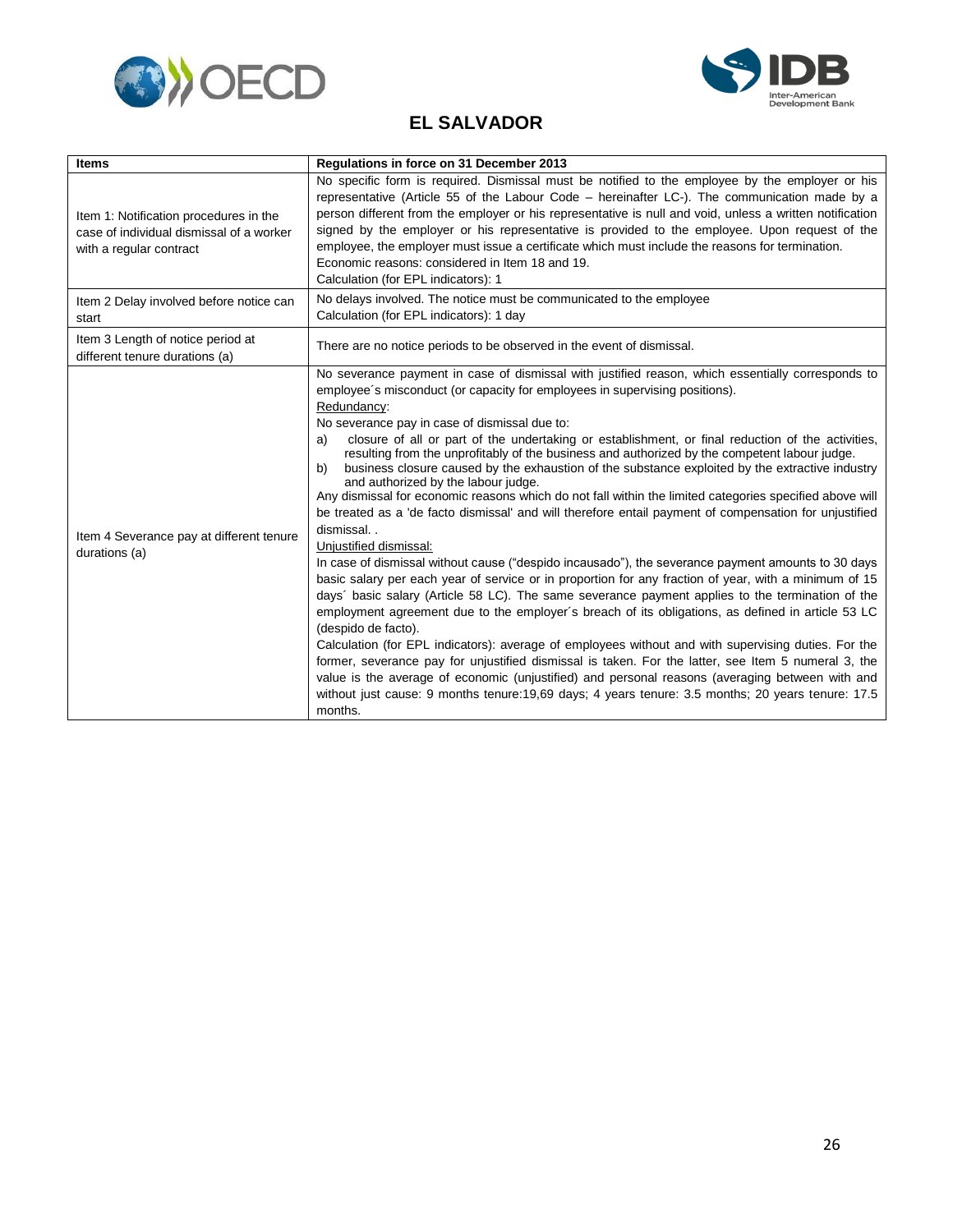



| Item 5 Definition of unfair dismissal (b)                                                                           | Fair dismissal: Article 50 LC provides a limited list of justified grounds for dismissals which relate<br>mainly to the worker's conduct and capacity: 1) if the worker deceived the employer by means of false<br>letters of recommendation or certificates when the contract was concluded. This ground ceases to be<br>operative after the worker has completed 30 day's employment; 2) due to the worker's repeated<br>negligence, 3) if the employer lost confidence in an employee exercising managerial supervision,<br>surveillance, audit functions, or similar functions - however lack of confidence of employees holding<br>supervising duties is difficult to prove at court. As stated by the Supreme Court of Justice -Sala de lo<br>Civil. Sentencia $N^{\circ}$ 436-2002 de 13/08/2002, sufficient objective evidence must be submitted by the<br>employer to convince the Judge that the actions that led to the dismissal for lack of confidence are<br>indubitable $-$ ; 4) if the worker reveals manufacturing secrets or communicates administrative matters<br>to the detriment of the undertaking; 5) if the worker commits serious acts of immorality inside the<br>undertaking or while performing work outside the workplace, 6) if the worker commits disrespectful<br>acts against the employer or his/her relatives, except in the case of provocation, 7) if the workers<br>commits acts causing serious disruption to the company's activity; 8) f the worker (either intentionally<br>or by negligence) seriously endangers the safety or operation of the establishment, or the persons<br>therein safety or activity of the workers, or their health, 9) if the worker deliberately damages the<br>plant, machinery, tools, work implements, goods or merchandise, 10) if the worker is absent from<br>work without any justification for two consecutive working days, or a total of three days within the<br>same months; 11) if the worker, after imprisonment or pre-trial detention, comes back to work, within<br>three days from the date of release, and s/he committed a crime against the employer or his/her<br>relatives, 11) if the worker commits serious breaches of the obligations under the contract of<br>employment, 12) in the event of disobedience to the employer (or employer's representative), 13) if<br>the worker drinks alcohol or takes drugs during working time or if s/he works under the effect of<br>alcohol or drugs, 14) If the worker does not fulfil his/her obligations under art 24 LC. In these cases, no<br>severance payment is due.<br>Additionally, following a judicial decision authorizing the dismissal, no severance payment is due in<br>case of: 1) closure of all or part of the undertaking or establishment, or final reduction of the activities,<br>resulting from the unprofitably of the business, 2) business closure caused by the exhaustion of the<br>substance exploited by the extractive industry (article 49 LC).<br>However, employers can always dismiss workers with no justified cause provided severance<br>personal<br>payments<br>are<br>observed<br>(both<br>for<br>reasons<br>and<br>for<br>redundancy).<br>Unjustified dismissal: According to article 55 LC unjustified dismissal occurs when the employer can't<br>allege a justified cause for dismissal or when the employee decides to terminate the agreement due<br>to the employer's breach of its obligations as referred to in article 53 of the LC (despido de facto). |
|---------------------------------------------------------------------------------------------------------------------|-----------------------------------------------------------------------------------------------------------------------------------------------------------------------------------------------------------------------------------------------------------------------------------------------------------------------------------------------------------------------------------------------------------------------------------------------------------------------------------------------------------------------------------------------------------------------------------------------------------------------------------------------------------------------------------------------------------------------------------------------------------------------------------------------------------------------------------------------------------------------------------------------------------------------------------------------------------------------------------------------------------------------------------------------------------------------------------------------------------------------------------------------------------------------------------------------------------------------------------------------------------------------------------------------------------------------------------------------------------------------------------------------------------------------------------------------------------------------------------------------------------------------------------------------------------------------------------------------------------------------------------------------------------------------------------------------------------------------------------------------------------------------------------------------------------------------------------------------------------------------------------------------------------------------------------------------------------------------------------------------------------------------------------------------------------------------------------------------------------------------------------------------------------------------------------------------------------------------------------------------------------------------------------------------------------------------------------------------------------------------------------------------------------------------------------------------------------------------------------------------------------------------------------------------------------------------------------------------------------------------------------------------------------------------------------------------------------------------------------------------------------------------------------------------------------------------------------------------------------------------------------------------------------------------------------------------------------------------------------------------------------------------------------------------------------------------------------------------------------------------------------------------------------------------------------------------------------------------------------------------------------------------------------------------------------------------------------------------------------------------------------------------------------------------------------------------------------------------------------------------------------------------------------------------------|
| Item 6 Length of trial period (c)                                                                                   | Trial period is of a maximum of 30 days (Article 28 LC).                                                                                                                                                                                                                                                                                                                                                                                                                                                                                                                                                                                                                                                                                                                                                                                                                                                                                                                                                                                                                                                                                                                                                                                                                                                                                                                                                                                                                                                                                                                                                                                                                                                                                                                                                                                                                                                                                                                                                                                                                                                                                                                                                                                                                                                                                                                                                                                                                                                                                                                                                                                                                                                                                                                                                                                                                                                                                                                                                                                                                                                                                                                                                                                                                                                                                                                                                                                                                                                                                            |
| Item 7 Compensation following unfair<br>dismissal (d)                                                               | In case of unjustified dismissal, if the employee claims before Court, he is entitled to receive, apart<br>from severance payment, back pay as from the date of complaint until court decision, will a ceiling of<br>35 days' wages. If the case goes to appeal or cassation, this amount can be increased up to a<br>maximum of 20 days (Article 420 LC).<br>Calculation (for EPL indicators): (20 months -17.5 months) plus 55 days= 4.5 months.                                                                                                                                                                                                                                                                                                                                                                                                                                                                                                                                                                                                                                                                                                                                                                                                                                                                                                                                                                                                                                                                                                                                                                                                                                                                                                                                                                                                                                                                                                                                                                                                                                                                                                                                                                                                                                                                                                                                                                                                                                                                                                                                                                                                                                                                                                                                                                                                                                                                                                                                                                                                                                                                                                                                                                                                                                                                                                                                                                                                                                                                                                  |
| Item 8 Reinstatement option for the<br>employee following unfair dismissal (b)                                      | No. The LC does not provide reinstatement option for the employee following unfair dismissal.<br>However, there are certain categories of workers which have special protection: pregnant women or<br>on maternity leave (article 113 LC), trade union representatives (article 214 and 248 LC). These<br>workers can't be dismiss during certain periods of time or without following a special procedure.                                                                                                                                                                                                                                                                                                                                                                                                                                                                                                                                                                                                                                                                                                                                                                                                                                                                                                                                                                                                                                                                                                                                                                                                                                                                                                                                                                                                                                                                                                                                                                                                                                                                                                                                                                                                                                                                                                                                                                                                                                                                                                                                                                                                                                                                                                                                                                                                                                                                                                                                                                                                                                                                                                                                                                                                                                                                                                                                                                                                                                                                                                                                         |
| Item 9 Maximum time period after<br>dismissal notification up to which an<br>unfair dismissal claim can be made (e) | The maximum time period to claim for unfair dismissal is of 60 days (Article 610 LC).                                                                                                                                                                                                                                                                                                                                                                                                                                                                                                                                                                                                                                                                                                                                                                                                                                                                                                                                                                                                                                                                                                                                                                                                                                                                                                                                                                                                                                                                                                                                                                                                                                                                                                                                                                                                                                                                                                                                                                                                                                                                                                                                                                                                                                                                                                                                                                                                                                                                                                                                                                                                                                                                                                                                                                                                                                                                                                                                                                                                                                                                                                                                                                                                                                                                                                                                                                                                                                                               |
| Item 10 Valid cases for use of standard<br>fixed term contracts                                                     | Only permitted for objective and material reasons. The LC authorizes FTC for a limited and specific<br>term, to perform a specific work or to replace an employee whose contract is temporarily suspended<br>(Articles 25 to 27 LC).                                                                                                                                                                                                                                                                                                                                                                                                                                                                                                                                                                                                                                                                                                                                                                                                                                                                                                                                                                                                                                                                                                                                                                                                                                                                                                                                                                                                                                                                                                                                                                                                                                                                                                                                                                                                                                                                                                                                                                                                                                                                                                                                                                                                                                                                                                                                                                                                                                                                                                                                                                                                                                                                                                                                                                                                                                                                                                                                                                                                                                                                                                                                                                                                                                                                                                                |
| Item 11 Maximum number of successive<br>standard FTCs (initial contract plus<br>renewals and/or prolongations)      | No statutory limitation. However, FTC are the exception, thus successive renewals can be construed<br>as a unique contract of indefinite duration.<br>Calculation (for EPL indicators): estimated 2 (initial contract plus 1 renewal)                                                                                                                                                                                                                                                                                                                                                                                                                                                                                                                                                                                                                                                                                                                                                                                                                                                                                                                                                                                                                                                                                                                                                                                                                                                                                                                                                                                                                                                                                                                                                                                                                                                                                                                                                                                                                                                                                                                                                                                                                                                                                                                                                                                                                                                                                                                                                                                                                                                                                                                                                                                                                                                                                                                                                                                                                                                                                                                                                                                                                                                                                                                                                                                                                                                                                                               |
| Item 12 Maximum cumulated duration of<br>successive standard FTCs                                                   | No limitation.                                                                                                                                                                                                                                                                                                                                                                                                                                                                                                                                                                                                                                                                                                                                                                                                                                                                                                                                                                                                                                                                                                                                                                                                                                                                                                                                                                                                                                                                                                                                                                                                                                                                                                                                                                                                                                                                                                                                                                                                                                                                                                                                                                                                                                                                                                                                                                                                                                                                                                                                                                                                                                                                                                                                                                                                                                                                                                                                                                                                                                                                                                                                                                                                                                                                                                                                                                                                                                                                                                                                      |
| Item 13 Types of work for which<br>temporary work agency (TWA)<br>employment is legal                               | No statutory regulation.                                                                                                                                                                                                                                                                                                                                                                                                                                                                                                                                                                                                                                                                                                                                                                                                                                                                                                                                                                                                                                                                                                                                                                                                                                                                                                                                                                                                                                                                                                                                                                                                                                                                                                                                                                                                                                                                                                                                                                                                                                                                                                                                                                                                                                                                                                                                                                                                                                                                                                                                                                                                                                                                                                                                                                                                                                                                                                                                                                                                                                                                                                                                                                                                                                                                                                                                                                                                                                                                                                                            |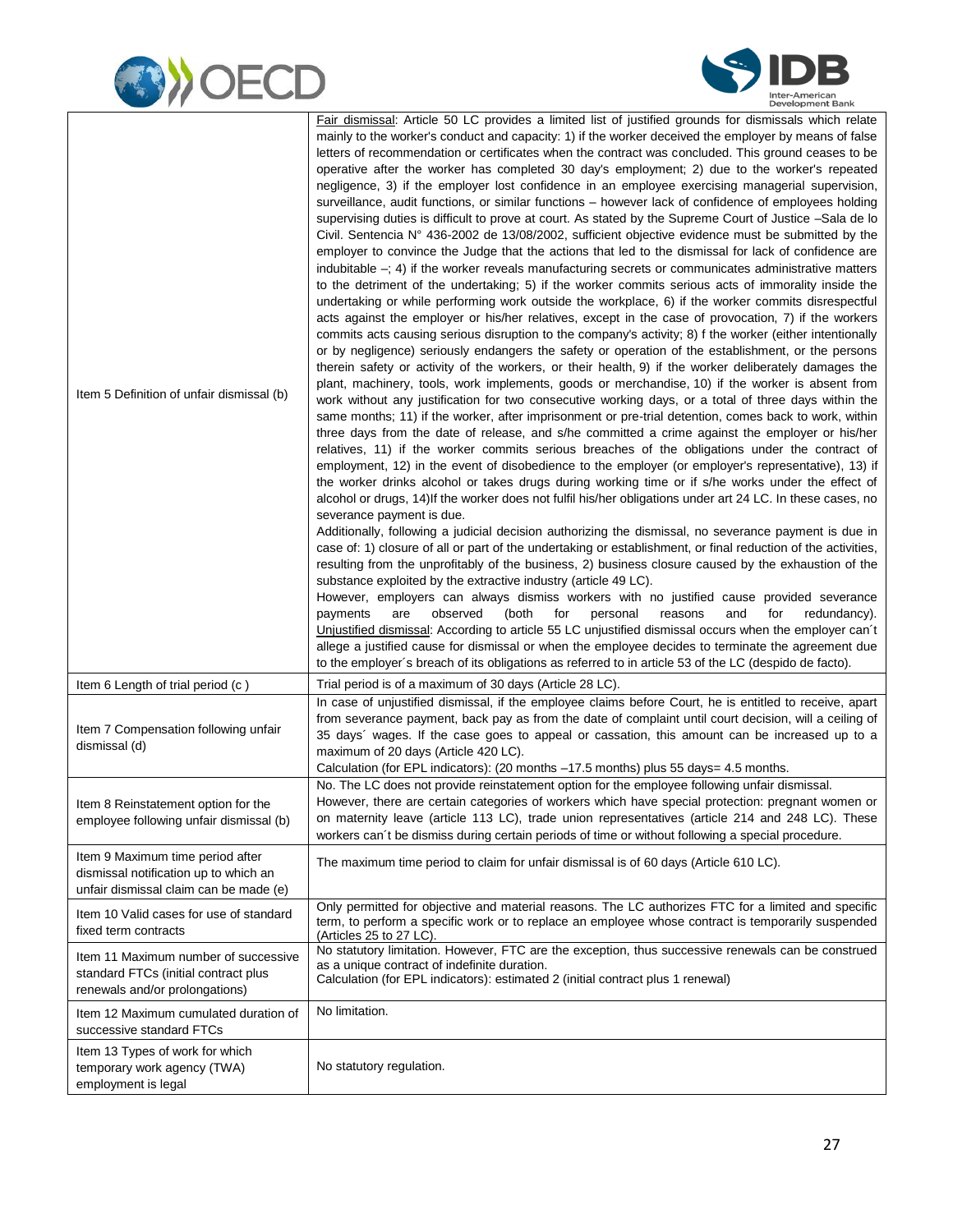



| Item 14 Are there restrictions on the<br>number of renewals and/or<br>prolongations of TWA contracts? (f)    | No statutory regulation.<br>FTC rules apply to FTCs between the agency and the worker.<br>If assignments are of fixed-term, the duration of assignments and contracts typically coincide.                                                                                                                                                                                                                                                                                                                                                                                                                                                                                                                                                                                                                                                                                |
|--------------------------------------------------------------------------------------------------------------|--------------------------------------------------------------------------------------------------------------------------------------------------------------------------------------------------------------------------------------------------------------------------------------------------------------------------------------------------------------------------------------------------------------------------------------------------------------------------------------------------------------------------------------------------------------------------------------------------------------------------------------------------------------------------------------------------------------------------------------------------------------------------------------------------------------------------------------------------------------------------|
| Item 15 Maximum cumulated duration of<br>TWA contracts (f)                                                   | No statutory regulation.<br>FTC rules apply to FTCs between the agency and the worker                                                                                                                                                                                                                                                                                                                                                                                                                                                                                                                                                                                                                                                                                                                                                                                    |
| Item 16 Does the set-up of a TWA<br>require authorisation or reporting<br>obligations?                       | No statutory regulation.                                                                                                                                                                                                                                                                                                                                                                                                                                                                                                                                                                                                                                                                                                                                                                                                                                                 |
| Item 17 Do regulations ensure equal<br>treatment of regular workers and<br>agency workers at the user firm?  | No statutory regulation.                                                                                                                                                                                                                                                                                                                                                                                                                                                                                                                                                                                                                                                                                                                                                                                                                                                 |
| Item 18 Definition of collective dismissal<br>(b)                                                            | No statutory definition of collective dismissal for economic reasons. Jurisprudence defines it as the<br>redundancy of at least two workers (Sala de lo civil de la Corte Suprema de Justicia 30/06/2000, N°<br>420-2000).<br>Employers can dismiss workers by paying the corresponding severance indemnity. However, in<br>certain situations, as ; a) Closure of all or part of the company or establishment, or final reduction of<br>the activities, resulting from the unprofitably of the business and b)business closure due to the<br>exhaustion of the substance exploited by the extractive industry, prior authorization by the labour<br>judge, no severance indemnities are due (article 49).<br>Calculation (for EPL indicators): as standard rules applying to individual redundancies can always be<br>followed, there are no additional restrictions: 0 |
| Item 19 Additional notification<br>requirements (compared to Item 1) in<br>cases of collective dismissal (q) | Prior judicial authorization is required to avoid paying the severance indemnity in situations a) and b)<br>Item 18. For other collective dismissals, no notification procedures are required (if severance<br>indemnity is paid).<br>Calculation (for EPL indicators): as standard rules applying to individual redundancies can always be<br>followed, there are no additional restrictions: 0                                                                                                                                                                                                                                                                                                                                                                                                                                                                         |
| Item 20 Additional delays involved<br>(compared to Item 2) in cases of<br>collective dismissal (h)           | If requested, the judicial authorization will determine certain days of delay. For closure of all or part of<br>the company, the situation of unprofitability must have lasted for a period of 3 months, before the<br>judicial authorization can be requested.<br>Calculation (for EPL indicators): as standard rules applying to individual redundancies can always be<br>followed, there are no additional restrictions: 0                                                                                                                                                                                                                                                                                                                                                                                                                                            |
| Item 21 Other special costs to<br>employers in case of collective<br>dismissals (i)                          | No additional costs involved but prior authorization is required for cases described in Item 18.<br>Calculation (for EPL indicators): as standard rules applying to individual redundancies can always be<br>followed, there are no additional restrictions; 0                                                                                                                                                                                                                                                                                                                                                                                                                                                                                                                                                                                                           |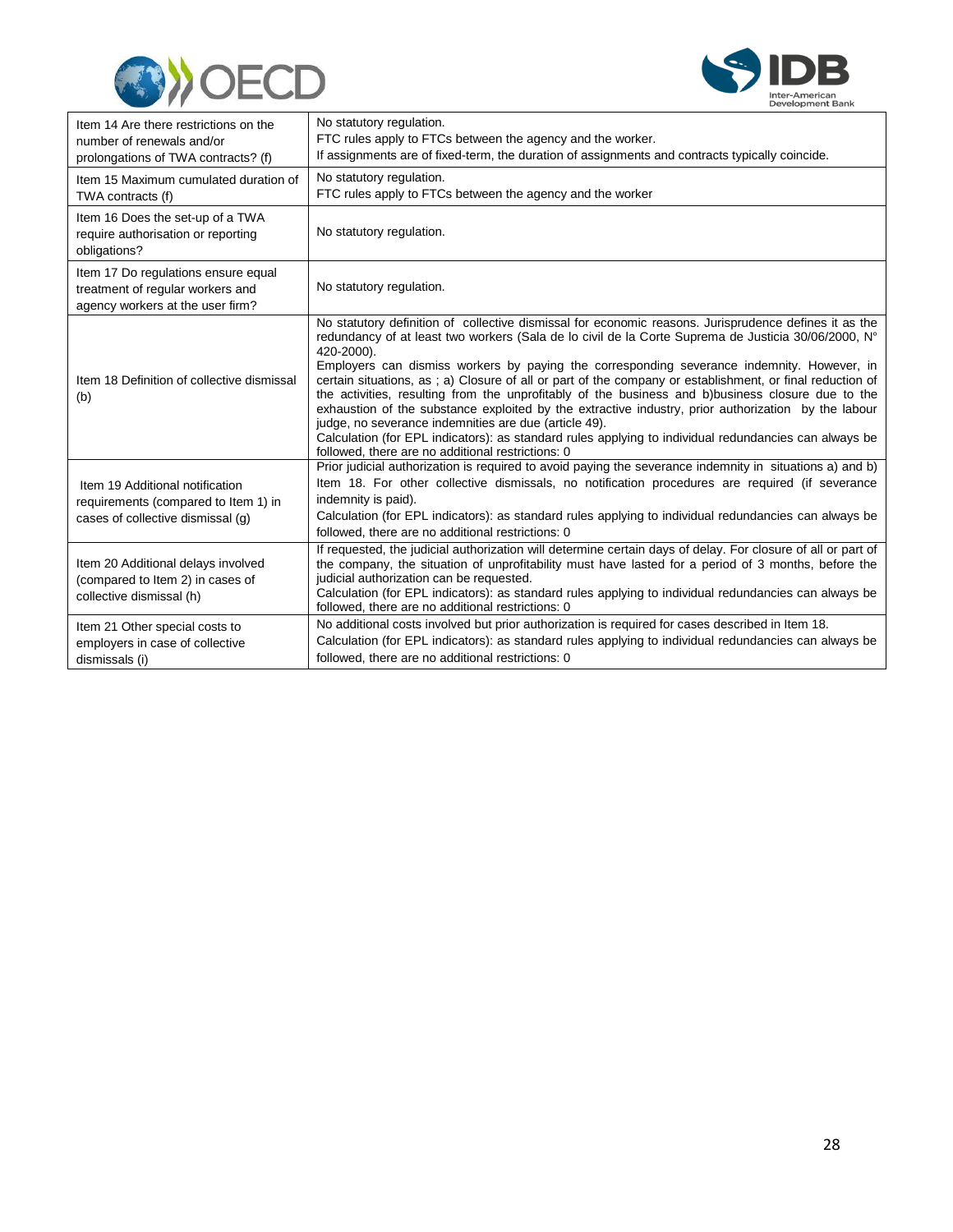



#### **GUATEMALA**

<span id="page-31-0"></span>

| Items                                                                                                               | Regulations in force on 31 December 2013                                                                                                                                                                                                                                                                                                                                                                                                                                                                                                                                                                                                                                                                                                                                                                                                                                                                                                                                                                                                                                                                                                                                                                                                                                                                                                                                                                                                                                                                                                                                                                                                                                                                                                                                                                                                                                                                                                                                                                                                                                                                                                                                                                                                                                                                                                                                                                                                                                                                                                                                                                                                                                                                                                  |
|---------------------------------------------------------------------------------------------------------------------|-------------------------------------------------------------------------------------------------------------------------------------------------------------------------------------------------------------------------------------------------------------------------------------------------------------------------------------------------------------------------------------------------------------------------------------------------------------------------------------------------------------------------------------------------------------------------------------------------------------------------------------------------------------------------------------------------------------------------------------------------------------------------------------------------------------------------------------------------------------------------------------------------------------------------------------------------------------------------------------------------------------------------------------------------------------------------------------------------------------------------------------------------------------------------------------------------------------------------------------------------------------------------------------------------------------------------------------------------------------------------------------------------------------------------------------------------------------------------------------------------------------------------------------------------------------------------------------------------------------------------------------------------------------------------------------------------------------------------------------------------------------------------------------------------------------------------------------------------------------------------------------------------------------------------------------------------------------------------------------------------------------------------------------------------------------------------------------------------------------------------------------------------------------------------------------------------------------------------------------------------------------------------------------------------------------------------------------------------------------------------------------------------------------------------------------------------------------------------------------------------------------------------------------------------------------------------------------------------------------------------------------------------------------------------------------------------------------------------------------------|
| Item 1: Notification procedures in the<br>case of individual dismissal of a worker<br>with a regular contract       | Individual termination: The Labour Code (hereinafter LC) distinguishes between: dismissal with just<br>cause (article 77 LC) and dismissal without cause (article 82 LC).<br>Dismissal with just cause: written notification must be given to the employee, indicating the cause of<br>dismissal (article 78 LC).<br>Dismissal without cause: no specific notification procedure stated by the LC (article 82 LC).                                                                                                                                                                                                                                                                                                                                                                                                                                                                                                                                                                                                                                                                                                                                                                                                                                                                                                                                                                                                                                                                                                                                                                                                                                                                                                                                                                                                                                                                                                                                                                                                                                                                                                                                                                                                                                                                                                                                                                                                                                                                                                                                                                                                                                                                                                                        |
| Item 2 Delay involved before notice can<br>start                                                                    | Calculation (for EPL indicators): (only dismissal without cause is considered): 0<br>Dismissal with cause: written notification indicating cause of dismissal (article 78 LC).<br>Dismissal without cause: no statutory provision for notification procedure nor delays involved.<br>Calculation (for EPL indicators): 1 day                                                                                                                                                                                                                                                                                                                                                                                                                                                                                                                                                                                                                                                                                                                                                                                                                                                                                                                                                                                                                                                                                                                                                                                                                                                                                                                                                                                                                                                                                                                                                                                                                                                                                                                                                                                                                                                                                                                                                                                                                                                                                                                                                                                                                                                                                                                                                                                                              |
| Item 3 Length of notice period at<br>different tenure durations (a)                                                 | There are no notice periods to be observed by the employer.<br>Calculation (for EPL indicators): 0                                                                                                                                                                                                                                                                                                                                                                                                                                                                                                                                                                                                                                                                                                                                                                                                                                                                                                                                                                                                                                                                                                                                                                                                                                                                                                                                                                                                                                                                                                                                                                                                                                                                                                                                                                                                                                                                                                                                                                                                                                                                                                                                                                                                                                                                                                                                                                                                                                                                                                                                                                                                                                        |
| Item 4 Severance pay at different tenure<br>durations (a)                                                           | Dismissal with just cause: No severance pay (article 77 LC).<br>Dismissal without cause: Severance pay equals to 1 monthly salary per year of service or fraction<br>thereof (article 82 LC). Same indemnity applies to indirect dismissal (article 79 LC).<br>Calculation (for EPL indicators): dismissal without cause: 9 months tenure: 0.75 months; 4 years<br>tenure: 4 months; 20 years tenure: 20 months                                                                                                                                                                                                                                                                                                                                                                                                                                                                                                                                                                                                                                                                                                                                                                                                                                                                                                                                                                                                                                                                                                                                                                                                                                                                                                                                                                                                                                                                                                                                                                                                                                                                                                                                                                                                                                                                                                                                                                                                                                                                                                                                                                                                                                                                                                                           |
| Item 5 Definition of unfair dismissal (b)                                                                           | Fair dismissal (dismissal with just cause): Article 77 LC sets out just causes for dismissal which are<br>related mainly to workers misconduct: a) If the employee has acted with lack of integrity and honor<br>during the execution of tasks and has incurred in slander against the employer or his representatives,<br>b) If the employee commits any of the aforementioned acts against one of his fellow co-workers,<br>causing alteration to the workplace's order or the interruption of the work, c) If during non working<br>hours the employee commits any of the aforementioned acts against the employer or his<br>representatives, d) If the employee commits any felony or fault against the property of the employer or<br>fellow co-workers or a third party in the establishment, and if the employee causes serious damage,<br>intentionally, with negligence or recklessness, to the machinery, equipment, raw materials, products<br>and any other objects related to their works, e) If the employee reveals manufacturing secrets (article<br>63 letter g), f) If the employee does not attend work during two consecutive days or six half days in a<br>period of one month, g) If the employee manifiestly refuses to adopt preventive measures or follow<br>procedures established by law, to avoid accidents or illnesses; or when the employee refuses to<br>adopt the instructions given by the employer o his representatives to obtain better performance and<br>efficiency in his tasks, h) if the employer infringes any of the prohibitions stated in article 64 LC or in<br>the duly approved internal manual, after being warned in written by the employer. Prior warning is not<br>required if the employee is under the effects of alcohol, and as a consequence endangeres life and<br>security of people or assets of the employer, I) if the worker deceived the employer pretending to<br>have capacities or knowledge he does not poses or by means of false letters of recommendation or<br>certificates, i) If the employee has been sentenced to prison by irrevocable judgment, k) If the<br>employee violates any other obligation of the employment agreement.<br>Unjustified dismisssal: According to article 82 LC unjustified dismissal occurs when no just cause is<br>alleged or when the employee terminates the employment agreement as a consequence of the<br>employers misconduct (indirect dismissal, article 79 LC).<br>Under Guatemala's LC, the employer can always dismiss an employee without cause provided<br>severance indemnity (indemnización por tiempo servido) is paid (article 82 LC). Thus dimissal on<br>personal grounds and redundancy is always possible. |
| Item 6 Length of trial period (c)                                                                                   | Trial period is of 2 months (article 81 LC).                                                                                                                                                                                                                                                                                                                                                                                                                                                                                                                                                                                                                                                                                                                                                                                                                                                                                                                                                                                                                                                                                                                                                                                                                                                                                                                                                                                                                                                                                                                                                                                                                                                                                                                                                                                                                                                                                                                                                                                                                                                                                                                                                                                                                                                                                                                                                                                                                                                                                                                                                                                                                                                                                              |
| Item 7 Compensation following unfair<br>dismissal (d)                                                               | If the employee challenges just cause for dimissal before the Labour Court and the employer can not<br>prove the cause alleged, the latter must pay, apart from severance indemnity, back pay as from the<br>date of dismissal until actual payment of indemnity, with a ceiling of 12 months (article 78 LC).<br>Calculation (for EPL indicators): 20 years' tenure employee: back pay: 6 months                                                                                                                                                                                                                                                                                                                                                                                                                                                                                                                                                                                                                                                                                                                                                                                                                                                                                                                                                                                                                                                                                                                                                                                                                                                                                                                                                                                                                                                                                                                                                                                                                                                                                                                                                                                                                                                                                                                                                                                                                                                                                                                                                                                                                                                                                                                                         |
| Item 8 Reinstatement option for the<br>employee following unfair dismissal (b)                                      | The LC does not provide reinstatement option for the employee following unfair dismissal.<br>However, there are certain categories of workers which have special protection: pregnant women or<br>recent mothers (article 151 LC), trade union members (article 209 LC), dismissals during a collective<br>dispute (article 380 LC) or during an establishment shutdown which was declared illegal (article 251).<br>These workers can't be dismiss during certain periods of time or without following a special<br>procedure.<br>Calculation (for EPL indicators): 0.5                                                                                                                                                                                                                                                                                                                                                                                                                                                                                                                                                                                                                                                                                                                                                                                                                                                                                                                                                                                                                                                                                                                                                                                                                                                                                                                                                                                                                                                                                                                                                                                                                                                                                                                                                                                                                                                                                                                                                                                                                                                                                                                                                                  |
| Item 9 Maximum time period after<br>dismissal notification up to which an<br>unfair dismissal claim can be made (e) | The maximum time period to claim for unfair dismissal is of 30 days (article 260 LC).                                                                                                                                                                                                                                                                                                                                                                                                                                                                                                                                                                                                                                                                                                                                                                                                                                                                                                                                                                                                                                                                                                                                                                                                                                                                                                                                                                                                                                                                                                                                                                                                                                                                                                                                                                                                                                                                                                                                                                                                                                                                                                                                                                                                                                                                                                                                                                                                                                                                                                                                                                                                                                                     |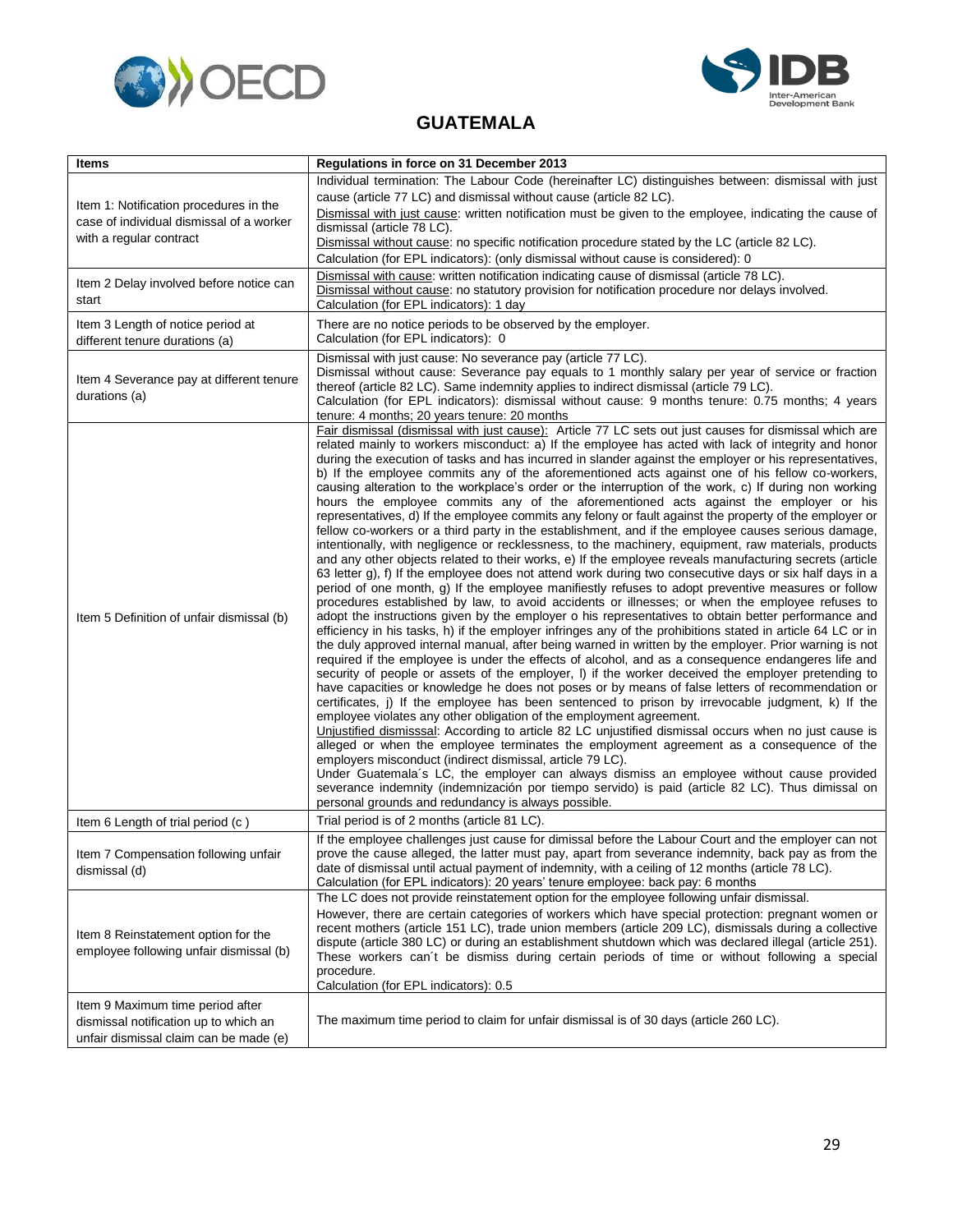



| Item 10 Valid cases for use of standard<br>fixed term contracts                                                | Under article 25 LC labour agreements can be: a) Indefinite duration: when no term is specified; b)<br>Fixed term: when the date of termination is specified or when the nature of the task is in itself of<br>limited duration; c) For a specif task: when services are adjusted to the conclusion of said task. Article<br>26 LC presumes that the employee is employed by an indefinite contract, except otherwise<br>expressed. FTC are not permitted for pemanent activities. Thus FTC (both letters b) and c)) are the<br>exception and are only permitted for services which are accidental or temporary.<br>Calculation (for EPL indicators): 0                                                                                                                                                                                                                |
|----------------------------------------------------------------------------------------------------------------|------------------------------------------------------------------------------------------------------------------------------------------------------------------------------------------------------------------------------------------------------------------------------------------------------------------------------------------------------------------------------------------------------------------------------------------------------------------------------------------------------------------------------------------------------------------------------------------------------------------------------------------------------------------------------------------------------------------------------------------------------------------------------------------------------------------------------------------------------------------------|
| Item 11 Maximum number of successive<br>standard FTCs (initial contract plus<br>renewals and/or prolongations) | No statutory provision in the LC. However, article 26 stipulates that FTC are the exception. Therefore,<br>subsequent renewals can be challenged in courts.<br>Calculation (for EPL indicators): 2 (initial contract plus 1 renewal).                                                                                                                                                                                                                                                                                                                                                                                                                                                                                                                                                                                                                                  |
| Item 12 Maximum cumulated duration of<br>successive standard FTCs                                              | No statutory limit in LC.                                                                                                                                                                                                                                                                                                                                                                                                                                                                                                                                                                                                                                                                                                                                                                                                                                              |
| Item 13 Types of work for which<br>temporary work agency (TWA)<br>employment is legal                          | No general regulation of TWA, however article 5 LC defines the figure of "intermediary" as a person<br>who hires one or more workers to perform activities for a third party (called "patrono"). The third party<br>is jointly liable with the intermediary for the management of said employees, in reference to their<br>labour rights and obligations granted under the Constitution, Labour Code, internal manuals and other<br>applicable regulations. However if the intermediary owns its capital and equipment, it is considered an<br>employer (patrono), despite the fact of providing workers to a third party and therefore the liabilty<br>regime does not apply.<br>Agencies of this type operate in Guatemala and its regime is ruled by the commercial agreements<br>executed by the parties (TWA and user firm).<br>Calculation for EPL indicators: 4 |
| Item 14 Are there restrictions on the<br>number of renewals and/or<br>prolongations of TWA contracts? (f)      | No statutory regulation. Restrictions and renewals depend on what was agreed privately by the<br>parties (commercial agreeements TWA-User Firm).<br>FTC rules applies to TWA and User Firm.                                                                                                                                                                                                                                                                                                                                                                                                                                                                                                                                                                                                                                                                            |
| Item 15 Maximum cumulated duration of<br>TWA contracts (f)                                                     | No statutory regulation. Duration depends on the commercial agreement executed privately by the<br>parties.                                                                                                                                                                                                                                                                                                                                                                                                                                                                                                                                                                                                                                                                                                                                                            |
| Item 16 Does the set-up of a TWA<br>require authorisation or reporting<br>obligations?                         | No statutory regulation.                                                                                                                                                                                                                                                                                                                                                                                                                                                                                                                                                                                                                                                                                                                                                                                                                                               |
| Item 17 Do regulations ensure equal<br>treatment of regular workers and<br>agency workers at the user firm?    | No statutory regulation. Equal salary principle applies to employees working for the same employer<br>(article 102 Constitution and 89 LC), which is not the case under study.                                                                                                                                                                                                                                                                                                                                                                                                                                                                                                                                                                                                                                                                                         |
| Item 18 Definition of collective dismissal<br>(b)                                                              | No statutory definition of collective dismissal for economic reasons and no threshold involved.<br>However, there are certain situations which determine the termination of the employment<br>agreements: 1) fortuity and force majeure, 2) bankrupcy or liquidation procedures, 3) incapacity or<br>death of the employer (article 85 literal b LC). In these cases, the Labour Inspection or the Labour<br>Tribunal (in case of conflict between the parties), must quantify, discretionally, the amount of<br>severance indemnity that the employer must pay, which cannot be lower than 2 days salary nor<br>higher than 4 months salary per employee. Notwithstanding the above, the employer can dismiss<br>employees without cause by paying the corresponding severance payment (article 82 LC).                                                               |
| Item 19 Additional notification<br>requirements (compared to Item 1) in<br>cases of collective dismissal (g)   | Although article 85 letter c) requires the participation of the Labour Inspection (or the Labour Tribunal<br>-in case of conflict-), as standard procedures for dismissal without cause can be followed, there are<br>no additional notification requirements.<br>Calculation (for EPL indicators): 0 (as standard procedures for individual dismissals can be followed).                                                                                                                                                                                                                                                                                                                                                                                                                                                                                              |
| Item 20 Additional delays involved<br>(compared to Item 2) in cases of<br>collective dismissal (h)             | As standard procedures for individual dismissal can be followed, there are no additional delays<br>involved.<br>Calculation (for EPL indicators): 0                                                                                                                                                                                                                                                                                                                                                                                                                                                                                                                                                                                                                                                                                                                    |
| Item 21 Other special costs to<br>employers in case of collective<br>dismissals (i)                            | As standards procedures for individual dismissals without cause can be followed, there are no other<br>special costs involved.<br>Calculation (for EPL indicators): 0                                                                                                                                                                                                                                                                                                                                                                                                                                                                                                                                                                                                                                                                                                  |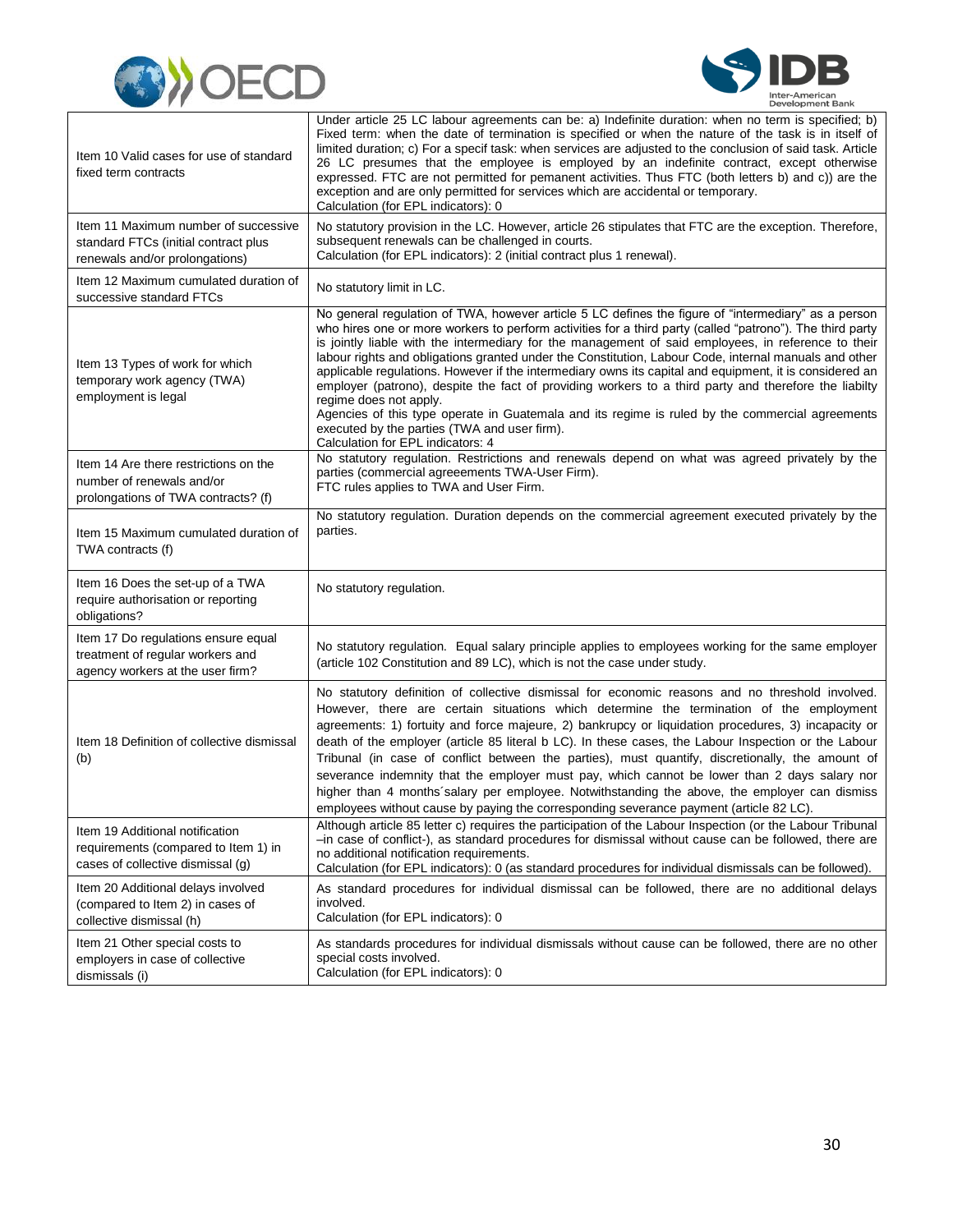



#### **HONDURAS**

<span id="page-33-0"></span>

| <b>Items</b>                                                                                                  | Regulations in force on 31 December 2013                                                                                                                                                                                                                                                                                                                                                                                                                                                                                                                                                                                                                                                                                                                                                                                                                                                                                                                                                                                                                                                                                                                                                                                                                                                                                                                                                                                                                                                                                                                                                                                                                                                                                                                                                                                                                                                                                                                                                                                                                                                                                                                                                                                 |
|---------------------------------------------------------------------------------------------------------------|--------------------------------------------------------------------------------------------------------------------------------------------------------------------------------------------------------------------------------------------------------------------------------------------------------------------------------------------------------------------------------------------------------------------------------------------------------------------------------------------------------------------------------------------------------------------------------------------------------------------------------------------------------------------------------------------------------------------------------------------------------------------------------------------------------------------------------------------------------------------------------------------------------------------------------------------------------------------------------------------------------------------------------------------------------------------------------------------------------------------------------------------------------------------------------------------------------------------------------------------------------------------------------------------------------------------------------------------------------------------------------------------------------------------------------------------------------------------------------------------------------------------------------------------------------------------------------------------------------------------------------------------------------------------------------------------------------------------------------------------------------------------------------------------------------------------------------------------------------------------------------------------------------------------------------------------------------------------------------------------------------------------------------------------------------------------------------------------------------------------------------------------------------------------------------------------------------------------------|
| Item 1: Notification procedures in the<br>case of individual dismissal of a worker<br>with a regular contract | The employer must give a written notification to the worker indicating the cause of termination. The<br>employer may not subsequently invoke grounds other than those referred to in the notification letter,<br>article 117 of the Labour Code (hereinafter LC).                                                                                                                                                                                                                                                                                                                                                                                                                                                                                                                                                                                                                                                                                                                                                                                                                                                                                                                                                                                                                                                                                                                                                                                                                                                                                                                                                                                                                                                                                                                                                                                                                                                                                                                                                                                                                                                                                                                                                        |
| Item 2 Delay involved before notice can<br>start                                                              | The notice must be communicated in written to the employee. The term of the prior notice starts as<br>from the day after the notification (Article 119 LC).<br>Calculation (for EPL indicators): 1 day when the notice can be handled to the employee plus 1 day<br>of delay before notice con start: 2 days                                                                                                                                                                                                                                                                                                                                                                                                                                                                                                                                                                                                                                                                                                                                                                                                                                                                                                                                                                                                                                                                                                                                                                                                                                                                                                                                                                                                                                                                                                                                                                                                                                                                                                                                                                                                                                                                                                             |
| Item 3 Length of notice period at<br>different tenure durations (a)                                           | Notice period varies according to employee's length of service (article 116 LC):<br>24 hours, if the employee worked for a period of 3 m.<br>a)<br>$1 w > 3 m < 6 m$ .<br>b)<br>$2 w > 6 m < 1 v$ .<br>C)<br>d)<br>$1 m > 1 y < 2 y$ .<br>2 m > 2 y.<br>e)                                                                                                                                                                                                                                                                                                                                                                                                                                                                                                                                                                                                                                                                                                                                                                                                                                                                                                                                                                                                                                                                                                                                                                                                                                                                                                                                                                                                                                                                                                                                                                                                                                                                                                                                                                                                                                                                                                                                                               |
| Item 4 Severance pay at different tenure<br>durations (a)                                                     | Fair dismissal: No severance payment in case of dismissal with justified cause which are related to<br>employee's conduct or capacity, article 112 LC.<br>Unfair dismissal: when no justified cause can be alleged (or proved at Court if employee challenges<br>it) and when the contract is terminated by the employee due to employer's gross misconduct $-$<br>indirect dismissal- (articles 114 and 120 LC). In such case, employer is obliged to pay the following<br>severance payment ("Auxilio de cesantía") if the worker does not ask to be reinstated:<br>10 d wages $> 3$ m $< 6$ m.<br>C)<br>d)<br>20 d wages $> 6$ m $< 1$ y.<br>From 1 year of service onwards, 1 monthly salary per year and in proportion for any fraction of<br>e)<br>year, with a ceiling of 25 monthly salaries.<br>Severance pay for unfair dismissal is considered in item 7.<br>Calculation (for EPL indicators): 0 as compensation is considered in Item 7.                                                                                                                                                                                                                                                                                                                                                                                                                                                                                                                                                                                                                                                                                                                                                                                                                                                                                                                                                                                                                                                                                                                                                                                                                                                                     |
| Item 5 Definition of unfair dismissal (b)                                                                     | Fair dismissal: Article 112 LC provides a list of just causes which allow the employer to dismiss an<br>employee which are related to the employee's conduct or capacity: 1) deceit by means of false<br>letters of recommendation or certificates, 2) acts of violence, insults, or serious indiscipline at work<br>against the employer or his/her relatives, 3) deliberate material damages against the plant,<br>machinery, tools, goods or merchandise and any serious negligence endangering the safety of the<br>workers or the material, 4) acts of immorality, 5) revealing manufacturing secrets, 6) criminal<br>conviction, 7) unjustified absence from work without any justification for two consecutive working<br>days, or a total of three days within the same months, 8) repeated failure to adopt the preventive<br>measures or to follow the proper procedure to avoid accidents at work and occupational diseases,<br>9) incapacity or manifest inefficiency to fulfil the obligations under the contract, 10) infectious<br>disease or mental illness when the worker refuses treatment, 11) serious misconduct and serious<br>breaches of the obligations under the contract of employment. In addition, article 111 LC provides a<br>list of economic reasons treated as fair dismissal. However, these cover only force majeure<br>bankruptcy, plant or firm-closure or authorised suspension of activity for more than 120 days for<br>reasons of over-production, lack of funds or raw materials and/or unprofitability. No severance<br>dismissal.<br>payment<br>is<br>due<br>for<br>fair<br>Unfair dismissal: According to article 120 LC unfair dismissal occurs when the employer can't allege<br>a justified cause -or prove the just cause at Court, if employee challenges it- (article 113) and when<br>the employee terminates the employment agreement due to the employer's gross misconduct -<br>indirect dismissal- (article 114 LC).<br>The LC is very strict in the definition of dismissal related to incapacity as it requires inefficiency to<br>be manifest. In addition individual redundancy is not a just cause for dismissal.<br>Calculation (for EPL indicators): 2.5 |
| Item 6 Length of trial period (c)                                                                             | The trial period is of a maximum of 60 days (Article 49 LC). It must be expressed in written (Article<br>50 LC).                                                                                                                                                                                                                                                                                                                                                                                                                                                                                                                                                                                                                                                                                                                                                                                                                                                                                                                                                                                                                                                                                                                                                                                                                                                                                                                                                                                                                                                                                                                                                                                                                                                                                                                                                                                                                                                                                                                                                                                                                                                                                                         |
| Item 7 Compensation following unfair<br>dismissal (d)                                                         | Article 112 LC establishes justified causes for the dismissal of employees. However, if the employer<br>fails to prove at Court the just cause alleged, the employee will be entitled to receive compensation<br>for unfair dismissal of an amount equivalent to severance payment (see Item 4) plus back pay as<br>from the date of dismissal until court's final decision.<br>Calculation (for EPL indicators): severance pay (20 months) plus back pay: 26 months.                                                                                                                                                                                                                                                                                                                                                                                                                                                                                                                                                                                                                                                                                                                                                                                                                                                                                                                                                                                                                                                                                                                                                                                                                                                                                                                                                                                                                                                                                                                                                                                                                                                                                                                                                    |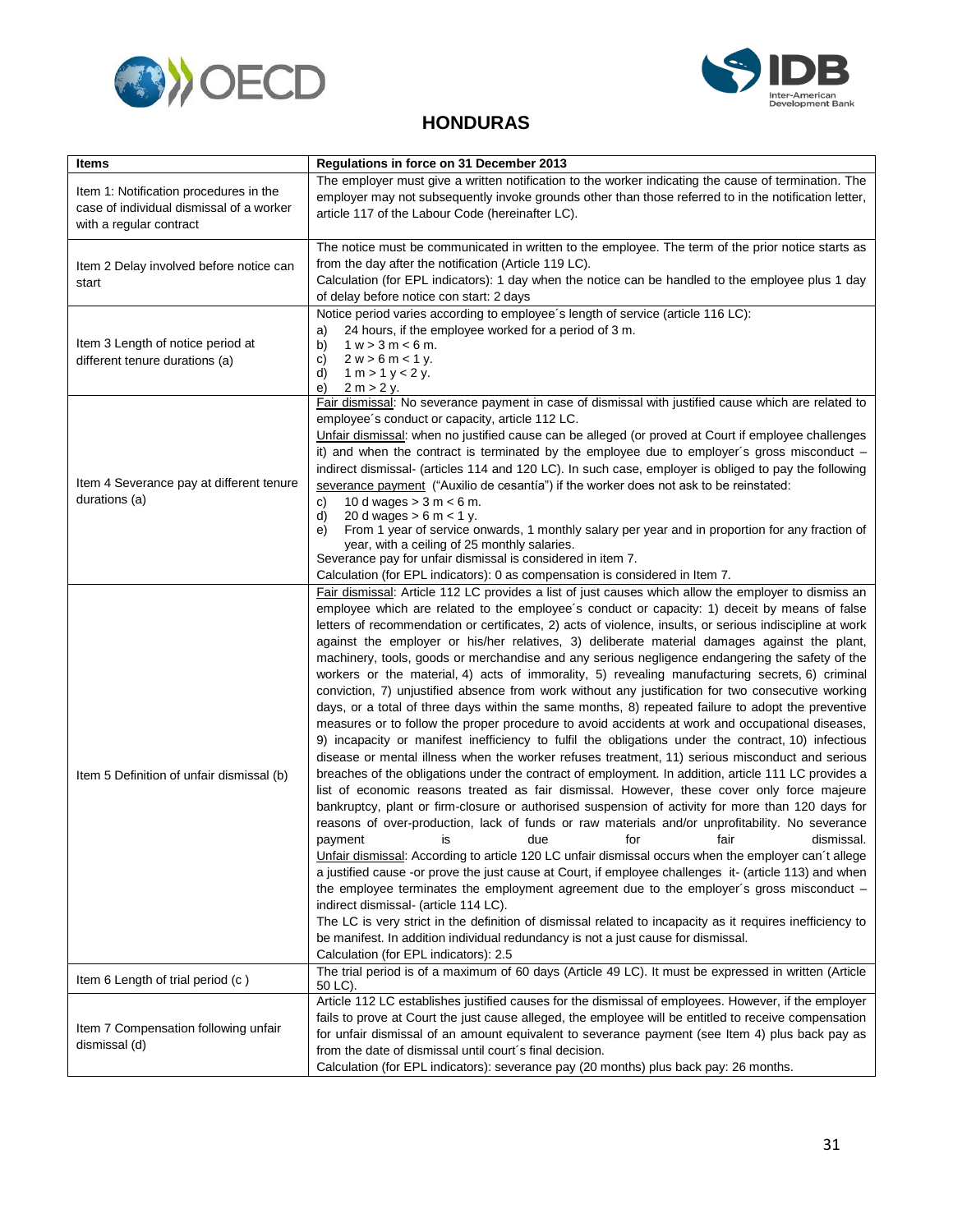



| Item 8 Reinstatement option for the<br>employee following unfair dismissal (b)                                      | The LC, article 113 provides reinstatement option for the employees if the just cause for dismissal<br>alleged by the employer (article 112) can't be proved at court. In such case, the employee may<br>decide whether to claim the severance payment for unfair dismissal or the reinstatement option. If<br>the judge orders reinstatement, although the employee is not entitled to receive severance<br>payment, back pay is mandatory.                                                                                                                                                                                                                                                                                                                                                                                                                                                         |
|---------------------------------------------------------------------------------------------------------------------|------------------------------------------------------------------------------------------------------------------------------------------------------------------------------------------------------------------------------------------------------------------------------------------------------------------------------------------------------------------------------------------------------------------------------------------------------------------------------------------------------------------------------------------------------------------------------------------------------------------------------------------------------------------------------------------------------------------------------------------------------------------------------------------------------------------------------------------------------------------------------------------------------|
| Item 9 Maximum time period after<br>dismissal notification up to which an<br>unfair dismissal claim can be made (e) | The maximum time period to claim for unfair dismissal is of 60 days (Article 864 LC).                                                                                                                                                                                                                                                                                                                                                                                                                                                                                                                                                                                                                                                                                                                                                                                                                |
| Item 10 Valid cases for use of standard<br>fixed term contracts                                                     | According to articles 46: FTC are permitted:<br>For a fixed term, when the termination date is specified in the employment agreement or<br>a)<br>when the occurrence of any fact or circumstance as the construction of a work,<br>necessarily determines the termination of the contract.<br>For specific work or services, when the price of the worker's services is set globally or in<br>b)<br>a lump. In this case, the term depends upon the termination of a work.<br>Article 47 states that contracts for a fixed term or for a specific work or service are exceptional and<br>thus are only valid when the nature of the service or work is of temporal and limited duration.<br>FTC is not permitted for services of permanent and continuous duration. If a FTC is agreed for such<br>type of work or services, it is construed by the law that the contract is of indefinite duration. |
| Item 11 Maximum number of successive<br>standard FTCs (initial contract plus<br>renewals and/or prolongations)      | Article 48 LC states that the maximum duration of a single FTC is in general of 1 year; or 5 years for<br>work requiring a special technical preparation. However, they can be renewed.<br>No maximum authorized of renewals is specified. As FTC is exceptional, it can be construed from<br>article 48 LC, that renewals are only admitted if the objective or material reason for the use of FTC<br>maintains.                                                                                                                                                                                                                                                                                                                                                                                                                                                                                    |
| Item 12 Maximum cumulated duration of<br>successive standard FTCs                                                   | No specific regulation. Notwithstanding as FTC is exceptional, the reasonable limit would be of 1<br>renewal: 2 years in general, 10 years for specialized workers.<br>Calculation (for EPL indicators) average: 6 years                                                                                                                                                                                                                                                                                                                                                                                                                                                                                                                                                                                                                                                                             |
| Item 13 Types of work for which<br>temporary work agency (TWA)<br>employment is legal                               | No statutory regulation up to date.<br>A prospect of regulation is being considered by the parties (State office of Labour and Social<br>Security -STSS-, Employees, Agencies).<br>However, article 7 LC defines the figures of Intermediaries, Contractors and Private Work Agencies<br>(PWA). The definition of Private Work Agency, under article 7, differs from the concept of TWA for<br>EPL purposes. In effect, while PWA simply provides services which consist in linking demand and<br>supply of labour, TWA are professional employers which place their employees at the disposal of a<br>third party. However the definitions of Intermediary and Contractor (article 7 LC) are similar to<br>OECD's definition. In these cases, the LC states that the user firm (patrono) is jointly liable of the<br>intermediary's or contractor's labour obligations towards their employees.     |
| Item 14 Are there restrictions on the<br>number of renewals and/or<br>prolongations of TWA contracts? (f)           | No statutory regulation.<br>FTC rules apply to FTCs between the agency and the worker.<br>If assignments are of fixed-term, the duration of assignments and contracts typically coincide.                                                                                                                                                                                                                                                                                                                                                                                                                                                                                                                                                                                                                                                                                                            |
| Item 15 Maximum cumulated duration of<br>TWA contracts (f)                                                          | No statutory regulation.                                                                                                                                                                                                                                                                                                                                                                                                                                                                                                                                                                                                                                                                                                                                                                                                                                                                             |
| Item 16 Does the set-up of a TWA<br>require authorisation or reporting<br>obligations?                              | No statutory regulation.                                                                                                                                                                                                                                                                                                                                                                                                                                                                                                                                                                                                                                                                                                                                                                                                                                                                             |
| Item 17 Do regulations ensure equal<br>treatment of regular workers and<br>agency workers at the user firm?         | No statutory regulation.                                                                                                                                                                                                                                                                                                                                                                                                                                                                                                                                                                                                                                                                                                                                                                                                                                                                             |
| Item 18 Definition of collective dismissal<br>(b)                                                                   | No statutory definition and no regulation as such of collective dismissals for economic reasons.<br>However, the LC regulates the suspension of the employment contracts for economic reasons and<br>allows the employer to terminate the employment contracts which have been suspended for more<br>than 120 days following a special procedure (articles 111 letter h, 100 numerals 1, 3, 4, 5 and 6).<br>This situation applies to lack of raw material, overproduction, unfprofitable activity, lack of funds and<br>impossibility to obtain them.                                                                                                                                                                                                                                                                                                                                               |
| Item 19 Additional notification<br>requirements (compared to Item 1) in<br>cases of collective dismissal (g)        | Legal regulations apply to the suspension of activities. Article 102 LC requires the employer to<br>notify in writing the workers affected by the suspension at least 30 days in advance and to send a<br>copy of this notification to the Ministry of Labour and Social Welfare. The suspension of<br>employment contracts for economic reasons must be authorized by the Ministry of Labour and<br>Social Welfare (La Secretaría de Trabajo y Previsión Social): article 101 LC.<br>Calculation (for EPL indicators): 1                                                                                                                                                                                                                                                                                                                                                                            |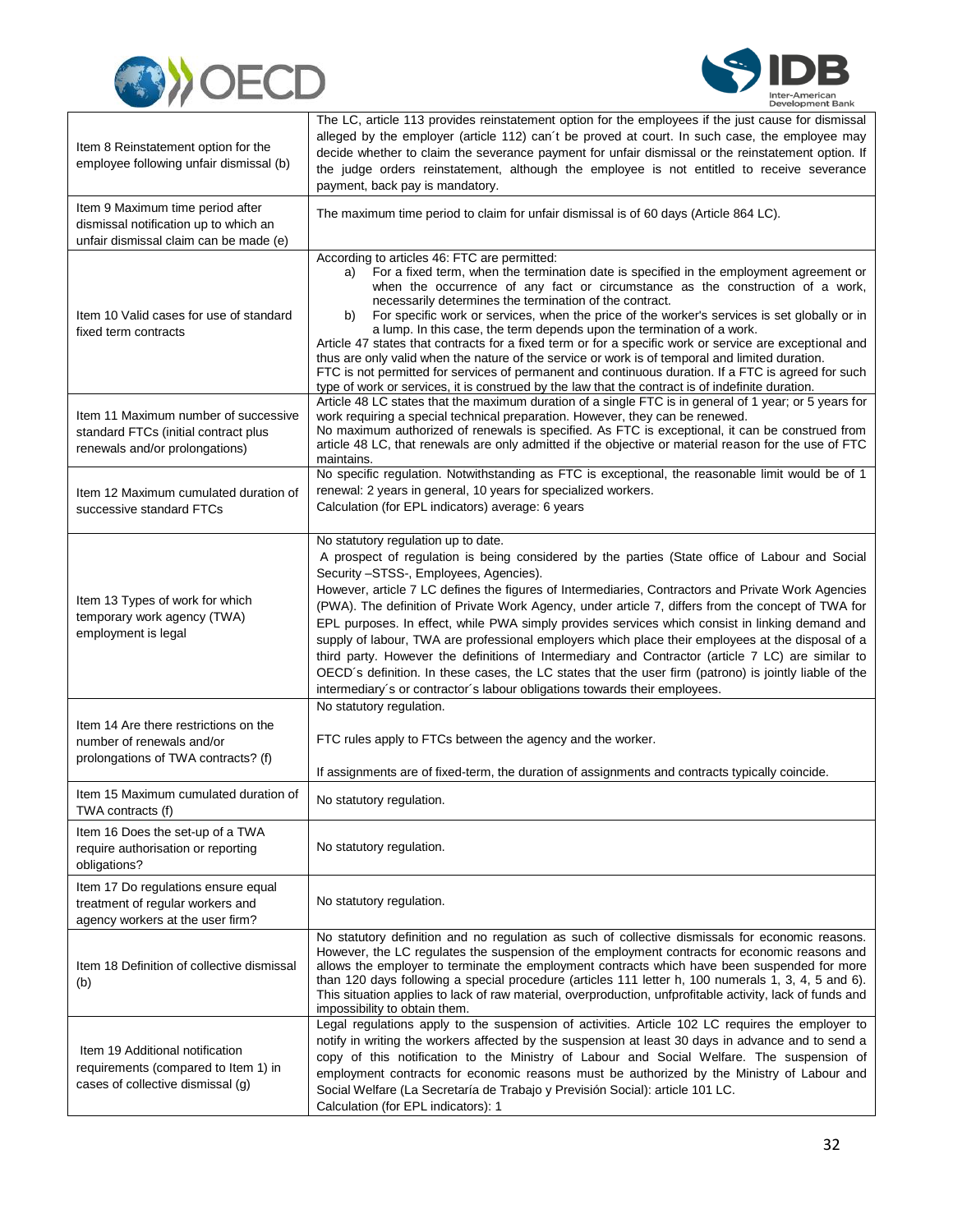



| Item 20 Additional delays involved<br>(compared to Item 2) in cases of<br>collective dismissal (h) | A 30 day prior notice to the workers affected by the suspension is required. A copy of this<br>notification must be send to the Ministry of Labour and Social Welfare. The suspension has to be<br>authorized by the Ministry of Labour and Social Welfare art. 101 LC.<br>Calculation for EPL indicators: 30 days |
|----------------------------------------------------------------------------------------------------|--------------------------------------------------------------------------------------------------------------------------------------------------------------------------------------------------------------------------------------------------------------------------------------------------------------------|
| Item 21 Other special costs to<br>employers in case of collective<br>dismissals (i)                | No special costs involved, however authorization is not necessarily granted.<br>Calculation (for EPL indicators): 0.5                                                                                                                                                                                              |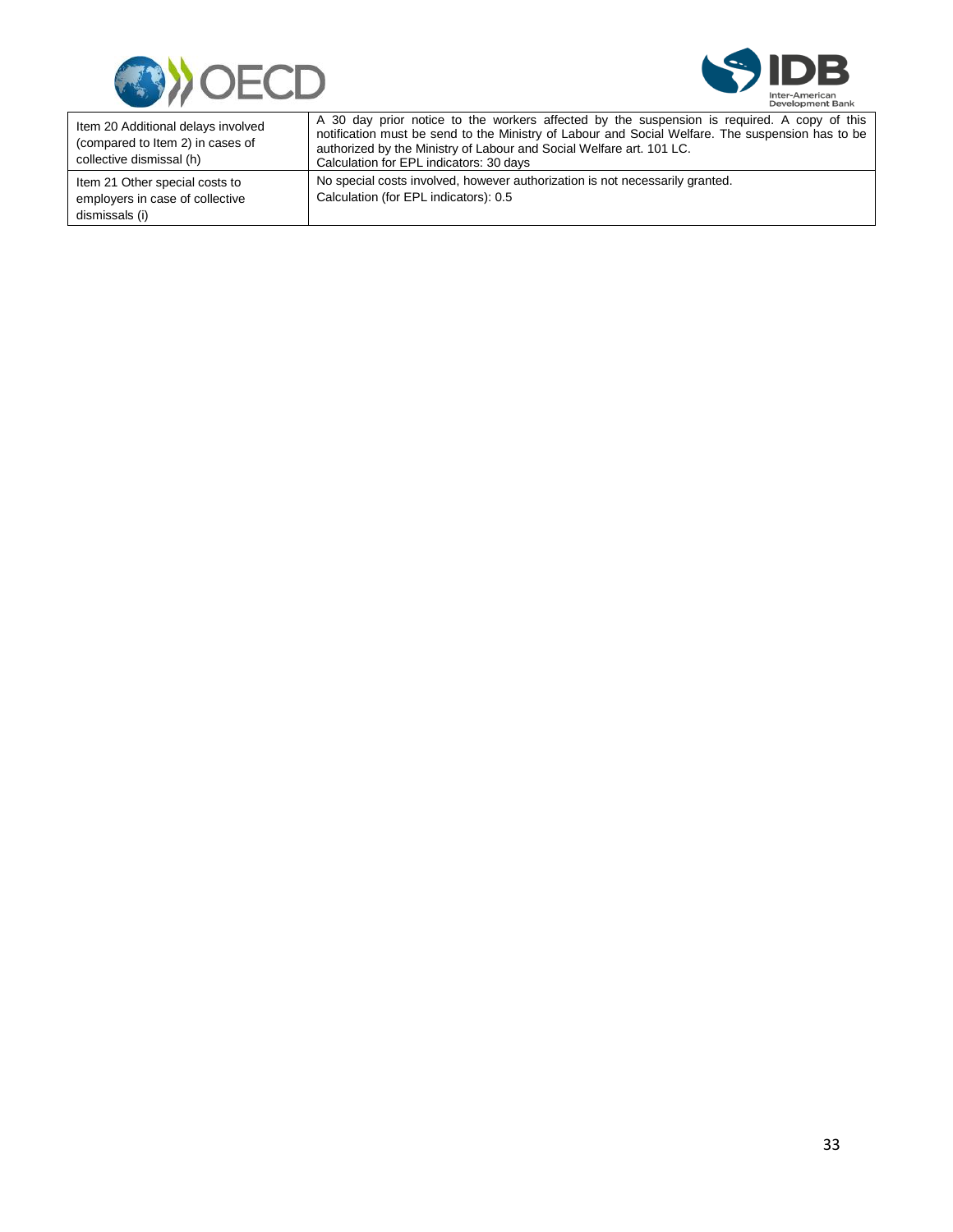



#### **JAMAICA**

<span id="page-36-0"></span>

| <b>Items</b>                                                                                                  | Regulations in force on 31 December 2013                                                                                                                                                                                                                                                                                                                                                                                                                                                                                                                                                                                                                                                                                                                                                                                                                                                                                                                                                                                                                                                                                                                                   |
|---------------------------------------------------------------------------------------------------------------|----------------------------------------------------------------------------------------------------------------------------------------------------------------------------------------------------------------------------------------------------------------------------------------------------------------------------------------------------------------------------------------------------------------------------------------------------------------------------------------------------------------------------------------------------------------------------------------------------------------------------------------------------------------------------------------------------------------------------------------------------------------------------------------------------------------------------------------------------------------------------------------------------------------------------------------------------------------------------------------------------------------------------------------------------------------------------------------------------------------------------------------------------------------------------|
| Item 1: Notification procedures in the<br>case of individual dismissal of a<br>worker with a regular contract | The notice of dismissal may be given in writing, unless it is given in the presence of a credible<br>witness (Section 3, subsection 1 of the Employment Termination and Redundancy Payment Act<br>(hereinafter ETRPA). If the employee is dismissed due to redundancy, a written statement<br>indicating how the redundancy payment has been calculated must be given to the employee.                                                                                                                                                                                                                                                                                                                                                                                                                                                                                                                                                                                                                                                                                                                                                                                     |
| Item 2 Delay involved before notice<br>can start                                                              | No delays involved. The notice must be communicated to the employee<br>Calculation (for EPL indicators): 1 day when the notice can be directly handled to the employee.                                                                                                                                                                                                                                                                                                                                                                                                                                                                                                                                                                                                                                                                                                                                                                                                                                                                                                                                                                                                    |
| Item 3 Length of notice period at<br>different tenure durations (a)                                           | The notice period to be given to an employee who has been continuously employed for 4 weeks or<br>more is of:<br>Not less than $2 w < 5 y$<br>i)<br>Not less than $4 w > 5 y < 10 y$<br>j)<br>Not less than $6 w > 10 y < 15 y$<br>k)<br>Not less than $8 w > 15 y < 20 y$<br>I)<br>Not less than 12 w for 20 years or more<br>m)<br>Pay in lieu of notice is acceptable.<br>(Section 3, subsection 1 ETRPA)                                                                                                                                                                                                                                                                                                                                                                                                                                                                                                                                                                                                                                                                                                                                                               |
| Item 4 Severance pay at different<br>tenure durations (a)                                                     | All workers: none<br>Severance pay is legally required for redundancy cases for employees with 104 weeks tenure (2)<br>years).<br>For the purposes of the ETRPA, dismissal is considered by reason of redundancy if it is attributable<br>wholly or partly to:<br>Employer having ceased to carry on the business for the purposes of which the employee was<br>a)<br>employed<br>Employee's particular work having ceased or diminished<br>b)<br>Employee having suffered personal injury caused by an accident arising in the course of his<br>C)<br>employment, or having developed a professional disease.<br>A seasonal employee who has worked for an employer for two or more consecutive seasons is<br>considered to be dismissed by reason of redundancy if circumstances mentioned in letters a), b) or<br>c) occur or if he is not employed in future seasons.<br>Redundancy payment amounts to:<br>2 weeks' pay per year, for the first ten years;<br>3 weeks' pay per year, from the tenth year onwards.<br>Calculation (for EPL indicators): average of redundancy and other cases: 9 months tenure:0; 4<br>years tenure: 4 weeks, 20 years tenure: 25 weeks |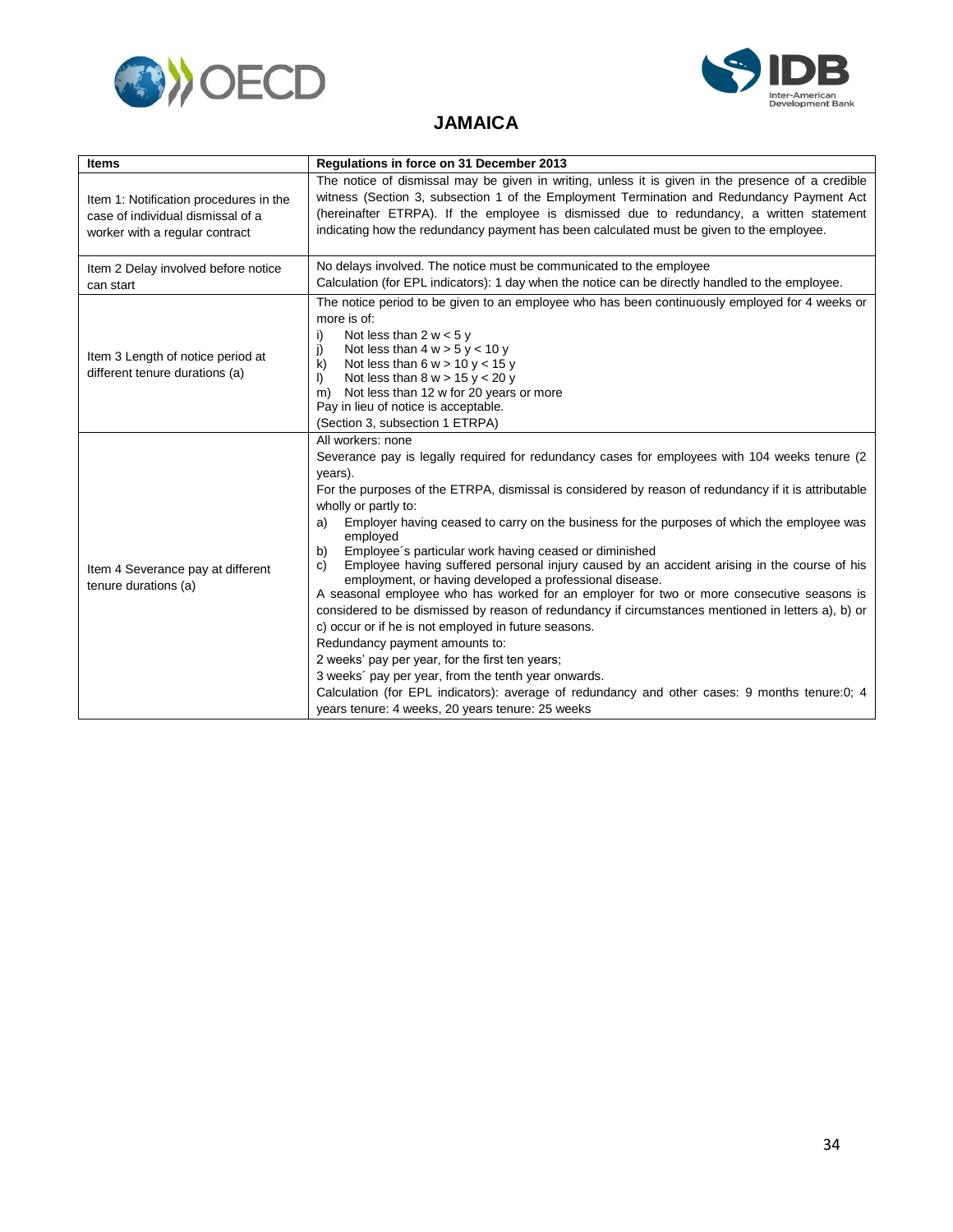



|                                                                                                                        | Fair: Redundancy (when notice period is respected and severance indemnity is paid (Section 3<br>ETRPA). For personal reasons (loss of trust and confidence) the Court of Appeal (Resident                                                                                                                       |
|------------------------------------------------------------------------------------------------------------------------|-----------------------------------------------------------------------------------------------------------------------------------------------------------------------------------------------------------------------------------------------------------------------------------------------------------------|
|                                                                                                                        | Magistrate's Civil Appeal N° 17/2011. Rosmond Johnson and Restaurants of Jamaica Limited)<br>states that as the Company made a reasonable payment in lieu of notice, it was not obliged to<br>justify its assertion that it had lost confidence in the employee.                                                |
|                                                                                                                        | Unfair: No statutory definition of unfair dismissal. However, when addressing this item, a key aspect<br>to consider is that in Jamaica, two Institutions can rule on dismissals: 1) Judicial Power (Resident                                                                                                   |
|                                                                                                                        | Magistrate, Court of Appeal, Supreme Court) have jurisdiction to hear claims and grant relief<br>(damages) in respect of wrongful dismissal (breach of contract, employer not following its own                                                                                                                 |
|                                                                                                                        | termination procedure, employer not respecting limited grounds for dismissal when included in<br>employment contract-based on common law); 2) The Industrial Disputes Tribunal (hereinafter IDT)                                                                                                                |
|                                                                                                                        | has jurisdiction to attend claims in respect of unfair dismissal -the 2010 amendment of LRIDA                                                                                                                                                                                                                   |
| Item 5 Definition of unfair dismissal (b)                                                                              | clarifies that plaintiffs do not need to belong to a trade-union to seek relief before IDT. As from the<br>amendment, IDT is the only Tribunal who has jurisdiction to hear claims related to unfair/ unjustified<br>dismissals and issue reinstatement orders (The Court attends cases of wrongful or unlawful |
|                                                                                                                        | dismissals and orders the payment of damages).<br>LRIDA, Section 12, Subsection 5 provides remedies for unjustified dismissal, which according to                                                                                                                                                               |
|                                                                                                                        | case law and legal provisions include dismissal on grounds of race, place of origin, political opinion,<br>colour or creed (article 24, Jamaican (Constitution) Order in Council; dismissal in violation of a                                                                                                   |
|                                                                                                                        | collective agreement; disciplinary breach of employment contract which are not proved by the<br>employer (Supreme Court of Justice. Civil Appeal N° 71&72/2010), whistleblowing (Protected<br>Disclosures Act, 2011 Section 16) and in general when dismissal action is not based on reasonable                 |
|                                                                                                                        | grounds. A 1985 judgment of the Supreme Court (West Indies Yeasts Company Limited case)                                                                                                                                                                                                                         |
|                                                                                                                        | stipulates that the Tribunal must order remedies if "the dismissal action is not justified under fair,<br>just and reasonable grounds" (cited in Grand Lido Negril vs Grand Lido Negril Staff Association, IDT<br>10/95), which excludes arbitrary dismissal.                                                   |
|                                                                                                                        | No statutory regulation on the length of the trial period, it depends on the agreement between<br>employer and employee. According to section 3, subsection 4 ETRPA, when the employment                                                                                                                        |
| Item 6 Length of trial period (c)                                                                                      | contract contains a probationary period, either party may terminate the contract without notice<br>during the probationary period or, where the probationary period is more than 90 days, during the                                                                                                            |
|                                                                                                                        | first 90 days thereof.<br>Collective agreements generally stipulate probationary periods from 3 months to 6 months.                                                                                                                                                                                             |
|                                                                                                                        | Calculation (for EPL indicators): average of min and max usual values in collective agreements:<br>$(3+6)/2=4.5$ months.                                                                                                                                                                                        |
|                                                                                                                        | Under LRIDA, if IDT finds that the dismissal of the worker is unjustifiable, an order of reinstatement<br>can be awarded. If the worker does not wish to be reinstated, the Tribunal will make an award of                                                                                                      |
| Item 7 Compensation following unfair<br>dismissal (d)                                                                  | compensation. The normal measure of damages for unfair dismissal is the amount the employee<br>would have earned had the employment continued.                                                                                                                                                                  |
|                                                                                                                        | Calculation (for EPL indicator): assumption that a Court case takes 6 months: 6 months                                                                                                                                                                                                                          |
|                                                                                                                        | In case of unfair (unjustified) dismissal, IDT is the competent authority to order reinstatement. From<br>case law it emerges that reinstatement is fairly often made available.                                                                                                                                |
| Item 8 Reinstatement option for the<br>employee following unfair dismissal                                             | The Court (after 2010 Amendment of LRIDA) does not order reinstatement. Before the Amendment,                                                                                                                                                                                                                   |
| (b)                                                                                                                    | applying the principle of not forcing the parties to remain together in a contract of service, injunction<br>was not common.                                                                                                                                                                                    |
|                                                                                                                        | Calculation (for EPL indicators): 2 (for IDT -Court is not considered)                                                                                                                                                                                                                                          |
| Item 9 Maximum time period after<br>dismissal notification up to which an<br>unfair dismissal claim can be made<br>(e) | 6 months after dismissal.                                                                                                                                                                                                                                                                                       |
| Item 10 Valid cases for use of                                                                                         |                                                                                                                                                                                                                                                                                                                 |
| standard fixed term contracts                                                                                          | No restrictions.                                                                                                                                                                                                                                                                                                |
| Item 11 Maximum number of<br>successive standard FTCs (initial                                                         | No limit.                                                                                                                                                                                                                                                                                                       |
| contract plus renewals and/or<br>prolongations)                                                                        |                                                                                                                                                                                                                                                                                                                 |
| Item 12 Maximum cumulated duration<br>of successive standard FTCs                                                      | No limit.                                                                                                                                                                                                                                                                                                       |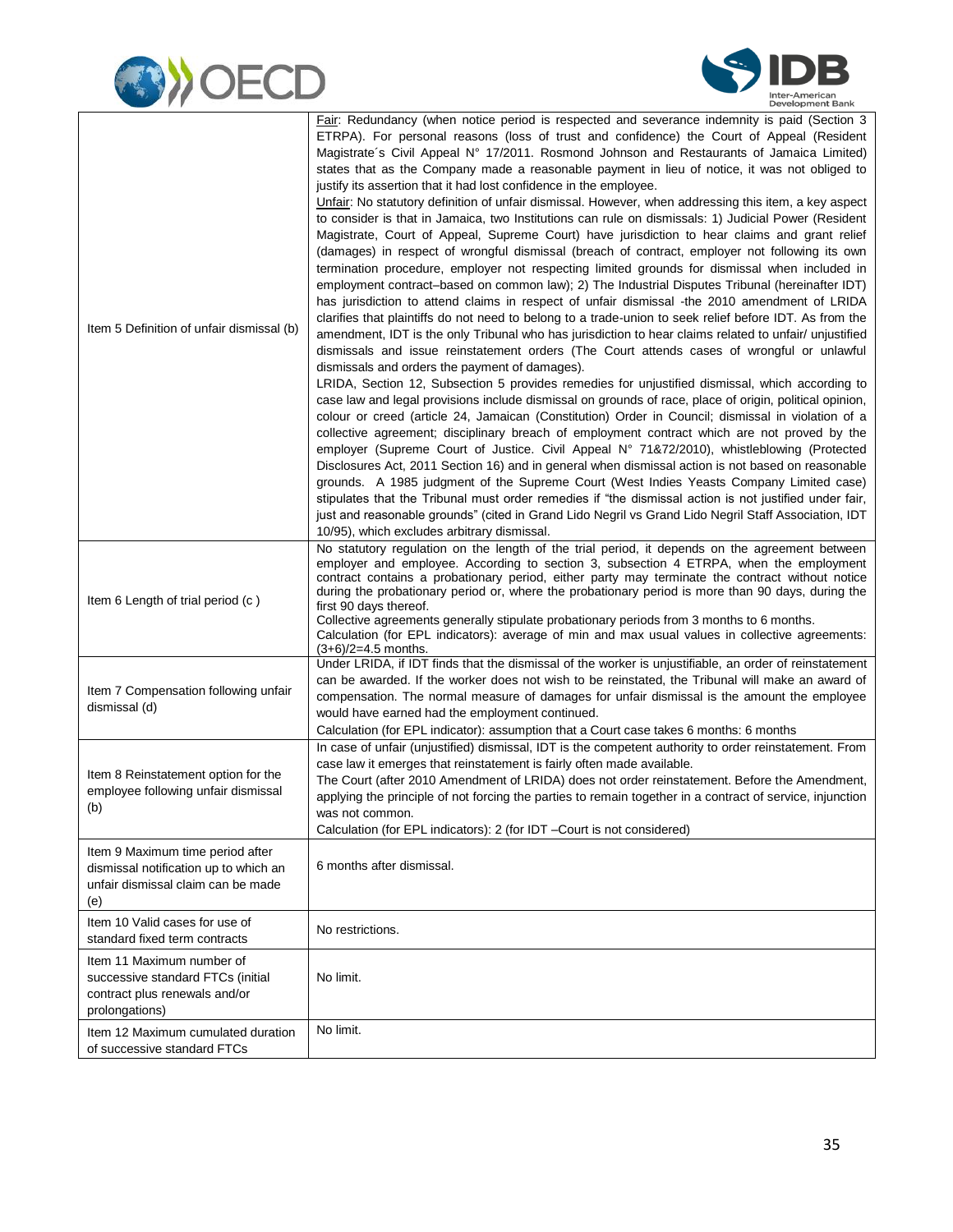



| Item 13 Types of work for which<br>temporary work agency (TWA)<br>employment is legal                        | The Employment Agencies Regulation Act (hereinafter EARA) contains the rules and obligations of<br>"Employment Agencies". These Agencies are in charge of placing persons in employment in and<br>outside Jamaica (section 2 and 3). Regulations set forth into the EARA refer in principle to agencies<br>whose activity is connecting offer and demand of employment, while it is not obvious whether this<br>refers to temporary staffing services as well. In all cases, there are no limitations on the business<br>sectors in which they can operate. |
|--------------------------------------------------------------------------------------------------------------|-------------------------------------------------------------------------------------------------------------------------------------------------------------------------------------------------------------------------------------------------------------------------------------------------------------------------------------------------------------------------------------------------------------------------------------------------------------------------------------------------------------------------------------------------------------|
| Item 14 Are there restrictions on the<br>number of renewals and/or<br>prolongations of TWA contracts? (f)    | No regulation. No limit                                                                                                                                                                                                                                                                                                                                                                                                                                                                                                                                     |
| Item 15 Maximum cumulated duration<br>of TWA contracts (f)                                                   | No regulation. No limit                                                                                                                                                                                                                                                                                                                                                                                                                                                                                                                                     |
| Item 16 Does the set-up of a TWA<br>require authorisation or reporting<br>obligations?                       | The set up of an Employment Agency requires authorisation and reporting obligations. However, it<br>is not obvious whether this refers also to companies undertaking only general temporary staffing<br>services.<br>Calculation for (EPL indicators): 1.5                                                                                                                                                                                                                                                                                                  |
| Item 17 Do regulations ensure equal<br>treatment of regular workers and<br>agency workers at the user firm?  | No regulation.                                                                                                                                                                                                                                                                                                                                                                                                                                                                                                                                              |
| Item 18 Definition of collective<br>dismissal (b)                                                            | The law does not define collective dismissals and does not prescribe any specific procedure.<br>However, in the case of collective disputes, consultations with workers are advised, although not<br>required: The IDT could take a more anti-employer stance if no agreement is sought through good-<br>faith consultations or conciliation.<br>Calculation (for EPL indicators): Half-value for advised but not strictly required procedure: 2                                                                                                            |
| Item 19 Additional notification<br>requirements (compared to Item 1) in<br>cases of collective dismissal (g) | No special regulation. However certain collective agreements reguire consultation with trade unions<br>when dealing with redundancies. In general, in the case of collective disputes, consultations with<br>workers are advised, although not required.<br>Calculation (for EPL indicators): Half-value for advised but not strictly required procedure (firm-level<br>agreements are not taking into account in EPL scores): 0.5                                                                                                                          |
| Item 20 Additional delays involved<br>(compared to Item 2) in cases of<br>collective dismissal (h)           | No special regulation. In general, in the case of collective disputes, consultations with workers are<br>advised, although not required. Good faith consultations must take at least a few hours.                                                                                                                                                                                                                                                                                                                                                           |
| Item 21 Other special costs to<br>employers in case of collective<br>dismissals (i)                          | No special regulation.                                                                                                                                                                                                                                                                                                                                                                                                                                                                                                                                      |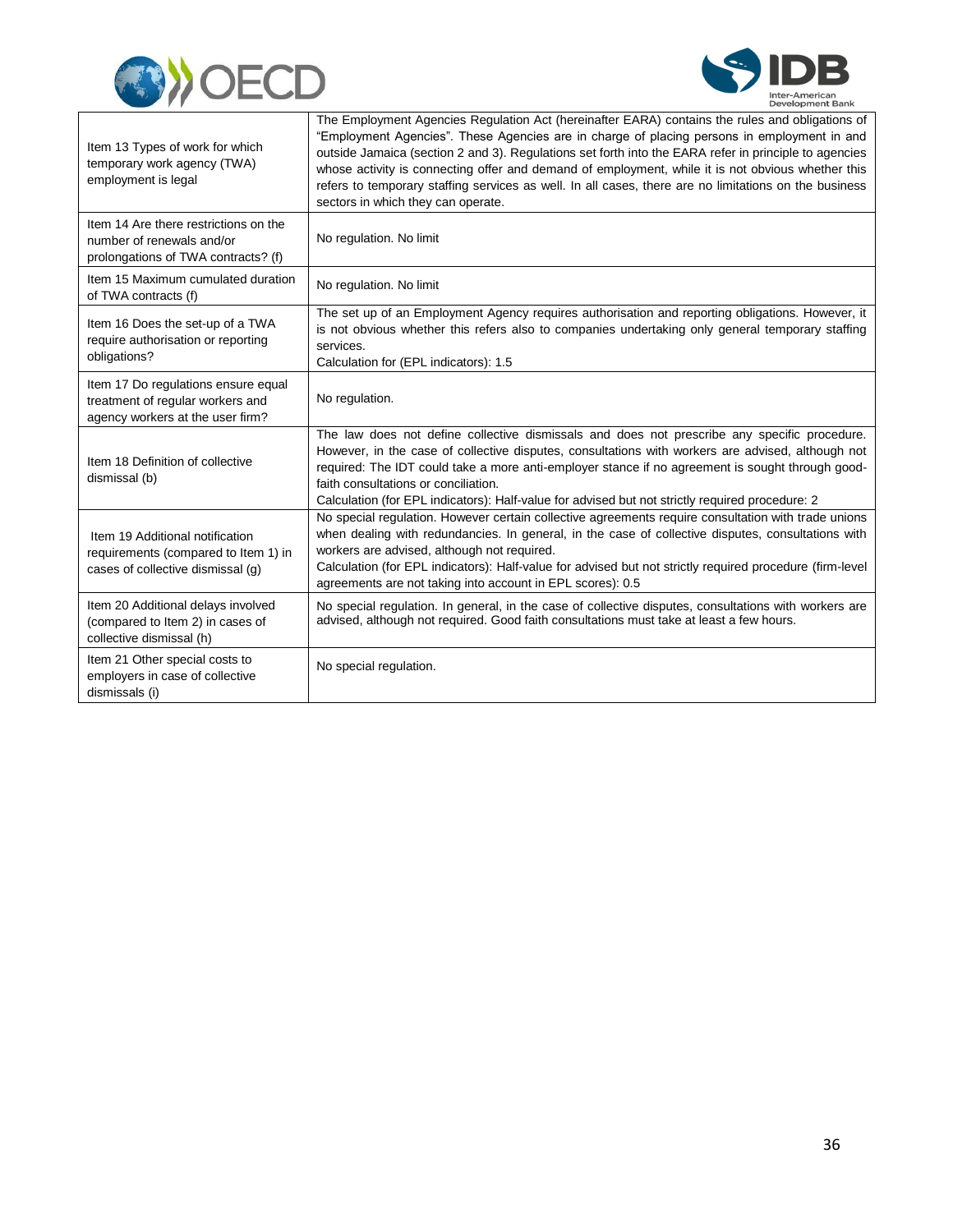



#### **MEXICO\*\***

<span id="page-39-0"></span>

|                                                                                                                  | Regulations in force on 1 January 2013                                                                                                                                                                                                                                                                                                                                                                                                                                                                                                                                                                                                                                                                      |
|------------------------------------------------------------------------------------------------------------------|-------------------------------------------------------------------------------------------------------------------------------------------------------------------------------------------------------------------------------------------------------------------------------------------------------------------------------------------------------------------------------------------------------------------------------------------------------------------------------------------------------------------------------------------------------------------------------------------------------------------------------------------------------------------------------------------------------------|
| Item 1: Notification procedures<br>in the case of individual<br>dismissal of a worker with a<br>regular contract | The employer who dismisses a worker shall give written notice to the employee clearly indicating the<br>conduct or conducts that motivate his/her dismissal and the date or dates on which they were committed.<br>The notice shall be delivered personally to the employee at the moment of the dismissal or the employer<br>shall notify to the Conciliation and Arbitration Board competent within five business days. The Board will<br>notify the employee (Art. 47 Federal Labour Law, FLL hereafter).                                                                                                                                                                                                |
|                                                                                                                  | El empleador que despida al trabajador debe dar una notificación escrita al empleado indicando<br>claramente la conducta o conductas que motivan su despido y la fecha o fechas en las cuales fueron<br>cometidas. La notificación debe ser entregada personalmente al empleado el momento del despido o el<br>empleador debe notificar al                                                                                                                                                                                                                                                                                                                                                                  |
| Item 2 Delay involved before<br>notice can start                                                                 | The notice must be communicated to the employee.                                                                                                                                                                                                                                                                                                                                                                                                                                                                                                                                                                                                                                                            |
| Item 3 Length of notice period<br>at different tenure durations (a)                                              | All workers: No minimum notice period.                                                                                                                                                                                                                                                                                                                                                                                                                                                                                                                                                                                                                                                                      |
| Item 4 Severance pay at<br>different tenure durations (a)                                                        | Dismissals are justified only if the worker in the course of his employment is guilty of a dishonest or<br>dishonourable act. Dismissed workers shall be entitled to a service bonus of 12 months per year of service.<br>In the case of physical or mental disability or manifest unfitness of the worker that makes impossible<br>continued employment, severance pay is 1 month plus 12 days per year of service (Art. 54 FFL). However,<br>permanent workers shall be entitled to a length-of- service bonus, consisting in twelve days' wages for<br>each year of service even if they resign voluntarily, on condition that they have completed at least fifteen<br>years of service. (Art. 162 FLL). |
|                                                                                                                  | Calculation (for EPL indicators): severance pay minus entitlements upon quitting.                                                                                                                                                                                                                                                                                                                                                                                                                                                                                                                                                                                                                           |
| Item 5 Definition of unfair<br>dismissal (b)                                                                     | Justified: Dismissals are justified only when the employer can demonstrate the worker's lack of integrity or<br>actions prejudicial to the company's interests (such as negligence, imprudence, or disobedience).<br>Dismissal for physical or mental disability or manifest unfitness of the worker that makes impossible<br>employment continuation is also justified.                                                                                                                                                                                                                                                                                                                                    |
|                                                                                                                  | Unfair: In all other cases, including where relevant notification procedures have not been followed, the<br>dismissal will usually be ruled unfair.                                                                                                                                                                                                                                                                                                                                                                                                                                                                                                                                                         |
|                                                                                                                  | The FLL regulates the trial period as follows:                                                                                                                                                                                                                                                                                                                                                                                                                                                                                                                                                                                                                                                              |
| Item 6 Length of trial period (c)                                                                                | Article 39A: In an employment relation of unspecified duration or when exceeding 180 days, the trial<br>period, may not exceed 30 days, with the only purpose to verify that the employee meets the requirements<br>and skills needed to develop the work requested.                                                                                                                                                                                                                                                                                                                                                                                                                                        |
|                                                                                                                  | The trial period may be extended up to 180 days, only in the case of workers in management positions,<br>managerial and other involved in the management or administrative functions in the company or<br>establishment or the performance of specialized, professional, or technical work. At the end of the trial<br>period, if the worker cannot prove to satisfy the qualifications and skills needed to develop the work, the<br>employer, taking into account the opinion of the Joint Commission on Productivity, Development and<br>Training, will terminate the employment relationship without liability.                                                                                         |
|                                                                                                                  | Calculation (for EPL indicators): average of the 2 situations: 3.5 months                                                                                                                                                                                                                                                                                                                                                                                                                                                                                                                                                                                                                                   |
| Item 7 Compensation following                                                                                    | In the case of dismissal without "just cause", compensation of 3 months plus 20 days per year of service.<br>Back pay accrues from the date of dismissal.                                                                                                                                                                                                                                                                                                                                                                                                                                                                                                                                                   |
| unfair dismissal (d)                                                                                             | Calculation (for EPL indicators): Typical compensation at 20 years tenure (all workers): 15 months<br>(compensation plus backpay minus seniority bonus minus severance pay mentioned in Item 4).                                                                                                                                                                                                                                                                                                                                                                                                                                                                                                            |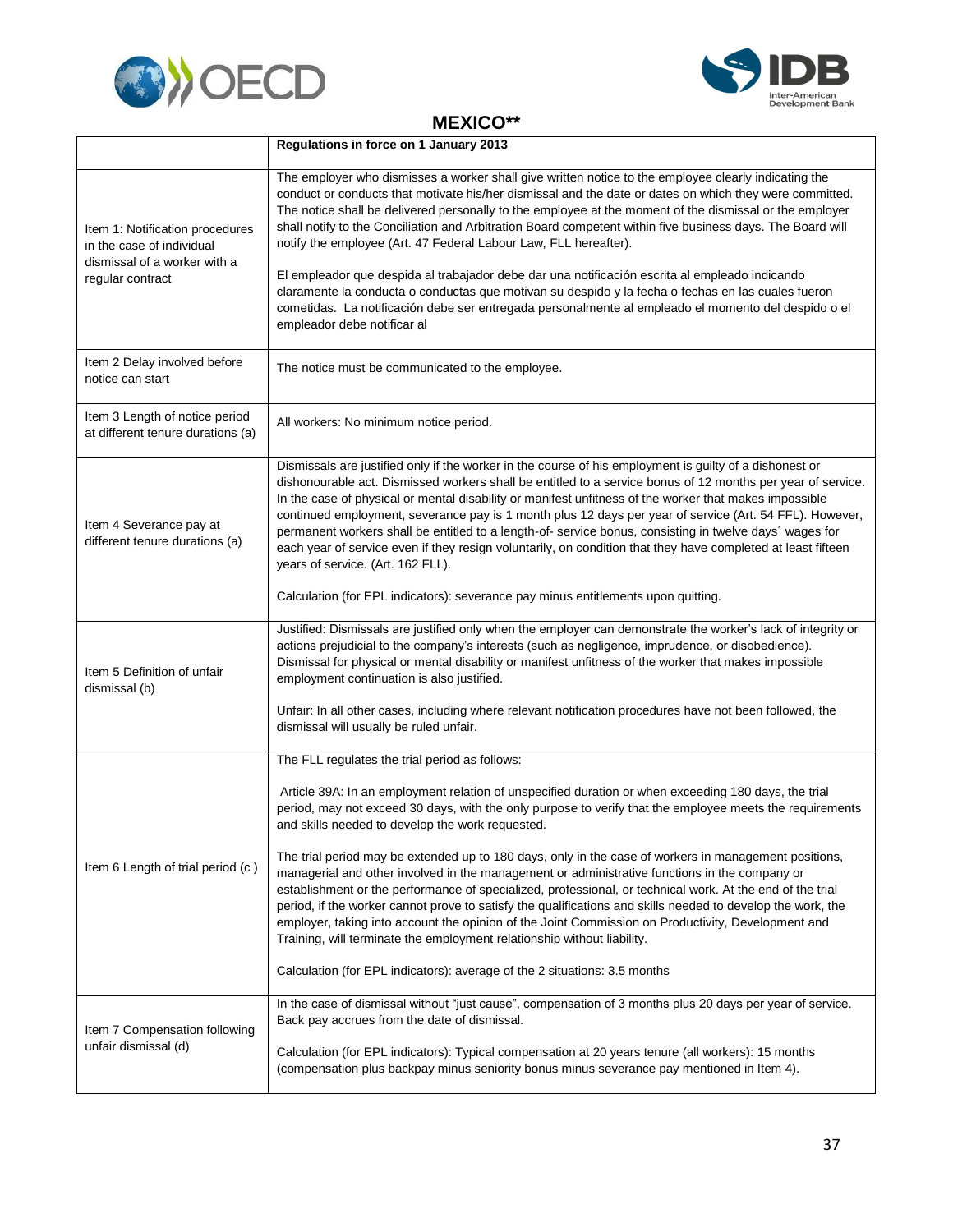



| Item 8 Reinstatement option for<br>the employee following unfair<br>dismissal (b)                                      | The employee may request reinstatement, but the employer can be exempted from reinstating the<br>employee by paying compensation to the employee in cases where the employee had tenure of less than<br>one year, was employed on a casual basis or where an ongoing employment relationship is not possible<br>the worker, because of the position he/she holds or the nature of his/her work, is in direct and permanent<br>contact with the employer. |
|------------------------------------------------------------------------------------------------------------------------|----------------------------------------------------------------------------------------------------------------------------------------------------------------------------------------------------------------------------------------------------------------------------------------------------------------------------------------------------------------------------------------------------------------------------------------------------------|
|                                                                                                                        | Calculation (for EPL indicators): average of the two cases                                                                                                                                                                                                                                                                                                                                                                                               |
| Item 9 Maximum time period<br>after dismissal notification up to<br>which an unfair dismissal claim<br>can be made (e) | In accordance with the provisions of Art. 518 FLL, the legal prescription for unfair dismissal claims is two<br>months. The prescription runs from the day following the date of termination of the employment<br>relationship.                                                                                                                                                                                                                          |
| Item 10 Valid cases for use of<br>standard fixed term contracts                                                        | Restricted to objective situations (replacement, temporary increase in workload, work on a project that is<br>itself of a fixed-term nature, etc.), with the exception of a few occupations. Extent of use determined in<br>consultation with union delegates                                                                                                                                                                                            |
| Item 11 Maximum number of<br>successive standard FTCs<br>(initial contract plus renewals<br>and/or prolongations)      | No limit specified, negotiable by both parties.                                                                                                                                                                                                                                                                                                                                                                                                          |
| Item 12 Maximum cumulated<br>duration of successive<br>standard FTCs                                                   | No limit specified, negotiable by both parties. If the fixed term contract is to perform work of a fixed-term<br>nature, the contract will extend as long as the work extends.                                                                                                                                                                                                                                                                           |
|                                                                                                                        | The FLL regulates TWA employment in Articles 15-A, 15-B, 15-C and 15-D.                                                                                                                                                                                                                                                                                                                                                                                  |
| Item 13 Types of work for                                                                                              | The use of TWA employment should not cover the same activities that are normally performed in the user<br>establishment.                                                                                                                                                                                                                                                                                                                                 |
| which temporary work agency<br>(TWA) employment is legal                                                               | Moreover, jobs of regular and TWA workers at the user establishment must be different. Moreover, TWA<br>employment must be justified by its specialized nature.                                                                                                                                                                                                                                                                                          |
|                                                                                                                        | The use of TWA employment is not permitted when worker's contract are transferred from the user firm to<br>the agency, with the clear aim of reducing labor rights.                                                                                                                                                                                                                                                                                      |
| Item 14 Are there restrictions<br>on the number of renewals<br>and/or prolongations of TWA<br>contracts? (f)           | No limit for both contracts and assignments                                                                                                                                                                                                                                                                                                                                                                                                              |
| Item 15 Maximum cumulated<br>duration of TWA contracts (f)                                                             | No limit for both contracts and assignments                                                                                                                                                                                                                                                                                                                                                                                                              |
| Item 16 Does the set-up of a<br>TWA require authorisation or<br>reporting obligations?                                 | No requirements                                                                                                                                                                                                                                                                                                                                                                                                                                          |
| Item 17 Do regulations ensure<br>equal treatment of regular<br>workers and agency workers at<br>the user firm?         | Article 14 of the FLL establishes responsibilities for companies that use intermediaries for hiring workers.<br>Workers shall have the right to provide their services under the same conditions and have the same rights<br>that apply to other workers who perform work in the company or similar establishment.                                                                                                                                       |
| Item 18 Definition of collective<br>dismissal (b)                                                                      | The Federal Labour Law does not contain a definition of collective dismissal, but it contemplates the<br>collective termination of employment relationships, following the closure of establishments or undertakings<br>or by the permanent reduction of their production, mainly for economic reasons (Chapter VIII, FLL).                                                                                                                              |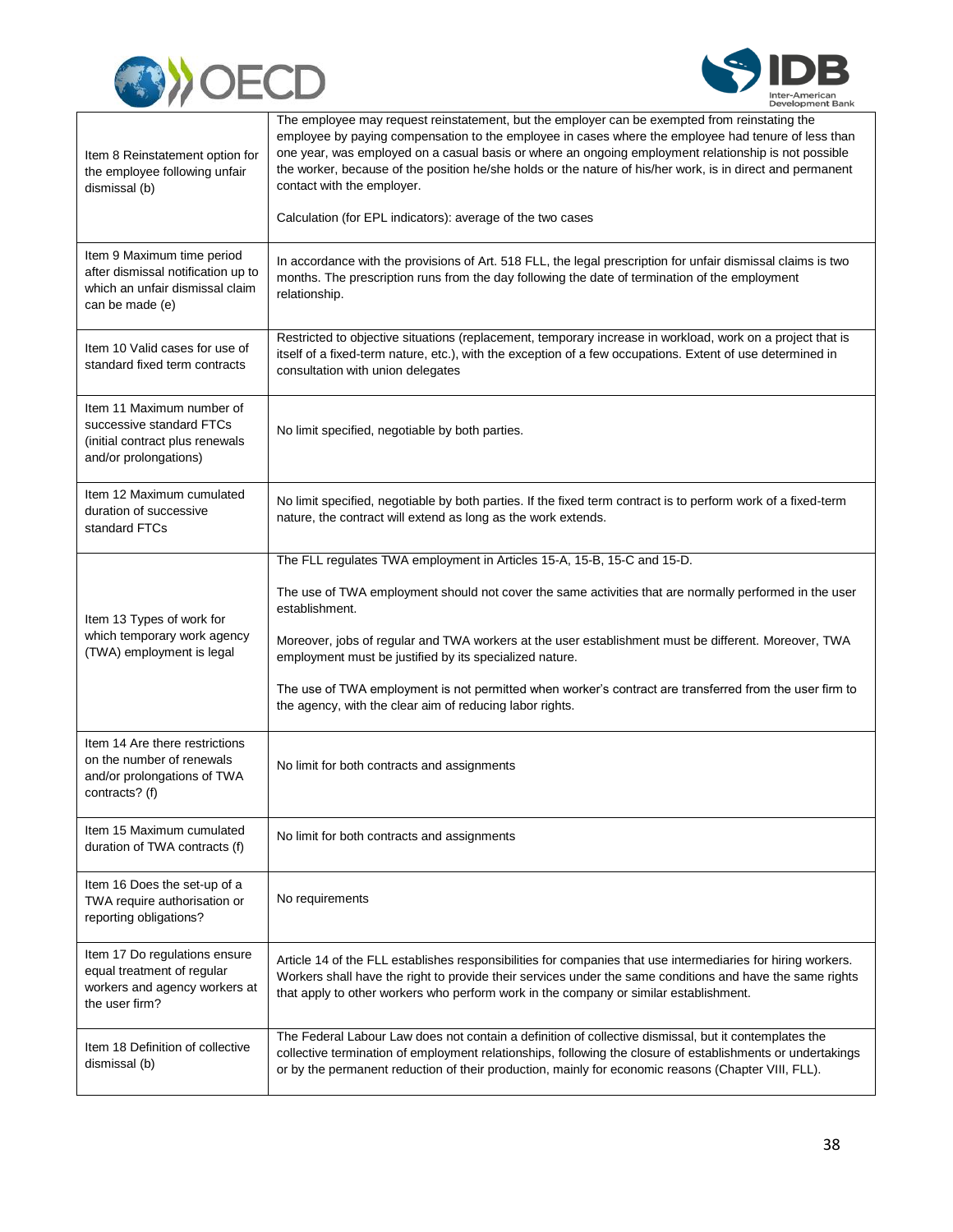



| Item 19 Additional notification<br>requirements (compared to<br>Item 1) in cases of collective<br>dismissal (g) | Notification of employee representatives: Duty to inform and consult with trade union/employee<br>representatives. Notification of public authorities: Notification to Conciliation and Arbitration Board if no<br>agreement with union can be found.                                                                                                                                                                                                   |
|-----------------------------------------------------------------------------------------------------------------|---------------------------------------------------------------------------------------------------------------------------------------------------------------------------------------------------------------------------------------------------------------------------------------------------------------------------------------------------------------------------------------------------------------------------------------------------------|
| Item 20 Additional delays<br>involved (compared to Item 2)<br>in cases of collective dismissal<br>(h)           | Type of negotiation required: Negotiation with employee representatives on conditions and procedures of<br>dismissal. If no agreement is reached, agreement by Conciliation and Arbitration Board on terms of<br>dismissal is required. For the related procedure, a hearing must be performed within the fifteen working<br>days following the date in which the complaint was presented or at the conclusion of the investigations (Art.<br>893 FLL). |
| Item 21 Other special costs to<br>employers in case of collective<br>dismissals (i)                             | Type of negotiation required: Negotiation with employee representatives on conditions and procedures of<br>dismissal. If no agreement is reached, agreement by Conciliation and Arbitration Board on terms of<br>dismissal required. Selection criteria: Usually seniority-based. Severance pay: 3 months in addition to<br>seniority bonus (Art. 436 FLL)                                                                                              |

\*\* Mexico was prepared by OECD as part of the 2013 update.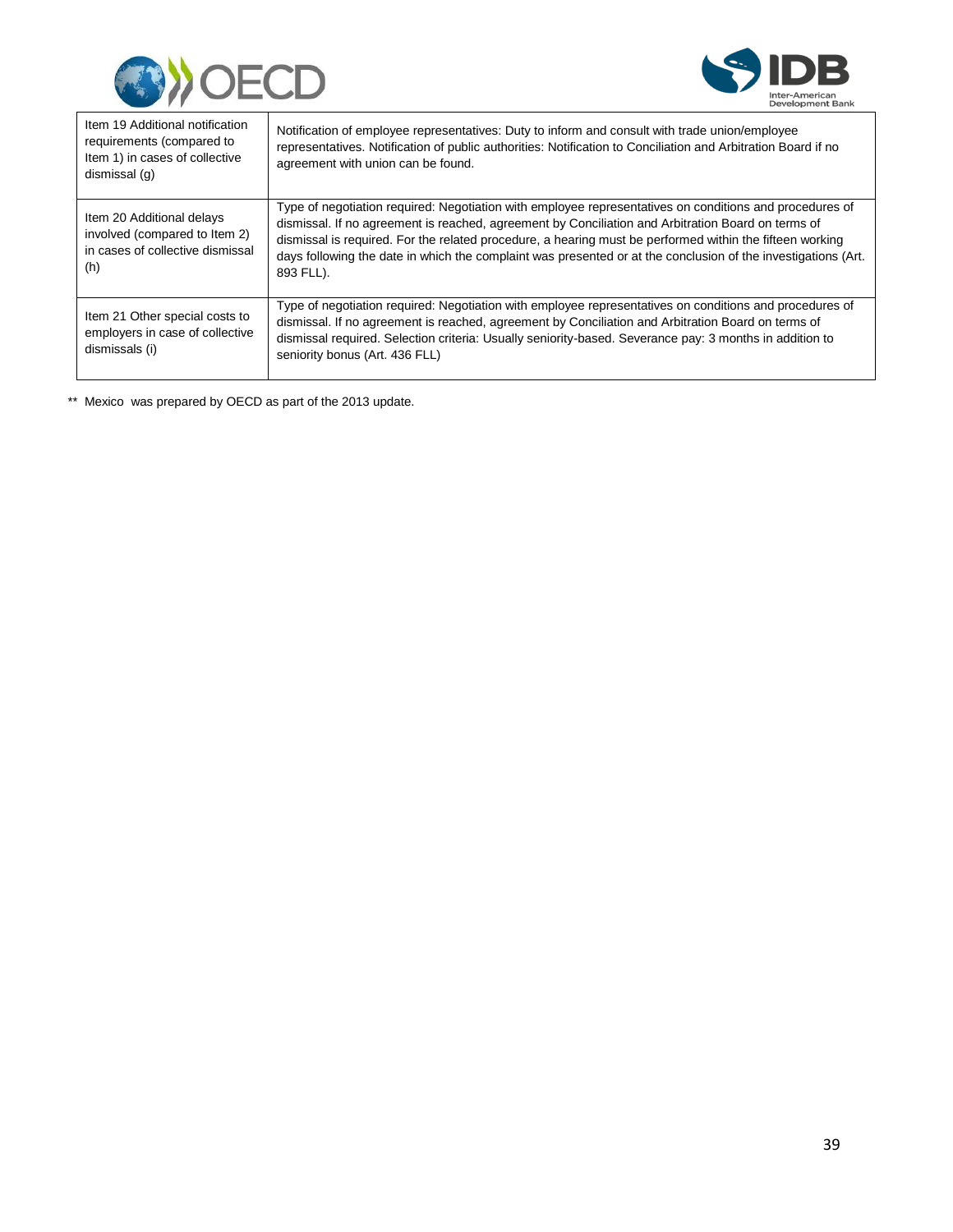



#### **NICARAGUA**

<span id="page-42-0"></span>

| <b>Items</b>                              | Regulations in force on 31 December 2013                                                                                                                                                                            |
|-------------------------------------------|---------------------------------------------------------------------------------------------------------------------------------------------------------------------------------------------------------------------|
|                                           | Individual termination: The Labour Code (hereinafter LC) distinguishes between: dismissal with just                                                                                                                 |
|                                           | cause (article 48 LC) and dismissal without cause (article 45 LC).                                                                                                                                                  |
| Item 1: Notification procedures in the    | Dismissal with just cause: employer has to request prior approval to the Labour Inspector, who will                                                                                                                 |
| case of individual dismissal of a worker  | not issue his decision without hearing the employee (article 48 LC).                                                                                                                                                |
| with a regular contract                   | Dismissal without cause: no specific notification procedure stated by the LC (article 45 LC).                                                                                                                       |
|                                           | Calculation (for EPL indicators): (only dismissal without cause is considered, as capacity is not a just                                                                                                            |
|                                           | cause for dismissal): 0                                                                                                                                                                                             |
|                                           | Dismissal with cause: employer must exercise the right to dismiss with cause within 30 days of the                                                                                                                  |
| Item 2 Delay involved before notice can   | knowledge of the fault committed by the employee (article 48 LC). This is an expiry term for the<br>employer to allege the just cause for dismissal. Delays are those of the prior approval procedure               |
| start                                     | before the Labour Inspector.                                                                                                                                                                                        |
|                                           | Dismissal without cause: no statutory provision for notification procedure nor delays involved.                                                                                                                     |
|                                           | Calculation (for EPL indicators): 0                                                                                                                                                                                 |
| Item 3 Length of notice period at         | There are no notice periods to be observed.                                                                                                                                                                         |
| different tenure durations (a)            | Calculation (for EPL indicators): 0                                                                                                                                                                                 |
|                                           | Dismissal with just cause: No severance pay (article 48 LC).                                                                                                                                                        |
|                                           | Dismissal without cause: Severance pay varies according to different tenure durations (article 45 LC):                                                                                                              |
| Item 4 Severance pay at different tenure  | $\leq$ 3y: 1m salary for each year of service<br>a)                                                                                                                                                                 |
| durations (a)                             | 4y onwards: 20 days per year of service with a ceiling of 5 monthly salaries.<br>b)<br>In no event, severance pay shall be lower than one monthly salary                                                            |
|                                           | Calculation (for EPL indicators): dismissal without cause: 9 months tenure: 1month; 4 years tenure:                                                                                                                 |
|                                           | 3,66 months; 20 years tenure: 5 months                                                                                                                                                                              |
|                                           | Fair dismissal: Article 48 LC sets out just causes for dismissal which are related to workers                                                                                                                       |
|                                           | misconduct: a) severe lack of integrity, b) serious offence against life and physical integrity of the                                                                                                              |
|                                           | employer or coworkers, c) slanderous speech to the employer which discredits and damages the                                                                                                                        |
|                                           | company, d) breach of the obligations of the employment agreement or the internal bylaws, which<br>severely damage the company.                                                                                     |
| Item 5 Definition of unfair dismissal (b) | Unjustified dismisssal: According to article 45 LC unjustified dismissal occurs when no just cause is                                                                                                               |
|                                           | alleged.                                                                                                                                                                                                            |
|                                           | Under Nicaragua's LC, the employer can always dismiss an employee without cause provided                                                                                                                            |
|                                           | severance indemnity (indemnización por antigüedad) is paid (article 45 LC). Thus dimissal on                                                                                                                        |
|                                           | personal grounds and redundancy is always possible.                                                                                                                                                                 |
| Item 6 Length of trial period (c)         | Trial period cannot exceed 30 days (article 28 LC).                                                                                                                                                                 |
|                                           | In case of unfair dismissal (under situations referred to in article 46 LC -see item 8), if allegaltions are<br>proved, the Labour Judge can order reinstatment plus back pay. if the employer does not comply with |
| Item 7 Compensation following unfair      | the order, double serverance payment will be ordered.                                                                                                                                                               |
| dismissal (d)                             | Calculation (for EPL indicators): 20 years' tenure employee: backpay (6 months) plus 10 months'                                                                                                                     |
|                                           | salary (double severance payment) minus the amount reported in item $4 = 11$ months.                                                                                                                                |
|                                           | According to article 46 LC, when termination of the employment agreement has been made in                                                                                                                           |
|                                           | violation of prohibited rules contained in the LC and other labour regulations, or when termination is a                                                                                                            |
|                                           | consequence of the employee having excercise his labour or trade union rights, the worker can<br>request reinstatement before the Labour Judge. If the latter understands that the allegations are                  |
| Item 8 Reinstatement option for the       | proved, reinstatement plus back pay will be ordered. However, if the employer does not comply with                                                                                                                  |
|                                           | the order, he must pay the employee double severance indemnity.                                                                                                                                                     |
| employee following unfair dismissal (b)   | Reinstatement does not apply to employee's in position of trust.                                                                                                                                                    |
|                                           | According to the EPL methodology, when the employer can avoid reinstatement by paying                                                                                                                               |
|                                           | serverance indemnity, the situation is not considered for the scoring. In addition, reinstatment option                                                                                                             |
|                                           | under nicaraguan law is available only on prohibited grounds (pregnancy, trade union membership,<br>retaliation).                                                                                                   |
|                                           | Calculation (for EPL indicators): 0                                                                                                                                                                                 |
| Item 9 Maximum time period after          | The maximum time period to claim for unjustified dismissal if of 1 year (article 257 LC). However, the                                                                                                              |
| dismissal notification up to which an     | limit to ask for reinstatement according to article 46 LC is 1 month (art. 260 LC)                                                                                                                                  |
| unfair dismissal claim can be made (e)    | Calculation (for EPL in dicators): average of the two cases: $(12+1)/2 = 6.5$ months                                                                                                                                |
|                                           | LC presumes that the employee is employed by an indefinite contract, except: a) when both parties                                                                                                                   |
| Item 10 Valid cases for use of standard   | stipulate a period of time, b) to perform a task or render a service of limited duration, c) for seasonal                                                                                                           |
| fixed term contracts                      | and cyclic work (articles 25 and 26 LC).                                                                                                                                                                            |
|                                           | Calculation (for EPL indicators): 2                                                                                                                                                                                 |
| Item 11 Maximum number of successive      | LC stipulates that FTC can be renewed twice (article 27 LC). If the second extension lapses, the                                                                                                                    |
| standard FTCs (initial contract plus      | labour relationship will be construed as an indefinite term agreement.<br>Calculation (for EPL indicators): 3 (initial contract plus 2 renewals).                                                                   |
| renewals and/or prolongations)            |                                                                                                                                                                                                                     |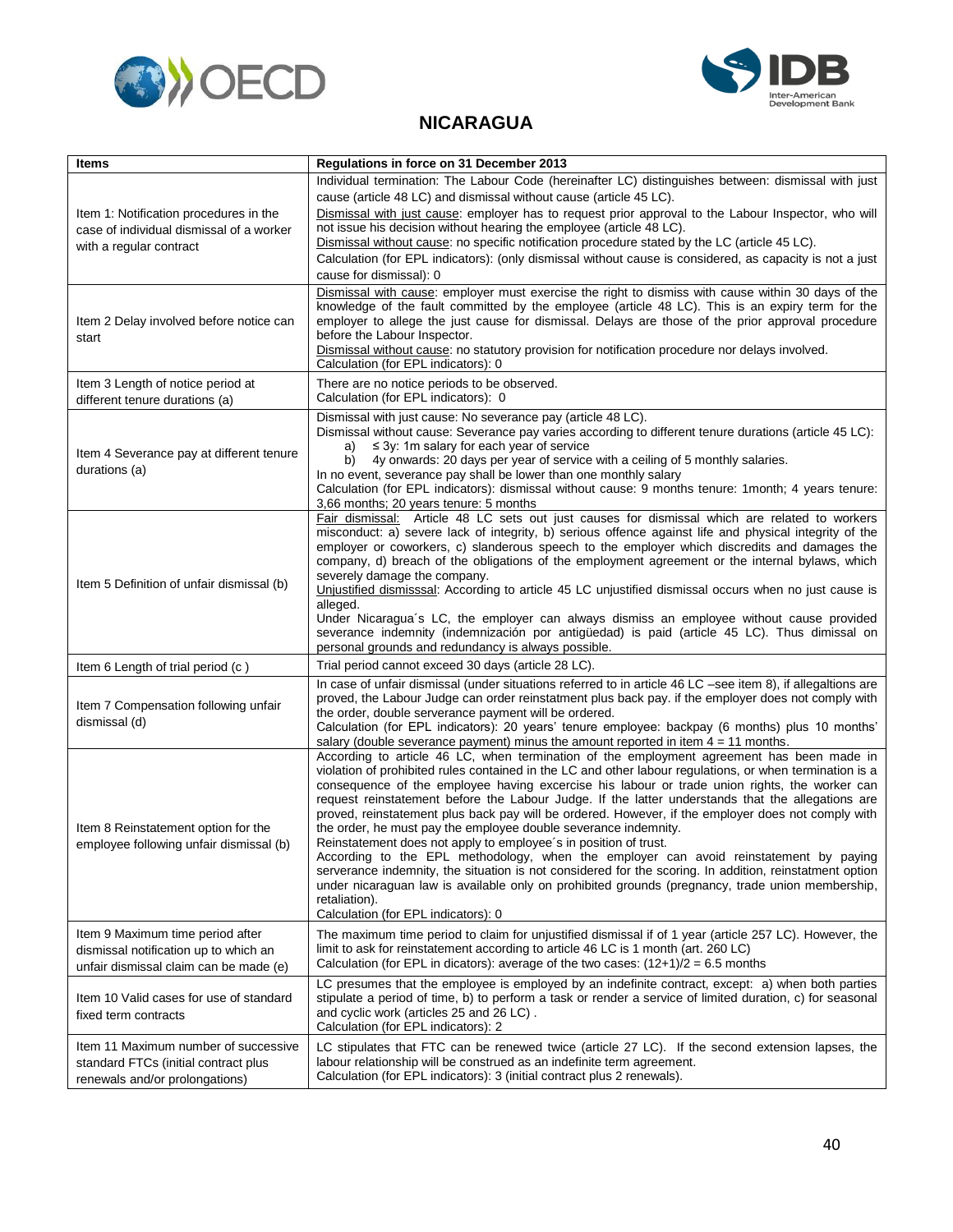



| Item 12 Maximum cumulated duration of<br>successive standard FTCs                                            | No statutory limit in LC.                                                                                                                                                                                                                                                                                                                                                                                                                                                                                                                                                                                                                            |
|--------------------------------------------------------------------------------------------------------------|------------------------------------------------------------------------------------------------------------------------------------------------------------------------------------------------------------------------------------------------------------------------------------------------------------------------------------------------------------------------------------------------------------------------------------------------------------------------------------------------------------------------------------------------------------------------------------------------------------------------------------------------------|
| Item 13 Types of work for which<br>temporary work agency (TWA)<br>employment is legal                        | No statutory regulation. However a draft regulation (Anteproyecto de Ley) is being considered by<br>Parliament since 2009. This draft contains provisions regarding outsourcing, subcontracting and<br>intermediation of workers. The objetive of the future law is to protect employees under these types of<br>employment.                                                                                                                                                                                                                                                                                                                         |
| Item 14 Are there restrictions on the<br>number of renewals and/or<br>prolongations of TWA contracts? (f)    | No statutory regulation up to date. However a draft regulation is being considered by Parliament.                                                                                                                                                                                                                                                                                                                                                                                                                                                                                                                                                    |
| Item 15 Maximum cumulated duration of<br>TWA contracts (f)                                                   | No statutory regulation. However a draft regulation is being considered by Parliament.                                                                                                                                                                                                                                                                                                                                                                                                                                                                                                                                                               |
| Item 16 Does the set-up of a TWA<br>require authorisation or reporting<br>obligations?                       | No statutory regulation. However a draft regulation is being considered by Parliament.                                                                                                                                                                                                                                                                                                                                                                                                                                                                                                                                                               |
| Item 17 Do regulations ensure equal<br>treatment of regular workers and<br>agency workers at the user firm?  | No statutory regulation.                                                                                                                                                                                                                                                                                                                                                                                                                                                                                                                                                                                                                             |
| Item 18 Definition of collective dismissal<br>(b)                                                            | No statutory definition of collective dismissal for economic reasons and no threshold involved.<br>However, Nicaragua requires that employers, who definitively cease their industry, service or<br>commerce due to economic reasons, get approval from the Ministry of Labour (article 41 letter d)<br>LC). Only pending vacation pay and $13th$ salary must be paid (article 42 LC). This prior approval<br>procedure is mandatory in case of establishment closure due to economic reasons.                                                                                                                                                       |
|                                                                                                              | Standard procedures for individual dismissals can be applied to any other type of collective<br>dismissals.                                                                                                                                                                                                                                                                                                                                                                                                                                                                                                                                          |
|                                                                                                              | In addition, there are certain situations which determine the suspension of the employment<br>agreements (article 38 LC): a) lack of raw material, b) company's shut-down ordered by competent<br>authority following preventive or corrective reasons of hygiene or security, c) temporary closing-up of<br>the establishment due to economic or technical reasons, d) fortuity or force majeure. Prior approval<br>from the Ministry of Labour is required. . Although this does not apply to permanent closures, if the<br>employer subsequently re-opens the establishment he incurs the risk of being accused of violation of<br>article 38 LC. |
|                                                                                                              | Calculation (for EPL indicators): average of permanent closure of an establishment due to economic<br>reasons (4) and standard procedures for individual dismissals (0): 2.                                                                                                                                                                                                                                                                                                                                                                                                                                                                          |
| Item 19 Additional notification<br>requirements (compared to Item 1) in<br>cases of collective dismissal (g) | Article 41 letter d) requires approval from the Ministry of Labour for collective dismissals involving<br>definitive termination of activities for economic reasons. For collective dismissals due to other<br>reasons, standard procedures for dismissal without cause can be followed. Therefore there are no<br>additional notification requirements. Calculation (for EPL indicators): average of permanent colosure<br>due to economic reasons (1) and standard procedures for individual dismissals (0): 0.5                                                                                                                                   |
| Item 20 Additional delays involved<br>(compared to Item 2) in cases of<br>collective dismissal (h)           | In case of permanent closure of an establishment, prior approval from the Labour Ministry requires<br>certain days of delays.<br>Calculation (for EPL indicators): some delays in the case the permanent closure of establishment<br>could be considered: < 25                                                                                                                                                                                                                                                                                                                                                                                       |
| Item 21 Other special costs to<br>employers in case of collective<br>dismissals (i)                          | There are no other special costs involved. However authorisation is not necessarily granted<br>Calculation (for EPL indicators): 0.5                                                                                                                                                                                                                                                                                                                                                                                                                                                                                                                 |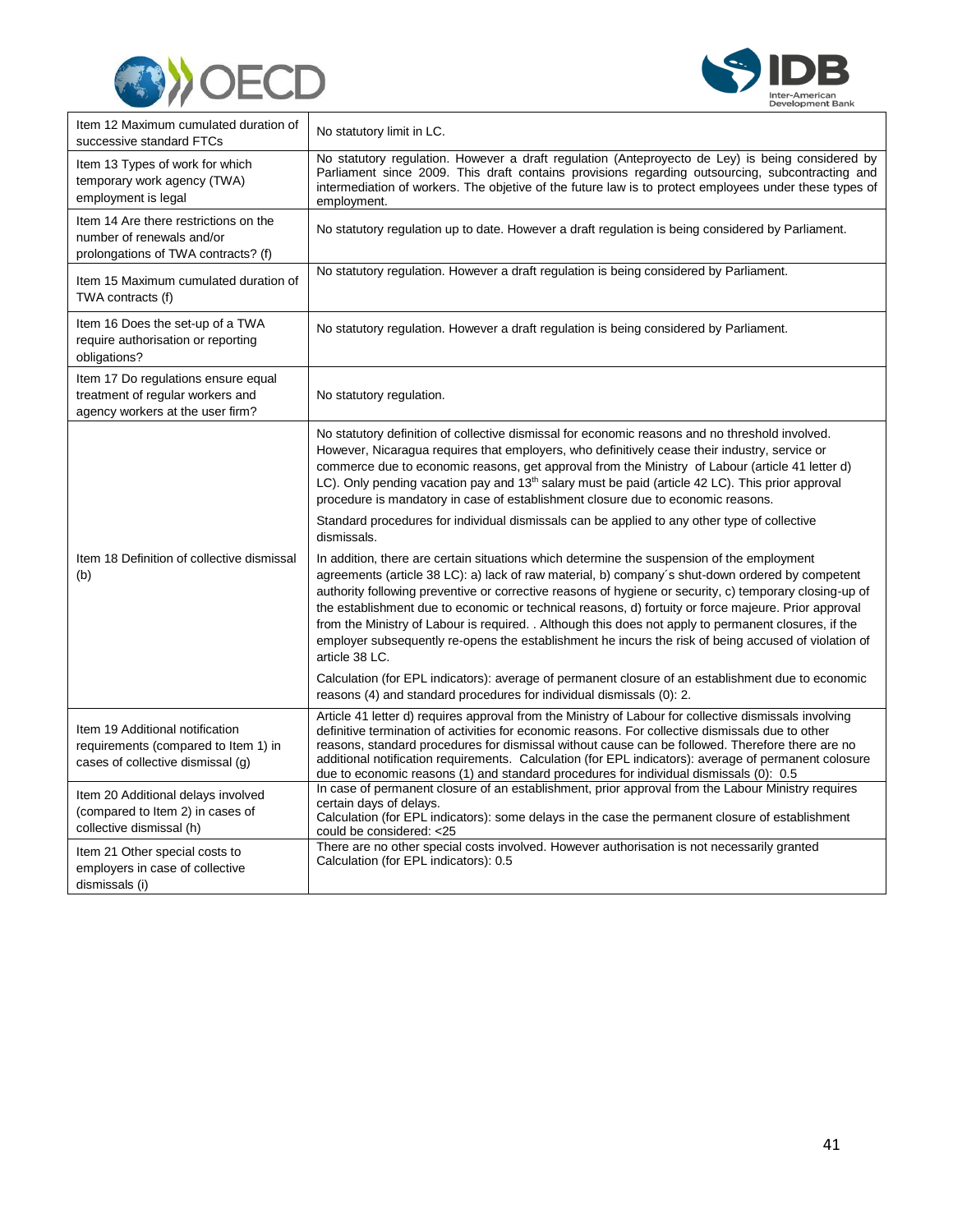



#### **PANAMA**

<span id="page-44-0"></span>

| <b>Items</b>                                                                                                  | Regulations in force on 31 December 2013                                                                                                                                                                   |
|---------------------------------------------------------------------------------------------------------------|------------------------------------------------------------------------------------------------------------------------------------------------------------------------------------------------------------|
| Item 1: Notification procedures in the<br>case of individual dismissal of a worker<br>with a regular contract | Written notification indicating the date and reasons for dismissals must be given to the employee. Any                                                                                                     |
|                                                                                                               | additional reason subsequently alleged and differing from the one set out in the notification letter is                                                                                                    |
|                                                                                                               | invalid (article 214 Labour Code – hereinafter LC).                                                                                                                                                        |
|                                                                                                               | Prior authorization from the Labour Authority is required for dismissal (individual or collective) based                                                                                                   |
|                                                                                                               | on economic reasons (articles 213 Letter C, 215 and 216 LC). The employer must prove before the                                                                                                            |
|                                                                                                               | authority the just cause for dismissal due to economic reasons. Dismissals carried out without the                                                                                                         |
|                                                                                                               | fulfilment of said procedure is considered unjustified. However if after 60 calendar days, the Labour                                                                                                      |
|                                                                                                               | Authority has not issue its decision, the employer may proceed to dismiss.                                                                                                                                 |
|                                                                                                               | For dismissals based on other reasons – mainly related to employee's conduct or capacity- (article                                                                                                         |
|                                                                                                               | 213 Letters A and B), the employer has the option to request prior authorization from the Labour                                                                                                           |
|                                                                                                               | Tribunal (article 217). However, in this case, authorization is not mandatory.                                                                                                                             |
|                                                                                                               | Calculation (for EPL indicators): (average 1 for personal reasons and 3 for economic reasons): 2                                                                                                           |
|                                                                                                               | The notice must be communicated in written to the employee, indicating the date and reasons for                                                                                                            |
|                                                                                                               | dismissal (article 214 LC). For dismissal based on economic reasons a (individual or collective) a                                                                                                         |
|                                                                                                               | procedure must be followed: the employer is obliged to request prior authorization from the Labour                                                                                                         |
|                                                                                                               | Authority, proving the just cause alleged. The Labour Authority has to inform the workers of said                                                                                                          |
|                                                                                                               | request, giving them a maximum of 3 days to present their case. The authority must examine the                                                                                                             |
| Item 2 Delay involved before notice can                                                                       | evidence within a reasonable period of time and issue an immediate decision granting or refusing the                                                                                                       |
| start                                                                                                         | authorization. After being notified, the parties may appeal the decision before the competent authority                                                                                                    |
|                                                                                                               | (article 216 LC). It is worth noting that, according to article 215 LC, if Labour Authority does not issue                                                                                                 |
|                                                                                                               | its decision before a 60 day calendar period, the employer may proceed to dismiss.                                                                                                                         |
|                                                                                                               | For dismissals based on personal reasons (article 213 Letters A and B) the employer has the option                                                                                                         |
|                                                                                                               | to obtain prior authorization, however, this authorization is not mandatory.                                                                                                                               |
|                                                                                                               | Calculation (for EPL indicators): (average of 1 day for personal reasons and 60 days for economic                                                                                                          |
|                                                                                                               | reasons -maximum time period given to Labour Authority): 30.5 days                                                                                                                                         |
|                                                                                                               | General rule: no statutory notice periods to be observed.                                                                                                                                                  |
|                                                                                                               | Exception: 30 days prior notice is required to dismiss certain categories of workers, excluded from<br>"just cause" rule (articles 211 and 212 LC) see Item 5. These workers can be dismissed without just |
|                                                                                                               | cause provided prior notice is given and severance indemnity for unfair dismissal is paid: 1)                                                                                                              |
|                                                                                                               | Employees not exceeding 2 years tenure, 2) Domestic workers, 3) Permanent workers of small                                                                                                                 |
| Item 3 Length of notice period at                                                                             | agricultural, fishing or manufacturing undertakings, 4) Seafarers serving on board vessels operating                                                                                                       |
| different tenure durations (a)                                                                                | on international routes, 5) Apprentices, 6) Employees in retail sales establishments and in                                                                                                                |
|                                                                                                               | undertakings with five or fewer workers, except in the case of insurance establishments or real estate.                                                                                                    |
|                                                                                                               | Calculation (for EPL indicators): (average of general rule and exception in the case of workers with                                                                                                       |
|                                                                                                               | less than 2 years of tenure, 0 for other cases): 9 months tenure: 0.5; 4 years tenure: 0 month; 20                                                                                                         |
|                                                                                                               | years tenure: 0 month.                                                                                                                                                                                     |
|                                                                                                               | Dismissal with just cause related to personal reasons: no severance payment (articles 212,                                                                                                                 |
|                                                                                                               | 213 A-B). Dismissal with just cause related to economic reasons: compensation equivalent to                                                                                                                |
|                                                                                                               | severance payment for unfair dismissal (articles 213 C, 215 and 225).                                                                                                                                      |
|                                                                                                               | According to article 225 LC severance payment for unjustified dismissal amounts:                                                                                                                           |
|                                                                                                               | 3.4 w per year of service up to 10y                                                                                                                                                                        |
|                                                                                                               | 1 w per year of service > 10y                                                                                                                                                                              |
| Item 4 Severance pay at different tenure<br>durations (a)                                                     | <b>Economic reason</b> always determines severance payment for unjustified dismissal (be it with just                                                                                                      |
|                                                                                                               | cause or unjustified -when prior authorization is not requested-).                                                                                                                                         |
|                                                                                                               | Personal reason depends on whether just cause can be proved. If just cause is proved no severance                                                                                                          |
|                                                                                                               | payment. Otherwise, severance payment for unjustified dismissal                                                                                                                                            |
|                                                                                                               | A key aspect to consider regarding Panama's legislation is that severance payment for unjustified                                                                                                          |
|                                                                                                               | dismissal is paid by the Severance Fund, article 229 LC (Fondo de Cesantía). The Severance Fund is                                                                                                         |
|                                                                                                               | a pool of capital that the employer is obliged to constitute through a trust. The employer must deposit                                                                                                    |
|                                                                                                               | or record on a quarterly basis, the amount of money corresponding to i) the seniority premium ("prima                                                                                                      |
|                                                                                                               | de antigüedad") and ii) 5% of the monthly share of the compensation that each worker could be                                                                                                              |
|                                                                                                               | eligible in case of unjustified dismissal.                                                                                                                                                                 |
|                                                                                                               | Calculation (for EPL indicators): 0 months                                                                                                                                                                 |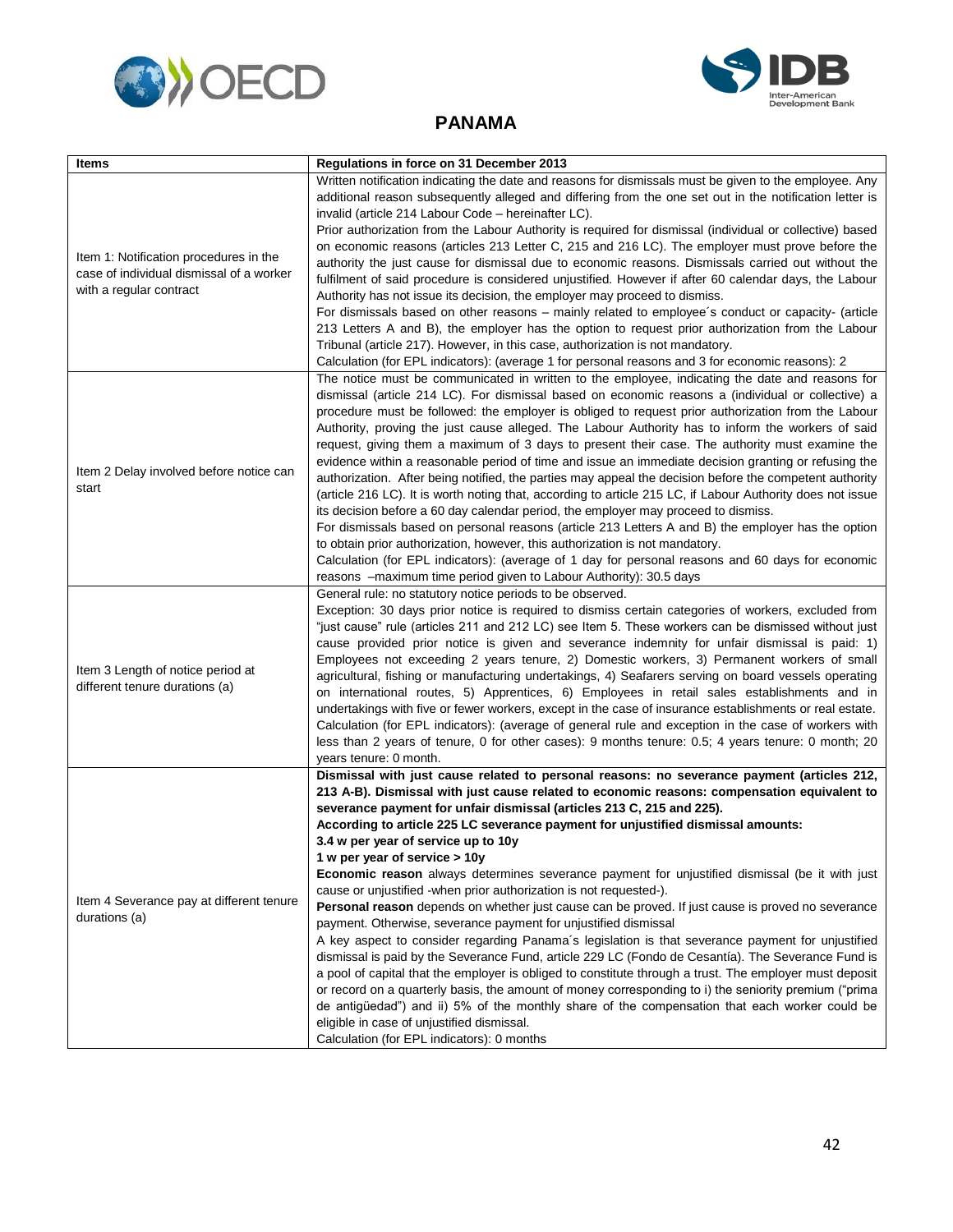



|                                                                           | Justified dismissal: To terminate an employment relationship of indefinite duration, employers must       |
|---------------------------------------------------------------------------|-----------------------------------------------------------------------------------------------------------|
|                                                                           | allege a just cause for dismissal (article 211 LC). Just causes for dismissal (article 213 LC) are        |
|                                                                           | related to:                                                                                               |
|                                                                           | Worker's conduct (letter A "Naturaleza disciplinaria")<br>1)                                              |
|                                                                           | Worker's capacity & others (Letter B "Naturaleza no imputable"). Numerals 1 and 4 relate<br>2)            |
|                                                                           | to worker's capacity (inability or manifest inefficiency, mental or physical incapacity or                |
|                                                                           | professional inaptitude). The LC is very strict in the definition of dismissal related to                 |
|                                                                           | incapacity as it requires inefficiency to be manifest.                                                    |
|                                                                           | 3)<br>Economic reasons (Letter C "Naturaleza económica) related to proven reduction of activity           |
|                                                                           | (see Item 18).                                                                                            |
| Item 5 Definition of unfair dismissal (b)                                 | Exclusion from the just cause requirement: Certain categories of workers are excluded from the just       |
|                                                                           | cause rule. In those situations, employers can dismiss without alleging a just cause, provided notice     |
|                                                                           | period is respected and severance indemnity for unjustified dismissal is paid. This situation applies to: |
|                                                                           | 1) Employees not exceeding 2 years tenure, 2) Domestic workers, 3) Permanent workers of small             |
|                                                                           | agricultural, fishing or manufacturing undertakings, 4) Seafarers serving on board vessels operating      |
|                                                                           | on international routes, 5) Apprentices, 6) Employees in retail sales establishments and in               |
|                                                                           | undertakings with five or fewer workers, except in the case of insurance establishments or real estate.   |
|                                                                           | Unjustified dismissal: occurs when: 1) Just cause for dismissal cannot be proved by the employer -        |
|                                                                           | before the Labour Tribunal or the Board of Conciliation-, when challenged by the employee (article        |
|                                                                           |                                                                                                           |
|                                                                           | 218). 2) Employer's failure to request prior approval for dismissal based on economic reasons             |
|                                                                           | (articles 215 and 225), 3) Termination of employment contract by the employee due to employers            |
|                                                                           | misconduct (article 223 LC).                                                                              |
|                                                                           | Calculation (for EPL indicators): 2 since poor performance per se is not a just cause for dismissal       |
|                                                                           | (incapacity should be manifest)                                                                           |
|                                                                           | Probationary period can only be stipulated when the worker requires certain aptitudes or special          |
|                                                                           | skills. The maximum period is of 3 months (article 78 LC).                                                |
| Item 6 Length of trial period (c)                                         | For other workers, no probationary period is admitted under LC.                                           |
|                                                                           | Calculation (for EPL indicators): (average of 3 months for jobs requiring certain aptitudes or skills, 0  |
|                                                                           | for others): 1.5 months.                                                                                  |
|                                                                           | Under article 218 LC, if the Conciliation Board or the Labour Tribunal, finds that the just cause for     |
|                                                                           | dismissal is not proved by the employer, an order of reinstatement or the payment of severance            |
|                                                                           | indemnity for unfair dismissal will be awarded, depending on the employee's request: 1) If the            |
|                                                                           | employee requests compensation, then severance payment for unjustified dismissal (article 225) and        |
|                                                                           | back pay will be ordered by the Tribunal. 2) If the employee requests reinstatement, the employer,        |
|                                                                           | however, may avoid such order by paying the employee: for workers hired after the enforcement of          |
| Item 7 Compensation following unfair                                      | Act 44 of 12.08.1995, severance indemnity for unjustified dismissal, surcharges of 25% of said            |
| dismissal (d)                                                             | amount (only if the employer is currently not paying the Severance Fund ("Fondo de Cesantía") and         |
|                                                                           | back pay. For those workers that were with the employer when Act 44 of 12.08.1995 entered into            |
|                                                                           | force, severance indemnity for unjustified dismissal, 50% surcharge plus backpay (cf. art. 34 of the      |
|                                                                           | act).                                                                                                     |
|                                                                           | Calculation (for EPL indicator): Average with and without a reinstatement order (assuming that a          |
|                                                                           | Court case takes 6 months and the workers has 20 years of tenure (hired on April 30, 1994): 6             |
|                                                                           | months $+$ (1/2)*50% of severance indemnity (44 weeks).                                                   |
|                                                                           | If just cause for dismissal is not proved at court, the employee can request for reinstatement or         |
|                                                                           |                                                                                                           |
|                                                                           | compensation for unfair (unjustified) dismissal (article 218 LC). However, if reinstatement is ordered    |
| Item 8 Reinstatement option for the                                       | by the court, the employer nonetheless can terminate the labour relationship by paying compensation       |
| employee following unfair dismissal (b)                                   | for unfair dismissal, a surcharge of 25% or 50% (as applicable) and back pay (article 219 LC).            |
|                                                                           | According to EPL methodology, when employer can avoid reinstatement by paying compensation,               |
|                                                                           | value is 0.                                                                                               |
|                                                                           | Calculation (for EPL indicators): 0                                                                       |
| Item 9 Maximum time period after<br>dismissal notification up to which an | There are two statutory limits (article 221 LC)                                                           |
|                                                                           | 60 days if the claim relates to reinstatement or the payment of severance pay for unfair<br>1)            |
|                                                                           | dismissal                                                                                                 |
| unfair dismissal claim can be made (e)                                    | 1 year if the claims relates only to the payment of severance pay for unfair dismissal<br>2)              |
|                                                                           | Calculation (for EPL indicators) average: 7 months                                                        |
| Item 10 Valid cases for use of standard                                   | FTC are permitted only in the following situations (article75 LC): a) to provide a service or perform a   |
| fixed term contracts                                                      | work which in its nature is of limited duration, b) to substitute an employee on leave, on vacation, or   |
|                                                                           | due to temporary impediment; and c) in other cases provided for in the LC.                                |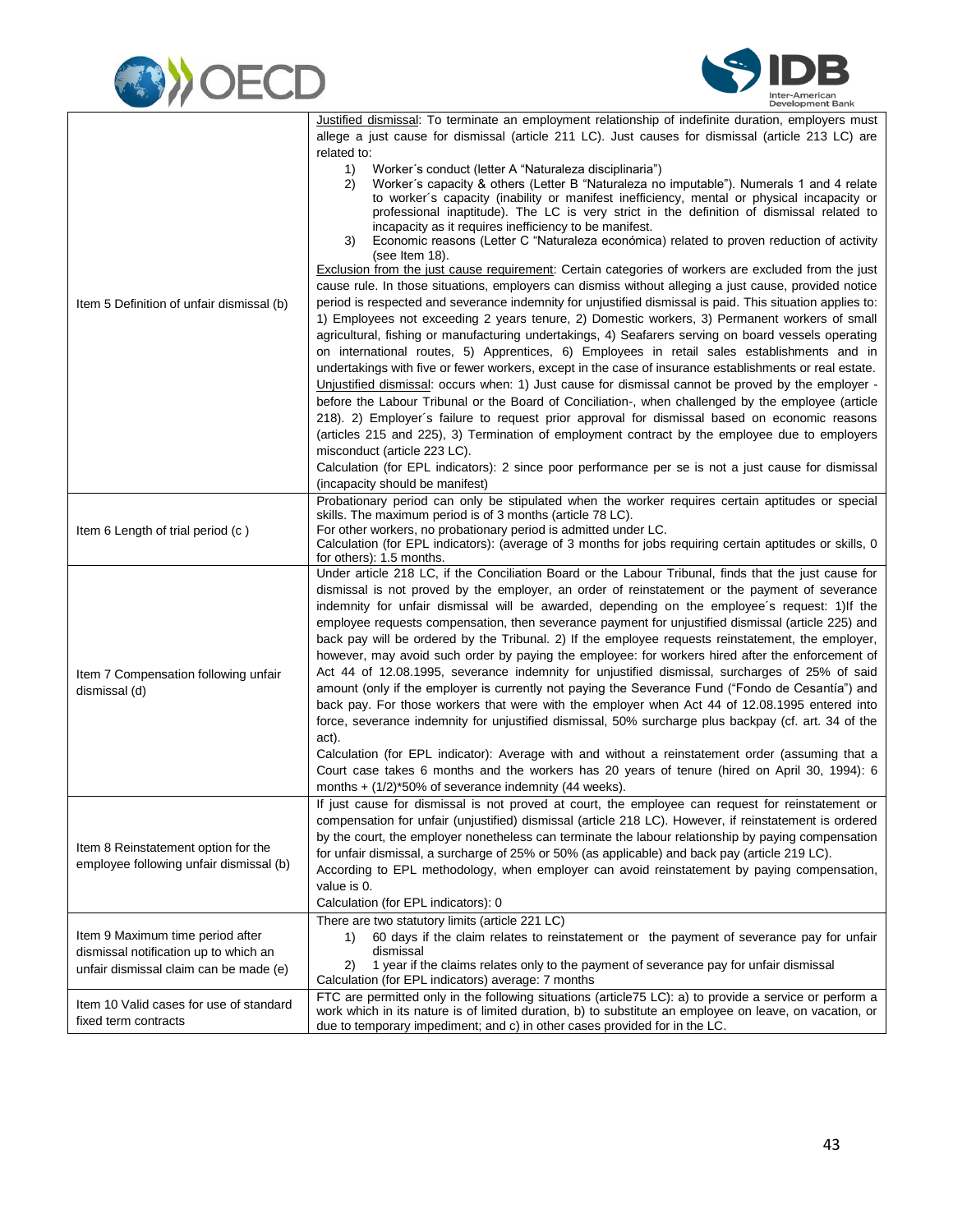



| Item 11 Maximum number of successive<br>standard FTCs (initial contract plus<br>renewals and/or prolongations) | FTC must be expressed in written.<br>General rule: The total duration of FTC cannot exceed 1 year (article 74). When the employee<br>continues to render services beyond the date of termination, the contract shall be considered of<br>indefinite duration (article 77). Succession of contracts are not allowed.<br>Services requiring special technical preparation: A maximum duration of 3 years can be stipulated. In<br>this case, if vocational training is provided by the employer, up to 2 renewals are permitted (article<br>74).<br>New companies or new activities: successive FTC for a total of no more than 2 years are permitted<br>only if the work is for a new company or activity (articles 74 and 77 A). In 2009 the Government of<br>Panama issued two Executive Decrees to improve enforcement of LC protections for temporary<br>workers. Executive Decree N° 19 of 2009 regulates article 77 A LC which exempts for 2 years "new<br>companies" and "new activities" from article 77 limitation on the use of successive FTC. The Decree<br>requires the employer to submit objective proof that they qualify for the article 77 A exemption when<br>registering a contract with the Ministry of Labour and Workforce Development (MITRADEL). For a<br>new activity employers must include a clause in each FTC describing the new activity. Employers<br>must also acknowledge in each contract that if their justification for temporary status is not confirmed,<br>the worker will be deemed permanent from the time he was first hired. In addition Executive Decree<br>N° 24 of 2009 requires the MITRADEL to take specific steps to improve oversight of employer's use<br>of FTC, including targeted inspections of companies that use temporary workers to ensure<br>compliance with article 77 and to conduct a random sampling of registered FTC.<br>Calculation (for EPL indicators): average of general rule (1) and average of special situations,<br>assuming 2 for new activities): $(1 + (3+2)/2)2$ : 1.75 |
|----------------------------------------------------------------------------------------------------------------|--------------------------------------------------------------------------------------------------------------------------------------------------------------------------------------------------------------------------------------------------------------------------------------------------------------------------------------------------------------------------------------------------------------------------------------------------------------------------------------------------------------------------------------------------------------------------------------------------------------------------------------------------------------------------------------------------------------------------------------------------------------------------------------------------------------------------------------------------------------------------------------------------------------------------------------------------------------------------------------------------------------------------------------------------------------------------------------------------------------------------------------------------------------------------------------------------------------------------------------------------------------------------------------------------------------------------------------------------------------------------------------------------------------------------------------------------------------------------------------------------------------------------------------------------------------------------------------------------------------------------------------------------------------------------------------------------------------------------------------------------------------------------------------------------------------------------------------------------------------------------------------------------------------------------------------------------------------------------------------------------------------------------------------------------------|
| Item 12 Maximum cumulated duration of<br>successive standard FTCs                                              | General rule: 1 year.<br>Services requiring special technical preparation: 3 years.<br>New companies or new activities: 2 years.<br>Calculation (for EPL indicators): (average of general rule and average of special situations): (1+<br>$(3+2)/2$ )2: 1.75 years                                                                                                                                                                                                                                                                                                                                                                                                                                                                                                                                                                                                                                                                                                                                                                                                                                                                                                                                                                                                                                                                                                                                                                                                                                                                                                                                                                                                                                                                                                                                                                                                                                                                                                                                                                                     |
| Item 13 Types of work for which<br>temporary work agency (TWA)<br>employment is legal                          | LC prohibits agreements, combinations or arrangements by which an employer provides workers to a<br>third party for the performance of the latter's core business activities (article 94 LC). However, prior<br>approval of the Ministry of Labour and Workforce Development, the provision of workers by an<br>employer to a third party is admitted only for the development of temporary services not exceeding 2<br>months and subject to prescribed rules: 1) Employees must receive the highest minimum wage of the<br>district they are working at. 2) Both companies are jointly liable of the payment of the employee's<br>labour benefits, 3) Detrimental acts to the worker made by the third party are construed as being acts<br>of the employer. Executive Decree N° 17 of 2009 establishes mechanisms to enforce the protection<br>of workers against the improper use of this type of relationship and of subcontracting in general,<br>including targeted inspections to determine the compliance of articles 94 and 95 LC.<br>Calculation for EPL indicators: 2.                                                                                                                                                                                                                                                                                                                                                                                                                                                                                                                                                                                                                                                                                                                                                                                                                                                                                                                                                                     |
| Item 14 Are there restrictions on the<br>number of renewals and/or<br>prolongations of TWA contracts? (f)      | No statutory regulation regarding the number of renewals or prolongations. Article 95 LC establishes<br>maximum periods of 2 months.                                                                                                                                                                                                                                                                                                                                                                                                                                                                                                                                                                                                                                                                                                                                                                                                                                                                                                                                                                                                                                                                                                                                                                                                                                                                                                                                                                                                                                                                                                                                                                                                                                                                                                                                                                                                                                                                                                                   |
| Item 15 Maximum cumulated duration of<br>TWA contracts (f)                                                     | 2 months.                                                                                                                                                                                                                                                                                                                                                                                                                                                                                                                                                                                                                                                                                                                                                                                                                                                                                                                                                                                                                                                                                                                                                                                                                                                                                                                                                                                                                                                                                                                                                                                                                                                                                                                                                                                                                                                                                                                                                                                                                                              |
| Item 16 Does the set-up of a TWA<br>require authorisation or reporting<br>obligations?                         | Prior authorization is required (article 95 LC, Executive Decree N° 17 of 2009).                                                                                                                                                                                                                                                                                                                                                                                                                                                                                                                                                                                                                                                                                                                                                                                                                                                                                                                                                                                                                                                                                                                                                                                                                                                                                                                                                                                                                                                                                                                                                                                                                                                                                                                                                                                                                                                                                                                                                                       |
| Item 17 Do regulations ensure equal<br>treatment of regular workers and<br>agency workers at the user firm?    | Although the equal treatment principle is not explicitly expressed, it emerges from the rules<br>established in article 95 LC.                                                                                                                                                                                                                                                                                                                                                                                                                                                                                                                                                                                                                                                                                                                                                                                                                                                                                                                                                                                                                                                                                                                                                                                                                                                                                                                                                                                                                                                                                                                                                                                                                                                                                                                                                                                                                                                                                                                         |
| Item 18 Definition of collective dismissal<br>(b)                                                              | No statutory definition of collective dismissal. However, article 213 LC provides a definition of<br>dismissal for economic reasons, applicable to individual or collective dismissals. The following are<br>valid economic reasons for the termination of employment agreements: 1) bankrupcy or liquidation, 2)<br>Closure of the company or final reducction of the activities due to the notorius and manifest<br>uncosteability of the business or exhaustion of the substance exploited by the extractive industry, 3)<br>Final suspension of the activities of the employer due to serious economic crisis or partial<br>uncosteability of the business due to decline in production or as a consequence of innovations in the<br>procedures or machinery or due to a revocation of an administrative concession or cancellaiton of<br>sales or purchasing orders or any similar reason duly proven by the competent authority.<br>Calculation (for EPL indicators): no additional regulation for collective dismissal. Same rules for<br>individual redundancies apply.                                                                                                                                                                                                                                                                                                                                                                                                                                                                                                                                                                                                                                                                                                                                                                                                                                                                                                                                                                        |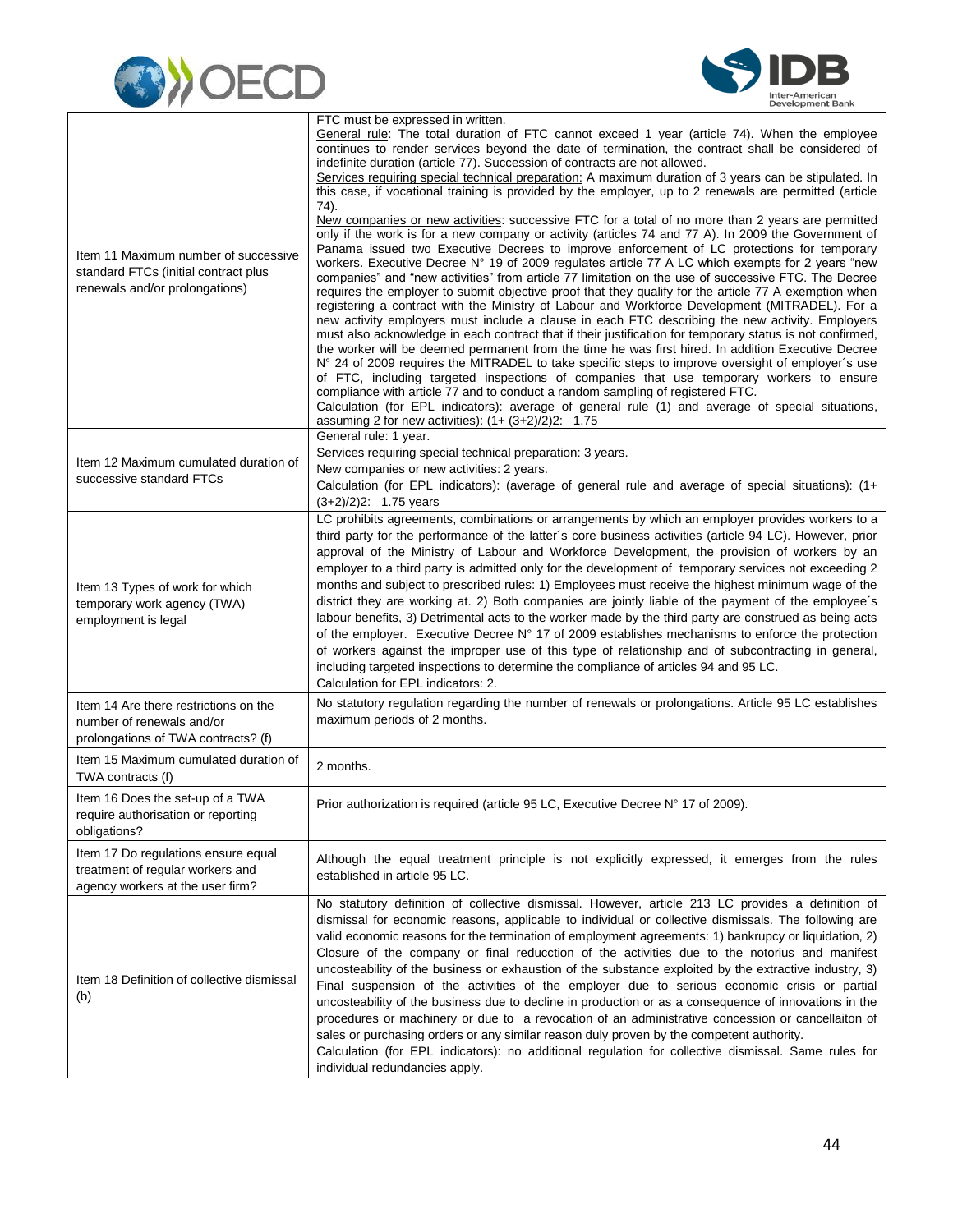



| Item 19 Additional notification<br>requirements (compared to Item 1) in<br>cases of collective dismissal (g) | No additional notification requirement. The same procedure applies for individual and collective<br>dismissals for economic reasons (articles 213 and 215 LC).<br>Calculation (for EPL indicators): no additional notification requirement: 0. |
|--------------------------------------------------------------------------------------------------------------|------------------------------------------------------------------------------------------------------------------------------------------------------------------------------------------------------------------------------------------------|
| Item 20 Additional delays involved<br>(compared to Item 2) in cases of<br>collective dismissal (h)           | No additional delays involved. Same rules for individual dismissals apply to collective termination.                                                                                                                                           |
| Item 21 Other special costs to<br>employers in case of collective<br>dismissals (i)                          | Costs are those of individual dismissals due to economic reasons. No other special cost involved.                                                                                                                                              |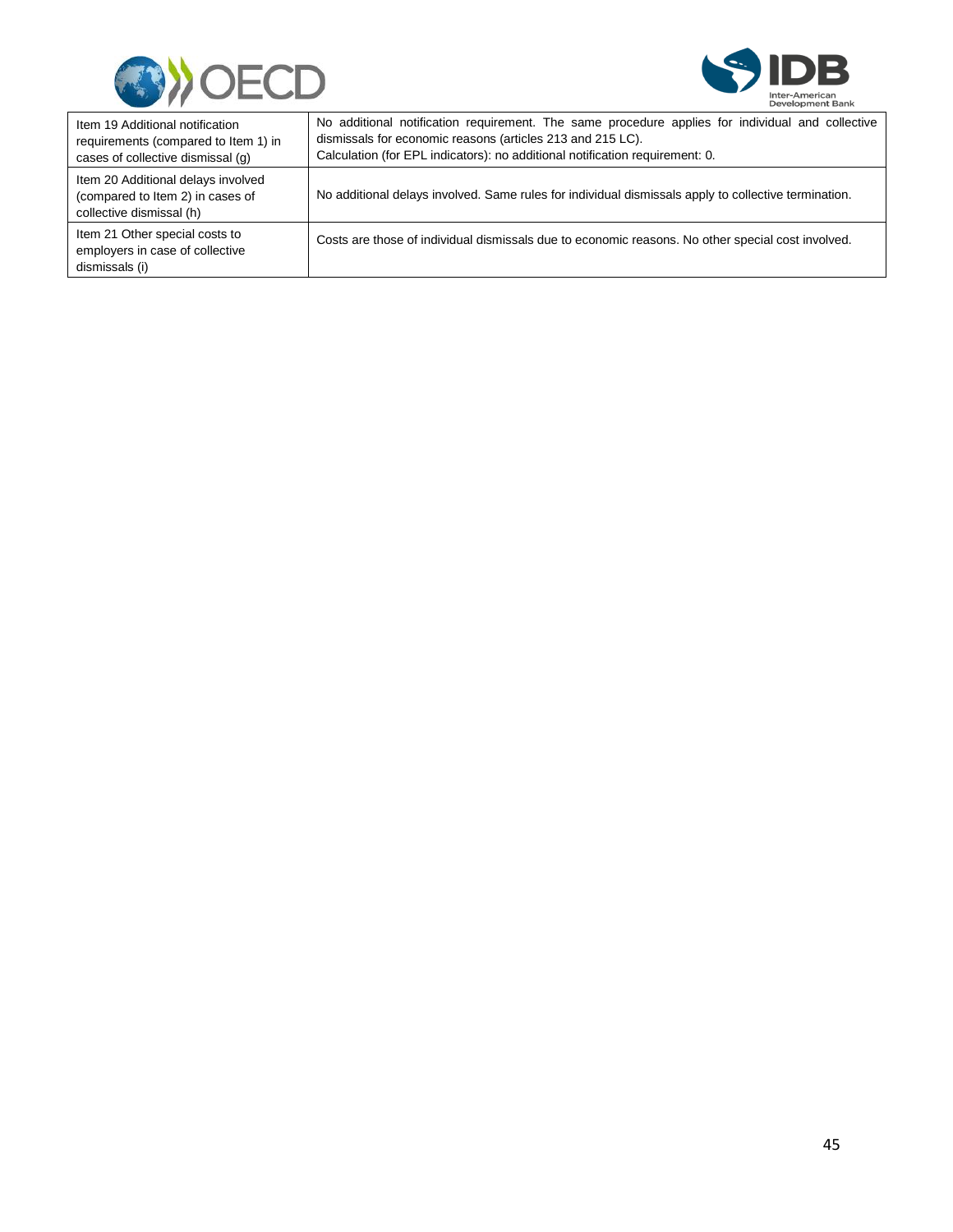<span id="page-48-0"></span>



#### **PARAGUAY**

| <b>Items</b>                                                                                                  | Regulations in force on 31 December 2013                                                                                                                                                                                                                                                                                                                                                                                                                                                                                                                                                                                                                                                                                                                                                                                                                                                                                                                                                                                                                                                                                                                                                                                                                                                                                                                                                                                                                                                                                                           |
|---------------------------------------------------------------------------------------------------------------|----------------------------------------------------------------------------------------------------------------------------------------------------------------------------------------------------------------------------------------------------------------------------------------------------------------------------------------------------------------------------------------------------------------------------------------------------------------------------------------------------------------------------------------------------------------------------------------------------------------------------------------------------------------------------------------------------------------------------------------------------------------------------------------------------------------------------------------------------------------------------------------------------------------------------------------------------------------------------------------------------------------------------------------------------------------------------------------------------------------------------------------------------------------------------------------------------------------------------------------------------------------------------------------------------------------------------------------------------------------------------------------------------------------------------------------------------------------------------------------------------------------------------------------------------|
| Item 1: Notification procedures in the case<br>of individual dismissal of a worker with a<br>regular contract | Dismissal must be notified to the employee in written (Articles 87 and 88 of the Labour Code –<br>hereinafter LC-).                                                                                                                                                                                                                                                                                                                                                                                                                                                                                                                                                                                                                                                                                                                                                                                                                                                                                                                                                                                                                                                                                                                                                                                                                                                                                                                                                                                                                                |
| Item 2 Delay involved before notice can<br>start                                                              | The notification must be communicated in written to the employee.<br>Calculation (for EPL indicators): 1 day for written notice.                                                                                                                                                                                                                                                                                                                                                                                                                                                                                                                                                                                                                                                                                                                                                                                                                                                                                                                                                                                                                                                                                                                                                                                                                                                                                                                                                                                                                   |
| Item 3 Length of notice period at different<br>tenure durations (a)                                           | The length of the prior notice varies according to different tenure durations (Article 87 LC).<br>30 d < 1 v<br>a)<br>45 d > 1 y < 5 y<br>b)<br>C)<br>60 d > 5 y < 10 y<br>90 d > 10 y<br>d)                                                                                                                                                                                                                                                                                                                                                                                                                                                                                                                                                                                                                                                                                                                                                                                                                                                                                                                                                                                                                                                                                                                                                                                                                                                                                                                                                       |
| Item 4 Severance pay at different tenure<br>durations (a)                                                     | No severance pay applies to dismissal with justified cause (causa justificada) which essentially<br>corresponds to employee's misconduct or poor performance (Articles 81 and 82 LC). However, if the<br>just cause alleged by the employer cannot be proved at court, the employee is entitle to severance<br>payment plus back pay until the date of court decision. This situation only applies when the employer<br>alleges a just cause for dismissal which cannot be proved at court.<br>If the employer dismisses without alleging a just cause, only severance payment is due.<br>Severance pay for unjustified dismissal is equal to 15 daily wages for each year or fraction of year in<br>excess of six months. Unjustified dismissal occurs when the employer dismisses without alleging a just<br>cause or when the employee terminates the agreement due to the employer's misconduct -<br>constructive dismissal- (Articles 91 and 84 LC).<br>Job stability: A special situation applies to employees with at least 10 years tenure. In this case, the<br>employer is only permitted to dismiss with justified cause. If the employer is unable to prove just cause<br>at court, the employee may choose between reinstatement or compensation equivalent to double<br>dismissal indemnity (Articles 94 and 97 LC).<br>Calculation (for EPL indicators): (averages just cause and without just cause): 9 months tenure: 0.25<br>month; 4 years tenure: 1 month; 20 years tenure: 0 month (as compensation is considered in Item 7). |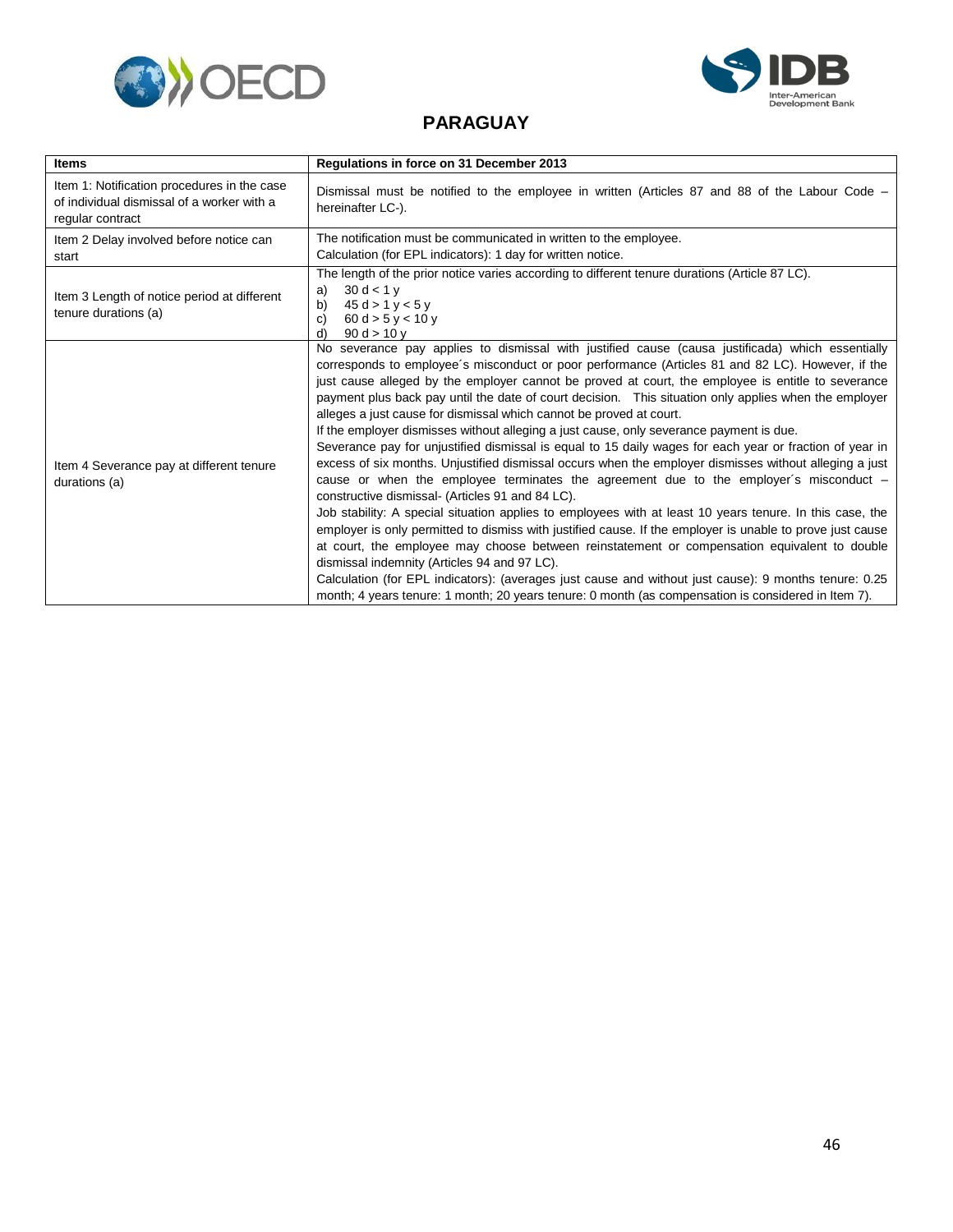



| Item 5 Definition of unfair dismissal (b)             | Fair dismissal: Article 81 LC provides an exhaustive list of reasons for dismissal with justified cause,<br>which are related to the employee's misconduct or poor performance. Amongst others: a) dishonest<br>acts related to the submission of false certificates to obtain a position in the company, b) theft, robbery<br>or crimes against property of persons committed by the employee at the workplace, c) acts of violence,<br>serious breaches of discipline, insults and disrespect addressed to the employer, members of his<br>family, representatives, senior staff of the company, committed at the workplace, d) the commission of<br>the same acts against co-workers, e) the commission of said acts (literal c), outside the workplace<br>against c) and d) members, f) deliberate damage to buildings, plant, works, machinery, instruments,<br>documents, raw materials and other goods belonging to the enterprise, g) immoral acts committed by<br>the employee at the workplace, h) disclosure of confidential information or trade secrets to third parties,<br>i) imprudent or inexcusable acts that compromise safety of the enterprise or of the persons thereof, j) )<br>concurrence to the workplace under the effect of alcohol or drugs or carrying dangerous weapons, k)<br>criminal conviction, I) breach of the safety and health rules prescribed by legislation or by the employer<br>to prevent professional illnesses or work related accidents, II) systematic failure to comply with the<br>indications made by the employer or its delegates to improve employee's efficiency and productivity,<br>m) work slowdowns or intentional reduction in work performance, inciting other workers for the same<br>purpose, n) if the employer lost confidence in an employee exercising managerial supervision,<br>surveillance, audit or other similar functions, n negotiation by the worker, without express permission<br>of the employer, if it constitutes an act of competition to the latter, o) participation in a strike declared<br>illegal by the competent authority, p) repeated lateness, q) work stoppage, r) repeated lateness, s)<br>interruption of the tasks without justified cause, t) disobedience to the orders given by the employer or<br>its representatives, u) chronic or contagious disease, mental disorders that inhibit the development of<br>the employee's current tasks, v) gross violation of the fundamental terms of the employment contract or<br>of the internal regulations of the company.<br>No severance payment in these cases of dismissal with justified cause.<br>However, the employer can always dismiss employees without justifying a reason (despido sin justa<br>causa) provided notice periods are respected and severance indemnity is paid (except in the case of<br>employees of at least 10 years tenure).<br>Redundancy: In case of closure of the company, if the employer re-initiates activities within 1 year, he is<br>obliged to re-employ the workers. Failure to comply, determines the payment of severance indemnity<br>for unfair dismissal. In case of suspension of the employment agreement due to: 1) exhaustion of raw<br>material, 2) excess of production in relation to the needs of the market, 3) un profitability of the<br>company, after a 90 days period of suspension, the employee can choose to wait for the reactivation of<br>the company or claim the indemnity for unfair dismissal.<br>Unfair dismissal: when the employer alleges a just cause for dismissal that cannot be proved at Court or<br>when the employee terminates the employment agreement due to the employer's misconduct $-$<br>constructive dismissal (Articles 91 and 84 LC).<br>Calculation for (EPL indicators): average of cases of less than 10 years of service - 0 (as employer can<br>always dismiss without just cause by paying the corresponding indemnity) – and more than 10 years of<br>service 2. |
|-------------------------------------------------------|---------------------------------------------------------------------------------------------------------------------------------------------------------------------------------------------------------------------------------------------------------------------------------------------------------------------------------------------------------------------------------------------------------------------------------------------------------------------------------------------------------------------------------------------------------------------------------------------------------------------------------------------------------------------------------------------------------------------------------------------------------------------------------------------------------------------------------------------------------------------------------------------------------------------------------------------------------------------------------------------------------------------------------------------------------------------------------------------------------------------------------------------------------------------------------------------------------------------------------------------------------------------------------------------------------------------------------------------------------------------------------------------------------------------------------------------------------------------------------------------------------------------------------------------------------------------------------------------------------------------------------------------------------------------------------------------------------------------------------------------------------------------------------------------------------------------------------------------------------------------------------------------------------------------------------------------------------------------------------------------------------------------------------------------------------------------------------------------------------------------------------------------------------------------------------------------------------------------------------------------------------------------------------------------------------------------------------------------------------------------------------------------------------------------------------------------------------------------------------------------------------------------------------------------------------------------------------------------------------------------------------------------------------------------------------------------------------------------------------------------------------------------------------------------------------------------------------------------------------------------------------------------------------------------------------------------------------------------------------------------------------------------------------------------------------------------------------------------------------------------------------------------------------------------------------------------------------------------------------------------------------------------------------------------------------------------------------------------------------------------------------------------------------------------------------------------------------------------------------------------------------------------------------------------------------------------------------------------------------------------------------------------------------------------------------------------------------------------------------------------------------------------------------------------------------------------------------------------------------------------------------------------------------------------------------------------------------------------------------------------------------------------|
| Item 6 Length of trial period (c)                     | According to article 58 LC, the trial period is of:<br>30 days for unqualified employees or domestic workers.<br>a)<br>b)<br>60 days for qualified workers or apprentices.<br>Not legally specified: for highly qualified employees the trial period is agreed by the parties. Not a<br>C)<br>common practice in Paraguay.<br>Calculation (for EPL indicators). Assumption of 6 months trial period for highly qualified workers.<br>Average of 3 situations: 3 months.                                                                                                                                                                                                                                                                                                                                                                                                                                                                                                                                                                                                                                                                                                                                                                                                                                                                                                                                                                                                                                                                                                                                                                                                                                                                                                                                                                                                                                                                                                                                                                                                                                                                                                                                                                                                                                                                                                                                                                                                                                                                                                                                                                                                                                                                                                                                                                                                                                                                                                                                                                                                                                                                                                                                                                                                                                                                                                                                                                                                                                                                                                                                                                                                                                                                                                                                                                                                                                                                                                                                             |
| Item 7 Compensation following unfair<br>dismissal (d) | 20 years tenure employee (enjoying job stability) can only be dismissed with justified cause proved at<br>court (Article 94 LC). If the employer is unable to prove the just cause alleged, the employee (who<br>chooses not to be reinstated) is entitle to receive double severance payment plus 3 months pay in lieu<br>of notice (Article 96 LC).<br>Calculation (for EPL indicators): 3 month's payment in lieu of notice plus double severance pay, in the<br>case the worker chooses of not being reinstated (20 months): 23 months                                                                                                                                                                                                                                                                                                                                                                                                                                                                                                                                                                                                                                                                                                                                                                                                                                                                                                                                                                                                                                                                                                                                                                                                                                                                                                                                                                                                                                                                                                                                                                                                                                                                                                                                                                                                                                                                                                                                                                                                                                                                                                                                                                                                                                                                                                                                                                                                                                                                                                                                                                                                                                                                                                                                                                                                                                                                                                                                                                                                                                                                                                                                                                                                                                                                                                                                                                                                                                                                          |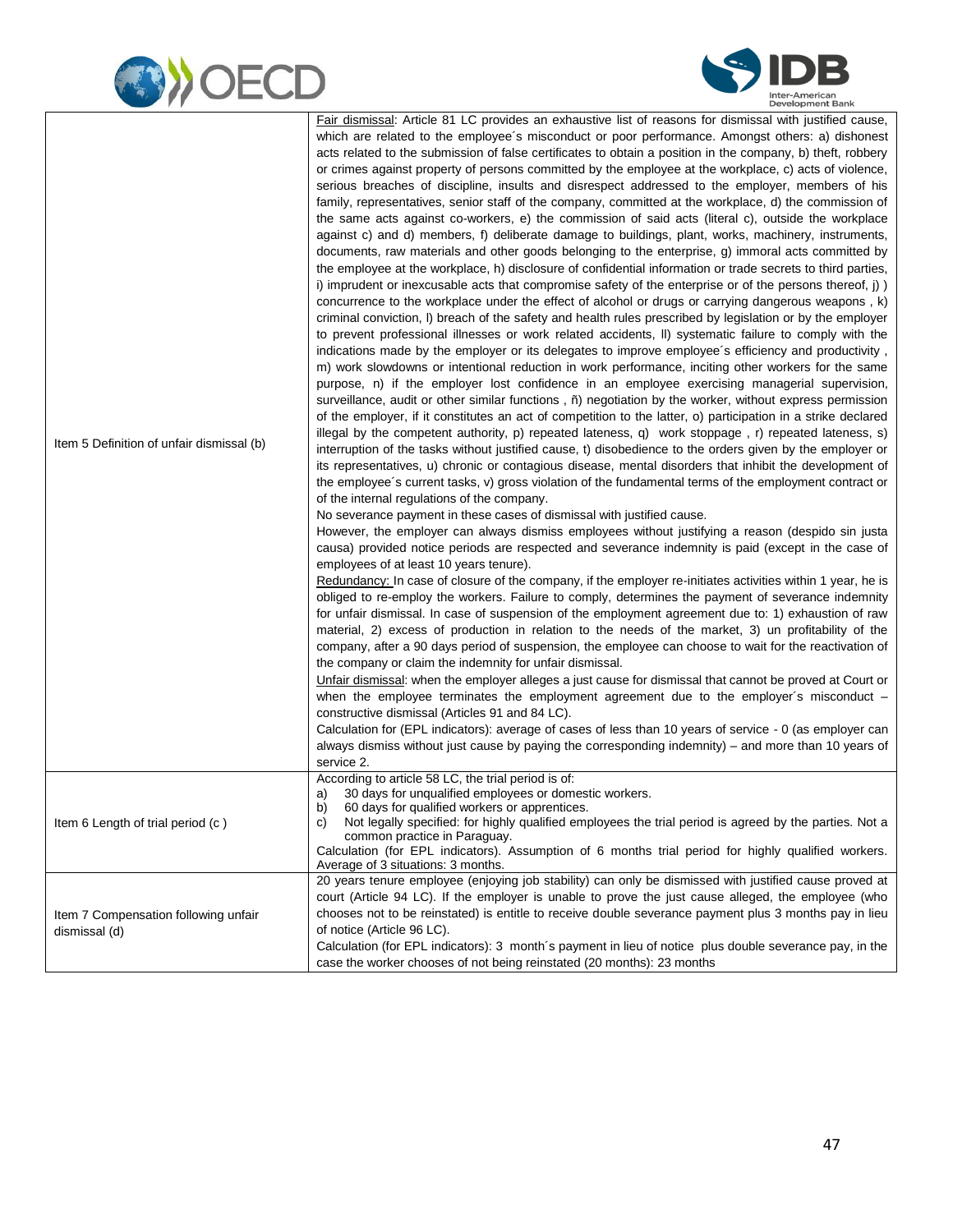



| Item 8 Reinstatement option for the<br>employee following unfair dismissal (b)                                      | Yes for employees of at least 10 years tenure. The employee, who worked continuously for the same<br>employer, acquires job stability at 10 year tenure (Article 94 LC). In such case, the employer is only<br>allowed to dismiss for just cause following a judicial procedure. If the employer is unable to prove at<br>court the just cause alleged, the employee can decide between reinstatement plus back pay or the<br>payment of double severance indemnity for unfair dismissal plus pay in lieu of notice. (articles 96 and<br>97).<br>Reinstatement option also applies to certain union representatives defined in article 318 LC which<br>acquire the status of job stability. In such case, these employees can only be dismissed if the employer<br>proves at court a just cause for dismissal.<br>Calculation for (EPL indicators): Less than 10 years tenure: no reinstatement option, 10 years tenure or<br>more: reinstatement option: Average of 0 and 3: 1.5 |
|---------------------------------------------------------------------------------------------------------------------|-----------------------------------------------------------------------------------------------------------------------------------------------------------------------------------------------------------------------------------------------------------------------------------------------------------------------------------------------------------------------------------------------------------------------------------------------------------------------------------------------------------------------------------------------------------------------------------------------------------------------------------------------------------------------------------------------------------------------------------------------------------------------------------------------------------------------------------------------------------------------------------------------------------------------------------------------------------------------------------|
| Item 9 Maximum time period after dismissal<br>notification up to which an unfair dismissal<br>claim can be made (e) | 60 days (Article 400 LC).                                                                                                                                                                                                                                                                                                                                                                                                                                                                                                                                                                                                                                                                                                                                                                                                                                                                                                                                                         |
| Item 10 Valid cases for use of standard<br>fixed term contracts                                                     | FTC is only permitted for objective and material reasons (Article 49 LC). The LC authorizes FTC for a<br>limited term, to perform a specific service or to conclude a specific task. Contracts to develop services<br>of a permanent nature are considered of indefinite duration, despite the fact of being agreed as FTC<br>(Article 50 LC). Thus FTC is the exception.                                                                                                                                                                                                                                                                                                                                                                                                                                                                                                                                                                                                         |
| Item 11 Maximum number of successive<br>standard FTCs (initial contract plus<br>renewals and/or prolongations)      | FTC can't exceed 1 year for labourers (obrero) or 5 years for employees (empleados). However, they<br>can be renewed (article 49 LC).                                                                                                                                                                                                                                                                                                                                                                                                                                                                                                                                                                                                                                                                                                                                                                                                                                             |
| Item 12 Maximum cumulated duration of<br>successive standard FTCs                                                   | No limitation.                                                                                                                                                                                                                                                                                                                                                                                                                                                                                                                                                                                                                                                                                                                                                                                                                                                                                                                                                                    |
| Item 13 Types of work for which temporary<br>work agency (TWA) employment is legal                                  | No statutory regulation.                                                                                                                                                                                                                                                                                                                                                                                                                                                                                                                                                                                                                                                                                                                                                                                                                                                                                                                                                          |
| Item 14 Are there restrictions on the number<br>of renewals and/or prolongations of TWA<br>contracts? (f)           | No statutory regulation. FTC rules apply to FTC between agency and the worker.                                                                                                                                                                                                                                                                                                                                                                                                                                                                                                                                                                                                                                                                                                                                                                                                                                                                                                    |
| Item 15 Maximum cumulated duration of<br>TWA contracts (f)                                                          | No statutory regulation. FTC rules apply to FTC between agency and the worker.                                                                                                                                                                                                                                                                                                                                                                                                                                                                                                                                                                                                                                                                                                                                                                                                                                                                                                    |
| Item 16 Does the set-up of a TWA require<br>authorisation or reporting obligations?                                 | No statutory regulation.                                                                                                                                                                                                                                                                                                                                                                                                                                                                                                                                                                                                                                                                                                                                                                                                                                                                                                                                                          |
| Item 17 Do regulations ensure equal<br>treatment of regular workers and agency<br>workers at the user firm?         | No statutory regulation.                                                                                                                                                                                                                                                                                                                                                                                                                                                                                                                                                                                                                                                                                                                                                                                                                                                                                                                                                          |
| Item 18 Definition of collective dismissal (b)                                                                      | There is no statutory definition of collective dismissal for economic reasons nor a specific number of<br>employees involved. However, there are certain situations that determine the termination of all the<br>employment agreements (Articles 78 to 80 LC):<br>Closure of the company or final reduction of the activities. A prior administrative procedure is<br>a)<br>required which involves a communication to the Labour Authority and the participation of the<br>employees, before the corresponding administrative decision.<br>Exhaustion of the substance exploited by the extractive industry.<br>b)<br>Fortuity or force majeure that permanently inhibits the continuation of the employment agreements<br>C)<br>(unless there is an insurance to cover this risk) See Item 21.<br>Bankrupcy or liquidation proceedings.<br>d)<br>Calculation (for EPL indicators): (average of 4 for closure/final reduction, 0 for other cases): 2                             |
| Item 19 Additional notification requirements<br>(compared to Item 1) in cases of collective<br>dismissal (g)        | For closure of the company or final reduction of the activities, a procedures is needed which involves: a<br>written communication to the Labour Authority and a brief participation of the workers, before the<br>Authority issues the final resolution (Article 78 Literal h). If the employer fails to comply with this<br>procedure, severance indemnity must be paid to the workers. (Article 80 final LC).<br>Calculation (for EPL indicators): (average 1 for closure of the company or final reduction of the<br>activities, 0 for other cases): 0.5                                                                                                                                                                                                                                                                                                                                                                                                                      |
| Item 20 Additional delays involved<br>(compared to Item 2) in cases of collective<br>dismissal (h)                  | In case of closure of the company or final reduction of the activities, the required communication to the<br>Labour Authority, the summary participation of the workers and the final decision will determine certain<br>days of delay.<br>Law 4986/2013 states, on a general basis, that, the duration of the procedures for closure of a company<br>cannot exceed 30 days, after the required documents are presented.<br>Calculation for (EPL indicators): (average of 30 days for closure of the company/final reduction and 0<br>for the other cases) = $15$ days.                                                                                                                                                                                                                                                                                                                                                                                                           |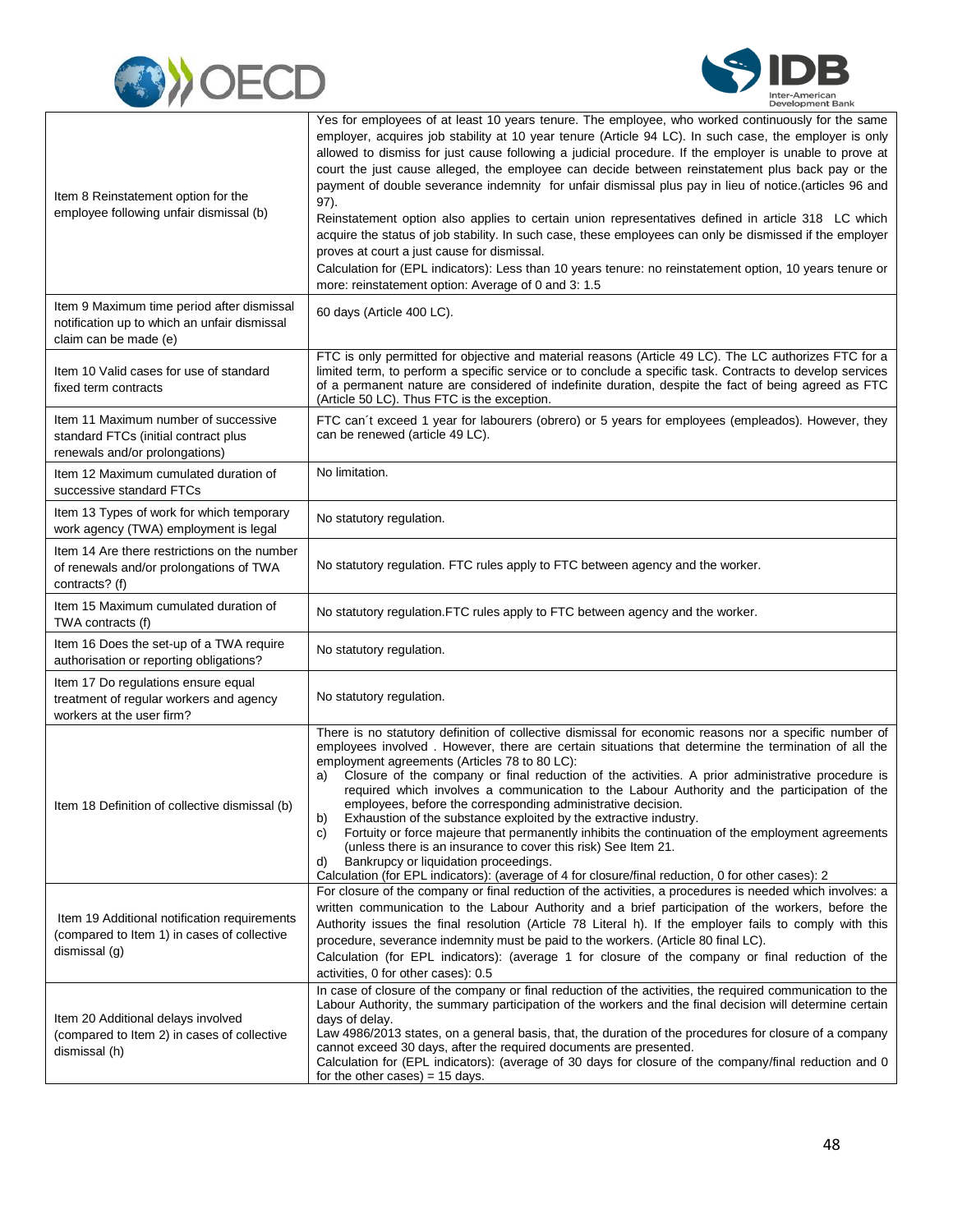



|                                             | In case of closure of the company or final reduction of the activities, no severance indemnity must be      |
|---------------------------------------------|-------------------------------------------------------------------------------------------------------------|
|                                             | paid, (except for workers enjoying job stability who must receive double severance indemnity -article 99    |
|                                             | LC-). However, if the employer fails to comply with the procedure stated in Items 18 and 19, ordinary       |
|                                             | severance indemnity must be paid (as stated in item 19). Re-employment is mandatory if the employer         |
|                                             | re-initiates activities within one year (failure determines the payment of severance indemnity (Article 80) |
| Item 21 Other special costs to employers in | LC).                                                                                                        |
| case of collective dismissals (i)           | In case of fortuity or force majeure, if the insurance covers the risk, the company should re-initiate      |
|                                             | activities. If the employer decides not to do, indemnities to the employees should be paid: a) After trial  |
|                                             | period up to 5 y tenure: 1 monthly salary; b) > 5y to 10y tenure: 2 monthly salaries; c) > 10y tenure: 3    |
|                                             | monthly. This indemnity also applies to bankruptcy-liquidation proceeding and exhaustion of the             |
|                                             | substance exploited by the extractive industry (Articles 79 and 80 LC).                                     |
|                                             | Calculation (for EPL indicators): 0 (as fortuity/force majeure and re-hiring are not counted for EPL)       |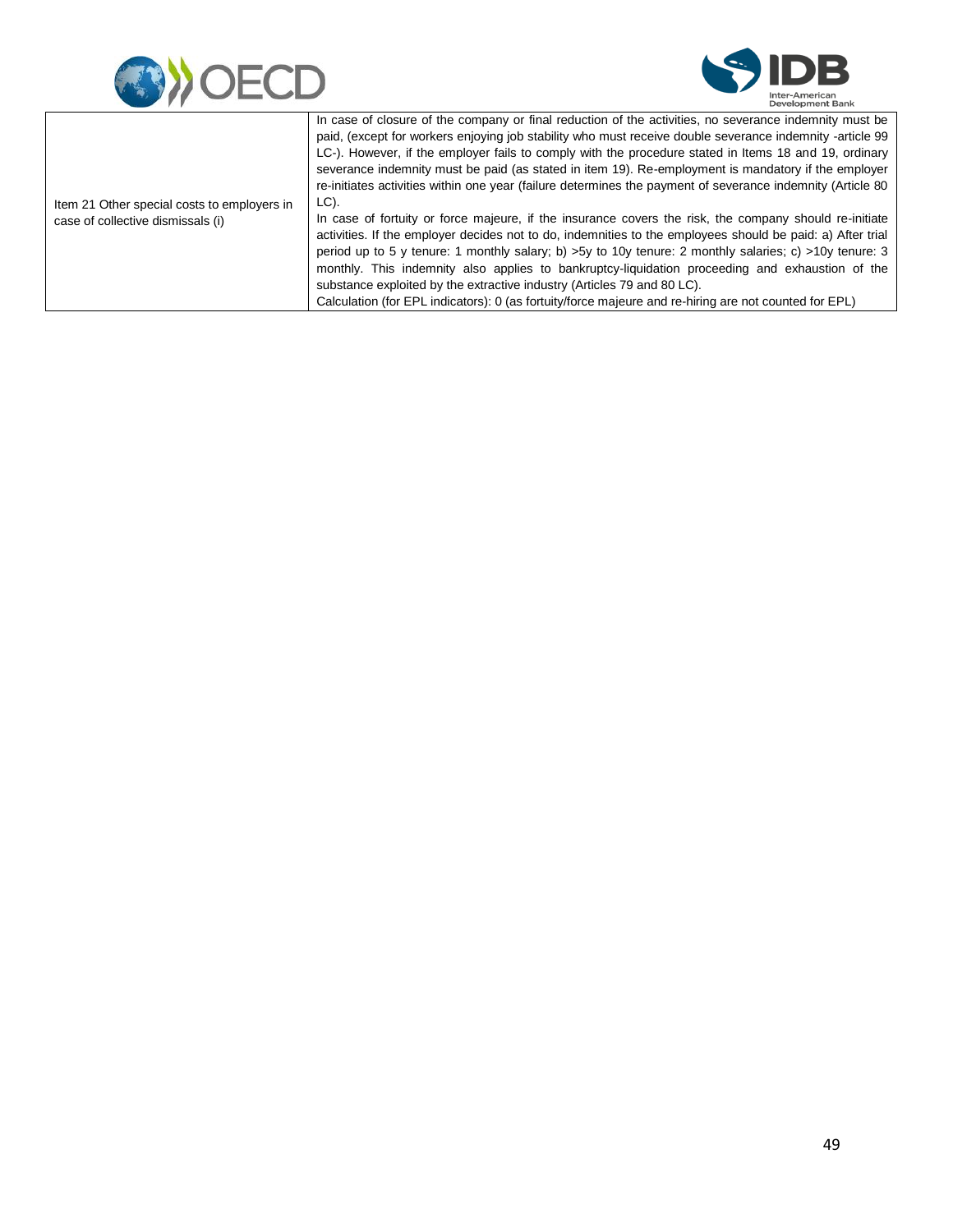<span id="page-52-0"></span>



#### **PERU**

| Items                                                                                                         | Regulations in force on 31 December 2013                                                                                                                                                                                                                                                                                                                                                                                                                                                                                                                                                                                                                                                                                                                                                                                                                                                                                                                                                                                                                                                                                                                                                                                                                                                                                                                                                                                                                                                                                                                                                                                                                                                                                                                                                                                          |
|---------------------------------------------------------------------------------------------------------------|-----------------------------------------------------------------------------------------------------------------------------------------------------------------------------------------------------------------------------------------------------------------------------------------------------------------------------------------------------------------------------------------------------------------------------------------------------------------------------------------------------------------------------------------------------------------------------------------------------------------------------------------------------------------------------------------------------------------------------------------------------------------------------------------------------------------------------------------------------------------------------------------------------------------------------------------------------------------------------------------------------------------------------------------------------------------------------------------------------------------------------------------------------------------------------------------------------------------------------------------------------------------------------------------------------------------------------------------------------------------------------------------------------------------------------------------------------------------------------------------------------------------------------------------------------------------------------------------------------------------------------------------------------------------------------------------------------------------------------------------------------------------------------------------------------------------------------------|
| Item 1: Notification procedures in the<br>case of individual dismissal of a worker<br>with a regular contract | In case of dismissal for justified cause related to the employee's conduct or capacity, a prior written<br>notification procedure is required (Articles 31 and 32 Law on Productivity and Labour<br>Competitiveness - hereinafter LPCL). The notification letter has to specify the cause of dismissal and<br>the date of the effective termination. The employee has the right to present a written defense of the<br>charges alleged by the employer. Once the letter is delivered, the employer may not invoke a different<br>reason than the one referred to in the notification letter. Dismissal can also be without justification<br>(despido arbitrario), article 34 LPCL. However, despite the letter of the law, the Constitutional Tribunal<br>has construed that dismissal without just cause (article 34 LPCL) entitles the employee to claim<br>reinstatement following a special procedure (see Item 5).                                                                                                                                                                                                                                                                                                                                                                                                                                                                                                                                                                                                                                                                                                                                                                                                                                                                                                           |
| Item 2 Delay involved before notice can<br>start                                                              | The written notification letter must be sent directly to the employee. If the employee refuses to receive<br>said letter, it can be handled by a notary public or by a Judge (Article 32 LPCL). The employee has a<br>minimum of: a) 6 days in case of misconduct to present a written defense of the charges alleged by<br>the employer; b) 30 days if the reason is related to the employee's capacity, so that the worker can<br>demonstrate its capacity.<br>The 6 day period applies to the case of fault, therefore it is not considered for EPL indicators.<br>Calculation (for EPL indicators): average of dismissal with justified cause related to capacity or low<br>performance (30 days plus 1 day for the notification letter) and arbitrary dismissal (1 day for the<br>notification letter): 16 days                                                                                                                                                                                                                                                                                                                                                                                                                                                                                                                                                                                                                                                                                                                                                                                                                                                                                                                                                                                                              |
| Item 3 Length of notice period at<br>different tenure durations (a)                                           | Warning procedures prior to dismissal due to employee's conduct or capacity were mentioned in Item<br>2 (6 days in case of misconduct, 30 days in case of capacity).<br>In case of dismissal without justified cause, there is no statutory provision regarding notice period.                                                                                                                                                                                                                                                                                                                                                                                                                                                                                                                                                                                                                                                                                                                                                                                                                                                                                                                                                                                                                                                                                                                                                                                                                                                                                                                                                                                                                                                                                                                                                    |
| Item 4 Severance pay at different tenure<br>durations (a)                                                     | No severance pay in case of dismissal for justified reason (causa justa) related to the employee's<br>conduct or capacity (article 34 LPCL).<br>Severance pay for arbitrary dismissal is equivalent to 1.5 monthly salaries per each full year of<br>service up to a maximum of 12 monthly wages. Fractions of years are paid in proportion to the<br>months (1/12) and days (1/30) worked for the employer (articles 34 and 38 LPCL).<br>A special regime applies to dismissals in Peru (see Item 5). Following this regime, the option between<br>severance payment or reinstatement will depend on the way the employer dismisses an employee, on<br>the remedy chosen by the latter and on the procedure followed by the worker (Labour Court or Acción<br>de amparo). Given the system described in Item 5, for EPL purposes severance payment is reflected<br>under Item 7 (compensation following unfair dismissal) and Item 8 (reinstatement).<br>Therefore, values corresponding to severance payment were set to 0, despite the fact that dismissals<br>may end by paying severance indemnity.<br>Additional compensation: According to article 21 of the Compensation for the Length of Service Law<br>(hereinafter CTSL), a special compensation is paid to the employee, upon termination of the<br>employment contract, irrespective of the reason or cause of termination. This payment -called<br>"Compensación por Tiempo de Servicio"- is equivalent to one monthly average salary per year of<br>service. This amount is deposited to a bank chosen by the employee each semester. As it can be<br>assimilated to an additional social security contribution and do not represent a specific burden to<br>employers at the time of dismissal, this additional compensation is not considered for EPL purposes. |
|                                                                                                               | Calculation (for EPL indicators): 0 (as severance payment is reflected in Items 7 and 8).                                                                                                                                                                                                                                                                                                                                                                                                                                                                                                                                                                                                                                                                                                                                                                                                                                                                                                                                                                                                                                                                                                                                                                                                                                                                                                                                                                                                                                                                                                                                                                                                                                                                                                                                         |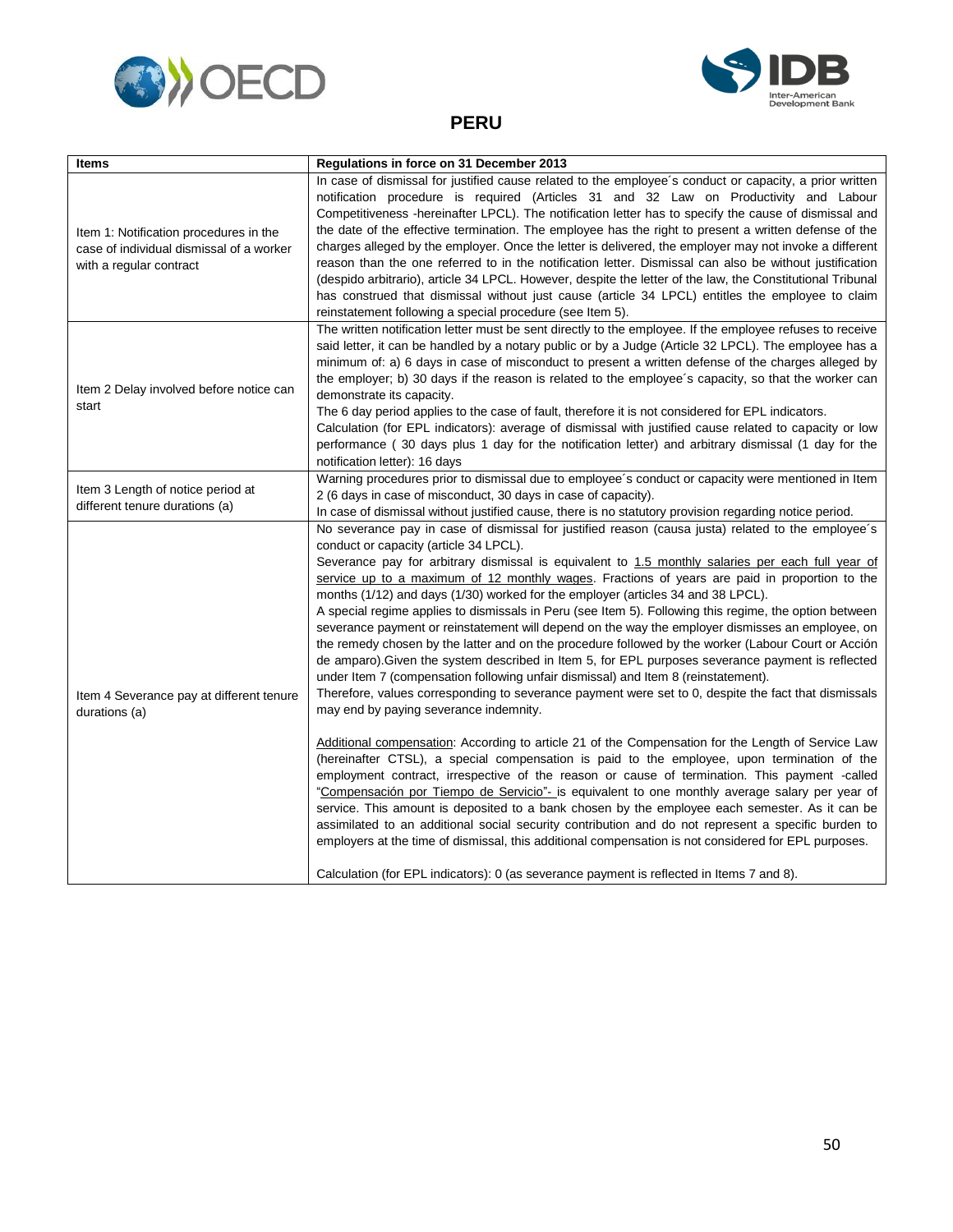



Item 5 Definition of unfair dismissal (b) Fair dismissal: Justified reasons for dismissal are defined in articles 22 to 28 LPCL. These reasons are related to employee´s conduct and capacity. In those cases, no severance indemnity is due. Reasons connected to the capacity of the worker (art. 23 LPCL): deterioration of the physical or mental faculties or an acquired incapacity having a major effect on his or her performance on the job; inadequate output in relation to the worker's capacity or in comparison to the average output for similar work under similar conditions; or unreasonable refusal on the part of the worker to undergo a previously agreed or legally required medical examination in the context of the employment relationship, or to follow medical treatment or preventive measures prescribed by a doctor in order to avoid illness or accident. Reasons related to the worker's conduct (art. 24 LPCL): conviction for a crime involving fraud (by a decision not subject to appeal); disqualification of the worker imposed by judicial or administrative authorities to carry out his or her job at the workplace for three months or more; and any serious misconduct as defined in 25 LPCL: a violation of the fundamental terms of the contract which makes the continuation of the employment relationship unreasonable, as follows: a) failure to comply with employment obligations in such a way that the breakdown of good faith in the employment relationship may be presumed; the repeated opposition to orders relating to the work; repeated and untimely stoppage of work when this has been found to be the case by the competent authority; or the failure to observe work regulations or occupational safety or health regulations; b) deliberate and repeated deterioration in output, or in the volume or quality of production; c) appropriation or attempted appropriation of goods or services belonging to the employer or for which the worker is responsible, or unjustified retention or utilization of the same; d) the use or transfer to a third party of information reserved for the employer; the unauthorized removal or use of documents belonging to the enterprise; providing false information to the employer with the intention of causing harm or obtaining an advantage; or unfair competition; e) repeated attendance at work in a state of drunkenness or under the influence of drugs or narcotics, and even if it is not repeated, where because of the nature of the work, such condition is exceptionally serious; f) acts of violence, serious breaches of discipline, insults and disrespect in oral or written statements addressed to the employer, his or her representatives, senior staff or other workers, whether they take place inside or outside the workplace; g) deliberate damage to buildings, plant, works, machinery, instruments, documents, raw materials and other goods belonging to the enterprise, or in its possession; h) failure to appear at the workplace for more than three consecutive days; unjustified absence for more than five days over a period of 30 calendar days, or more than 15 days over a period of 180 days, irrespective of whether any disciplinary action is taken in either case; repeated lateness where attention has been drawn to this by the employer, and where disciplinary sanctions such as written warnings and suspensions have already been applied.

> Regime applicable to unfair and other types of dismissals: in Peru, two different regimes co-exist regarding dismissals:

- **1)** Dismissals ruled by the Law: LPCL and Supreme Decree N° 001-96 TR which define the figures of:
- a) Dismissal with just cause (articles 22 to 28, 31 to 34 LPCL) related to employee´s conduct or capacity as stated above.
- b) Arbitrary dismissal (article 34 and 38 LPCL): occurs when: 1) no just cause is alleged: in this case the employer is obliged to pay severance indemnity within 48 hours of dismissal. 2) just cause alleged cannot be proved at court. In this case, according to the law, the employee has to file a lawsuit before the Labour Court claiming the payment of severance indemnity for arbitrary dismissal.
- **c)** Null dismissal (articles 29, 34, 40 to 42 LPCL, Law N° 26626 and Law N° 27050): when dismissal is based on the following grounds: a) affiliation to a union or participation of union activities, b) status or former status of employee´s representative, c) filing a complaint against the employer, d) discrimination based on sex, race, religion, political opinion or language, e) Pregnancy or recent mother, f) dismissal due to worker suffering from HIV, g) dismissal due to worker suffering from an incapacity. In this case, according to the law, the employee can claim reinstatement plus back pay before the Labour Court.
- d) Indirect or constructive dismissal (articles 30, 35 and 38 LPCL): occurs when the employee terminates the employment agreement due to employer´s misconduct. In this case the employee has to claim before the Labour Court either the cease of the employer´s hostility or the payment of severance indemnity for arbitrary dismissal.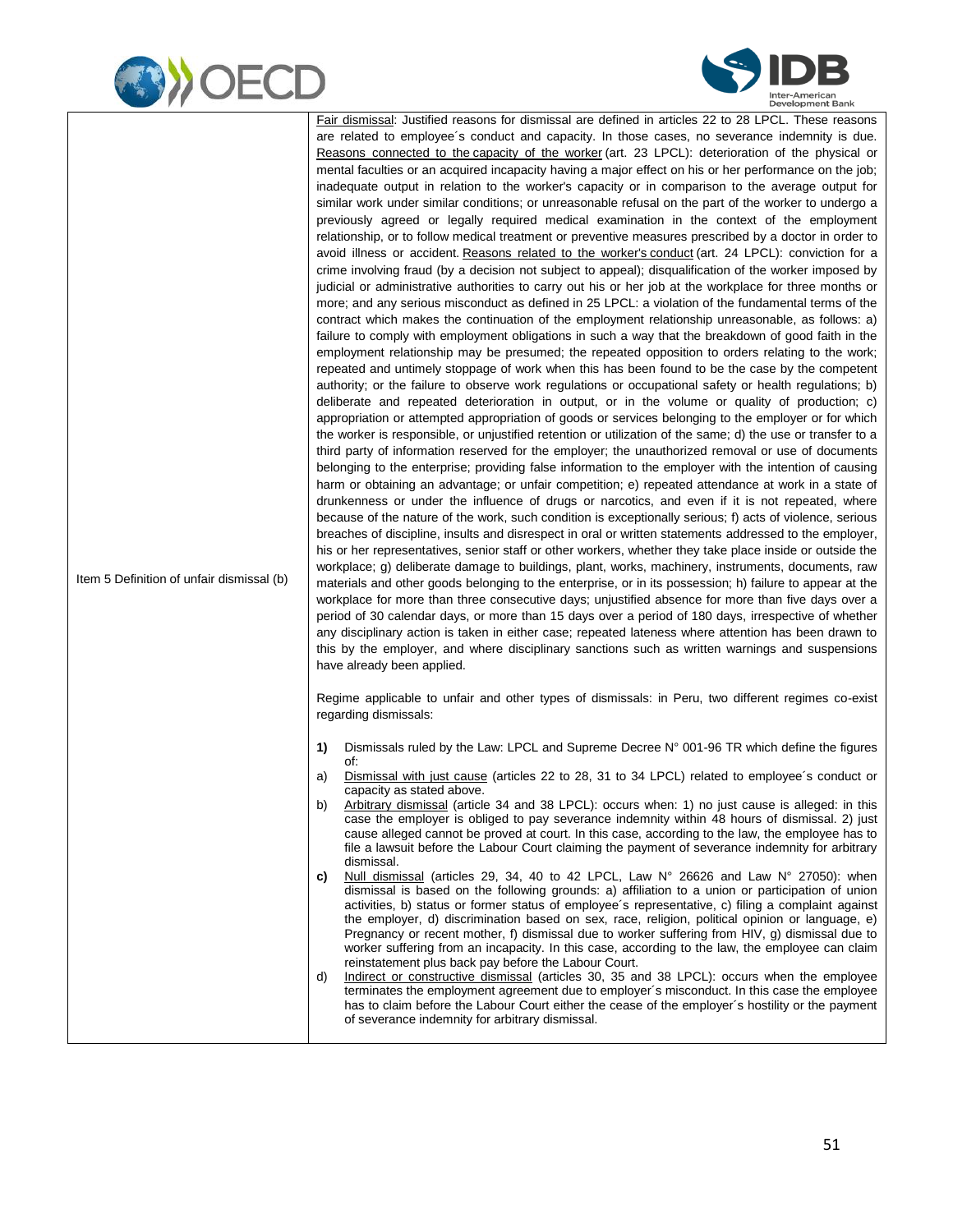



|                                                                                                                     | Dismissals ruled by Constitutional Tribunal (Leading Cases: Expediente N° 1124-2001-AA/TC,<br>2)<br>Telefónica del Perú, Expediente Nº 976-2001-AA/TC Eusebio Llanos Huasco and Expediente Nº<br>206-2005-PA/TC Cesar Antonio Baylón). The Constitutional Tribunal (hereinafter TC) has played<br>an important role in incorporating new cases of dismissals, in addition to the ones defined by the<br>law. The key issue of this types of dismissals is the fact that the employee must claim the<br>remedy following a special procedure called "acción de amparo" before the TC and not before<br>the Labour Court, being the remedy the reinstatement of the worker. If the employee claims<br>before a Labour Court (except in the case of null dismissal were reinstatement is available), the<br>remedy would be the payment of severance indemnity (not reinstatement).<br>Dismissal without cause: no cause is alleged by the employer when dismissing an employee.<br>a)<br>Fraudulent dismissal: when the employer alleges a cause that is false or dismisses a worker in a<br>b)<br>disloyal, hostile or perverse manner.<br>Dismissal in breach of fundamental constitutional rights: when the employer dismisses an<br>C)<br>employee breaching a fundamental constitutional right, different from the ones listed in article 29<br>LPCL, including generic breaches of the right to work. However, the reason of redundancy is<br>unlikely to be considered a breach to the right to work.<br>Calculation (for EPL indicators): 2 |
|---------------------------------------------------------------------------------------------------------------------|---------------------------------------------------------------------------------------------------------------------------------------------------------------------------------------------------------------------------------------------------------------------------------------------------------------------------------------------------------------------------------------------------------------------------------------------------------------------------------------------------------------------------------------------------------------------------------------------------------------------------------------------------------------------------------------------------------------------------------------------------------------------------------------------------------------------------------------------------------------------------------------------------------------------------------------------------------------------------------------------------------------------------------------------------------------------------------------------------------------------------------------------------------------------------------------------------------------------------------------------------------------------------------------------------------------------------------------------------------------------------------------------------------------------------------------------------------------------------------------------------------------------------------------------------|
| Item 6 Length of trial period (c)                                                                                   | According to article 10 LPCL, on a general basis, probationary period is of three months, at the end of<br>which the employee is entitled to the severance payment in case of unfair dismissal. However, the<br>parties may agree in writing to extend the probationary period when the work to be undertaken<br>requires a period of training and adaptation or when the nature of the work or responsibility entailing<br>such extension may be justified. This extension may not exceed:<br>- six months in total in the case of skilled workers and employees in positions of trust,<br>- one year in total for managerial personnel.<br>Calculation for EPL indicators (average between the first situation and the average of the last two<br>situations): $(3 + (6+12)/2)$ /2 = 6 months.                                                                                                                                                                                                                                                                                                                                                                                                                                                                                                                                                                                                                                                                                                                                                  |
| Item 7 Compensation following unfair<br>dismissal (d)                                                               | See Items 4 and 5. Following unfair dismissal (arbitrary and others), the employee can choose<br>severance payment as compensation. Severance payment amounts to 1.5 monthly salaries per each<br>full year of service up to a maximum of 12 monthly wages. Fractions of years are paid in proportion to<br>the months (1/12) and days (1/30) worked for the employer (articles 34 and 38 LPCL).<br>Calculation for EPL indicators (employee 20 years tenure): 12 months.                                                                                                                                                                                                                                                                                                                                                                                                                                                                                                                                                                                                                                                                                                                                                                                                                                                                                                                                                                                                                                                                         |
| Item 8 Reinstatement option for the<br>employee following unfair dismissal (b)                                      | See Item 5. Reinstatement option is available in case of: 1) null dismissal (before the Labour Court),<br>2) dismissal without cause, 3) fraudulent dismissal and 4) dismissal in breach of constitutional rights.<br>In these last 3 cases if claimed by the employee before the TC.<br>Reinstated employees are entitled to back pay (article 40 LPCL for null dismissal). For other types of<br>dismissals, although reinstatement is claimed before TC, the latest has no jurisdiction to grant back<br>pay. Up to date, employees have been claiming back pay before a Civil Court. A project of law is<br>being considered by Parliament (Proyecto de Ley N° 2581-2013) to include these types of dismissals<br>in article 40 LPCL, allowing back pay.<br>Calculation (for EPL indicators): 2                                                                                                                                                                                                                                                                                                                                                                                                                                                                                                                                                                                                                                                                                                                                               |
| Item 9 Maximum time period after<br>dismissal notification up to which an<br>unfair dismissal claim can be made (e) | 30 calendar days after its occurrence. This provision is applicable only to claims for arbitrary<br>dismissal, null dismissal and indirect dismissal (article 36 LPCL).<br>Under Law N° 27.321, labour claims related to employment issues (different from the ones stated<br>above) have an expiry term of 4 years.                                                                                                                                                                                                                                                                                                                                                                                                                                                                                                                                                                                                                                                                                                                                                                                                                                                                                                                                                                                                                                                                                                                                                                                                                              |
| Item 10 Valid cases for use of standard<br>fixed term contracts                                                     | According to articles 53 and 57 LPCL, valid reasons for the use of standard FTC are: a) objective and<br>material reasons, b) launch of a new activity. In effect, articles 53 to 71 LPCL contain a list of the<br>valid reasons for the use of FTC, which fall within 3 categories:<br>1) Temporary reasons (article 54 LPCL):<br>* commencement or launching of a new activity (maximum duration: 3 years)<br>* increase in market demand (maximum duration: 5 years)<br>* restructuring of the enterprise in response to the replacement, modification, extension or, in general,<br>any technological change (maximum duration: 2 years)<br>2) Incidental reasons (article 55 LPCL):<br>* transitory needs different from the normal activity (maximum duration: 6 months in one year),<br>* replacement of a worker (maximum 5 years)<br>* emergency contract to cover needs arising from an unforeseen event or force majeure (duration of<br>emergency and maximum: 5 years)<br>3) Specific piece of work or service (article 56 LPCL):<br>*performance of a specific piece of work or service (maximum 5 years)<br>*intermittent service contract (maximum 5 years)<br>* seasonal contracts (maximum 5 years)                                                                                                                                                                                                                                                                                                                             |
| Item 11 Maximum number of successive<br>standard FTCs (initial contract plus<br>renewals and/or prolongations)      | No limitation.<br>Renewals are allowed within the maximum duration specified in item 10 for each contract (Article 74<br>LPCL). A combination of different contracts subject to special conditions is possible provided however<br>that the total cumulative duration does not exceed 5 years.                                                                                                                                                                                                                                                                                                                                                                                                                                                                                                                                                                                                                                                                                                                                                                                                                                                                                                                                                                                                                                                                                                                                                                                                                                                    |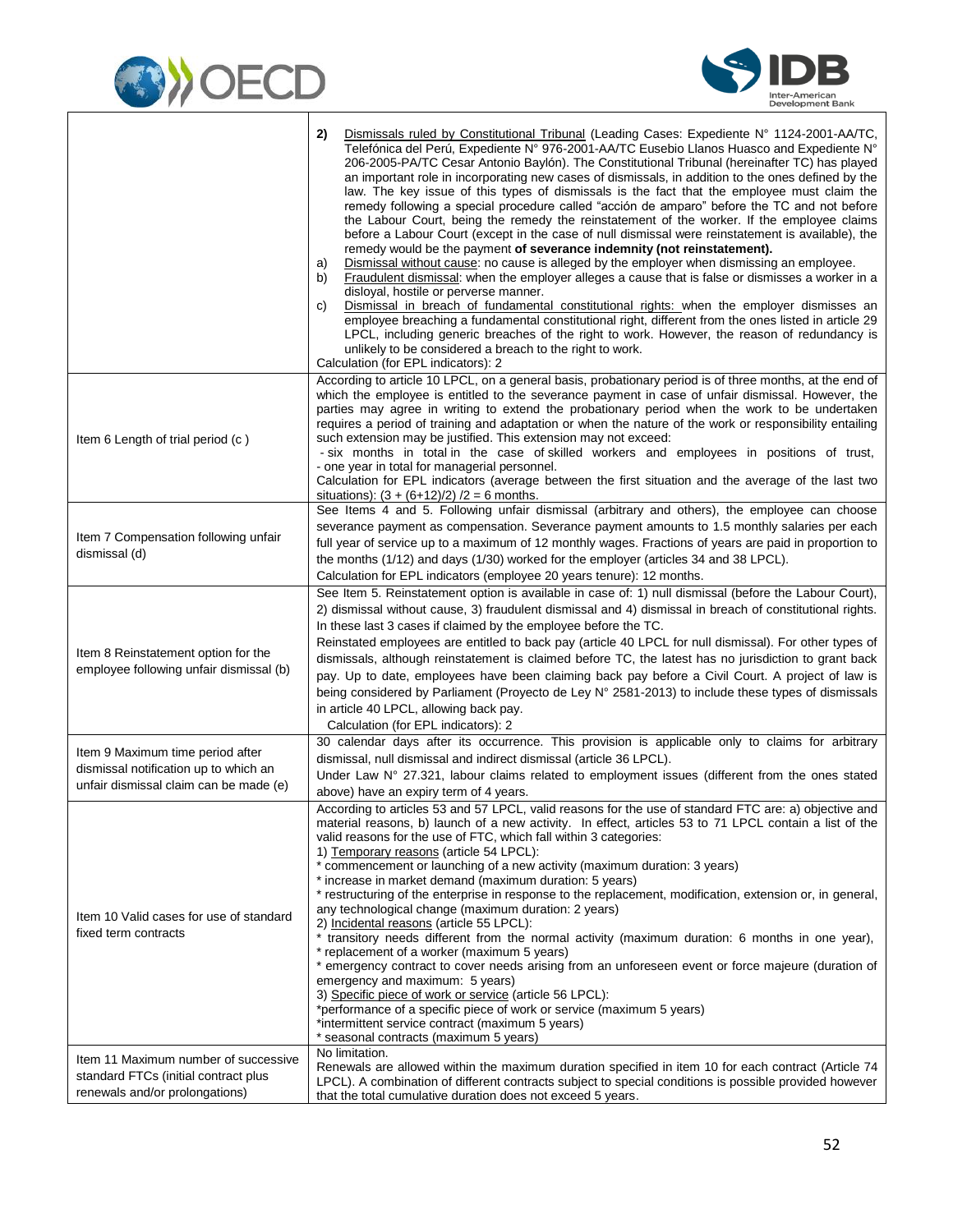



| Item 13 Types of work for which<br>temporal, complementary or of specialized nature. TWA employee's are not allowed by law to<br>temporary work agency (TWA)<br>perform the permanent tasks related to the core activities of the User firm.<br>employment is legal<br>TWA contracts are not permitted to replace striking workers at the User firm or after a collective layoff.<br>No statutory limitation.<br>Item 14 Are there restrictions on the<br>In effect, restrictions on renewals are not specifically ruled by the law. Notwithstanding, as TWA<br>number of renewals and/or<br>contracts are only permitted to perform temporal, complementary or highly specialized services, it can<br>prolongations of TWA contracts? (f)<br>be construed that renewals are admitted on these extraordinary cases.<br>The duration depends on the extraordinary cases where this TWA contracts are permitted.<br>Item 15 Maximum cumulated duration of<br>The maximum cumulated duration of seasonal, temporal and emergency contracts under LPCL is of 5<br>TWA contracts (f)<br>years. Assignments fall under these exceptional situations, thus the 5 year period is applicable.<br>According to articles 14 and 18 Law 27.626 and Supreme Decree N° 003-2002-TR (articles 7 to 10);<br>Item 16 Does the set-up of a TWA<br>the set-up of a TWA requires authorization and registration. Reporting requirements, on a 3 months<br>require authorisation or reporting<br>period,<br>required<br>the<br>Ministry<br>of<br>Labour<br>are<br>by<br>and<br>Employment<br>Promotion<br>obligations?<br>http://www.mintra.gob.pe/mostrarContenido.php?id=826&tip=9#<br>Item 17 Do regulations ensure equal<br>Equal treatment of regular workers and agency workers (Article 7 of Law 27.626).<br>treatment of regular workers and<br>agency workers at the user firm?<br>Under LPCL, provisions of collective dismissal grounded on economic, technological and structural<br>Item 18 Definition of collective dismissal<br>reasons apply when it involves at least 10% of the employees.<br>(b)<br>Under LPCL, in case of collective dismissal grounded on economic, technological and structural<br>reasons, when it involves at least 10% of the employees, the employer is obliged to file the following<br>proceedings:<br>Notify the union or workers' representatives and provide them with the relevant information<br>a)<br>regarding the reasons of the retrenchment and the names of the affected workers. A<br>communication must be sent to the Labour Administrative Authority to open the corresponding<br>file.<br>The union or workers' representatives and the employer must undertake a negotition in order to<br>b)<br>determine the conditions in which the employment contrats will be terminated or on the possible<br>alternatives to avoid dismissals (suspension, reduction of working hours).<br>After consultations with the trade unions, the employer is obliged to file an application before the<br>C)<br>the Labour Administrative Authority based on an expert report justifying the need for the<br>dismissal grounded on economic, technological or structural reasons. Once the employees or<br>their representatives have reviewed the report sent by the Labour Administrative Authority<br>(within 48 hours), they have 15 days to present their own expert report.<br>A meeting between the employer and the unions or workers' representatives under the auspices<br>d)<br>Item 19 Additional notification<br>of the Labour Administrative Authority must be held in order to find agreement on the<br>requirements (compared to Item 1) in<br>retrenchment's modalities. The parties must try to reach to an agreement within 3 days.<br>cases of collective dismissal (g)<br>In the absence of agreement on the modalities of the retrenchment, the Labour Administrative<br>e)<br>Authority must issue a binding decision within 5 days.<br>However, the parties can appeal the decision within 3 days. The Labour Administrative Authority<br>f)<br>must issue the final decision within 5 days.<br>Employment Promotion Law and Supreme Decree $N^{\circ}$ 001-96-TR, articles 62 to 74, rule the<br>procedures regarding collective dismissals due to cause fortuity and force majeure. This procedure is<br>very similar to the one required in case of collective dismissal grounded on economic, technological<br>and structural reason. A procedure before the Labour Administrative Authority is mandatory, together<br>with a communication to the union or worker's representatives. The employer is also required to<br>present before the Labour Administrative Authority an expert opinion of the reasons of the closure.<br>This opinion will be delivered to the union or workers representative. A meeting to reach an<br>agreement between the employer and the union will be convoked by the Labour Administrative<br>Authority. If there is no agreement, the parties may decide to submit the dispute to arbitration.<br>Otherwise, the Labour Administrative Authority will submit its final decision, which can be appealed by<br>the parties.<br>Item 20 Additional delays involved<br>The additional days of delay are those of the duration of the administrative procedure required to<br>proceed to collective dismissals.<br>(compared to Item 2) in cases of<br>Calculation (for EPL indicators): approximately 44 days (60 days minus 16 days -item 2)<br>collective dismissal (h) | Item 12 Maximum cumulated duration of<br>successive standard FTCs | 5 years.<br>As stated in item 10 FTC fall under 3 categories. For each category, a different maximum period is<br>specified within each category.<br>Calculation (for EPL indicators): average of within category averages of maximum periods:<br>$(((3+5+2)/3)+((0.5+5+5)/3)+5)/3 = 3.94$ years or 47.33 months<br>According to article 3 of Law 27.626, TWA employment is only legal to provide services that are of |
|-------------------------------------------------------------------------------------------------------------------------------------------------------------------------------------------------------------------------------------------------------------------------------------------------------------------------------------------------------------------------------------------------------------------------------------------------------------------------------------------------------------------------------------------------------------------------------------------------------------------------------------------------------------------------------------------------------------------------------------------------------------------------------------------------------------------------------------------------------------------------------------------------------------------------------------------------------------------------------------------------------------------------------------------------------------------------------------------------------------------------------------------------------------------------------------------------------------------------------------------------------------------------------------------------------------------------------------------------------------------------------------------------------------------------------------------------------------------------------------------------------------------------------------------------------------------------------------------------------------------------------------------------------------------------------------------------------------------------------------------------------------------------------------------------------------------------------------------------------------------------------------------------------------------------------------------------------------------------------------------------------------------------------------------------------------------------------------------------------------------------------------------------------------------------------------------------------------------------------------------------------------------------------------------------------------------------------------------------------------------------------------------------------------------------------------------------------------------------------------------------------------------------------------------------------------------------------------------------------------------------------------------------------------------------------------------------------------------------------------------------------------------------------------------------------------------------------------------------------------------------------------------------------------------------------------------------------------------------------------------------------------------------------------------------------------------------------------------------------------------------------------------------------------------------------------------------------------------------------------------------------------------------------------------------------------------------------------------------------------------------------------------------------------------------------------------------------------------------------------------------------------------------------------------------------------------------------------------------------------------------------------------------------------------------------------------------------------------------------------------------------------------------------------------------------------------------------------------------------------------------------------------------------------------------------------------------------------------------------------------------------------------------------------------------------------------------------------------------------------------------------------------------------------------------------------------------------------------------------------------------------------------------------------------------------------------------------------------------------------------------------------------------------------------------------------------------------------------------------------------------------------------------------------------------------------------------------------------------------------------------------------------------------------------------------------------------------------------------------------------------------------------------------------------------------------------------------------------------------------------------------------------------------------------------------------------------------------------------------------------------------------------------------------------------------------------------------------------------------------------------------------------------------------------------------------------------------------------------------------------------------------------------------------------------------------------------------------------------------------------------------------------------------------------------------------------------------------------------------------------------------------------------------------------------------------|-------------------------------------------------------------------|------------------------------------------------------------------------------------------------------------------------------------------------------------------------------------------------------------------------------------------------------------------------------------------------------------------------------------------------------------------------------------------------------------------------|
|                                                                                                                                                                                                                                                                                                                                                                                                                                                                                                                                                                                                                                                                                                                                                                                                                                                                                                                                                                                                                                                                                                                                                                                                                                                                                                                                                                                                                                                                                                                                                                                                                                                                                                                                                                                                                                                                                                                                                                                                                                                                                                                                                                                                                                                                                                                                                                                                                                                                                                                                                                                                                                                                                                                                                                                                                                                                                                                                                                                                                                                                                                                                                                                                                                                                                                                                                                                                                                                                                                                                                                                                                                                                                                                                                                                                                                                                                                                                                                                                                                                                                                                                                                                                                                                                                                                                                                                                                                                                                                                                                                                                                                                                                                                                                                                                                                                                                                                                                                                                                                                                                                                                                                                                                                                                                                                                                                                                                                                                                                                                                             |                                                                   |                                                                                                                                                                                                                                                                                                                                                                                                                        |
|                                                                                                                                                                                                                                                                                                                                                                                                                                                                                                                                                                                                                                                                                                                                                                                                                                                                                                                                                                                                                                                                                                                                                                                                                                                                                                                                                                                                                                                                                                                                                                                                                                                                                                                                                                                                                                                                                                                                                                                                                                                                                                                                                                                                                                                                                                                                                                                                                                                                                                                                                                                                                                                                                                                                                                                                                                                                                                                                                                                                                                                                                                                                                                                                                                                                                                                                                                                                                                                                                                                                                                                                                                                                                                                                                                                                                                                                                                                                                                                                                                                                                                                                                                                                                                                                                                                                                                                                                                                                                                                                                                                                                                                                                                                                                                                                                                                                                                                                                                                                                                                                                                                                                                                                                                                                                                                                                                                                                                                                                                                                                             |                                                                   |                                                                                                                                                                                                                                                                                                                                                                                                                        |
|                                                                                                                                                                                                                                                                                                                                                                                                                                                                                                                                                                                                                                                                                                                                                                                                                                                                                                                                                                                                                                                                                                                                                                                                                                                                                                                                                                                                                                                                                                                                                                                                                                                                                                                                                                                                                                                                                                                                                                                                                                                                                                                                                                                                                                                                                                                                                                                                                                                                                                                                                                                                                                                                                                                                                                                                                                                                                                                                                                                                                                                                                                                                                                                                                                                                                                                                                                                                                                                                                                                                                                                                                                                                                                                                                                                                                                                                                                                                                                                                                                                                                                                                                                                                                                                                                                                                                                                                                                                                                                                                                                                                                                                                                                                                                                                                                                                                                                                                                                                                                                                                                                                                                                                                                                                                                                                                                                                                                                                                                                                                                             |                                                                   |                                                                                                                                                                                                                                                                                                                                                                                                                        |
|                                                                                                                                                                                                                                                                                                                                                                                                                                                                                                                                                                                                                                                                                                                                                                                                                                                                                                                                                                                                                                                                                                                                                                                                                                                                                                                                                                                                                                                                                                                                                                                                                                                                                                                                                                                                                                                                                                                                                                                                                                                                                                                                                                                                                                                                                                                                                                                                                                                                                                                                                                                                                                                                                                                                                                                                                                                                                                                                                                                                                                                                                                                                                                                                                                                                                                                                                                                                                                                                                                                                                                                                                                                                                                                                                                                                                                                                                                                                                                                                                                                                                                                                                                                                                                                                                                                                                                                                                                                                                                                                                                                                                                                                                                                                                                                                                                                                                                                                                                                                                                                                                                                                                                                                                                                                                                                                                                                                                                                                                                                                                             |                                                                   |                                                                                                                                                                                                                                                                                                                                                                                                                        |
|                                                                                                                                                                                                                                                                                                                                                                                                                                                                                                                                                                                                                                                                                                                                                                                                                                                                                                                                                                                                                                                                                                                                                                                                                                                                                                                                                                                                                                                                                                                                                                                                                                                                                                                                                                                                                                                                                                                                                                                                                                                                                                                                                                                                                                                                                                                                                                                                                                                                                                                                                                                                                                                                                                                                                                                                                                                                                                                                                                                                                                                                                                                                                                                                                                                                                                                                                                                                                                                                                                                                                                                                                                                                                                                                                                                                                                                                                                                                                                                                                                                                                                                                                                                                                                                                                                                                                                                                                                                                                                                                                                                                                                                                                                                                                                                                                                                                                                                                                                                                                                                                                                                                                                                                                                                                                                                                                                                                                                                                                                                                                             |                                                                   |                                                                                                                                                                                                                                                                                                                                                                                                                        |
|                                                                                                                                                                                                                                                                                                                                                                                                                                                                                                                                                                                                                                                                                                                                                                                                                                                                                                                                                                                                                                                                                                                                                                                                                                                                                                                                                                                                                                                                                                                                                                                                                                                                                                                                                                                                                                                                                                                                                                                                                                                                                                                                                                                                                                                                                                                                                                                                                                                                                                                                                                                                                                                                                                                                                                                                                                                                                                                                                                                                                                                                                                                                                                                                                                                                                                                                                                                                                                                                                                                                                                                                                                                                                                                                                                                                                                                                                                                                                                                                                                                                                                                                                                                                                                                                                                                                                                                                                                                                                                                                                                                                                                                                                                                                                                                                                                                                                                                                                                                                                                                                                                                                                                                                                                                                                                                                                                                                                                                                                                                                                             |                                                                   |                                                                                                                                                                                                                                                                                                                                                                                                                        |
|                                                                                                                                                                                                                                                                                                                                                                                                                                                                                                                                                                                                                                                                                                                                                                                                                                                                                                                                                                                                                                                                                                                                                                                                                                                                                                                                                                                                                                                                                                                                                                                                                                                                                                                                                                                                                                                                                                                                                                                                                                                                                                                                                                                                                                                                                                                                                                                                                                                                                                                                                                                                                                                                                                                                                                                                                                                                                                                                                                                                                                                                                                                                                                                                                                                                                                                                                                                                                                                                                                                                                                                                                                                                                                                                                                                                                                                                                                                                                                                                                                                                                                                                                                                                                                                                                                                                                                                                                                                                                                                                                                                                                                                                                                                                                                                                                                                                                                                                                                                                                                                                                                                                                                                                                                                                                                                                                                                                                                                                                                                                                             |                                                                   |                                                                                                                                                                                                                                                                                                                                                                                                                        |
|                                                                                                                                                                                                                                                                                                                                                                                                                                                                                                                                                                                                                                                                                                                                                                                                                                                                                                                                                                                                                                                                                                                                                                                                                                                                                                                                                                                                                                                                                                                                                                                                                                                                                                                                                                                                                                                                                                                                                                                                                                                                                                                                                                                                                                                                                                                                                                                                                                                                                                                                                                                                                                                                                                                                                                                                                                                                                                                                                                                                                                                                                                                                                                                                                                                                                                                                                                                                                                                                                                                                                                                                                                                                                                                                                                                                                                                                                                                                                                                                                                                                                                                                                                                                                                                                                                                                                                                                                                                                                                                                                                                                                                                                                                                                                                                                                                                                                                                                                                                                                                                                                                                                                                                                                                                                                                                                                                                                                                                                                                                                                             |                                                                   |                                                                                                                                                                                                                                                                                                                                                                                                                        |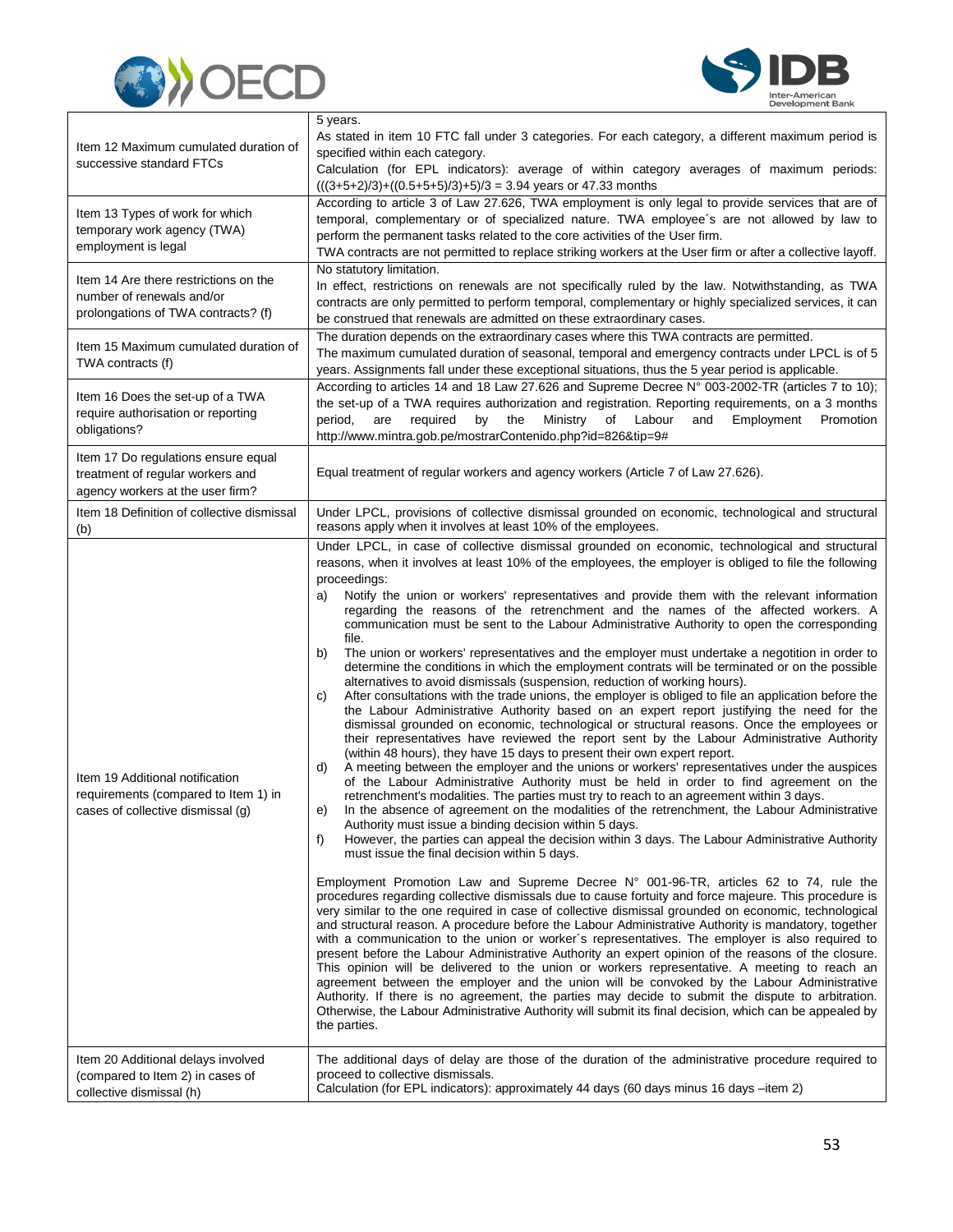



Item 21 Other special costs to employers in case of collective dismissals (i)

No special costs involved. According to article 52 LPCL, no severance payment applies for collective termination due to economic, technological and structural reasons, cause fortuity or force majeure. However, the workers have preferential rights to be reinstated if the employer decides to hire, directly or through third persons, new staff to fill similar posts, within a year of the collective dismissal. In the event of non-compliance, the worker is entitled to request, through legal channels, corresponding severance payment in accordance with the law. Re-hiring is not considered for EPL purposes. Calculation (for EPL indicators): 0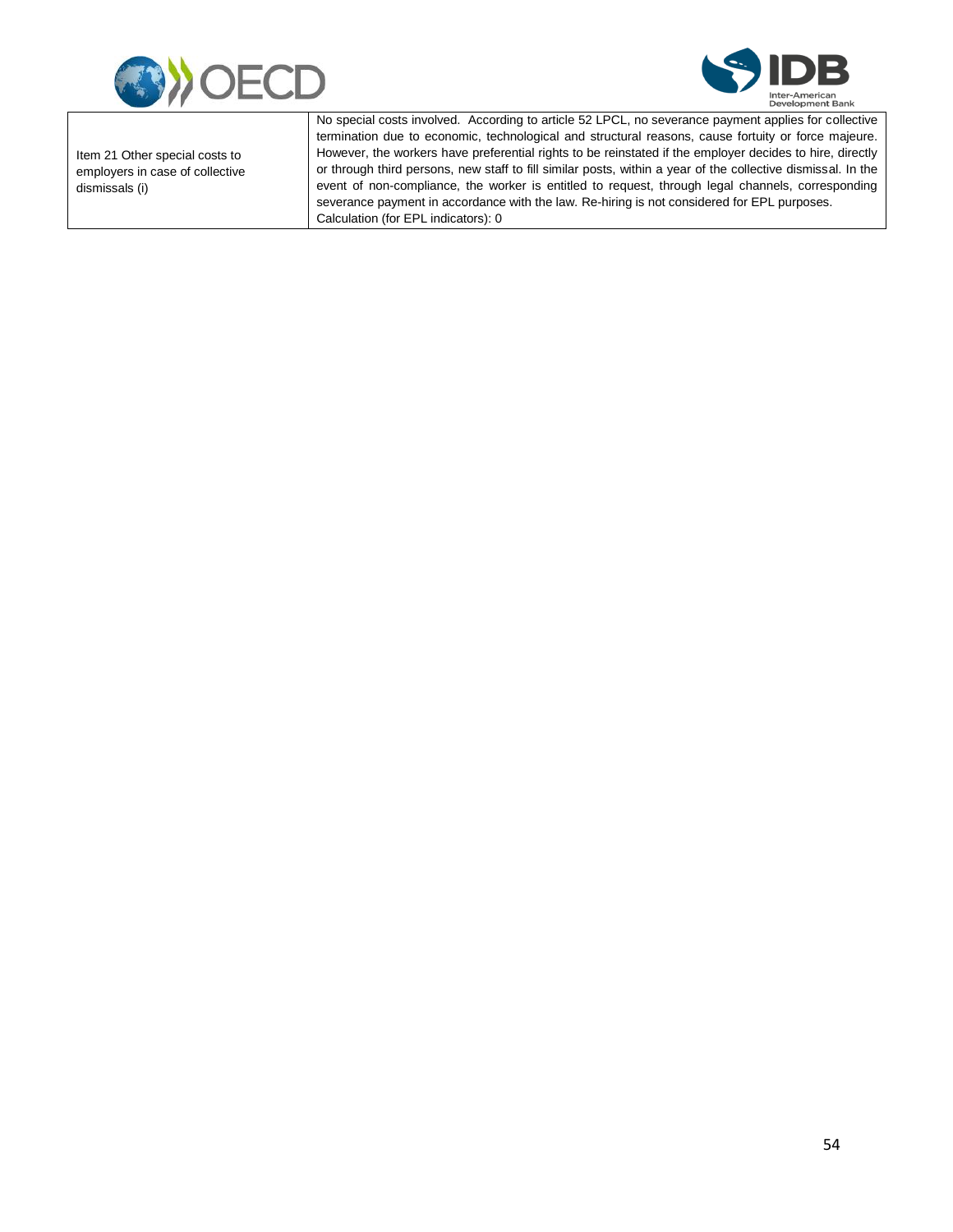



### **DOMINICAN REPUBLIC**

<span id="page-57-0"></span>

| <b>Items</b>                                                                                                  | Regulations in force on 31 December 2013                                                                                                                                                                                                                                                                                                                                                                                                                                                                                                                                                                                                                                                                                                                                                                                                                                                                                                                                                                                                                                                                                                                                                                                                                                                                                                                                                                          |
|---------------------------------------------------------------------------------------------------------------|-------------------------------------------------------------------------------------------------------------------------------------------------------------------------------------------------------------------------------------------------------------------------------------------------------------------------------------------------------------------------------------------------------------------------------------------------------------------------------------------------------------------------------------------------------------------------------------------------------------------------------------------------------------------------------------------------------------------------------------------------------------------------------------------------------------------------------------------------------------------------------------------------------------------------------------------------------------------------------------------------------------------------------------------------------------------------------------------------------------------------------------------------------------------------------------------------------------------------------------------------------------------------------------------------------------------------------------------------------------------------------------------------------------------|
| Item 1: Notification procedures in the<br>case of individual dismissal of a worker<br>with a regular contract | Individual termination: The Labour Code (hereinafter LC) distinguishes between: Dismissal (article 87<br>LC) and 2) Desahucio (article 75 LC). 1) Dismissal: is defined as the unilateral termination of the<br>labour agreement by the employer. It is justified when the employer proves the existence of a just<br>cause (article 88 LC). On the contrary, it is unjustified (article 87 LC). 2) Desahucio is defined as the<br>termination of the employment agreement -by either party- without alleging a cause. For purposes of<br>this analysis also termed as dismissal without cause.<br>Dismissal with cause: employer has to notify the worker and within 48 hours of the dismissal, the<br>former is required to give written notice to the Labour Department (or the local authority excercising<br>such duties) and to the employee indicating the cause of dismissal (article 91 LC). Notification is a<br>key issue: if the employer fails to comply with said procedure, dismissal is considered without cause<br>(article 93 LC, Supreme Court of Justice N° 24 of 1999).<br>Dismissal without cause or Desahucio: written notice must be given to the employee and within 48<br>hours of such notice, a written communication to the Labour Department (or the local labor authority<br>exercising such duties) must also be delivered (article 77 LC).<br>Calculation (for EPL indicators):2 |
| Item 2 Delay involved before notice can<br>start                                                              | Dismissal with cause: employer must exercise the right to dismiss with cause within 15 days of the<br>knowledge of the fault committed by the employee (article 90 LC). This is an expiry term for the<br>employer to allege the just cause for dismissal. Supreme Court of Justice understands that if the term<br>expires, dismissal is considered injustified (Supreme Court of Justice N° 12 of 2000 and N° 2 of<br>$2001$ .<br>For dismissal with or without cause: written notification to employee and Labour Department is<br>required.<br>Calculation (for EPL indicators): 2 days (written notification to employee and Labour Authority).                                                                                                                                                                                                                                                                                                                                                                                                                                                                                                                                                                                                                                                                                                                                                              |
| Item 3 Length of notice period at<br>different tenure durations (a)                                           | Dismissal with cause: There is no advance notice period required. However if the court understands<br>that the just cause for dismissal is not proved, pay in lieu of notice (amongst other payments) will be<br>ordered.<br>Dismissal without cause: The following notice periods must be given (article 76 LC):<br>$7 d > 3 m$ up to 6 m<br>d)<br>$14 d > 6 m$ up to 1y<br>e)<br>f)<br>28 d > 1v<br>Calculation (for EPL indicators): dismissal without cause: 9 months tenure: 14 days, 4 years tenure:<br>28 days, 20 years tenure: 28 days.                                                                                                                                                                                                                                                                                                                                                                                                                                                                                                                                                                                                                                                                                                                                                                                                                                                                  |
| Item 4 Severance pay at different tenure<br>durations (a)                                                     | Dismissal with cause: No severance pay (articles 87 and 88 LC).<br>Dismissal without cause or Desahucio: Severance payment ("auxilio de cesantía) varies according to<br>different tenure durations (article 80 LC):<br>$> 3m < 6m$ : 6 days' salary<br>d)<br>$6m < 1y$ : 13 days salary<br>e)<br>1y < 5 y: 21 days salary per year of service<br>$f$ )<br>> 5y: 23 days salary per year of service<br>a)<br>Calculation (for EPL indicators): dismissal without cause: 9 months tenure: 13 days; 4 years tenure:<br>84 days; 20 years tenure: 460 days                                                                                                                                                                                                                                                                                                                                                                                                                                                                                                                                                                                                                                                                                                                                                                                                                                                           |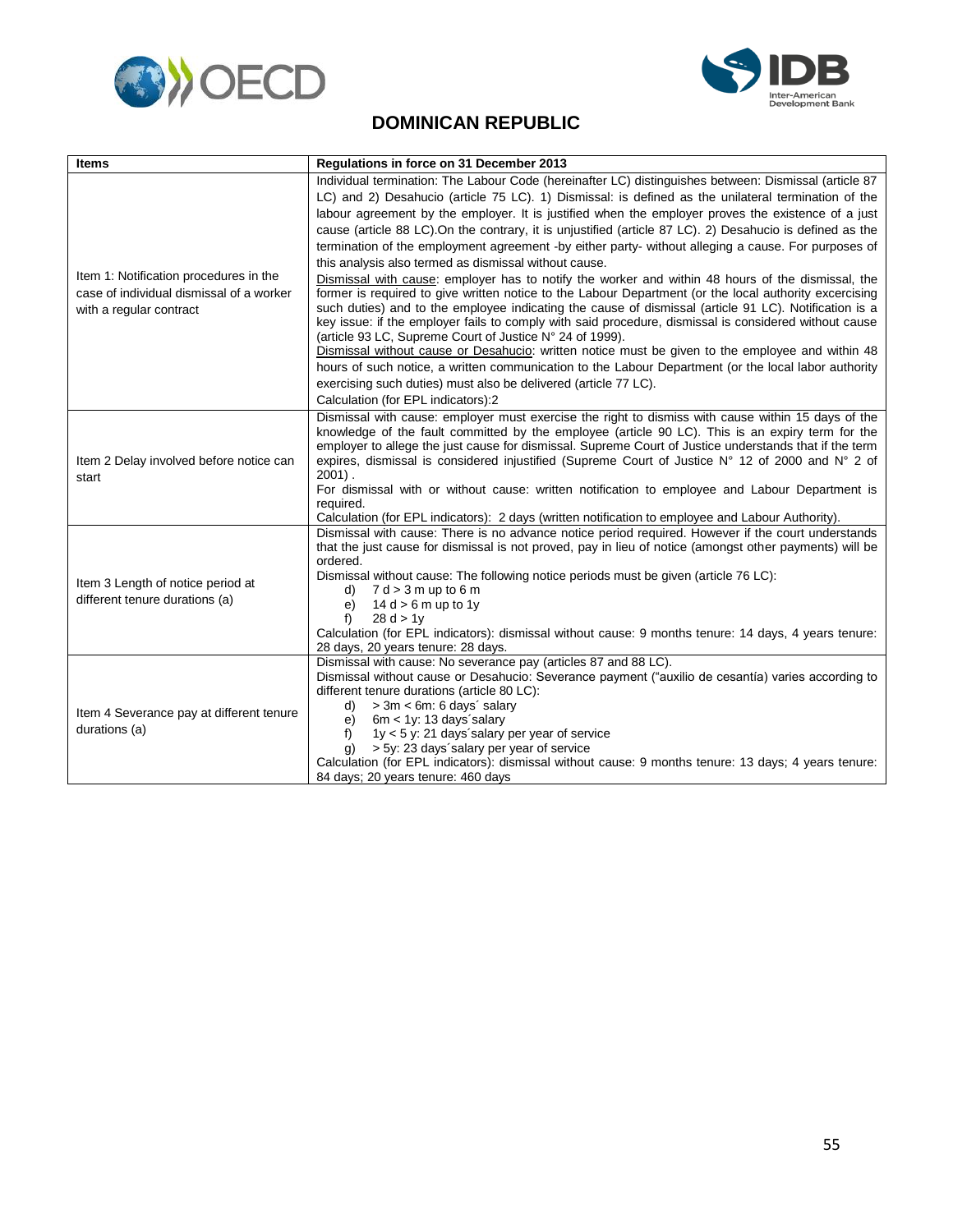



| Item 5 Definition of unfair dismissal (b)                                                                           | Fair dismissal: Article 88 LC sets out just causes for dismissal which are related mainly to workers<br>misconduct. Inefficiency and lack of capacity (numeral 2) as a just cause for dismissal expires after 3<br>months' employment. Just causes: 1) if the worker deceived the employer by means of false letters of<br>recommendation or certificates when the contract was concluded. 2) If the employee executes his<br>tasks in a way that demonstrates his inability and inefficiency. This cause is no longer valid after the<br>employee has been providing services for a period longer than three months. 3) If the employee has<br>acted with lack of integrity and honor during the execution of tasks and has incurred in slander, acts<br>of violence and mistreatment against the employer or the relatives of the latter who are under his<br>watch. 4) If the employee commits any of the aforementioned acts against one of his fellow co-<br>workers, causing an alteration to the workplace's order. 5) If during non working hours the employee<br>commits any of the acts mentioned in numeral 3 against the employer, relatives or the top officials of<br>the company. 6) If the employee willingly causes material losses during the execution of tasks or as a<br>consequence of it to the buildings, machinery, constructions, equipment, raw materials, products and<br>any other objects related to their works. 7) If the employee causes the serious damage mentioned in<br>numeral 6 unwillingly, but with negligence or recklessness. 8) If the employee commits acts of<br>dishonesty in the workplace. 9) If the employee reveals manufacturing secrets or exposes confidential<br>matters to the detriment of the company. 10) If the employee carelessly or recklessly jeopardizes the<br>security of the workshop, workplace or of the people inside them. 11) If the employee does not attend<br>work during two consecutive days or two days in one same month without the due authorization from<br>the employer or his representative, or without notifying the cause in the term established under article<br>58 (within the 24 hours). 12) If the employee is absent from work, does not notify the cause and is in<br>charge of a task or machinery that if stalled, necessarily implies a disturbance to the company. 13) If<br>the employee exits the workplace during working hours without an authorization from the employer or<br>his representative and without previously notifying the employer or his representative the reasons for<br>leaving the workplace. 14) If the employee disobeys the employer or his representatives, provided<br>that the disobedience is related to the service provided. 15) If the employee refuses to adopt<br>preventive measures or follow procedures established by law, the competent authorities or the<br>employer, in order to avoid accidents or illnesses. 16) If the employee violates any of the provisions<br>established under numerals 1, 2, 5 or 6 of article 45. 17) If the employee violates any of the provisions<br>established under numeral 3 and 4 of article 45 after the Labour Department, at the requirement of<br>the employer, has issued warnings for committing the same error. 18) If the employee has been<br>sentenced to prison by irrevocable judgment. 19) If the employee lacks commitment in the execution<br>of the tasks he has been hired for and/or fails to comply any other obligations established under the<br>employment agreement.<br>Unfair or Unjustified dismisssal: In accordance with Article 87 LC, unjustified dismissal occurs when<br>no just cause can be proved. In this case the employer is obliged to pay: prior notice, severance<br>indemnity (auxilio de cesantía) plus back pay until the date of court decision, with a ceiling of 6<br>months (article 95)<br>However, under Dominican's LC, the employer can always dismiss an employee without cause<br>(Desahucio) provided prior notice is respected and severance payment (auxilio de cesantía) is paid<br>(article 75 and 76 LC). Thus dimissal on personal grounds and redundancy is always possible. |
|---------------------------------------------------------------------------------------------------------------------|---------------------------------------------------------------------------------------------------------------------------------------------------------------------------------------------------------------------------------------------------------------------------------------------------------------------------------------------------------------------------------------------------------------------------------------------------------------------------------------------------------------------------------------------------------------------------------------------------------------------------------------------------------------------------------------------------------------------------------------------------------------------------------------------------------------------------------------------------------------------------------------------------------------------------------------------------------------------------------------------------------------------------------------------------------------------------------------------------------------------------------------------------------------------------------------------------------------------------------------------------------------------------------------------------------------------------------------------------------------------------------------------------------------------------------------------------------------------------------------------------------------------------------------------------------------------------------------------------------------------------------------------------------------------------------------------------------------------------------------------------------------------------------------------------------------------------------------------------------------------------------------------------------------------------------------------------------------------------------------------------------------------------------------------------------------------------------------------------------------------------------------------------------------------------------------------------------------------------------------------------------------------------------------------------------------------------------------------------------------------------------------------------------------------------------------------------------------------------------------------------------------------------------------------------------------------------------------------------------------------------------------------------------------------------------------------------------------------------------------------------------------------------------------------------------------------------------------------------------------------------------------------------------------------------------------------------------------------------------------------------------------------------------------------------------------------------------------------------------------------------------------------------------------------------------------------------------------------------------------------------------------------------------------------------------------------------------------------------------------------------------------------------------------------------------------------------------------------------------------------------------------------------------------------------------------------------------------------------------------------------------------------------------------------------------------------------------------------------------------------------------------------------------------------------------------------------------------------------------------------------------------------------------------------------------------------------------------------------------------------------------------------------------------------------------------------------------------------------------------------------------------------------------------------------------------------------------------------------|
| Item 6 Length of trial period (c)                                                                                   | LC does not establish explicity a trial period. However, it should be noted that an employee has no<br>right to prior notice (or payment in lieu of notice) or severance unless he has been employed for a<br>period of at least 3 months (articles 76 and 80 LC). Moreover, inefficiency and inhability as a just<br>cause for dismissal expires after (3) months' employment (article 88/2).                                                                                                                                                                                                                                                                                                                                                                                                                                                                                                                                                                                                                                                                                                                                                                                                                                                                                                                                                                                                                                                                                                                                                                                                                                                                                                                                                                                                                                                                                                                                                                                                                                                                                                                                                                                                                                                                                                                                                                                                                                                                                                                                                                                                                                                                                                                                                                                                                                                                                                                                                                                                                                                                                                                                                                                                                                                                                                                                                                                                                                                                                                                                                                                                                                                                                                                                                                                                                                                                                                                                                                                                                                                                                                                                                                                                                            |
| Item 7 Compensation following unfair<br>dismissal (d)                                                               | In case of unfair dismissal (article 87), the court will require the employer to pay the employee: 1)<br>notice period, 2) severance payment (auxilio de cesantía), 3) back pay as from the date of the claim<br>until court's decision (with a celing of 6 months' salary).<br>Calculation (for EPL indicators): 20 years' tenure employee: 6 months' salary as back pay.                                                                                                                                                                                                                                                                                                                                                                                                                                                                                                                                                                                                                                                                                                                                                                                                                                                                                                                                                                                                                                                                                                                                                                                                                                                                                                                                                                                                                                                                                                                                                                                                                                                                                                                                                                                                                                                                                                                                                                                                                                                                                                                                                                                                                                                                                                                                                                                                                                                                                                                                                                                                                                                                                                                                                                                                                                                                                                                                                                                                                                                                                                                                                                                                                                                                                                                                                                                                                                                                                                                                                                                                                                                                                                                                                                                                                                                |
| Item 8 Reinstatement option for the<br>employee following unfair dismissal (b)                                      | No reinstatament option following an unfair dismissal.<br>Reinstatement has been allowed at the employee's request in very limited scenarios, such as<br>pregnant employees or members of a trade union (fuero sindical). These situations are not<br>considered for EPL purposes.                                                                                                                                                                                                                                                                                                                                                                                                                                                                                                                                                                                                                                                                                                                                                                                                                                                                                                                                                                                                                                                                                                                                                                                                                                                                                                                                                                                                                                                                                                                                                                                                                                                                                                                                                                                                                                                                                                                                                                                                                                                                                                                                                                                                                                                                                                                                                                                                                                                                                                                                                                                                                                                                                                                                                                                                                                                                                                                                                                                                                                                                                                                                                                                                                                                                                                                                                                                                                                                                                                                                                                                                                                                                                                                                                                                                                                                                                                                                        |
| Item 9 Maximum time period after<br>dismissal notification up to which an<br>unfair dismissal claim can be made (e) | The maximum time period to claim for unfair dismissal if of 2 months (article 702 LC).                                                                                                                                                                                                                                                                                                                                                                                                                                                                                                                                                                                                                                                                                                                                                                                                                                                                                                                                                                                                                                                                                                                                                                                                                                                                                                                                                                                                                                                                                                                                                                                                                                                                                                                                                                                                                                                                                                                                                                                                                                                                                                                                                                                                                                                                                                                                                                                                                                                                                                                                                                                                                                                                                                                                                                                                                                                                                                                                                                                                                                                                                                                                                                                                                                                                                                                                                                                                                                                                                                                                                                                                                                                                                                                                                                                                                                                                                                                                                                                                                                                                                                                                    |
| Item 10 Valid cases for use of standard<br>fixed term contracts                                                     | FTC are permitted only in the following situations (articles 31 and 33 LC): a) to provide a service or<br>perform a work which in its nature is of limited duration, b) to substitute an employee on leave, on<br>vacation, or due to temporary impediment; and c) If a FTC furthers the interests of the employee.<br>Calculation (for EPL indicators): 1 (as FTC can be used in situations of employee's needs).                                                                                                                                                                                                                                                                                                                                                                                                                                                                                                                                                                                                                                                                                                                                                                                                                                                                                                                                                                                                                                                                                                                                                                                                                                                                                                                                                                                                                                                                                                                                                                                                                                                                                                                                                                                                                                                                                                                                                                                                                                                                                                                                                                                                                                                                                                                                                                                                                                                                                                                                                                                                                                                                                                                                                                                                                                                                                                                                                                                                                                                                                                                                                                                                                                                                                                                                                                                                                                                                                                                                                                                                                                                                                                                                                                                                        |
| Item 11 Maximum number of successive<br>standard FTCs (initial contract plus<br>renewals and/or prolongations)      | LC does not establish a maximum duration for FTCs. However, when an employee continues to<br>render services for an employer beyond the date of termination, the contract shall be considered of<br>indefinite duration as from the initial date (articles 31, 34, 35 and 73).<br>Calculation (for EPL indicators): 1 for initial contract. (Renewal turns the contract into one of indefinite<br>duration)                                                                                                                                                                                                                                                                                                                                                                                                                                                                                                                                                                                                                                                                                                                                                                                                                                                                                                                                                                                                                                                                                                                                                                                                                                                                                                                                                                                                                                                                                                                                                                                                                                                                                                                                                                                                                                                                                                                                                                                                                                                                                                                                                                                                                                                                                                                                                                                                                                                                                                                                                                                                                                                                                                                                                                                                                                                                                                                                                                                                                                                                                                                                                                                                                                                                                                                                                                                                                                                                                                                                                                                                                                                                                                                                                                                                               |
| Item 12 Maximum cumulated duration of<br>successive standard FTCs                                                   | No limit is established by law. However the duration of FTCs it that of the task to be performed, which<br>is in itself of fixed duration.<br>Calculation (for EPL indicators): 1                                                                                                                                                                                                                                                                                                                                                                                                                                                                                                                                                                                                                                                                                                                                                                                                                                                                                                                                                                                                                                                                                                                                                                                                                                                                                                                                                                                                                                                                                                                                                                                                                                                                                                                                                                                                                                                                                                                                                                                                                                                                                                                                                                                                                                                                                                                                                                                                                                                                                                                                                                                                                                                                                                                                                                                                                                                                                                                                                                                                                                                                                                                                                                                                                                                                                                                                                                                                                                                                                                                                                                                                                                                                                                                                                                                                                                                                                                                                                                                                                                         |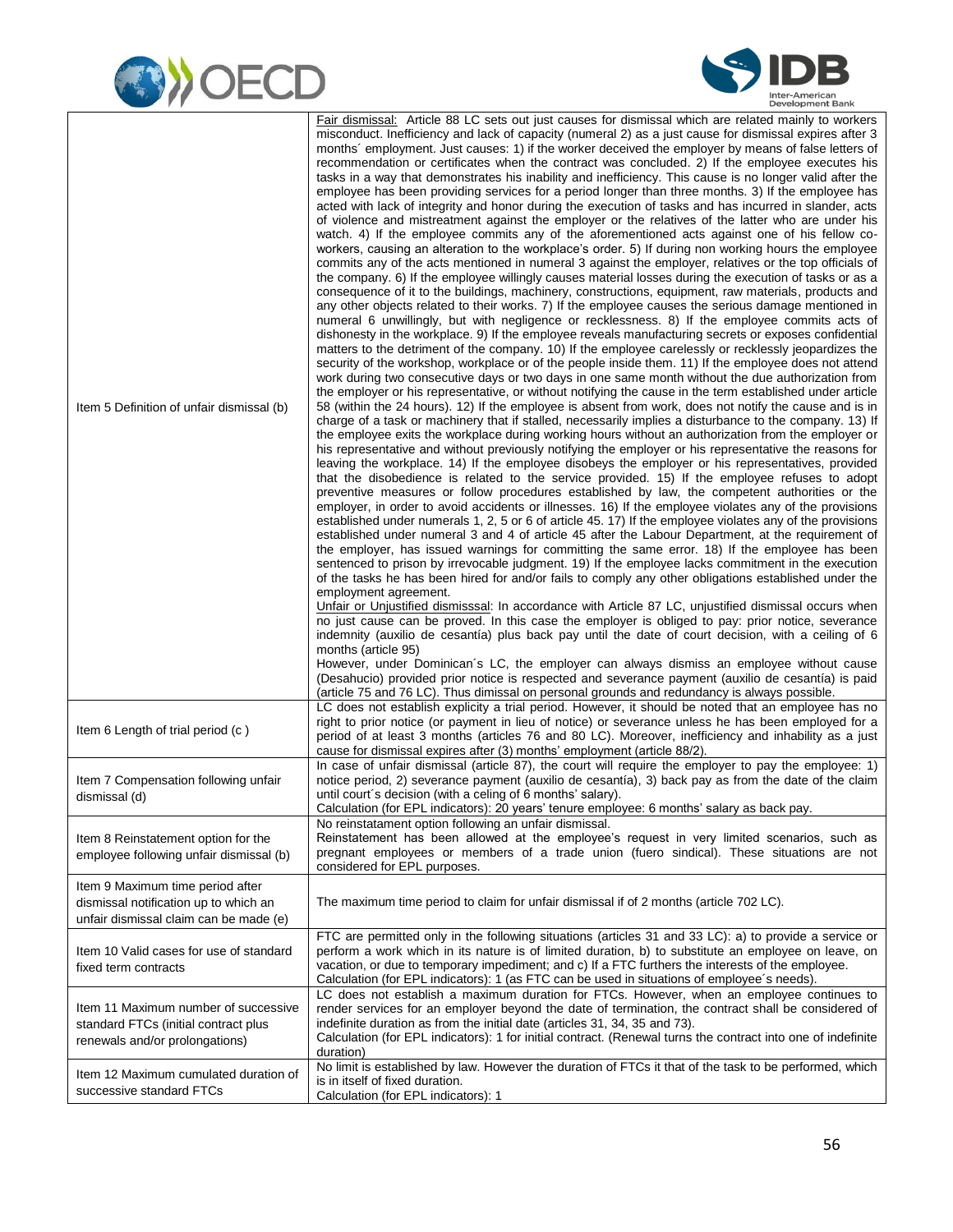



| Item 13 Types of work for which<br>temporary work agency (TWA)<br>employment is legal                        | No statutory provisions.                                                                                                                                                                                                                                                                                                                                                                                                                                                                                                                                                                                                                                |
|--------------------------------------------------------------------------------------------------------------|---------------------------------------------------------------------------------------------------------------------------------------------------------------------------------------------------------------------------------------------------------------------------------------------------------------------------------------------------------------------------------------------------------------------------------------------------------------------------------------------------------------------------------------------------------------------------------------------------------------------------------------------------------|
| Item 14 Are there restrictions on the<br>number of renewals and/or<br>prolongations of TWA contracts? (f)    | No statutory regulation.<br>FTC rules apply to FTCs between the agency and the worker.<br>If assignments are of fixed-term, the duration of assignments and contracts typically coincide.                                                                                                                                                                                                                                                                                                                                                                                                                                                               |
| Item 15 Maximum cumulated duration of<br>TWA contracts (f)                                                   | No statutory regulation.<br>FTC rules apply to FTCs between the agency and the worker.                                                                                                                                                                                                                                                                                                                                                                                                                                                                                                                                                                  |
| Item 16 Does the set-up of a TWA<br>require authorisation or reporting<br>obligations?                       | No statutory regulation.                                                                                                                                                                                                                                                                                                                                                                                                                                                                                                                                                                                                                                |
| Item 17 Do regulations ensure equal<br>treatment of regular workers and<br>agency workers at the user firm?  | No statutory regulation.                                                                                                                                                                                                                                                                                                                                                                                                                                                                                                                                                                                                                                |
| Item 18 Definition of collective dismissal<br>(b)                                                            | No statutory definition of collective dismissal for economic reasons. However there are certain<br>situations that determine the termination of all the employment agreements (article 82 numerals 4 and<br>5: a) Exhaustion of the substance exploited by the extractive industry, b) bankrupcy that determines<br>the total cease of the business, c) closure of the company or final reduction of its staff, d)<br>uncosteability of the business and any other similar situations. Prior approval from the Labour<br>Departament is required (article 82 num LC remits to article 56 LC- procedure for supension of the<br>employment agreements-). |
|                                                                                                              | On the other hand, article 24 of the Rulings for the Application of the Labor Code states that in the<br>event a company needs to reduce its personnel, the employer must give prior notice to the Labour<br>Department, who will verify compliance with Articles 141 and 142 LC (priority rules for dismissal).                                                                                                                                                                                                                                                                                                                                        |
| Item 19 Additional notification<br>requirements (compared to Item 1) in<br>cases of collective dismissal (g) | Article 82 numeral 5 LC requires the employer to follow the pocedure of article 56 LC (suspension of<br>the employment agreements). The employer must communicate the cause of termination to the<br>Labour Departament for its approval.                                                                                                                                                                                                                                                                                                                                                                                                               |
|                                                                                                              | Calculation (for EPL indicators): 0 (as there are no additional notification requirements on top of those<br>requirements applying to individual dismissals).                                                                                                                                                                                                                                                                                                                                                                                                                                                                                           |
| Item 20 Additional delays involved<br>(compared to Item 2) in cases of<br>collective dismissal (h)           | According to article 56, the Labour Department must analyse the cause for termination and issue its<br>resolution in a maximum period of 15 days.<br>Calculation (for EPL indicators): 15 days (minus item 2 and item 3): 0                                                                                                                                                                                                                                                                                                                                                                                                                             |
| Item 21 Other special costs to<br>employers in case of collective<br>dismissals (i)                          | Article 82 states that if the employer ends the employment agreements due to the causes referred to<br>in Item 18, the following "economic assistance" must be paid: a) 5 days' salary if the employee<br>worked more than 3 months but less than 6 months; b) 10 days' salary if the employee worked from 6<br>months to less than 1 year; c) 15 days' salary per each of service if the employee worked from 1 year<br>onwards.<br>Calculation (for EPL indicators): 0 (as costs to employers are lower for collective dismissals in<br>comparison to individual ones in the situations referred to in article 82 numerals 4 and 5).                  |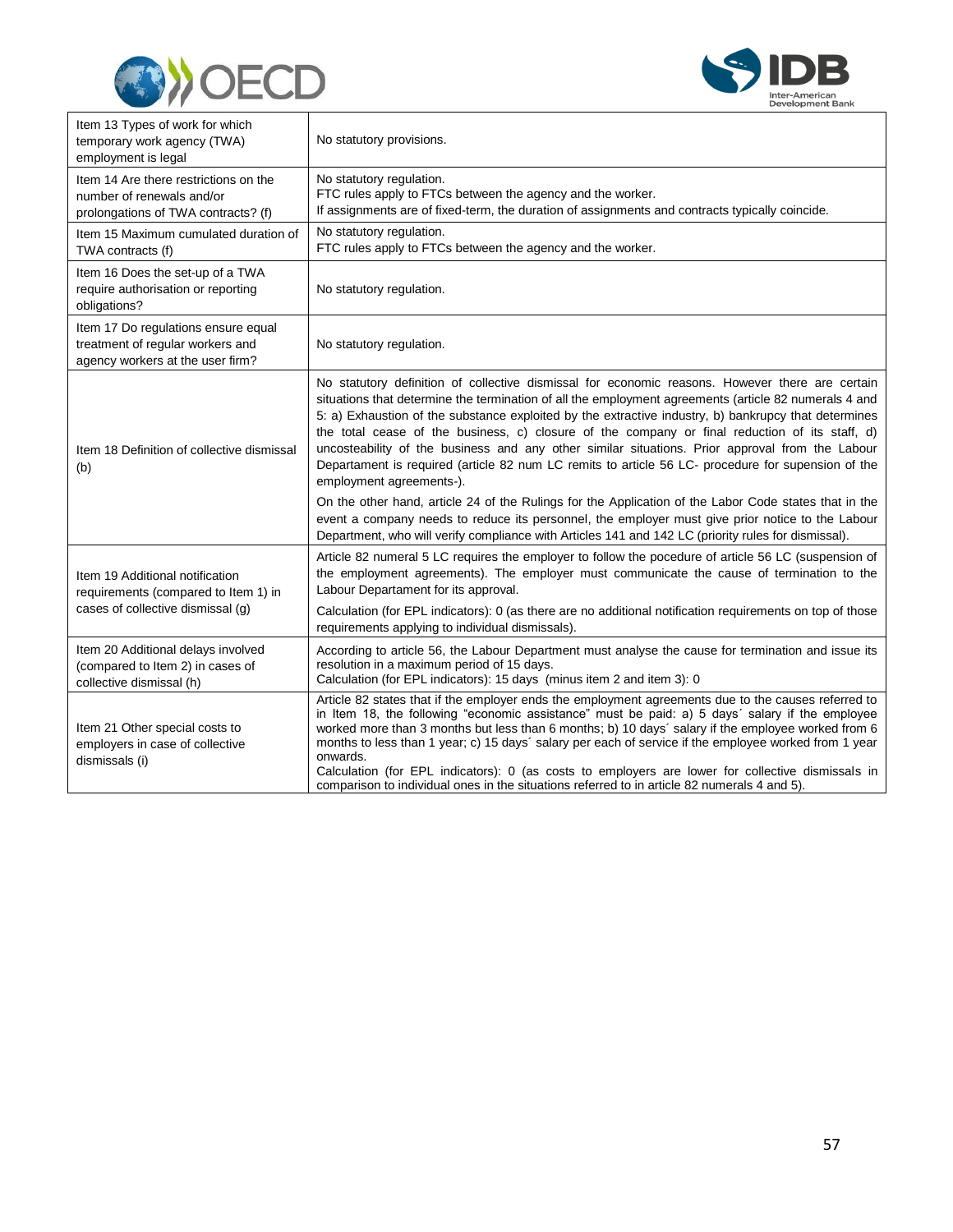



#### **URUGUAY**

<span id="page-60-0"></span>

|                                                                                                                     | Regulations in force on 31 December 2013                                                                                                                                                                                                                                                                                                                                                                                                                                                                                                                                                                                                                                                                                                                                                                                                                                                                                                                                                                                                                                                                                                                                                                                                                                                                                                                                                                                                                                                                                                                                                                                                                                                                                                                                                                                                                                                                                                                                                                                                                                                                                                                                                                                                                                                 |
|---------------------------------------------------------------------------------------------------------------------|------------------------------------------------------------------------------------------------------------------------------------------------------------------------------------------------------------------------------------------------------------------------------------------------------------------------------------------------------------------------------------------------------------------------------------------------------------------------------------------------------------------------------------------------------------------------------------------------------------------------------------------------------------------------------------------------------------------------------------------------------------------------------------------------------------------------------------------------------------------------------------------------------------------------------------------------------------------------------------------------------------------------------------------------------------------------------------------------------------------------------------------------------------------------------------------------------------------------------------------------------------------------------------------------------------------------------------------------------------------------------------------------------------------------------------------------------------------------------------------------------------------------------------------------------------------------------------------------------------------------------------------------------------------------------------------------------------------------------------------------------------------------------------------------------------------------------------------------------------------------------------------------------------------------------------------------------------------------------------------------------------------------------------------------------------------------------------------------------------------------------------------------------------------------------------------------------------------------------------------------------------------------------------------|
| Item 1: Notification procedures in the<br>case of individual dismissal of a worker<br>with a regular contract       | No legal requirement. However, although not mandatory, consultation with worker 's representative<br>is recommended and a common practice in Uruguay.<br>Calculation (for EPL indicators): 1.5                                                                                                                                                                                                                                                                                                                                                                                                                                                                                                                                                                                                                                                                                                                                                                                                                                                                                                                                                                                                                                                                                                                                                                                                                                                                                                                                                                                                                                                                                                                                                                                                                                                                                                                                                                                                                                                                                                                                                                                                                                                                                           |
| Item 2 Delay involved before notice can<br>start                                                                    | No delays involved. Oral notification.<br>Calculation (for EPL indicators): 1 day for verbal notice.                                                                                                                                                                                                                                                                                                                                                                                                                                                                                                                                                                                                                                                                                                                                                                                                                                                                                                                                                                                                                                                                                                                                                                                                                                                                                                                                                                                                                                                                                                                                                                                                                                                                                                                                                                                                                                                                                                                                                                                                                                                                                                                                                                                     |
| Item 3 Length of notice period at<br>different tenure durations (a)                                                 | No legal requirements.                                                                                                                                                                                                                                                                                                                                                                                                                                                                                                                                                                                                                                                                                                                                                                                                                                                                                                                                                                                                                                                                                                                                                                                                                                                                                                                                                                                                                                                                                                                                                                                                                                                                                                                                                                                                                                                                                                                                                                                                                                                                                                                                                                                                                                                                   |
| Item 4 Severance pay at different tenure<br>durations (a)                                                           | Dismissal on personal grounds and redundancy<br>Employers can always dismiss employee's without specifying a reason provided severance<br>indemnity is paid. This payment amounts to one monthly remuneration per each year or fraction of<br>year of work, with a ceiling of 6 monthly instalments.<br>No severance payment in case of dismissal due to the employee's gross misconduct (Law $N^{\circ}$<br>10.489, Law N° 12.597). If the case is challenged at Court, the employer has the burden to proof<br>gross misconduct. Failure to prove, determines the payment of ordinary severance indemnity.<br>Calculation (for EPL indicators): 9 months: 1; 4 years: 4 months; 20 years: 6 months                                                                                                                                                                                                                                                                                                                                                                                                                                                                                                                                                                                                                                                                                                                                                                                                                                                                                                                                                                                                                                                                                                                                                                                                                                                                                                                                                                                                                                                                                                                                                                                     |
| Item 5 Definition of unfair dismissal (b)                                                                           | Fair dismissal: on a general basis, dismissal is allowed without justifying any cause, provided that<br>severance indemnity is paid. Inclusively there is no obligation of a notice prior to dismissal.<br>Unfair dismissal: In Uruguay there is no legal definition of unfair dismissal. Doctrine and<br>jurisprudence (although not a source of law in Uruguay) have created the figure of "abusive<br>dismissal" for those cases of notorious abuse by the employer when dismissing (for example<br>dismissal offending worker's dignity -shouting or insults-, dismissal as a consequence of testifying<br>against the employer at a labour court). In these cases, apart from the regular severance indemnity,<br>if the employee proves the case at Court, the employer is obliged to pay pain and damages (which<br>amount from 1 to 3 times the ordinary severance pay, plus regular severance indemnity). This<br>additional compensation is considered in Item 7.<br>Special dismissals for certain categories of workers which can be considered as unfair dismissal:<br>Certain categories of workers have a special protection against dismissal (maternity, sickness,<br>professional disease or labour accident, sexual harassment). This protection entails for the<br>employer the payment of a special severance indemnity which is higher than the regular severance<br>pay. However dismissal is always allowed provided this special indemnity is paid.<br>Sickness: Double severance indemnity for an employer who dismisses an employee during<br>$\bullet$<br>sick leave or after 30 days of his return to work.<br>Professional illness or labour accident: Triple severance indemnity for an employer who<br>$\bullet$<br>dismisses an employee during a professional illness leave or labour accident or after 180 days<br>of his return to work.<br>Pregnancy or maternity leave: severance indemnity plus 6 months' salary for an employer who<br>$\bullet$<br>dismissed an employee due to pregnancy or after a period of 6 months of her reincorporation<br>to work.<br>Sexual harassment: an employee, who suffered from sexual harassment, can terminate the<br>employment agreement and claim the general severance indemnity plus 6 monthly salaries. |
| Item 6 Length of trial period (c)                                                                                   | No statutory regulation in Uruguay. Common practice is to stipulate a 3 months trial period as a<br>clause of the employment agreement. The jurisprudence has accepted the validity of this clause.                                                                                                                                                                                                                                                                                                                                                                                                                                                                                                                                                                                                                                                                                                                                                                                                                                                                                                                                                                                                                                                                                                                                                                                                                                                                                                                                                                                                                                                                                                                                                                                                                                                                                                                                                                                                                                                                                                                                                                                                                                                                                      |
| Item 7 Compensation following unfair<br>dismissal (d)                                                               | Compensation following unfair (abusive) dismissal: If the Tribunal finds that the grounds for a<br>claim for abusive dismissal are proved, the Tribunal can order the payment of damages which<br>amount from 1 to 3 times the ordinary severance indemnity.<br>Calculation (for EPL indicators): worker of 20 years tenure, generally Tribunals order the payment<br>of 2 times the severance indemnity: 12 months (in addition to the ordinary severance indemnity). In<br>effect, this employee will receive in Uruguay 18 months indemnity (6 corresponding to ordinary<br>severance payment, 12 corresponding to unfair dismissal).<br>Reinstatement option only applies to dismissals related to trade union membership or participation                                                                                                                                                                                                                                                                                                                                                                                                                                                                                                                                                                                                                                                                                                                                                                                                                                                                                                                                                                                                                                                                                                                                                                                                                                                                                                                                                                                                                                                                                                                                           |
| Item 8 Reinstatement option for the<br>employee following unfair dismissal (b)                                      | in union activities (Law 17.940). It is not possible to avoid enforcement of reinstatement orders by<br>paying compensation. According to court case, reinstatement has been ordered in very few cases.<br>Calculation for EPL indicators: 0.5                                                                                                                                                                                                                                                                                                                                                                                                                                                                                                                                                                                                                                                                                                                                                                                                                                                                                                                                                                                                                                                                                                                                                                                                                                                                                                                                                                                                                                                                                                                                                                                                                                                                                                                                                                                                                                                                                                                                                                                                                                           |
| Item 9 Maximum time period after<br>dismissal notification up to which an<br>unfair dismissal claim can be made (e) | 1 year (Law 18.091).                                                                                                                                                                                                                                                                                                                                                                                                                                                                                                                                                                                                                                                                                                                                                                                                                                                                                                                                                                                                                                                                                                                                                                                                                                                                                                                                                                                                                                                                                                                                                                                                                                                                                                                                                                                                                                                                                                                                                                                                                                                                                                                                                                                                                                                                     |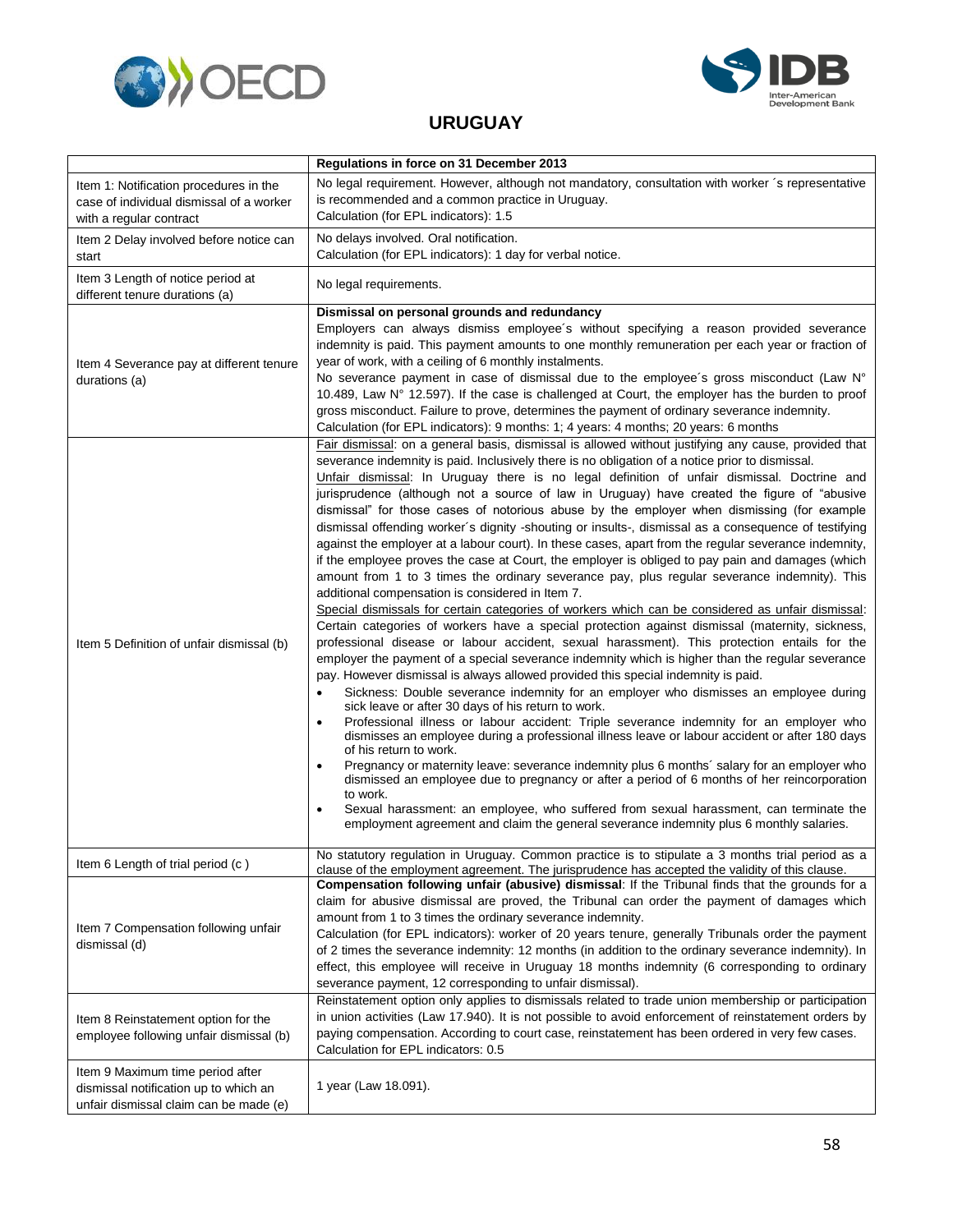



| Item 10 Valid cases for use of standard<br>fixed term contracts                                                | There is no legal regulation. However our doctrine and jurisprudence understand that FTC is only<br>permitted for objective or material reasons, when the task to be performed is of limited duration.                                                                                                                                                    |
|----------------------------------------------------------------------------------------------------------------|-----------------------------------------------------------------------------------------------------------------------------------------------------------------------------------------------------------------------------------------------------------------------------------------------------------------------------------------------------------|
| Item 11 Maximum number of successive<br>standard FTCs (initial contract plus<br>renewals and/or prolongations) | There is no legal regulation. However our jurisprudence understands that successive FTC is<br>construed as a unique contract of indefinite duration.                                                                                                                                                                                                      |
| Item 12 Maximum cumulated duration of<br>successive standard FTCs                                              | There is no legal regulation. However, common practice is that the maximum duration of 1 FTC is of<br>6 months, thus if only 1 renewal is allowed by jurisprudence, the maximum cumulated duration<br>would be of 12 months.                                                                                                                              |
| Item 13 Types of work for which<br>temporary work agency (TWA)<br>employment is legal                          | TWA are only allowed to perform services on a temporal and exceptional basis.                                                                                                                                                                                                                                                                             |
| Item 14 Are there restrictions on the<br>number of renewals and/or<br>prolongations of TWA contracts? (f)      | The law is silent. However labour doctrine and jurisprudence understand that as TWA are only<br>allowed to perform temporary or occasional services, renewals should be the exception.                                                                                                                                                                    |
| Item 15 Maximum cumulated duration of<br>TWA contracts (f)                                                     | No statutory regulation. No limit but services should be on a temporal basis (cf. Item 13)                                                                                                                                                                                                                                                                |
| Item 16 Does the set-up of a TWA<br>require authorisation or reporting<br>obligations?                         | Yes. Both authorization and reporting obligations are required.                                                                                                                                                                                                                                                                                           |
| Item 17 Do regulations ensure equal<br>treatment of regular workers and<br>agency workers at the user firm?    | The principal of equal treatment regarding labour benefits (remunerations and other payments in<br>cash or kind) applies (article 5 Law N° 18.099).                                                                                                                                                                                                       |
| Item 18 Definition of collective dismissal<br>(b)                                                              | The law does not provide any definition of collective dismissal. However, it is advisable to take<br>additional notification steps and several pay and social plans are common practice.<br>Calculation for EPL indicators: average of 0 and $4 = 2$                                                                                                      |
| Item 19 Additional notification<br>requirements (compared to Item 1) in<br>cases of collective dismissal (q)   | No statutory regulation. However a communication to the trade union and the Labour Ministry<br>(DINATRA) is advisable and a common practice.<br>Calculation (for EPL indicators): 0.5 (as it is advisable to make a communication to the Labour<br>Ministry- not mandatory. Communication to the trade union was already considered in Item 1).           |
| Item 20 Additional delays involved<br>(compared to Item 2) in cases of<br>collective dismissal (h)             | There is no statutory procedure for collective dismissal. However, as it is advisable and common<br>practice to communicate the decision to the trade union and the Labour Ministry (DINATRA), certain<br>days of delay should be considered.<br>Calculation (for EPL indicators): 15 days minus 1 day for verbal notice (item 2): 14                     |
| Item 21 Other special costs to<br>employers in case of collective<br>dismissals (i)                            | No legal provision regarding costs or social compensations. However, additional severance<br>indemnities are generally offered to employees or outplacement or retraining courses.<br>Calculation for (EPL indicators): 1 as these practices are used on a general basis to avoid trade<br>union measures (such as strikes, occupation of the workplace). |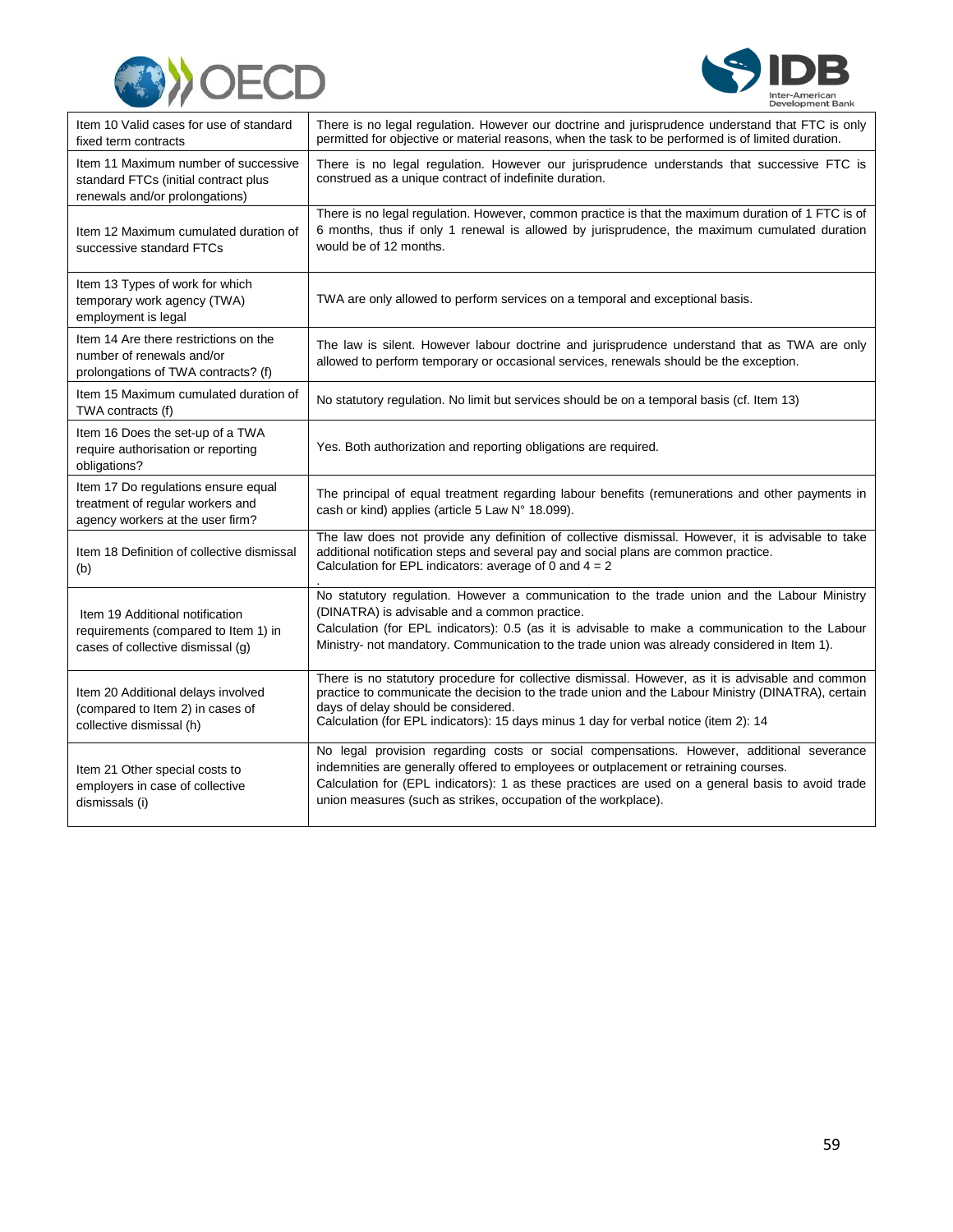



#### **VENEZUELA**

<span id="page-62-0"></span>

| <b>Items</b>                                                                                                  | Regulations in force on 31 December 2013                                                                                                                                                                                                                                                                                                                                                                                                                                                                                                                                                                                                                                                                                                                                                                                                                                                                                                                                                                                                                                                                                                                                                                                                                                                                                                                                                                                                                                                                                                                                                                                                                                                                                                                                                                                                                                                                                     |
|---------------------------------------------------------------------------------------------------------------|------------------------------------------------------------------------------------------------------------------------------------------------------------------------------------------------------------------------------------------------------------------------------------------------------------------------------------------------------------------------------------------------------------------------------------------------------------------------------------------------------------------------------------------------------------------------------------------------------------------------------------------------------------------------------------------------------------------------------------------------------------------------------------------------------------------------------------------------------------------------------------------------------------------------------------------------------------------------------------------------------------------------------------------------------------------------------------------------------------------------------------------------------------------------------------------------------------------------------------------------------------------------------------------------------------------------------------------------------------------------------------------------------------------------------------------------------------------------------------------------------------------------------------------------------------------------------------------------------------------------------------------------------------------------------------------------------------------------------------------------------------------------------------------------------------------------------------------------------------------------------------------------------------------------------|
| Item 1: Notification procedures in the<br>case of individual dismissal of a worker<br>with a regular contract | Articles 85 and 86 of the Venezuelan Organic Labor Law for Workers – Decree 8938 of April, 30 <sup>th</sup><br>2012 (OLLW), grant job stability. Only dismissal for just cause is admitted. Article 89 OLLW states<br>that when the employer dismisses one or more employees a written notification must be sent to the<br>Substantiation, Mediation and Execution Judge of the corresponding jurisdiction, explaining the<br>causes which justify the dismissal, within the next following 5 days as of when the dismissal takes<br>place. In case the employer does not notify the Judge, it should be considered that the dismissal was<br>unfairly executed.<br>However, the dismissal regime in Venezuela has been amended by several Presidential Decrees<br>enacted at regular intervals since 2002, with one year validity. For year 2013, Presidential Decree N°<br>9.322 of December, 27 <sup>th</sup> 2012, grants job stability (In Spanish "Inamovilidad Laboral"), during the<br>period January 1 <sup>st</sup> 2013 - December 31 <sup>st</sup> 2013, for employees of the private and public sector,<br>excluding workers with less than one month tenure, employees in management position, seasonal<br>and occasional workers. As a result of this immunity decree, employees may not be dismissed or<br>transferred, nor may their employment conditions be worsened, without a just cause (article 79<br>OLLW) previously approved by the Labour Inspector following the procedure established in article<br>422 OLLW (see Item 2)<br>Dismissal without case is not possible due to the immunity decree, except for workers with less than 1<br>month tenure, employees in managerial position, seasonal and occasional workers.<br>Calculation (for EPL indicators): 3 for all workers, except the limited categories excluded from the<br>immunity decree. For the latest an oral statement is enough. |
| Item 2 Delay involved before notice can<br>start                                                              | Delays are those of the procedure of prior approval by the Labour Inspector (Presidential Decree N°<br>9.233 and article 422 OLLW). The procedure is as follows: the employer must request prior approval<br>from the Labour Inspector within 30 days of the occurrence of a just cause for dismissal. Within 3<br>days, the Labour Inspector must notify the employee compelling him to appear at a hearing that must<br>be held within the following 2 days. During the hearing, the Labour Inspector will attempt conciliation:<br>If it fails, the Inspector must order an 8 day evidentiary period, where the parties must present the<br>corresponding proof. Within 2 days of the conclusion of the evidentiary stage, the parties must<br>prepare and submit their allegations. Finally, within a maximum period of 10 days, the Labour<br>Inspector must issue its decision. Therefore, if the employer plans to dismiss an employee protected<br>by the immunity decree, he must follow the procedure stated above requesting the Labour Inspector<br>to authorize the dismissal because a justified cause exists, and during the time while this procedure<br>lasts, the employee must continue to work for the employer and may not be separated from his job,<br>until de Labour Inspector authorizes the dismissal.<br>Dismissal without just cause is not possible due to the immunity decree (except for workers with less<br>than one month tenure, employees in managerial position, seasonal and occasional workers).<br>Calculation (for EPL indicators): 25 days<br>The OLLW does not establish a notice period when the employer dismisses the employee with just                                                                                                                                                                                                                                      |
| Item 3 Length of notice period at<br>different tenure durations (a)                                           | cause, other than the procedure and delays mentioned in Items 1 and 2.<br>Calculation (for EPL indicators): 0 days                                                                                                                                                                                                                                                                                                                                                                                                                                                                                                                                                                                                                                                                                                                                                                                                                                                                                                                                                                                                                                                                                                                                                                                                                                                                                                                                                                                                                                                                                                                                                                                                                                                                                                                                                                                                           |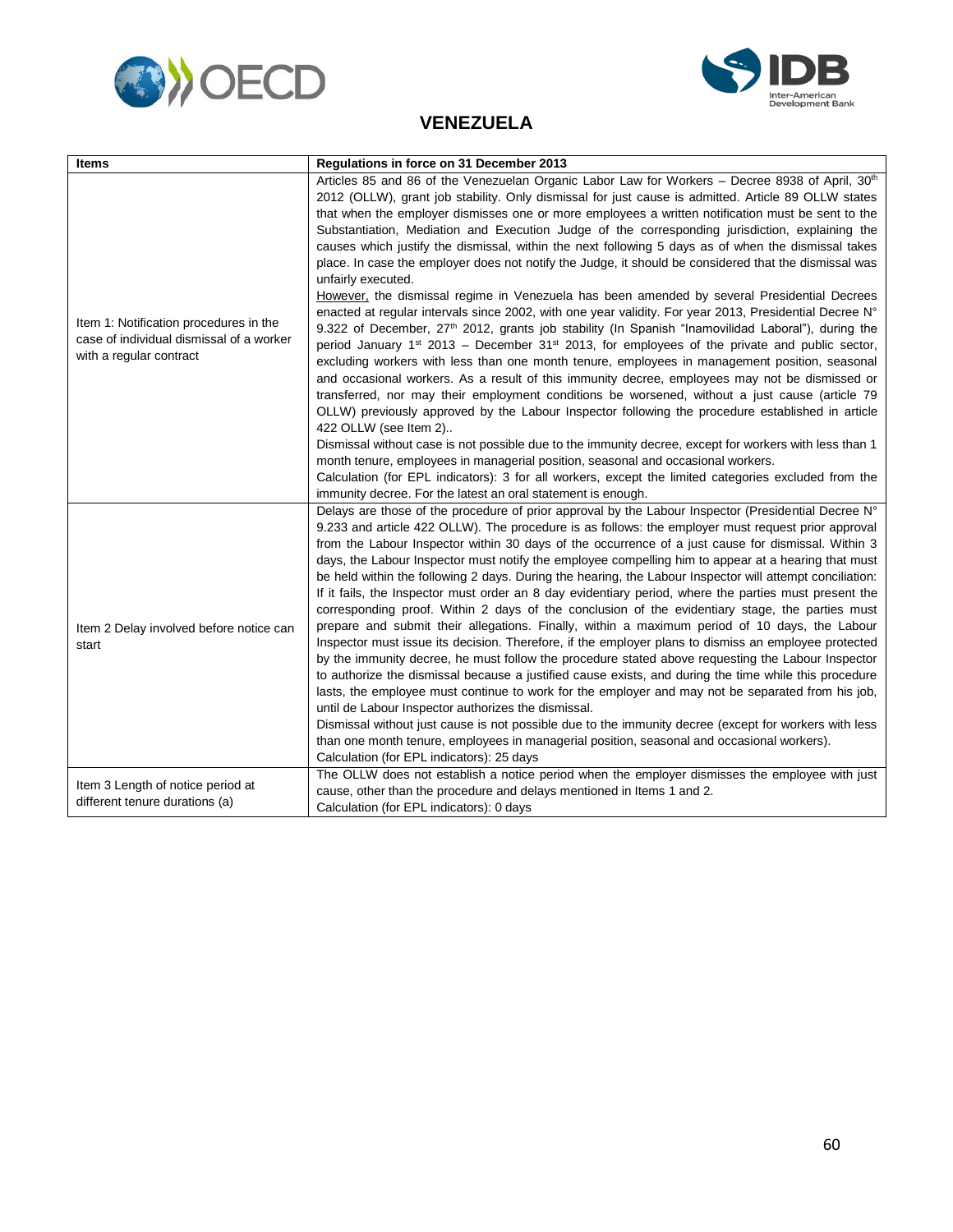



|                                                           | Dismissal with just cause: No severance pay in case of dismissal with just cause ("justa causa"),<br>which corresponds to employee's misconduct (article 79 OLLW). Employee's capacity is not a just                                                                                                      |
|-----------------------------------------------------------|-----------------------------------------------------------------------------------------------------------------------------------------------------------------------------------------------------------------------------------------------------------------------------------------------------------|
|                                                           | cause for dismissal.                                                                                                                                                                                                                                                                                      |
|                                                           | Dismissal without just cause: is not possible under immunity decree, except for workers with less than                                                                                                                                                                                                    |
|                                                           | one month tenure, employees in managerial position and seasonal and occasional workers).                                                                                                                                                                                                                  |
|                                                           | Termination benefits, regardless the reason: Under article 142 of the OLLW, employees are entitled                                                                                                                                                                                                        |
|                                                           | to the following termination benefits, regardless the reason:                                                                                                                                                                                                                                             |
|                                                           | Each quarter, the employer must deposit the equivalent to 15 days of salary in favour of<br>a)<br>each employee, calculated on the basis of the last salary earned, as a guarantee of the<br>termination benefits. The right to this deposit is acquired at the time when the quarter<br>begins.          |
|                                                           | In addition, after the first year of service, the employer will deposit in favour of each<br>b)<br>employee 2 days of salary per year, accumulative up to thirty days of salary.<br>When the employment relationship terminates for any reason whatsoever, the termination<br>C)                          |
|                                                           | benefits will be calculated on the basis of 30 days per year of service or fraction of six<br>months, calculated with the last salary.                                                                                                                                                                    |
|                                                           | The worker will receive, on account of termination benefits, the higher of the total of the<br>d)<br>guarantee deposited according to letters a) and b) and the calculation made upon                                                                                                                     |
| Item 4 Severance pay at different tenure<br>durations (a) | termination according to letter c).<br>If the employment relationship terminates before the first three months, the payment will<br>e)                                                                                                                                                                    |
|                                                           | amount to 5 days of salary per month of work or fraction thereof.<br>Termination due to dismissal: Under article 92 of the OLLW in the case of termination of the                                                                                                                                         |
|                                                           | employment relationship for reasons beyond the worker's control or in case of dismissal without any                                                                                                                                                                                                       |
|                                                           | reasons justifying the same, if the employee states his will not to bring a proceeding to obtain                                                                                                                                                                                                          |
|                                                           | reinstatement, the employer must pay him an indemnity equivalent to the amount corresponding to                                                                                                                                                                                                           |
|                                                           |                                                                                                                                                                                                                                                                                                           |
|                                                           | termination benefits. Likewise, if after bringing the proceeding, the employee voluntarily receives                                                                                                                                                                                                       |
|                                                           | double payment, the proceeding must be concluded with the additional payment of salaries accrued                                                                                                                                                                                                          |
|                                                           | and not paid.                                                                                                                                                                                                                                                                                             |
|                                                           | For employees not covered by the immunity decree, severance payment would amount to: 9 months                                                                                                                                                                                                             |
|                                                           | tenure: higher of letter a or 30 days (letter c); 4 years tenure: higher of letters a and b or 120 days                                                                                                                                                                                                   |
|                                                           | (letter c); 20 years tenure: higher of letters a and b or 600 days (letter c).                                                                                                                                                                                                                            |
|                                                           | However, the above mentioned rule does not apply to workers covered by the immunity decree (all                                                                                                                                                                                                           |
|                                                           | workers except employees with less than one month tenure, employees in managerial position and                                                                                                                                                                                                            |
|                                                           | seasonal and occasional workers). Under said decree, employees can only be dismissed for a just                                                                                                                                                                                                           |
|                                                           | cause previously approved by the Labour Inspector. Failure to comply entails mandatory                                                                                                                                                                                                                    |
|                                                           | reinstatement.                                                                                                                                                                                                                                                                                            |
|                                                           | Calculation (for EPL indicators): 0 days                                                                                                                                                                                                                                                                  |
|                                                           | Fair dismissal: Article 79 OLLW provides a limited list of reasons for dismissal with justified cause,<br>which are related to employee's misconduct: Capacity is not a just cause for dismissal.<br>1) Dishonesty; 2) Physical violence, unless exercised in self-defence; 3) Any immoral act in offense |
|                                                           | to the employer, his representatives, or to members of his family who live with him; 4) Intentional acts                                                                                                                                                                                                  |
|                                                           | or with gross negligence which seriously affect the security or hygiene of the workplace; 5)                                                                                                                                                                                                              |
|                                                           | Omissions or imprudence which seriously affect the security or hygiene of the workplace; 6)                                                                                                                                                                                                               |
|                                                           | Unjustified absences during 3 working days in a one month period; 7) Material damages, intentionally                                                                                                                                                                                                      |
| Item 5 Definition of unfair dismissal (b)                 | inflicted or with grave negligence, on the work machinery, tools or instruments, work equipment, raw                                                                                                                                                                                                      |
|                                                           | material or manufactured products; 8) Disclosure of trade secrets or procedures; 9) Any act which<br>constitutes a serious violation to the obligations imposed by the labour relationship; 10)                                                                                                           |
|                                                           | Abandonment of work, 11) Sexual or labour harassment;                                                                                                                                                                                                                                                     |
|                                                           | Unfair dismissal: when dismissal occurs without a just cause (article 77 OLLW) or when the employer                                                                                                                                                                                                       |
|                                                           | breaches its obligations (constructive dismissal, article 80 OLLW).                                                                                                                                                                                                                                       |
|                                                           | Therefore, as a result of the immunity decree, it is not possible for an employer to dismiss an                                                                                                                                                                                                           |
|                                                           | employee (except for the excluded workers) for a reason other than a conduct related just cause                                                                                                                                                                                                           |
|                                                           | (article 79 OLLW). Redundancy is not a just cause for dismissal.                                                                                                                                                                                                                                          |
|                                                           | OLLW does not establish a trial period (except for employees who have been upgraded to a higher                                                                                                                                                                                                           |
|                                                           | category, article 80 OLLW).<br>Although immunity decree does not apply to employees during the first month of service (article 5                                                                                                                                                                          |
| Item 6 Length of trial period (c)                         | Presidential Decree N° 9.322), termination benefits are applicable as from the first month (article 142)<br>OLLW).                                                                                                                                                                                        |
|                                                           | Calculation (for EPL indicators): 1 month                                                                                                                                                                                                                                                                 |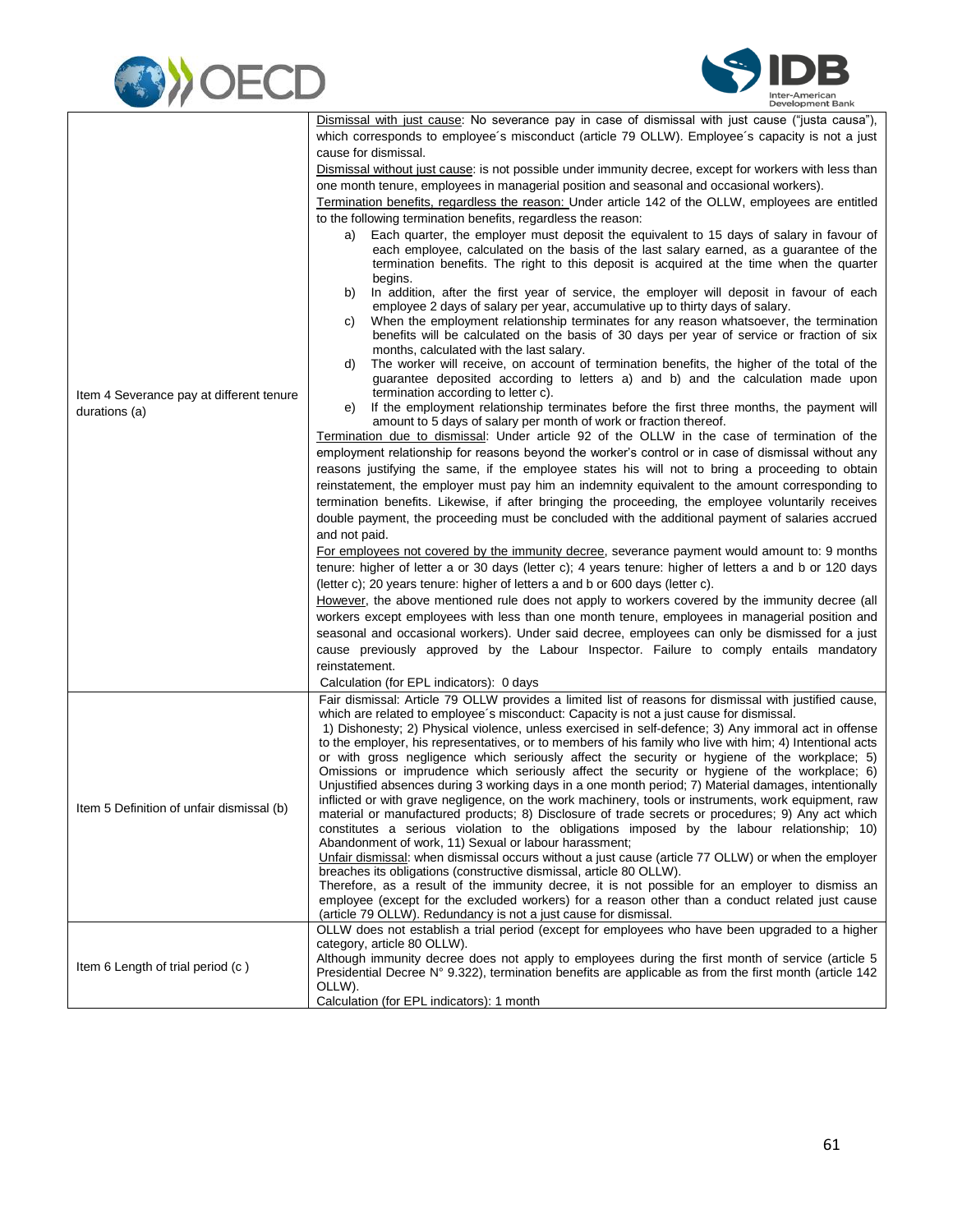



| Item 7 Compensation following unfair<br>dismissal (d)                                                               | Under article 92 of the OLLW in the case of termination of the employment relationship for reasons<br>beyond the worker's control or in case of dismissal without any reasons justifying the same, if the<br>employee states he/she will not to bring a proceeding to obtain reinstatement, the employer must pay<br>him/her an indemnity equivalent to the amount corresponding to termination benefits. Likewise, if after<br>bringing the proceeding, the employee voluntarily receives double payment, the proceeding must be<br>concluded with the additional payment of salaries accrued and not paid.<br>However, under immunity decree N° 9.322, article 3, in case of unfair dismissal of a worker protected<br>by job stability, the employee can request before the Labour Inspector, within 30 days, reinstatement,<br>back pay plus the benefits he should have received, had the relationship not ended.<br>Calculation (for EPL indicators): 20 year tenure employee: 40 months plus 6 months of back pay                                                                                                                                                                                                                                                                                                                                                                                                                                                                                                                                                                                                                                                                                                                                                                                                      |
|---------------------------------------------------------------------------------------------------------------------|-------------------------------------------------------------------------------------------------------------------------------------------------------------------------------------------------------------------------------------------------------------------------------------------------------------------------------------------------------------------------------------------------------------------------------------------------------------------------------------------------------------------------------------------------------------------------------------------------------------------------------------------------------------------------------------------------------------------------------------------------------------------------------------------------------------------------------------------------------------------------------------------------------------------------------------------------------------------------------------------------------------------------------------------------------------------------------------------------------------------------------------------------------------------------------------------------------------------------------------------------------------------------------------------------------------------------------------------------------------------------------------------------------------------------------------------------------------------------------------------------------------------------------------------------------------------------------------------------------------------------------------------------------------------------------------------------------------------------------------------------------------------------------------------------------------------------------|
| Item 8 Reinstatement option for the<br>employee following unfair dismissal (b)                                      | Under Presidential Decree N° 9.322, employees of the private and public sector are protected by job<br>stability (except workers with less than one month tenure, employees in managerial position and<br>seasonal and occasional workers). Reinstatement option is always available.                                                                                                                                                                                                                                                                                                                                                                                                                                                                                                                                                                                                                                                                                                                                                                                                                                                                                                                                                                                                                                                                                                                                                                                                                                                                                                                                                                                                                                                                                                                                         |
| Item 9 Maximum time period after<br>dismissal notification up to which an<br>unfair dismissal claim can be made (e) | 10 years (article 51 OLLW).                                                                                                                                                                                                                                                                                                                                                                                                                                                                                                                                                                                                                                                                                                                                                                                                                                                                                                                                                                                                                                                                                                                                                                                                                                                                                                                                                                                                                                                                                                                                                                                                                                                                                                                                                                                                   |
| Item 10 Valid cases for use of standard<br>fixed term contracts                                                     | According to article 64 OLLW, FTCs are only permitted: a) if so required by the nature of the service,<br>b) for a temporary and lawful replacement of an employee, c) for contracts concluded with<br>Venezuelan nationals to perform services abroad.                                                                                                                                                                                                                                                                                                                                                                                                                                                                                                                                                                                                                                                                                                                                                                                                                                                                                                                                                                                                                                                                                                                                                                                                                                                                                                                                                                                                                                                                                                                                                                       |
| Item 11 Maximum number of successive<br>standard FTCs (initial contract plus<br>renewals and/or prolongations)      | Only initial contract plus one renewal is admitted (article 62 OLLW).<br>Calculation (for EPL indicators): 2 (initial contract plus 1 renewal).                                                                                                                                                                                                                                                                                                                                                                                                                                                                                                                                                                                                                                                                                                                                                                                                                                                                                                                                                                                                                                                                                                                                                                                                                                                                                                                                                                                                                                                                                                                                                                                                                                                                               |
| Item 12 Maximum cumulated duration of<br>successive standard FTCs                                                   | FTC must not exceed 1 year. Same time limit applies to renewal (article 62 OLLW).<br>Calculation (for EPL indicators): 24 months                                                                                                                                                                                                                                                                                                                                                                                                                                                                                                                                                                                                                                                                                                                                                                                                                                                                                                                                                                                                                                                                                                                                                                                                                                                                                                                                                                                                                                                                                                                                                                                                                                                                                              |
| Item 13 Types of work for which<br>temporary work agency (TWA)<br>employment is legal                               | According to article 47 OLLW, outsourcing ("Tercerización") is understood as the simulation or fraud<br>committed by employers with the purpose of distorting, failing to acknowledge, or hindering the<br>application of the labour legislation. The administrative or judicial entities with competence over<br>labour matters will establish the liability of the employers in the event of simulation or labour fraud<br>under the law. Article 48 OLLW states that outsourcing is prohibited. Therefore, the following will not<br>be permitted:<br>Agreements with entities to execute permanent works or services within the facilities of the<br>1.<br>contractor, related to its productive process.<br>Hiring of workers through intermediaries to evade the obligations derived from the labour<br>2.<br>relationship of the hiring entity.<br>Work entities created by the employer to evade the obligations to the workers.<br>3.<br>Fraudulent contracts or agreements intended to simulate a labour relationship, through the<br>4.<br>use of juridical forms of civil or mercantile law.<br>Any other form of labour simulation or fraud.<br>5.<br>In the above mentioned cases, the employers will comply with all their obligations derived from the<br>labour relationship according to the law and will include the outsourced employees in the payroll of<br>the hiring entity. Said outsourced workers will be covered by job stability up to the time when they are<br>actually incorporated into the hiring entity.<br>Thus, provision of workers for the development of non-core activities at the user firm is prohibited,<br>since that may be considered hiring of workers through intermediaries in order to evade the<br>obligations derived from the labour relationship of the hiring entity. |
| Item 14 Are there restrictions on the<br>number of renewals and/or<br>prolongations of TWA contracts? (f)           | TWA contracts are prohibited by law.                                                                                                                                                                                                                                                                                                                                                                                                                                                                                                                                                                                                                                                                                                                                                                                                                                                                                                                                                                                                                                                                                                                                                                                                                                                                                                                                                                                                                                                                                                                                                                                                                                                                                                                                                                                          |
| Item 15 Maximum cumulated duration of<br>TWA contracts (f)                                                          | TWA contracts are prohibited by law.                                                                                                                                                                                                                                                                                                                                                                                                                                                                                                                                                                                                                                                                                                                                                                                                                                                                                                                                                                                                                                                                                                                                                                                                                                                                                                                                                                                                                                                                                                                                                                                                                                                                                                                                                                                          |
| Item 16 Does the set-up of a TWA<br>require authorisation or reporting<br>obligations?                              | TWA employment is illegal                                                                                                                                                                                                                                                                                                                                                                                                                                                                                                                                                                                                                                                                                                                                                                                                                                                                                                                                                                                                                                                                                                                                                                                                                                                                                                                                                                                                                                                                                                                                                                                                                                                                                                                                                                                                     |
| Item 17 Do regulations ensure equal<br>treatment of regular workers and<br>agency workers at the user firm?         | TWA employment is illegal                                                                                                                                                                                                                                                                                                                                                                                                                                                                                                                                                                                                                                                                                                                                                                                                                                                                                                                                                                                                                                                                                                                                                                                                                                                                                                                                                                                                                                                                                                                                                                                                                                                                                                                                                                                                     |